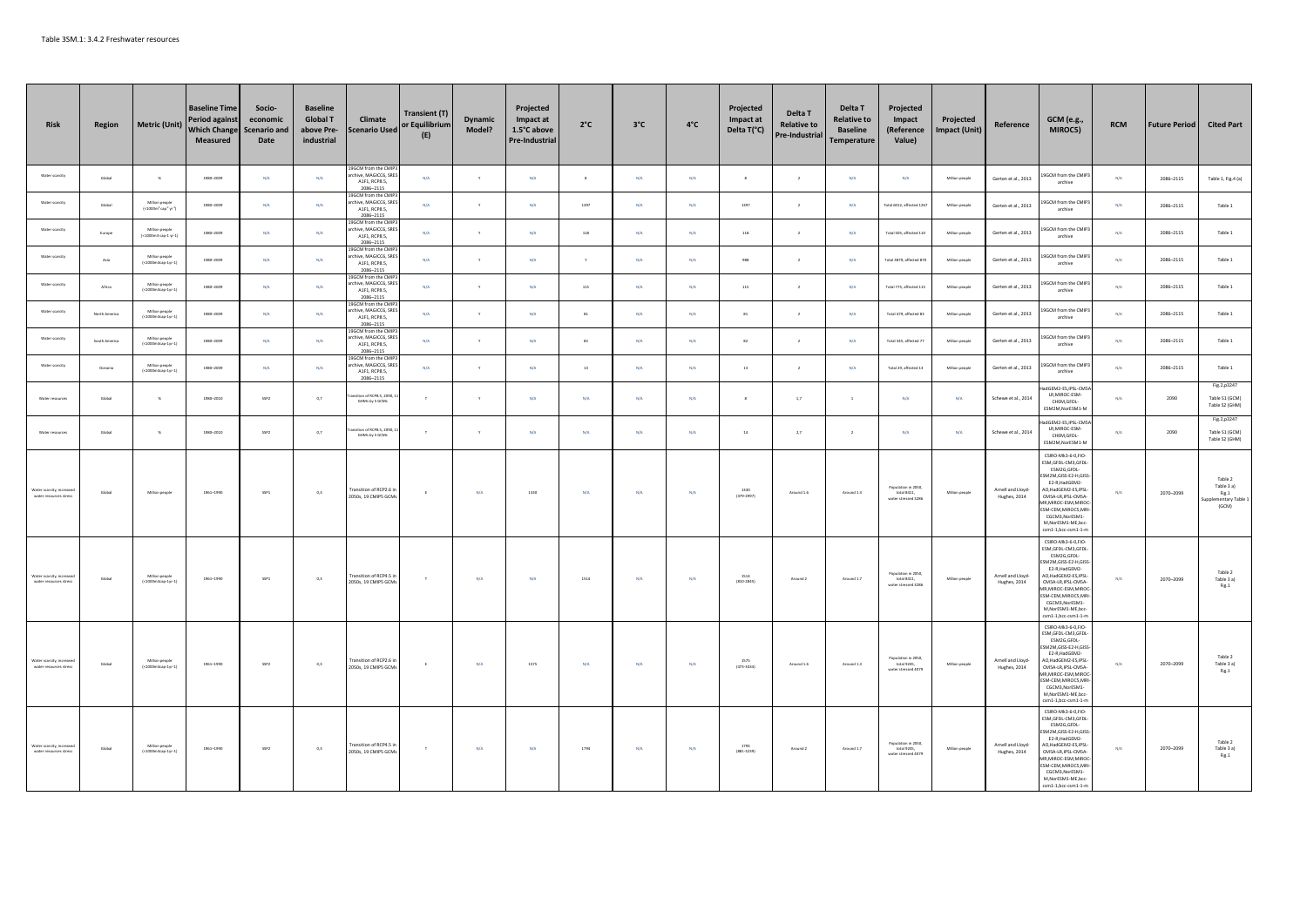| <b>Risk</b>                                        | Region  | <b>Metric (Unit)</b>                                                              | <b>Baseline Time</b><br><b>Period agains</b><br><b>Which Change</b><br>Measured | Socio-<br>economic<br><b>Scenario and</b><br>Date | <b>Baseline</b><br><b>Global T</b><br>above Pre-<br>industrial | Climate<br><b>Scenario Used</b>             | Transient (T)<br>or Equilibrium<br>(E) | <b>Dynamic</b><br>Model? | Projected<br>Impact at<br>1.5°C above<br><b>Pre-Industrial</b> | $2^{\circ}C$            | $3^{\circ}$ C | $4^{\circ}$ C | Projected<br>Impact at<br>Delta T(°C)                    | Delta T<br><b>Relative to</b><br>Pre-Industrial | Delta T<br><b>Relative to</b><br><b>Baseline</b><br>Temperature | Projected<br>Impact<br>(Reference<br>Value)                | Projected<br><b>Impact (Unit)</b> | Reference                         | <b>GCM</b> (e.g.,<br>MIROC5)                                                                                                                                                                                                                                             | <b>RCM</b> | <b>Future Period</b> | <b>Cited Part</b>              |
|----------------------------------------------------|---------|-----------------------------------------------------------------------------------|---------------------------------------------------------------------------------|---------------------------------------------------|----------------------------------------------------------------|---------------------------------------------|----------------------------------------|--------------------------|----------------------------------------------------------------|-------------------------|---------------|---------------|----------------------------------------------------------|-------------------------------------------------|-----------------------------------------------------------------|------------------------------------------------------------|-----------------------------------|-----------------------------------|--------------------------------------------------------------------------------------------------------------------------------------------------------------------------------------------------------------------------------------------------------------------------|------------|----------------------|--------------------------------|
| Water scarcity, increase<br>water resources stress | Global  | Million people<br>$\left( <1000m3cap-1yr-1 \right)$                               | 1961-1990                                                                       | $SSP3$                                            | $_{0,3}$                                                       | Fransition of RCP2.6<br>2050s, 19 CMIPS GCM | $\epsilon$                             | $N/A$                    | 1887                                                           | $\mathrm{N}/\mathrm{A}$ | $N/A$         | $N/A$         | $1887$<br>(626-4088)                                     | Around 1.6                                      | Around 1.3                                                      | Population in 2050,<br>total 10233,<br>water stressed 4774 | Million people                    | Arnell and Lloyd-<br>Hughes, 2014 | CSIRO-Mk3-6-0.FIO-<br>ESM, GFDL-CM3, GFDL-<br>ESM2G,GFDL-<br><b>SM2M GISS-F2-H GIS</b><br>E2-R, HadGEM2-<br>O,HadGEM2-ES,IPSL<br>CMSA-LR.IPSL-CMSA-<br><b>MR, MIROC-ESM, MIROC-</b><br>ESM-CEM, MIROCS, MR<br>CGCM3.NorESM1-<br>M.NorESM1-ME.bcc<br>$sm1-1,bcc-csm1-1-m$ | $\rm N/A$  | 2070-2099            | Table 2<br>Table 3 a)<br>Fig.1 |
| Water scarcity, increas<br>water resources stress  | Global  | Million people<br>$\left( <1000m3cap-1yr-1 \right)$                               | 1961-1990                                                                       | $SSP3$                                            | $_{0,3}$                                                       | Fransition of RCP4.5<br>2050s, 19 CMIPS GCM | $\tau$                                 | $\mathsf{N}/\mathsf{A}$  | N/A                                                            | 2157                    | $\rm N/A$     | $N/A$         | $(1037 - 3975)$                                          | Around 2                                        | Around 1.7                                                      | Population in 2050,<br>total 10233,<br>water stressed 4774 | Million people                    | Arnell and Lloyd-<br>Hughes, 2014 | CSIRO-Mk3-6-0,FIO-<br>ESM, GFDL-CM3, GFDL-<br>ESM2G,GFDL-<br><b>SM2M GISS-F2-H GIS</b><br>E2-R, HadGEM2-<br>O, HadGEM2-ES, IPSL<br>CMSA-LR.IPSL-CMSA-<br>IR, MIROC-ESM, MIROC-<br>SM-CEM, MIROCS, MR<br>CGCM3.NorESM1-<br>M, NorESM1-ME, bcc<br>sm1-1,bcc-csm1-1-m       | N/A        | 2070-2099            | Table 2<br>Table 3 a)<br>Fig.1 |
| Water scarcity, increase<br>water resources stress | Global  | Million people<br>$\left( <1000m3cap-1yr-1 \right)$                               | 1961-1990                                                                       | SSP4                                              | $_{0,3}$                                                       | Fransition of RCP2.6<br>2050s, 19 CMIP5 GCM | $\epsilon$                             | $N/A$                    | 1656                                                           | $\mathrm{N}/\mathrm{A}$ | $\rm N/A$     | $N/A$         | 1656<br>$(508-3481)$                                     | Around 1.6                                      | Around 1.3                                                      | Population in 2050,<br>total 9368,<br>water stressed 4236  | Million people                    | Arnell and Lloyd-<br>Hughes, 2014 | CSIRO-Mk3-6-0,FIO-<br>ESM, GFDL-CM3, GFDL<br>ESM2G,GFDL-<br>SM2M.GISS-E2-H.GISS<br>E2-R, HadGEM2-<br>O,HadGEM2-ES,IPSL<br>CMSA-LR.IPSL-CMSA-<br>IR, MIROC-ESM, MIROC<br>SM-CEM, MIROCS, MR<br>CGCM3.NorESM1<br>M, NorESM1-ME, bcc-<br>csm1-1,bcc-csm1-1-m                | $\rm N/A$  | 2070-2099            | Table 2<br>Table 3 a)<br>Fig.1 |
| Water scarcity, increase<br>water resources stress | Global  | Million people<br>(<1000m3cap-1yr-1)                                              | 1961-1990                                                                       | SSP4                                              | $_{0,3}$                                                       | Fransition of RCP4.5<br>2050s, 19 CMIPS GCM | $\top$                                 | $\mathsf{N}/\mathsf{A}$  | N/A                                                            | 1867                    | $\rm N/A$     | $N/A$         | $\begin{array}{c} 1867 \\ \text{(884-3444)} \end{array}$ | Around 2                                        | Around 1.7                                                      | Population in 2050,<br>total 9368,<br>water stressed 4236  | Million people                    | Arnell and Lloyd-<br>Hughes, 2014 | CSIRO-Mk3-6-0,FIO-<br>ESM, GFDL-CM3, GFDL<br>ESM2G,GFDL-<br>SM2M.GISS-E2-H.GISS<br>E2-R, HadGEM2-<br>AO.HadGEM2-ES.IPSL<br>CMSA-LR.IPSL-CMSA-<br>IR, MIROC-ESM, MIRO<br>ESM-CEM, MIROCS, MR<br>CGCM3.NorESM1-<br>M, NorESM1-ME, bcc-<br>sm1-1,bcc-csm1-1-m               | N/A        | 2070-2099            | Table 2<br>Table 3 a)<br>Fig.1 |
| Water scarcity, increase<br>water resources stress | Global  | Million people<br>(<1000m3cap-1yr-1)                                              | 1961-1990                                                                       | $SSPS$                                            | 0,3                                                            | Fransition of RCP2.6<br>2050s, 19 CMIP5 GCM | $\top$                                 | $\mathsf{N}/\mathsf{A}$  | 1375                                                           | $\mathsf{N}/\mathsf{A}$ | $\rm N/A$     | $N/A$         | $\begin{array}{c} 1375 \\ (418\text{-}3033) \end{array}$ | Around 1.6                                      | Around 1.3                                                      | Population in 2050,<br>total 8508,<br>water stressed 3350  | Million people                    | Arnell and Lloyd-<br>Hughes, 2014 | CSIRO-Mk3-6-0,FIO-<br>ESM, GFDL-CM3, GFDL<br>ESM2G,GFDL-<br>SM2M.GISS-E2-H.GIS<br>E2-R, HadGEM2-<br>AO, HadGEM2-ES, IPSL<br>CMSA-LR.IPSL-CMSA-<br>IR, MIROC-ESM, MIROC<br>ESM-CEM, MIROCS, MR<br>CGCM3.NorESM1-<br>M, NorESM1-ME, bcc-<br>csm1-1,bcc-csm1-1-m            | $\rm N/A$  | 2070-2099            | Table 2<br>Table 3 a)<br>Fig.1 |
| Water scarcity, increase<br>water resources stress | Global  | Million people<br>(<1000m3cap-1yr-1)                                              | 1961-1990                                                                       | $SSPS$                                            | 0,3                                                            | Fransition of RCP4.5<br>2050s, 19 CMIPS GCM | $\tau$                                 | $\mathsf{N}/\mathsf{A}$  | $N/A$                                                          | 1566                    | $\rm N/A$     | $N/A$         | 1566<br>(854-2879)                                       | Around 2                                        | Around 1.7                                                      | Population in 2050,<br>total 8508,<br>water stressed 3350  | Million people                    | Arnell and Lloyd-<br>Hughes, 2014 | CSIRO-Mk3-6-0,FIO-<br>ESM, GFDL-CM3, GFDL<br>ESM2G,GFDL-<br>SM2M.GISS-E2-H.GISS<br>E2-R, HadGEM2-<br>AO, HadGEM2-ES, IPSL<br>CMSA-LR.IPSL-CMSA-<br>IR, MIROC-ESM, MIROC<br>ESM-CEM, MIROCS, MR<br>CGCM3.NorESM1-<br>M, NorESM1-ME, bcc-<br>csm1-1,bcc-csm1-1-m           | N/A        | 2070-2099            | Table 2<br>Table 3 a)<br>Fig.1 |
| Freshwater stress                                  | Bahamas | reshwater stress ind<br>CI (population change inde<br>× ACI (aridity change index | 986-2005 (climatolog<br>2010 (population)                                       | $SSP1-5$                                          | 0,6                                                            | <b>OGCM, CMIPS, 2030, RCPI</b><br>SSP2      | $\top$                                 | $\mathbf{Y}$             | 1,27                                                           | N/A                     | N/A           | N/A           | 1,27                                                     | 1,5                                             | 0,9                                                             | 0, 34                                                      | Million people (2010)             | Karnauskas et al., 2018           | cress1-0,acress1-3,bc<br>$\texttt{csm1-1}, \texttt{csm1-1}$<br>m cesm1-cam5 cnrm<br>m5,csiro-mk3-6-0,gfd<br>cm3,gfdl-esm2g,gfdl-<br>esm2m,giss-e2-<br>hadgem2-cc,hadgem<br>es,inmcm4,ipsl-cm5a<br>Ir,ipsl-cm5a-mr,miroc<br>esm,miroc-esm,-<br>em,miroc5,mri-cgcm         | N/A        | 2100                 | Table 1                        |
| Freshwater stress                                  | Bahamas | freshwater stress ind<br>CI (population change inde<br>× ACI (aridity change inde | 986-2005 (climatology<br>2010 (population)                                      | $SSP1-5$                                          | 0,6                                                            | 20GCM, CMIPS, 2030, RCP8<br>SSP2            | $\top$                                 | $\mathbf{y}$             | N/A                                                            | 1,27                    | N/A           | N/A           | 1,27                                                     | $\overline{2}$                                  | $1.4\,$                                                         | 0, 34                                                      | Million people (2010)             | Karnauskas et al., 2018           | cess1-0,access1-3,bc<br>$\texttt{csm1-1}, \texttt{csm1-1}$<br>m,cesm1-cam5,cnrn<br>m5,csiro-mk3-6-0,gfdl<br>cm3,gfdl-esm2g,gfdl-<br>esm2m,giss-e2-<br>hadgem2-cc,hadgem2<br>es,inmcm4,ipsl-cm5a<br>Ir,ipsl-cm5a-mr,miroc<br>esm,miroc-esm,-<br>hem,miroc5,mri-cgcm       | N/A        | 2100                 | Table 1                        |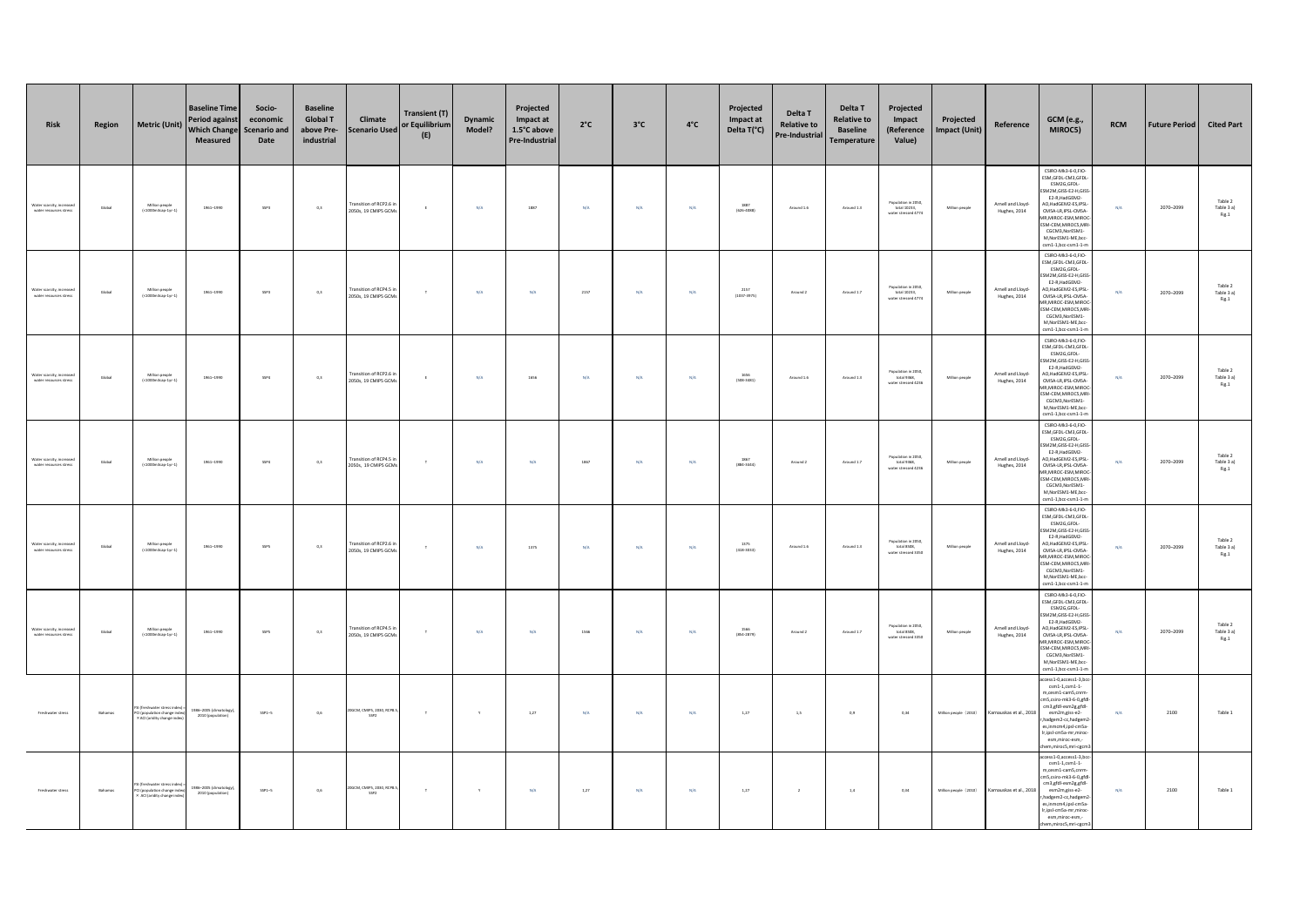| Risk              | Region     | <b>Metric (Unit)</b>                                                                     | <b>Baseline Time</b><br><b>Period against</b><br><b>Which Change</b><br>Measured | Socio-<br>economic<br><b>Scenario and</b><br>Date | <b>Baseline</b><br><b>Global T</b><br>above Pre-<br>industrial | Climate<br><b>Scenario Used</b>               | <b>Transient (T)</b><br>or Equilibrium<br>(E) | Dynamic<br>Model? | Projected<br>Impact at<br>1.5°C above<br>Pre-Industrial | $2^{\circ}C$ | $3^{\circ}$ C | $4^{\circ}$ C | Projected<br>Impact at<br>Delta T(°C) | Delta T<br><b>Relative to</b><br>Pre-Industrial | Delta T<br><b>Relative to</b><br><b>Baseline</b><br>Temperature | Projected<br>Impact<br>(Reference<br>Value) | Projected<br><b>Impact (Unit)</b> | Reference               | <b>GCM</b> (e.g.,<br>MIROC5)                                                                                                                                                                                                                                               | <b>RCM</b> | <b>Future Period</b> | <b>Cited Part</b> |
|-------------------|------------|------------------------------------------------------------------------------------------|----------------------------------------------------------------------------------|---------------------------------------------------|----------------------------------------------------------------|-----------------------------------------------|-----------------------------------------------|-------------------|---------------------------------------------------------|--------------|---------------|---------------|---------------------------------------|-------------------------------------------------|-----------------------------------------------------------------|---------------------------------------------|-----------------------------------|-------------------------|----------------------------------------------------------------------------------------------------------------------------------------------------------------------------------------------------------------------------------------------------------------------------|------------|----------------------|-------------------|
| Freshwater stress | Belize     | (freshwater stress<br>PCI (population change ind<br>× ACI (aridity change inde           | 1986-2005 (climatology<br>2010 (population)                                      | $SSP1-5$                                          | 0,6                                                            | OGCM, CMIPS, 2030, RCPS<br>SSP2               | $\tau$                                        | $\mathbf{Y}$      | $1.4\,$                                                 | N/A          | N/A           | N/A           | $1.4$                                 | 1,5                                             | 0,9                                                             | 0,31                                        | Million people (2010)             | Karnauskas et al., 2018 | ccess1-0,access1-3,bcc<br>$cm1-1, csm1-1$<br>m,cesm1-cam5,cnrm<br>cm5.csiro-mk3-6-0.gfd<br>cm3,gfdl-esm2g,gfdl-<br>esm2m.giss-e2-<br>r, hadgem2-cc, hadgem2<br>es,inmcm4,ipsl-cm5a-<br>Ir,ipsl-cm5a-mr,mirod<br>esm.miroc-esm.-<br>hem,miroc5,mri-cgcm                     | N/A        | 2100                 | Table 1           |
| Freshwater stress | Belize     | (freshwater stress in<br>PCI (population change inde<br>× ACI (aridity change inde       | 1986-2005 (climatology)<br>2010 (population)                                     | $SSP1-5$                                          | 0,6                                                            | OGCM, CMIPS, 2030, RCPS<br>SSP2               | $\tau$                                        | $\mathbf{y}$      | N/A                                                     | $1,\!41$     | N/A           | N/A           | 1,41                                  | $\,$ 2 $\,$                                     | $1.4$                                                           | 0,31                                        | Million people (2010)             | Karnauskas et al., 2018 | access1-0,access1-3,bc<br>$\texttt{csm1-1}, \texttt{csm1-1}$<br>m,cesm1-cam5,cnrm-<br>cm5,csiro-mk3-6-0,gfd<br>cm3,gfdl-esm2g,gfdl-<br>esm2m.giss-e2-<br>r, hadgem2-cc, hadgem2<br>es,inmcm4,ipsl-cm5a-<br>Ir,ipsl-cmSa-mr,miroc<br>esm.miroc-esm.-<br>hem.miroc5.mri-cecn | N/A        | 2100                 | Table 1           |
| Freshwater stress | Cabo Verde | SI (freshwater stress in<br>PCI (population change inde<br>× ACI (aridity change index   | 1986-2005 (climatology)<br>2010 (population)                                     | $SSP1-5$                                          | 0,6                                                            | 20GCM, CMIPS, 2030, RCP8.<br>SSP2             | $\tau$                                        | $\mathbf{v}$      | 1,18                                                    | N/A          | N/A           | N/A           | 1,18                                  | 1,5                                             | 0,9                                                             | 0,5                                         | Million people (2010)             | Karnauskas et al., 2018 | cess1-0,access1-3,bcc<br>$\texttt{csm1-1}, \texttt{csm1-1}$<br>m,cesm1-cam5,cnrm<br>cm5.csiro-mk3-6-0.gfd<br>cm3,gfdl-esm2g,gfdl-<br>esm2m.giss-e2-<br>r, hadgem2-cc, hadgem2<br>es,inmcm4,ipsl-cm5a-<br>Ir,ipsl-cm5a-mr,mirod<br>esm,miroc-esm,-<br>hem,miroc5,mri-cgcm   | N/A        | 2100                 | Table 1           |
| Freshwater stress | Cabo Verde | SI (freshwater stress in<br>CI (population change ind<br>ACI (aridity change index       | 1986-2005 (climatology)<br>2010 (population)                                     | $SSP1-5$                                          | 0,6                                                            | OGCM, CMIPS, 2030, RCPB<br>SSP2               | $\tau$                                        | $\mathbf{Y}$      | N/A                                                     | $1.2\,$      | N/A           | N/A           | 1,2                                   | $\overline{2}$                                  | $1.4\,$                                                         | 0,5                                         | Million people (2010)             | Karnauskas et al., 2018 | cess1-0,access1-3,bc<br>$\texttt{csm1-1,}\texttt{csm1-1}$<br>m,cesm1-cam5,cnrm<br>m5.csiro-mk3-6-0.efd<br>cm3,gfdl-esm2g,gfdl-<br>esm2m.giss-e2-<br>r, hadgem2-cc, hadgem<br>es,inmcm4,ipsl-cm5a<br>Ir,ipsl-cmSa-mr,miroc<br>esm,miroc-esm,-<br>em, miroc5, mri-cgcn       | N/A        | 2100                 | Table 1           |
| Freshwater stress | Compros    | (freshwater stress in<br>PCI (population change inde<br>× ACI (aridity change index      | 1986-2005 (climatology)<br>2010 (population)                                     | $SSP1-5$                                          | 0,6                                                            | OGCM, CMIPS, 2030, RCP8.<br>SSP2              | $\tau$                                        | $\mathbf{v}$      | 1.43                                                    | N/A          | N/A           | <b>N/A</b>    | 1.43                                  | 1.5                                             | 0.9                                                             | 0.73                                        | Million people (2010)             | Karnauskas et al., 2018 | cess1-0,access1-3,bcc<br>$\texttt{csm1-1,}\texttt{csm1-1}$<br>m,cesm1-cam5,cnrm<br>m5.csiro-mk3-6-0.efd<br>cm3,gfdl-esm2g,gfdl-<br>esm2m.giss-e2-<br>r, hadgem2-cc, hadgem<br>es,inmcm4,ipsl-cm5a-<br>Ir,ipsl-cm5a-mr,mirod<br>esm,miroc-esm,-<br>hem,miroc5,mri-cgcm      | N/A        | 2100                 | Table 1           |
| Freshwater stress | Compros    | (freshwater stress in<br>CI (population change ind<br>ACI (aridity change inder          | 1986-2005 (climatology)<br>2010 (population)                                     | $SSP1-5$                                          | 0,6                                                            | OGCM, CMIPS, 2030, RCP8<br>SSP2               | $\tau$                                        | $\mathbf{y}$      | N/A                                                     | 1,44         | N/A           | N/A           | 1,44                                  | $\overline{2}$                                  | $1.4$                                                           | 0.73                                        | Million people (2010)             | Karnauskas et al., 2018 | ccess1-0,access1-3,bcc<br>$\texttt{csm1-1,}\texttt{csm1-1}$<br>m,cesm1-cam5,cnrm<br>m5,csiro-mk3-6-0,gfd<br>cm3,gfdl-esm2g,gfdl-<br>esm2m.giss-e2-<br>r, hadgem2-cc, hadgem.<br>es,inmcm4,ipsl-cm5a-<br>Ir,ipsl-cm5a-mr,miroc<br>esm,miroc-esm,-<br>hem, miroc5, mri-cgcm  | N/A        | 2100                 | Table 1           |
| Freshwater stress | Cuba       | .<br>I (freshwater stress in<br>PCI (population change inde<br>ACI (aridity change inde  | 1986-2005 (climatology)<br>2010 (population)                                     | $SSP1-5$                                          | 0.6                                                            | 20GCM, CMIPS, 2030, RCP8.<br>SSP <sub>2</sub> | $\mathbf{r}$                                  | $\mathbf{y}$      | 0.98                                                    | N/A          | N/A           | N/A           | 0,98                                  | 1,5                                             | 0,9                                                             | 11.26                                       | Million people (2010)             | Karnauskas et al., 2018 | cess1-0,access1-3,bcc<br>$\texttt{csm1-1,}\texttt{csm1-1}$<br>m,cesm1-cam5,cnrm<br>m5.csiro-mk3-6-0.efd<br>cm3,gfdl-esm2g,gfdl-<br>esm2m.giss-e2-<br>r, hadgem2-cc, hadgem<br>es,inmcm4,ipsl-cm5a-<br>Ir,ipsl-cm5a-mr,miroc<br>esm,miroc-esm,-<br>hem, miroc5, mri-cgcm    | N/A        | 2100                 | Table 1           |
| Freshwater stress | Cuba       | SI (freshwater stress ind<br>PCI (population change inde<br>× ACI (aridity change index) | 1986-2005 (climatology)<br>2010 (population)                                     | $SSP1-5$                                          | 0,6                                                            | 20GCM, CMIPS, 2030, RCP8.<br>$SSP2$           | $\top$                                        | Y                 | N/A                                                     | 0,99         | N/A           | N/A           | 0,99                                  | $\overline{2}$                                  | $1.4\,$                                                         | 11,26                                       | Million people (2010)             | Karnauskas et al., 2018 | cess1-0,access1-3,bc<br>$\texttt{csm1-1,}\texttt{csm1-1}$<br>m,cesm1-cam5,cnrm<br>cm5,csiro-mk3-6-0,gfdl<br>cm3,gfdl-esm2g,gfdl-<br>esm2m.giss-e2-<br>r, hadgem2-cc, hadgem.<br>es,inmcm4,ipsl-cm5a-<br>Ir,ipsl-cm5a-mr,miroc<br>esm,miroc-esm,-<br>em,miroc5,mri-cgcm     | N/A        | 2100                 | Table 1           |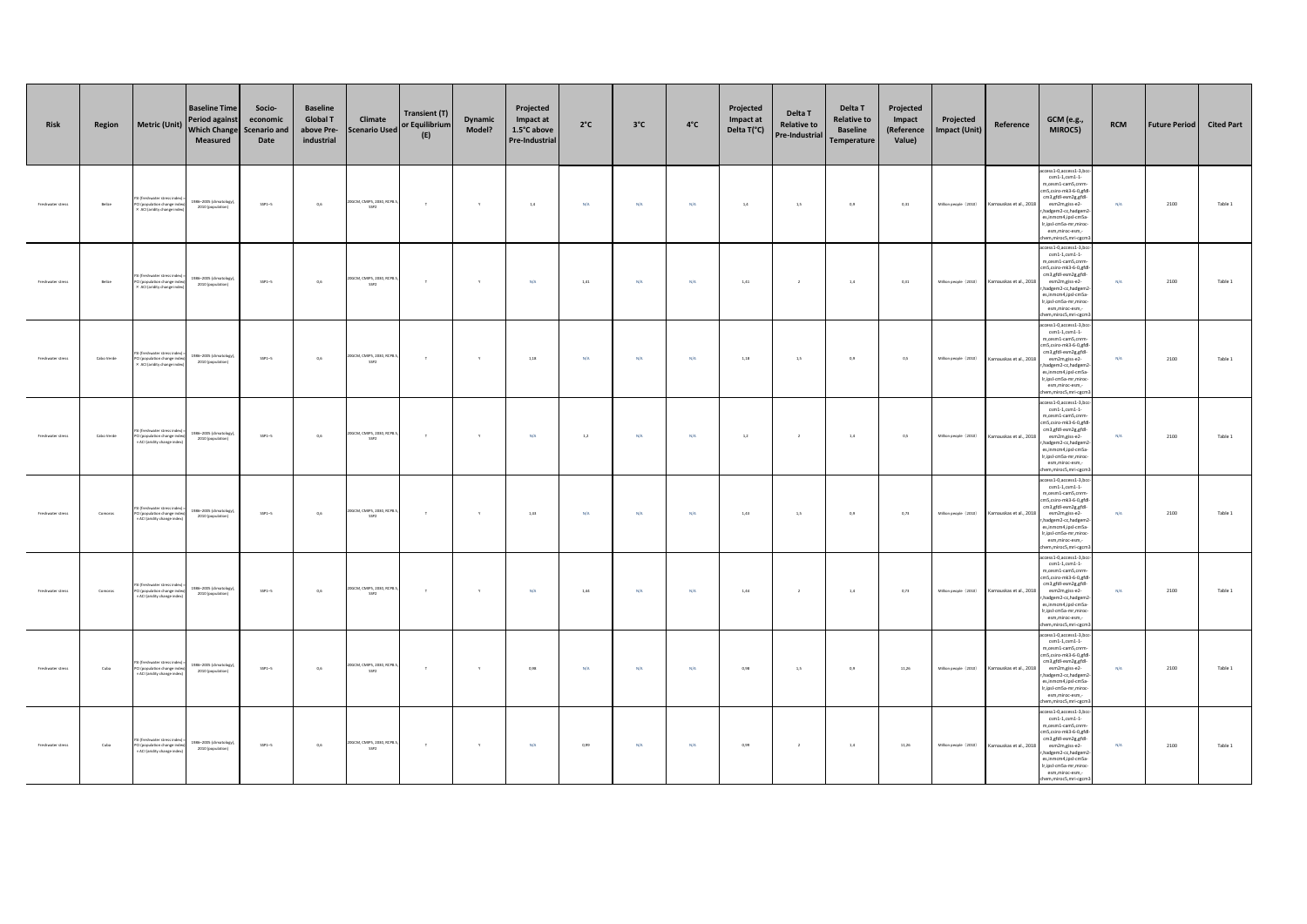| Risk              | Region             | <b>Metric (Unit)</b>                                                                          | <b>Baseline Time</b><br><b>Period against</b><br><b>Which Change</b><br>Measured | Socio-<br>economic<br><b>Scenario and</b><br>Date | <b>Baseline</b><br><b>Global T</b><br>above Pre-<br>industrial | Climate<br><b>Scenario Used</b>               | <b>Transient (T)</b><br>or Equilibrium<br>(E) | Dynamic<br>Model? | Projected<br>Impact at<br>1.5°C above<br>Pre-Industrial | $2^{\circ}C$ | $3^{\circ}$ C | $4^{\circ}$ C | Projected<br>Impact at<br>Delta T(°C) | Delta T<br><b>Relative to</b><br>Pre-Industrial | Delta T<br><b>Relative to</b><br><b>Baseline</b><br>Temperature | Projected<br>Impact<br>(Reference<br>Value) | Projected<br><b>Impact (Unit)</b> | Reference               | <b>GCM</b> (e.g.,<br>MIROC5)                                                                                                                                                                                                                                               | <b>RCM</b> | <b>Future Period</b> | <b>Cited Part</b> |
|-------------------|--------------------|-----------------------------------------------------------------------------------------------|----------------------------------------------------------------------------------|---------------------------------------------------|----------------------------------------------------------------|-----------------------------------------------|-----------------------------------------------|-------------------|---------------------------------------------------------|--------------|---------------|---------------|---------------------------------------|-------------------------------------------------|-----------------------------------------------------------------|---------------------------------------------|-----------------------------------|-------------------------|----------------------------------------------------------------------------------------------------------------------------------------------------------------------------------------------------------------------------------------------------------------------------|------------|----------------------|-------------------|
| Freshwater stress | Dominican Republic | (freshwater stress<br>PCI (population change ind<br>× ACI (aridity change inde                | 1986-2005 (climatology<br>2010 (population)                                      | $SSP1-5$                                          | 0,6                                                            | OGCM, CMIPS, 2030, RCPS<br>SSP2               | $\tau$                                        | $\mathbf{Y}$      | 1,28                                                    | N/A          | N/A           | N/A           | 1,28                                  | 1,5                                             | 0,9                                                             | 9,93                                        | Million people (2010)             | Karnauskas et al., 2018 | ccess1-0,access1-3,bcc<br>$cm1-1, csm1-1$<br>m,cesm1-cam5,cnrm<br>cm5.csiro-mk3-6-0.gfd<br>cm3,gfdl-esm2g,gfdl-<br>esm2m.giss-e2-<br>r, hadgem2-cc, hadgem2<br>es,inmcm4,ipsl-cm5a-<br>Ir,ipsl-cm5a-mr,mirod<br>esm.miroc-esm.-<br>hem,miroc5,mri-cgcm                     | N/A        | 2100                 | Table 1           |
| Freshwater stress | Dominican Republic | (freshwater stress in<br>PCI (population change inde<br>× ACI (aridity change index           | 1986-2005 (climatology)<br>2010 (population)                                     | $SSP1-5$                                          | 0,6                                                            | OGCM, CMIPS, 2030, RCPS<br>SSP2               | $\tau$                                        | $\mathbf{y}$      | N/A                                                     | 1,36         | N/A           | N/A           | 1,36                                  | $\,$ 2 $\,$                                     | $1.4\,$                                                         | 9,93                                        | Million people (2010)             | Karnauskas et al., 2018 | access1-0,access1-3,bc<br>$\texttt{csm1-1}, \texttt{csm1-1}$<br>m,cesm1-cam5,cnrm-<br>cm5,csiro-mk3-6-0,gfd<br>cm3,gfdl-esm2g,gfdl-<br>esm2m.giss-e2-<br>r, hadgem2-cc, hadgem2<br>es,inmcm4,ipsl-cm5a-<br>Ir,ipsl-cmSa-mr,miroc<br>esm.miroc-esm.-<br>hem.miroc5.mri-cecn | N/A        | 2100                 | Table 1           |
| Freshwater stress | Fiji               | SI (freshwater stress in<br>PCI (population change inde<br>× ACI (aridity change index        | 1986-2005 (climatology)<br>2010 (population)                                     | $SSP1-5$                                          | 0,6                                                            | OGCM, CMIPS, 2030, RCPB.<br>SSP2              | $\tau$                                        | $\mathbf{v}$      | 1,13                                                    | N/A          | N/A           | N/A           | 1,13                                  | 1,5                                             | 0,9                                                             | 0,86                                        | Million people (2010)             | Karnauskas et al., 2018 | cess1-0,access1-3,bcc<br>$\texttt{csm1-1}, \texttt{csm1-1}$<br>m,cesm1-cam5,cnrm<br>cm5.csiro-mk3-6-0.gfd<br>cm3,gfdl-esm2g,gfdl-<br>esm2m.giss-e2-<br>r, hadgem2-cc, hadgem2<br>es,inmcm4,ipsl-cm5a-<br>Ir,ipsl-cm5a-mr,mirod<br>esm,miroc-esm,-<br>hem,miroc5,mri-cgcm   | N/A        | 2100                 | Table 1           |
| Freshwater stress | Fiji               | SI (freshwater stress in<br><b>PCI (population change inde</b><br>× ACI (aridity change index | 1986-2005 (climatology)<br>2010 (population)                                     | $SSP1-5$                                          | 0.6                                                            | 20GCM, CMIPS, 2030, RCPB<br>SSP2              | $\tau$                                        | $\mathbf{Y}$      | N/A                                                     | 1,16         | N/A           | N/A           | 1,16                                  | $\overline{2}$                                  | $1.4\,$                                                         | 0,86                                        | Million people (2010)             | Karnauskas et al., 2018 | cess1-0,access1-3,bc<br>$\texttt{csm1-1,}\texttt{csm1-1}$<br>m,cesm1-cam5,cnrm<br>m5.csiro-mk3-6-0.efd<br>cm3,gfdl-esm2g,gfdl-<br>esm2m.giss-e2-<br>r, hadgem2-cc, hadgem<br>es,inmcm4,ipsl-cm5a<br>Ir,ipsl-cmSa-mr,miroc<br>esm,miroc-esm,-<br>em, miroc5, mri-cgcn       | N/A        | 2100                 | Table 1           |
| Freshwater stress | Grenada            | (freshwater stress in<br>PCI (population change inde<br>× ACI (aridity change index           | 1986-2005 (climatology)<br>2010 (population)                                     | $SSP1-5$                                          | 0.6                                                            | OGCM, CMIPS, 2030, RCP8.<br>SSP2              | $\tau$                                        | $\mathbf{v}$      | 1.16                                                    | N/A          | N/A           | N/A           | 1.16                                  | 1.5                                             | 0.9                                                             | 0.1                                         | Million people (2010)             | Karnauskas et al., 2018 | cess1-0,access1-3,bcc<br>$\texttt{csm1-1,}\texttt{csm1-1}$<br>m,cesm1-cam5,cnrm<br>m5.csiro-mk3-6-0.efd<br>cm3,gfdl-esm2g,gfdl-<br>esm2m.giss-e2-<br>r, hadgem2-cc, hadgem<br>es,inmcm4,ipsl-cm5a-<br>Ir,ipsl-cm5a-mr,mirod<br>esm,miroc-esm,-<br>hem,miroc5,mri-cgcm      | N/A        | 2100                 | Table 1           |
| Freshwater stress | Grenada            | (freshwater stress in<br>CI (population change ind<br>ACI (aridity change inder               | 1986-2005 (climatology)<br>2010 (population)                                     | $SSP1-5$                                          | 0.6                                                            | OGCM, CMIPS, 2030, RCP8.<br>SSP2              | $\tau$                                        | $\mathbf{y}$      | N/A                                                     | 1,21         | N/A           | N/A           | 1,21                                  | $\overline{2}$                                  | $1.4$                                                           | 0.1                                         | Million people (2010)             | Karnauskas et al., 2018 | ccess1-0,access1-3,bcc<br>$\texttt{csm1-1,}\texttt{csm1-1}$<br>m,cesm1-cam5,cnrm<br>m5,csiro-mk3-6-0,gfd<br>cm3,gfdl-esm2g,gfdl-<br>esm2m.giss-e2-<br>r, hadgem2-cc, hadgem.<br>es,inmcm4,ipsl-cm5a-<br>Ir,ipsl-cm5a-mr,miroc<br>esm,miroc-esm,-<br>em, miroc5, mri-cgcm   | N/A        | 2100                 | Table 1           |
| Freshwater stress | Guinea-Bissau      | (freshwater stress in<br>PCI (population change inde<br>ACI (aridity change inde              | 1986-2005 (climatology)<br>2010 (population)                                     | $SSP1-5$                                          | 0.6                                                            | OGCM, CMIPS, 2030, RCP8.<br>SSP <sub>2</sub>  | $\mathbf{r}$                                  | $\mathbf{y}$      | 1.51                                                    | N/A          | N/A           | N/A           | 1.51                                  | 1,5                                             | 0,9                                                             | 1.52                                        | Million people (2010)             | Karnauskas et al., 2018 | cess1-0,access1-3,bcc<br>$\texttt{csm1-1,}\texttt{csm1-1}$<br>m,cesm1-cam5,cnrm<br>m5.csiro-mk3-6-0.efd<br>cm3,gfdl-esm2g,gfdl-<br>esm2m.giss-e2-<br>r, hadgem2-cc, hadgem<br>es,inmcm4,ipsl-cm5a-<br>Ir,ipsl-cm5a-mr,miroc<br>esm,miroc-esm,-<br>hem, miroc5, mri-cgcm    | N/A        | 2100                 | Table 1           |
| Freshwater stress | Guinea-Bissau      | SI (freshwater stress in<br>PCI (population change inde<br>× ACI (aridity change index)       | 1986-2005 (climatology)<br>2010 (population)                                     | $SSP1-5$                                          | 0.6                                                            | 20GCM, CMIPS, 2030, RCP8.<br>SSP <sub>2</sub> | $\mathbf{r}$                                  | Y                 | N/A                                                     | $1,5$        | N/A           | N/A           | 1,5                                   | $\overline{2}$                                  | $1.4\,$                                                         | 1,52                                        | Million people (2010)             | Karnauskas et al., 2018 | cess1-0,access1-3,bc<br>$\texttt{csm1-1,}\texttt{csm1-1}$<br>m,cesm1-cam5,cnrm<br>m5,csiro-mk3-6-0,gfdl<br>cm3,gfdl-esm2g,gfdl-<br>esm2m.giss-e2-<br>r, hadgem2-cc, hadgem.<br>es,inmcm4,ipsl-cm5a-<br>Ir,ipsl-cm5a-mr,miroc<br>esm,miroc-esm,-<br>em,miroc5,mri-cgcm      | N/A        | 2100                 | Table 1           |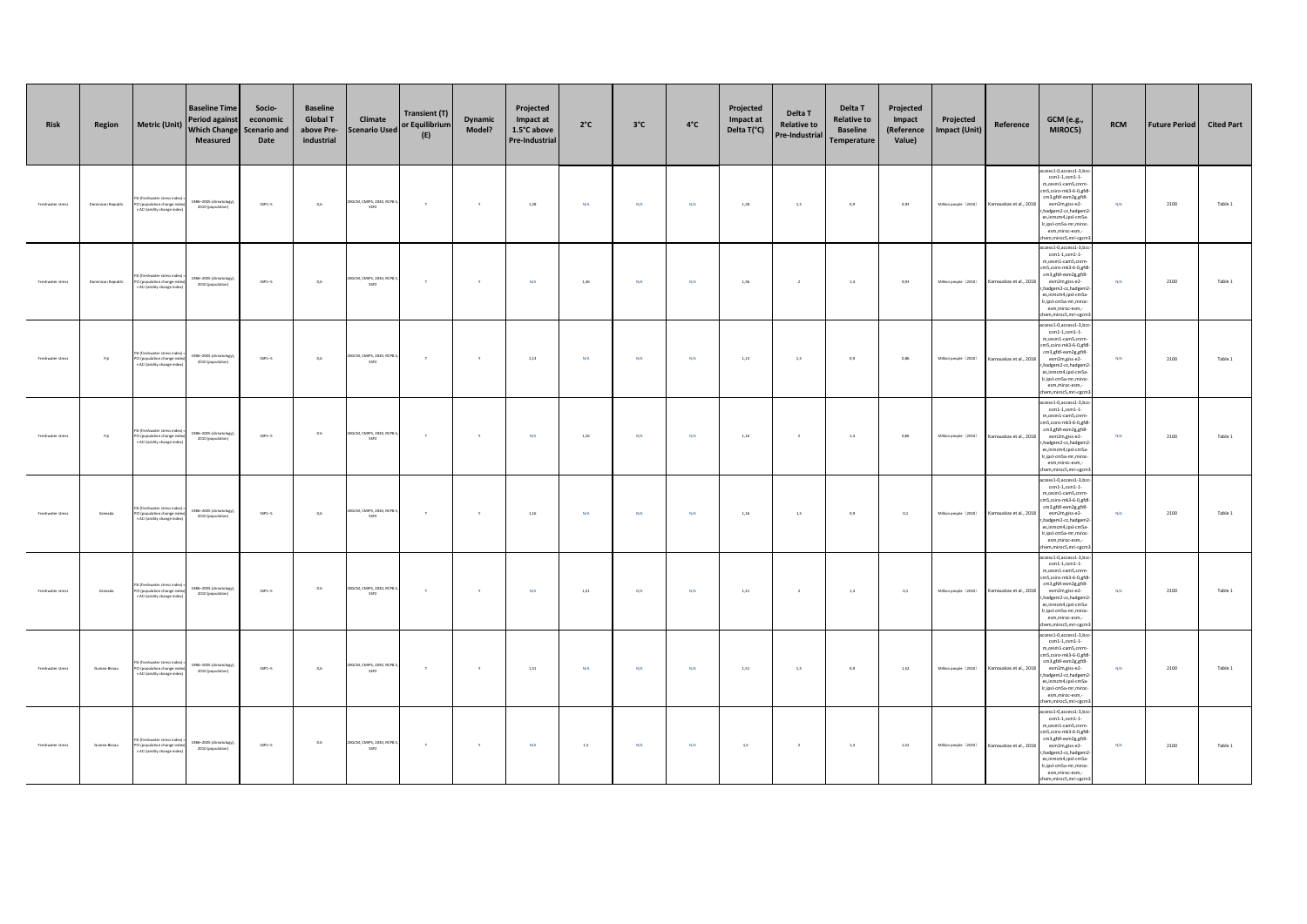| Risk              | Region   | <b>Metric (Unit)</b>                                                                    | <b>Baseline Time</b><br><b>Period against</b><br><b>Which Change</b><br>Measured | Socio-<br>economic<br><b>Scenario and</b><br>Date | <b>Baseline</b><br><b>Global T</b><br>above Pre-<br>industrial | Climate<br><b>Scenario Used</b>               | <b>Transient (T)</b><br>or Equilibrium<br>(E) | Dynamic<br>Model? | Projected<br>Impact at<br>1.5°C above<br>Pre-Industrial | $2^{\circ}C$ | $3^{\circ}$ C | $4^{\circ}$ C | Projected<br>Impact at<br>Delta T(°C) | Delta T<br><b>Relative to</b><br>Pre-Industrial | Delta T<br><b>Relative to</b><br><b>Baseline</b><br>Temperature | Projected<br>Impact<br>(Reference<br>Value) | Projected<br><b>Impact (Unit)</b> | Reference               | <b>GCM</b> (e.g.,<br>MIROC5)                                                                                                                                                                                                                                               | <b>RCM</b> | <b>Future Period</b> | <b>Cited Part</b> |
|-------------------|----------|-----------------------------------------------------------------------------------------|----------------------------------------------------------------------------------|---------------------------------------------------|----------------------------------------------------------------|-----------------------------------------------|-----------------------------------------------|-------------------|---------------------------------------------------------|--------------|---------------|---------------|---------------------------------------|-------------------------------------------------|-----------------------------------------------------------------|---------------------------------------------|-----------------------------------|-------------------------|----------------------------------------------------------------------------------------------------------------------------------------------------------------------------------------------------------------------------------------------------------------------------|------------|----------------------|-------------------|
| Freshwater stress | Guyana   | (freshwater stress<br>PCI (population change ind<br>× ACI (aridity change inde          | 1986-2005 (climatology<br>2010 (population)                                      | $SSP1-5$                                          | 0,6                                                            | OGCM, CMIPS, 2030, RCPS<br>SSP2               | $\tau$                                        | $\mathbf{Y}$      | 1,11                                                    | N/A          | N/A           | N/A           | 1,11                                  | 1,5                                             | 0,9                                                             | 0,75                                        | Million people (2010)             | Karnauskas et al., 2018 | ccess1-0,access1-3,bcc<br>$cm1-1, csm1-1$<br>m,cesm1-cam5,cnrm<br>cm5.csiro-mk3-6-0.gfd<br>cm3,gfdl-esm2g,gfdl-<br>esm2m.giss-e2-<br>r, hadgem2-cc, hadgem2<br>es,inmcm4,ipsl-cm5a-<br>Ir,ipsl-cm5a-mr,mirod<br>esm.miroc-esm.-<br>hem,miroc5,mri-cgcm                     | N/A        | 2100                 | Table 1           |
| Freshwater stress | Guyana   | (freshwater stress in<br>PCI (population change inde<br>x ACI (aridity change index     | 1986-2005 (climatology)<br>2010 (population)                                     | $SSP1-5$                                          | $0.6\,$                                                        | OGCM, CMIPS, 2030, RCPS<br>SSP2               | $\tau$                                        | $\mathbf{y}$      | N/A                                                     | 1,12         | N/A           | N/A           | 1,12                                  | $\,$ 2 $\,$                                     | $1.4\,$                                                         | 0,75                                        | Million people (2010)             | Karnauskas et al., 2018 | access1-0,access1-3,bc<br>$\texttt{csm1-1}, \texttt{csm1-1}$<br>m,cesm1-cam5,cnrm-<br>cm5,csiro-mk3-6-0,gfd<br>cm3,gfdl-esm2g,gfdl-<br>esm2m.giss-e2-<br>r, hadgem2-cc, hadgem2<br>es,inmcm4,ipsl-cm5a-<br>Ir,ipsl-cmSa-mr,miroc<br>esm.miroc-esm.-<br>hem.miroc5.mri-cecn | N/A        | 2100                 | Table 1           |
| Freshwater stress | Haiti    | SI (freshwater stress in<br>PCI (population change inde<br>× ACI (aridity change index  | 1986-2005 (climatology)<br>2010 (population)                                     | $SSP1-5$                                          | 0,6                                                            | OGCM, CMIPS, 2030, RCPB.<br>SSP2              | $\tau$                                        | $\mathbf{v}$      | 1,25                                                    | N/A          | N/A           | N/A           | 1,25                                  | 1,5                                             | 0,9                                                             | 9,99                                        | Million people (2010)             | Karnauskas et al., 2018 | cess1-0,access1-3,bcc<br>$\texttt{csm1-1}, \texttt{csm1-1}$<br>m,cesm1-cam5,cnrm<br>cm5.csiro-mk3-6-0.gfd<br>cm3,gfdl-esm2g,gfdl-<br>esm2m.giss-e2-<br>r, hadgem2-cc, hadgem2<br>es,inmcm4,ipsl-cm5a-<br>Ir,ipsl-cm5a-mr,mirod<br>esm,miroc-esm,-<br>hem,miroc5,mri-cgcm   | N/A        | 2100                 | Table 1           |
| Freshwater stress | Haiti    | SI (freshwater stress in<br>PCI (population change inde<br>× ACI (aridity change index  | 1986-2005 (climatology)<br>2010 (population)                                     | $SSP1-5$                                          | 0.6                                                            | 20GCM, CMIPS, 2030, RCPB<br>SSP2              | $\tau$                                        | $\mathbf{Y}$      | N/A                                                     | 1,31         | N/A           | N/A           | 1,31                                  | $\overline{2}$                                  | $1.4\,$                                                         | 9,99                                        | Million people (2010)             | Karnauskas et al., 2018 | cess1-0,access1-3,bc<br>$\texttt{csm1-1,}\texttt{csm1-1}$<br>m,cesm1-cam5,cnrm<br>m5.csiro-mk3-6-0.efd<br>cm3,gfdl-esm2g,gfdl-<br>esm2m.giss-e2-<br>r, hadgem2-cc, hadgem<br>es,inmcm4,ipsl-cm5a<br>Ir,ipsl-cmSa-mr,miroc<br>esm,miroc-esm,-<br>em, miroc5, mri-cgcn       | N/A        | 2100                 | Table 1           |
| Freshwater stress | Jamaica  | (freshwater stress in<br>PCI (population change inde<br>× ACI (aridity change index     | 1986-2005 (climatology)<br>2010 (population)                                     | $SSP1-5$                                          | 0,6                                                            | OGCM, CMIPS, 2030, RCP8.<br>SSP2              | $\tau$                                        | $\mathbf{v}$      | 1.09                                                    | N/A          | N/A           | N/A           | 1.09                                  | 1.5                                             | 0.9                                                             | 2.74                                        | Million people (2010)             | Karnauskas et al., 2018 | cess1-0,access1-3,bcc<br>$\texttt{csm1-1,}\texttt{csm1-1}$<br>m,cesm1-cam5,cnrm<br>m5.csiro-mk3-6-0.efd<br>cm3,gfdl-esm2g,gfdl-<br>esm2m.giss-e2-<br>r, hadgem2-cc, hadgem<br>es,inmcm4,ipsl-cm5a-<br>Ir,ipsl-cm5a-mr,mirod<br>esm,miroc-esm,-<br>hem,miroc5,mri-cgcm      | N/A        | 2100                 | Table 1           |
| Freshwater stress | Jamaica  | (freshwater stress in<br>PCI (population change ind<br>ACI (aridity change inder        | 1986-2005 (climatology)<br>2010 (population)                                     | $SSP1-5$                                          | 0.6                                                            | OGCM, CMIPS, 2030, RCP8<br>SSP2               | $\tau$                                        | $\mathbf{y}$      | N/A                                                     | 1,13         | N/A           | N/A           | 1,13                                  | $\overline{2}$                                  | $1.4$                                                           | 2.74                                        | Million people (2010)             | Karnauskas et al., 2018 | ccess1-0,access1-3,bcc<br>$\texttt{csm1-1,}\texttt{csm1-1}$<br>m,cesm1-cam5,cnrm<br>m5,csiro-mk3-6-0,gfd<br>cm3,gfdl-esm2g,gfdl-<br>esm2m.giss-e2-<br>r, hadgem2-cc, hadgem.<br>es,inmcm4,ipsl-cm5a-<br>Ir,ipsl-cm5a-mr,miroc<br>esm,miroc-esm,-<br>hem, miroc5, mri-cgcm  | N/A        | 2100                 | Table 1           |
| Freshwater stress | Maldives | .<br>I (freshwater stress in<br>PCI (population change inde<br>ACI (aridity change inde | 1986-2005 (climatology)<br>2010 (population)                                     | $SSP1-5$                                          | 0.6                                                            | OGCM, CMIPS, 2030, RCP8.<br>SSP <sub>2</sub>  | $\mathbf{r}$                                  | $\mathbf{y}$      | 1.25                                                    | N/A          | N/A           | N/A           | 1,25                                  | 1,5                                             | 0,9                                                             | 0.32                                        | Million people (2010)             | Karnauskas et al., 2018 | cess1-0,access1-3,bcc<br>$\texttt{csm1-1,}\texttt{csm1-1}$<br>m,cesm1-cam5,cnrm<br>m5.csiro-mk3-6-0.efd<br>cm3,gfdl-esm2g,gfdl-<br>esm2m.giss-e2-<br>r, hadgem2-cc, hadgem<br>es,inmcm4,ipsl-cm5a-<br>Ir,ipsl-cm5a-mr,miroc<br>esm,miroc-esm,-<br>hem, miroc5, mri-cgcm    | N/A        | 2100                 | Table 1           |
| Freshwater stress | Maldives | SI (freshwater stress in<br>PCI (population change inde<br>× ACI (aridity change index) | 1986-2005 (climatology)<br>2010 (population)                                     | $SSP1-5$                                          | 0.6                                                            | 20GCM, CMIPS, 2030, RCP8.<br>SSP <sub>2</sub> | $\top$                                        | Y                 | N/A                                                     | $1,\!22$     | N/A           | N/A           | 1,22                                  | $\overline{2}$                                  | $1.4\,$                                                         | 0,32                                        | Million people (2010)             | Karnauskas et al., 2018 | cess1-0,access1-3,bc<br>$\texttt{csm1-1,}\texttt{csm1-1}$<br>m,cesm1-cam5,cnrm<br>cm5,csiro-mk3-6-0,gfdl<br>cm3,gfdl-esm2g,gfdl-<br>esm2m.giss-e2-<br>r, hadgem2-cc, hadgem.<br>es,inmcm4,ipsl-cm5a-<br>Ir,ipsl-cm5a-mr,miroc<br>esm,miroc-esm,-<br>em,miroc5,mri-cgcm     | N/A        | 2100                 | Table 1           |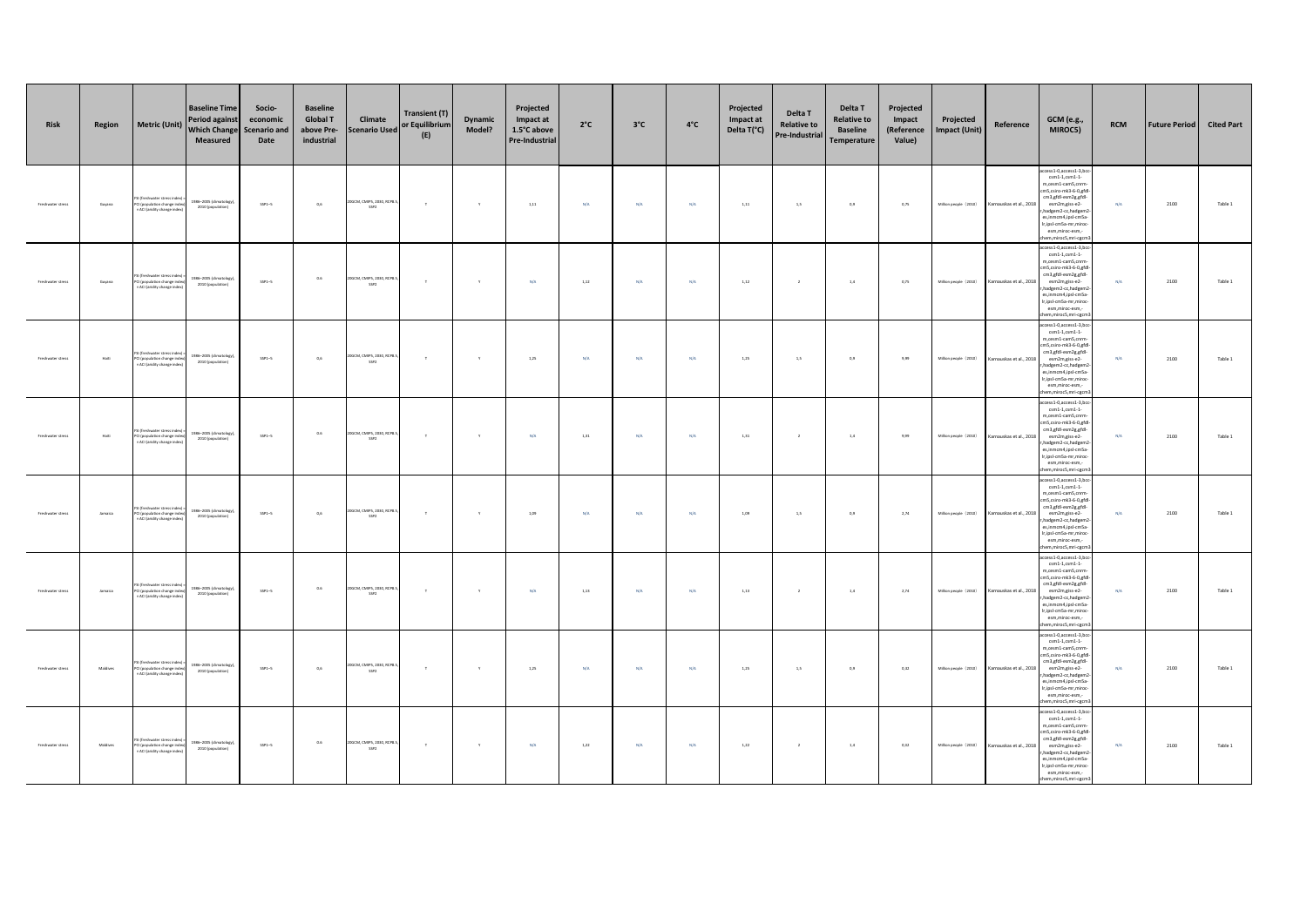| Risk              | Region           | <b>Metric (Unit)</b>                                                                        | <b>Baseline Time</b><br><b>Period against</b><br><b>Which Change</b><br>Measured | Socio-<br>economic<br><b>Scenario and</b><br>Date | <b>Baseline</b><br><b>Global T</b><br>above Pre-<br>industrial | Climate<br><b>Scenario Used</b>               | <b>Transient (T)</b><br>or Equilibrium<br>(E) | Dynamic<br>Model? | Projected<br>Impact at<br>1.5°C above<br>Pre-Industrial | $2^{\circ}C$ | $3^{\circ}$ C | $4^{\circ}$ C | Projected<br>Impact at<br>Delta T(°C) | Delta T<br><b>Relative to</b><br>Pre-Industrial | Delta T<br><b>Relative to</b><br><b>Baseline</b><br>Temperature | Projected<br>Impact<br>(Reference<br>Value) | Projected<br><b>Impact (Unit)</b> | Reference               | <b>GCM</b> (e.g.,<br>MIROC5)                                                                                                                                                                                                                                              | <b>RCM</b> | <b>Future Period</b> | <b>Cited Part</b> |
|-------------------|------------------|---------------------------------------------------------------------------------------------|----------------------------------------------------------------------------------|---------------------------------------------------|----------------------------------------------------------------|-----------------------------------------------|-----------------------------------------------|-------------------|---------------------------------------------------------|--------------|---------------|---------------|---------------------------------------|-------------------------------------------------|-----------------------------------------------------------------|---------------------------------------------|-----------------------------------|-------------------------|---------------------------------------------------------------------------------------------------------------------------------------------------------------------------------------------------------------------------------------------------------------------------|------------|----------------------|-------------------|
| Freshwater stress | Mauritius        | (freshwater stress<br>PCI (population change ind<br>× ACI (aridity change inde              | 1986-2005 (climatology<br>2010 (population)                                      | $SSP1-5$                                          | 0,6                                                            | OGCM, CMIPS, 2030, RCPS<br>SSP2               | $\tau$                                        | $\mathbf{Y}$      | 1,13                                                    | N/A          | N/A           | N/A           | 1,13                                  | 1,5                                             | 0,9                                                             | 1,3                                         | Million people (2010)             | Karnauskas et al., 2018 | ccess1-0,access1-3,bcc<br>$cm1-1, csm1-1$<br>m,cesm1-cam5,cnrm<br>cm5.csiro-mk3-6-0.gfd<br>cm3,gfdl-esm2g,gfdl-<br>esm2m.giss-e2-<br>r, hadgem2-cc, hadgem2<br>es,inmcm4,ipsl-cm5a-<br>Ir,ipsl-cm5a-mr,mirod<br>esm.miroc-esm.-<br>hem,miroc5,mri-cgcm                    | N/A        | 2100                 | Table 1           |
| Freshwater stress | Mauritius        | (freshwater stress in<br>PCI (population change inde<br>x ACI (aridity change index         | 1986-2005 (climatology)<br>2010 (population)                                     | $SSP1-5$                                          | $0.6\,$                                                        | OGCM, CMIPS, 2030, RCPS<br>SSP2               | $\tau$                                        | $\mathbf{y}$      | N/A                                                     | 1,17         | N/A           | N/A           | 1,17                                  | $\,$ 2 $\,$                                     | $1.4\,$                                                         | 1,3                                         | Million people (2010)             | Karnauskas et al., 2018 | ccess1-0,access1-3,bc<br>$\texttt{csm1-1}, \texttt{csm1-1}$<br>m,cesm1-cam5,cnrm-<br>cm5,csiro-mk3-6-0,gfd<br>cm3,gfdl-esm2g,gfdl-<br>esm2m.giss-e2-<br>r, hadgem2-cc, hadgem2<br>es,inmcm4,ipsl-cm5a-<br>Ir,ipsl-cm5a-mr,mirod<br>esm.miroc-esm.-<br>hem.miroc5.mri-cecn | N/A        | 2100                 | Table 1           |
| Freshwater stress | Micronesia       | SI (freshwater stress in<br>PCI (population change ind<br>x ACI (aridity change inde        | 1986-2005 (climatology)<br>2010 (population)                                     | $SSP1-5$                                          | 0,6                                                            | OGCM, CMIPS, 2030, RCPB.<br>SSP2              | $\tau$                                        | $\mathbf{v}$      | 1,03                                                    | N/A          | N/A           | N/A           | 1,03                                  | 1,5                                             | 0,9                                                             | 0,11                                        | Million people (2010)             | Karnauskas et al., 2018 | cess1-0,access1-3,bcc<br>$\texttt{csm1-1,}\texttt{csm1-1}$<br>m,cesm1-cam5,cnrm<br>cm5.csiro-mk3-6-0.gfd<br>cm3,gfdl-esm2g,gfdl-<br>esm2m.giss-e2-<br>r, hadgem2-cc, hadgem2<br>es,inmcm4,ipsl-cm5a-<br>Ir,ipsl-cm5a-mr,mirod<br>esm,miroc-esm,-<br>hem,miroc5,mri-cgcm   | N/A        | 2100                 | Table 1           |
| Freshwater stress | Micronesia       | SI (freshwater stress in<br>CI (population change ind<br>ACI (aridity change inde           | 1986-2005 (climatology)<br>2010 (population)                                     | $SSP1-5$                                          | 0.6                                                            | 20GCM, CMIPS, 2030, RCPB<br>SSP2              | $\tau$                                        | $\mathbf{Y}$      | N/A                                                     | 1,03         | N/A           | N/A           | 1,03                                  | $\overline{2}$                                  | $1.4\,$                                                         | 0,11                                        | Million people (2010)             | Karnauskas et al., 2018 | cess1-0,access1-3,bc<br>$\texttt{csm1-1,}\texttt{csm1-1}$<br>m,cesm1-cam5,cnrm<br>m5.csiro-mk3-6-0.efd<br>cm3,gfdl-esm2g,gfdl-<br>esm2m.giss-e2-<br>r, hadgem2-cc, hadgem<br>es,inmcm4,ipsl-cm5a<br>Ir,ipsl-cmSa-mr,miroc<br>esm,miroc-esm,-<br>em, miroc5, mri-cgcn      | N/A        | 2100                 | Table 1           |
| Freshwater stress | Papua New Guinea | .<br>I (freshwater stress in<br>PCI (population change inde<br>× ACI (aridity change index) | 1986-2005 (climatology)<br>2010 (population)                                     | $SSP1-5$                                          | 0.6                                                            | OGCM, CMIPS, 2030, RCP8.<br>SSP2              | $\tau$                                        | $\mathbf{v}$      | 1.37                                                    | N/A          | N/A           | N/A           | 1,37                                  | 1.5                                             | 0.9                                                             | 6.86                                        | Million people (2010)             | Karnauskas et al., 2018 | cess1-0,access1-3,bcc<br>$\texttt{csm1-1,}\texttt{csm1-1}$<br>m,cesm1-cam5,cnrm<br>m5.csiro-mk3-6-0.efd<br>cm3,gfdl-esm2g,gfdl-<br>esm2m.giss-e2-<br>r, hadgem2-cc, hadgem<br>es,inmcm4,ipsl-cm5a-<br>Ir,ipsl-cm5a-mr,mirod<br>esm,miroc-esm,-<br>hem, miroc5, mri-cgcm   | N/A        | 2100                 | Table 1           |
| Freshwater stress | Papua New Guinea | il (freshwater stress inde<br>PCI (population change index)<br>× ACI (aridity change index) | 1986-2005 (climatology)<br>2010 (population)                                     | $SSP1-5$                                          | 0.6                                                            | OGCM, CMIPS, 2030, RCP8<br>SSP2               | $\tau$                                        | $\mathbf{y}$      | N/A                                                     | 1,37         | N/A           | N/A           | 1.37                                  | $\overline{2}$                                  | $1.4$                                                           | 6.86                                        | Million people (2010)             | Karnauskas et al., 2018 | cess1-0,access1-3,bcc<br>$\texttt{csm1-1,}\texttt{csm1-1}$<br>m,cesm1-cam5,cnrm<br>m5,csiro-mk3-6-0,gfd<br>cm3,gfdl-esm2g,gfdl-<br>esm2m.giss-e2-<br>r, hadgem2-cc, hadgem.<br>es,inmcm4,ipsl-cm5a-<br>Ir,ipsl-cm5a-mr,miroc<br>esm,miroc-esm,-<br>hem, miroc5, mri-cgcm  | N/A        | 2100                 | Table 1           |
| Freshwater stress | St. Lucia        | .<br>I (freshwater stress in<br>PCI (population change inde<br>ACI (aridity change inde     | 1986-2005 (climatology)<br>2010 (population)                                     | $SSP1-5$                                          | 0.6                                                            | OGCM, CMIPS, 2030, RCP8.<br>SSP <sub>2</sub>  | $\mathbf{r}$                                  | $\mathbf{y}$      | 1.23                                                    | N/A          | N/A           | N/A           | 1,23                                  | 1,5                                             | 0,9                                                             | 0.17                                        | Million people (2010)             | Karnauskas et al., 2018 | cess1-0,access1-3,bcc<br>$\texttt{csm1-1,}\texttt{csm1-1}$<br>m,cesm1-cam5,cnrm<br>m5.csiro-mk3-6-0.efd<br>cm3,gfdl-esm2g,gfdl-<br>esm2m.giss-e2-<br>r, hadgem2-cc, hadgem<br>es,inmcm4,ipsl-cm5a-<br>Ir,ipsl-cm5a-mr,miroc<br>esm,miroc-esm,-<br>hem, miroc5, mri-cgcm   | N/A        | 2100                 | Table 1           |
| Freshwater stress | St. Lucia        | SI (freshwater stress inc<br>PCI (population change inde<br>× ACI (aridity change index)    | 1986-2005 (climatology)<br>2010 (population)                                     | $SSP1-5$                                          | 0.6                                                            | 20GCM, CMIPS, 2030, RCP8.<br>SSP <sub>2</sub> | $\top$                                        | Y                 | N/A                                                     | 1,27         | N/A           | N/A           | 1,27                                  | $\overline{2}$                                  | $1.4\,$                                                         | 0,17                                        | Million people (2010)             | Karnauskas et al., 2018 | cess1-0,access1-3,bc<br>$\texttt{csm1-1,}\texttt{csm1-1}$<br>m,cesm1-cam5,cnrm<br>m5,csiro-mk3-6-0,gfdl<br>cm3,gfdl-esm2g,gfdl-<br>esm2m.giss-e2-<br>r, hadgem2-cc, hadgem.<br>es,inmcm4,ipsl-cm5a-<br>Ir,ipsl-cm5a-mr,miroc<br>esm,miroc-esm,-<br>em,miroc5,mri-cgcm     | N/A        | 2100                 | Table 1           |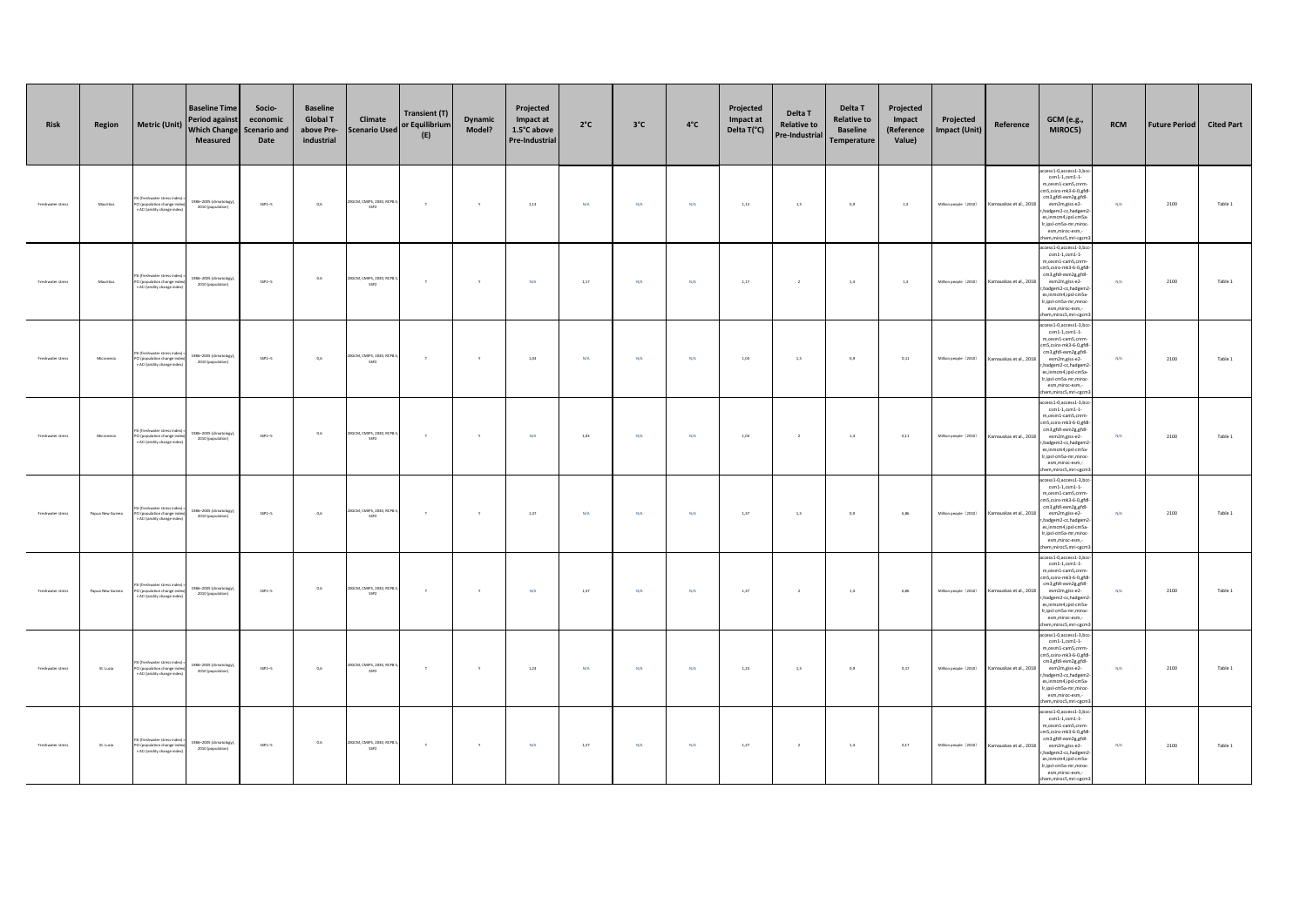| <b>Risk</b>       | Region                   | <b>Metric (Unit)</b>                                                                        | <b>Baseline Time</b><br><b>Period against</b><br><b>Which Change</b><br>Measured | Socio-<br>economic<br><b>Scenario and</b><br>Date | <b>Baseline</b><br><b>Global T</b><br>above Pre-<br>industrial | Climate<br><b>Scenario Used</b>    | <b>Transient (T)</b><br>or Equilibrium<br>(E) | Dynamic<br>Model? | Projected<br>Impact at<br>1.5°C above<br><b>Pre-Industrial</b> | $2^{\circ}C$ | $3^{\circ}$ C | $4^{\circ}$ C | Projected<br>Impact at<br>Delta T(°C) | Delta T<br><b>Relative to</b><br>Pre-Industrial | Delta T<br><b>Relative to</b><br><b>Baseline</b><br><b>Temperature</b> | Projected<br>Impact<br>(Reference<br>Value) | Projected<br>Impact (Unit) | Reference               | <b>GCM</b> (e.g.,<br>MIROC5)                                                                                                                                                                                                                                       | <b>RCM</b> | <b>Future Period</b> | <b>Cited Part</b> |
|-------------------|--------------------------|---------------------------------------------------------------------------------------------|----------------------------------------------------------------------------------|---------------------------------------------------|----------------------------------------------------------------|------------------------------------|-----------------------------------------------|-------------------|----------------------------------------------------------------|--------------|---------------|---------------|---------------------------------------|-------------------------------------------------|------------------------------------------------------------------------|---------------------------------------------|----------------------------|-------------------------|--------------------------------------------------------------------------------------------------------------------------------------------------------------------------------------------------------------------------------------------------------------------|------------|----------------------|-------------------|
| Freshwater stress | St. Vincent & Grenadines | I (freshwater stres<br>PCI (population change inde<br>× ACI (aridity change index           | 986-2005 (climatology)<br>2010 (population)                                      | $SSP1-5$                                          | 0,6                                                            | 20GCM, CMIPS, 2030, RCP8<br>SSP2   | $\tau$                                        | $\mathbf{Y}$      | 1,06                                                           | N/A          | N/A           | N/A           | 1,06                                  | 1,5                                             | 0,9                                                                    | 0,11                                        | Million people (2010)      | Karnauskas et al., 2018 | ccess1-0,access1-3,bcc<br>$cm1-1, cm1-1$<br>m,cesm1-cam5,cnrm<br>cm5,csiro-mk3-6-0,gfd<br>cm3,gfdl-esm2g,gfdl-<br>esm2m.giss-e2-<br>hadgem2-cc,hadgem2<br>es,inmcm4,ipsl-cm5a-<br>Ir,ipsl-cmSa-mr,miroc<br>esm,miroc-esm,-<br>hem,miroc5,mri-cgcm                  | N/A        | 2100                 | Table 1           |
| Freshwater stress | St. Vincent & Grenadines | I (freshwater stress ind<br>PCI (population change index)<br>× ACI (aridity change index)   | 1986-2005 (climatology)<br>2010 (population)                                     | $SSP1-5$                                          | 0.6                                                            | 20GCM, CMIPS, 2030, RCP8<br>SSP2   | $\tau$                                        | $\mathbf{y}$      | N/A                                                            | 1,11         | N/A           | N/A           | 1,11                                  | $\,$ $\,$                                       | $1.4\,$                                                                | 0,11                                        | Million people (2010)      | Karnauskas et al., 2018 | cess1-0,access1-3,bc<br>$\text{csm1-1}, \text{csm1-1}$<br>m,cesm1-cam5,cnrm<br>cm5.esiro-mk3-6-0.efd<br>cm3,gfdl-esm2g,gfdl-<br>esm2m.giss-e2-<br>hadgem2-cc,hadgem2<br>es,inmcm4,ipsl-cm5a-<br>Ir,ipsl-cmSa-mr,miroc<br>esm,miroc-esm,-<br>em, miroc5, mri-cgcm   | N/A        | 2100                 | Table 1           |
| Freshwater stress | Samoa                    | il (freshwater stress in<br>PCI (population change inde<br>× ACI (aridity change index      | 1986-2005 (climatology),<br>2010 (population)                                    | $SSP1-5$                                          | 0.6                                                            | 20GCM, CMIPS, 2030, RCP8.<br>SSP2  | $\tau$                                        | $\mathbf{v}$      | 1.02                                                           | N/A          | N/A           | N/A           | 1.02                                  | 1,5                                             | 0,9                                                                    | 0.18                                        | Million people (2010)      | Karnauskas et al., 2018 | cess1-0,access1-3,bcc<br>$\text{csm1-1}, \text{csm1-1}$<br>m,cesm1-cam5,cnrm<br>m5.csiro-mk3-6-0.efd<br>cm3,gfdl-esm2g,gfdl-<br>esm2m.giss-e2-<br>hadgem2-cc,hadgem<br>es,inmcm4,ipsl-cm5a-<br>Ir,ipsl-cm5a-mr,miroc<br>esm,miroc-esm,-<br>hem, miroc5, mri-cgcm   | N/A        | 2100                 | Table 1           |
| Freshwater stress | Samoa                    | SI (freshwater stress inde<br>I (population change ind<br>ACI (aridity change inde          | 1986-2005 (climatology)<br>2010 (population)                                     | $SSP1-5$                                          | 0.6                                                            | 20GCM, CMIPS, 2030, RCPI<br>SSP2   | $\tau$                                        | $\mathbf{Y}$      | N/A                                                            | 1,06         | N/A           | N/A           | 1,06                                  | $\overline{2}$                                  | $1.4$                                                                  | 0,18                                        | Million people (2010)      | Karnauskas et al., 2018 | cess1-0,access1-3,bcc<br>$\texttt{csm1-1,}\texttt{csm1-1}$<br>m,cesm1-cam5,cnrm<br>m5,csiro-mk3-6-0,gfdl<br>cm3,gfdl-esm2g,gfdl-<br>esm2m.giss-e2-<br>hadgem2-cc,hadgem2<br>es,inmcm4,ipsl-cm5a-<br>Ir,ipsl-cmSa-mr,miroc<br>esm,miroc-esm,-<br>em,miroc5,mri-cgcm | N/A        | 2100                 | Table 1           |
| Freshwater stress | Sao Tome & Principe      | I (freshwater stress ind<br>PCI (population change index)<br>x ACI (aridity change index)   | 1986-2005 (climatology)<br>2010 (population)                                     | $SSP1-5$                                          | 0,6                                                            | 20GCM, CMIPS, 2030, RCPB.<br>SSP2  | $\top$                                        | Y                 | 1.17                                                           | N/A          | N/A           | N/A           | 1,17                                  | 1,5                                             | 0,9                                                                    | 0.17                                        | Milion people (2010)       | Karnauskas et al., 2018 | cess1-0.access1-3.bc<br>$\text{csm1-1}, \text{csm1-1}$<br>m,cesm1-cam5,cnrm<br>m5,csiro-mk3-6-0,gfdl<br>cm3,gfdl-esm2g,gfdl-<br>esm2m.giss-e2-<br>hadgem2-cc,hadgem<br>es,inmcm4,ipsl-cm5a-<br>Ir,ipsl-cm5a-mr,miroc<br>esm,miroc-esm,-<br>hem, miroc5, mri-cgcm   | N/A        | 2100                 | Table 1           |
| Freshwater stress | Sao Tome & Principe      | SI (freshwater stress inde<br>PCI (population change index)<br>× ACI (aridity change index) | 1986-2005 (climatology)<br>2010 (population)                                     | $SSP1-5$                                          | 0.6                                                            | 20GCM, CMIPS, 2030, RCPI<br>$SSP2$ | $\top$                                        | Y                 | N/A                                                            | 1,17         | N/A           | N/A           | 1,17                                  | $\overline{2}$                                  | $1.4\,$                                                                | 0,17                                        | Milion people (2010)       | Karnauskas et al., 2018 | cess1-0.access1-3.bc<br>$cm1-1, csm1-1$<br>m,cesm1-cam5,cnrm<br>m5,csiro-mk3-6-0,gfdl<br>cm3,gfdl-esm2g,gfdl-<br>esm2m.giss-e2-<br>r, hadgem2-cc, hadgem2<br>es, inmcm4, ipsl-cm5a-<br>Ir,ipsl-cm5a-mr,miroc<br>esm,miroc-esm,-<br>em,miroc5,mri-cgcm              | N/A        | 2100                 | Table 1           |
| Freshwater stress | Singapore                | il (freshwater stress ind<br>PCI (population change index<br>× ACI (aridity change index    | 1986-2005 (climatology)<br>2010 (population)                                     | $SSP1-5$                                          | 0,6                                                            | 20GCM, CMIPS, 2030, RCP8<br>SSP2   | $\tau$                                        | $\mathbf{v}$      | 1.25                                                           | N/A          | N/A           | N/A           | 1,25                                  | $1,5$                                           | 0,9                                                                    | 5.09                                        | Million people (2010)      | Karnauskas et al., 2018 | cess1-0.access1-3.bc<br>$cm1-1, csm1-1$<br>m,cesm1-cam5,cnrm<br>m5,csiro-mk3-6-0,gfd<br>cm3,gfdl-esm2g,gfdl-<br>esm2m,giss-e2-<br>hadgem2-cc,hadgem2<br>es,inmcm4,ipsl-cm5a-<br>Ir,ipsl-cm5a-mr,miroc<br>esm,miroc-esm,-<br>em,miroc5,mri-cgcm                     | N/A        | 2100                 | Table 1           |
| Freshwater stress | Singapore                | il (freshwater stress inc<br>CI (population change index<br>x ACI (aridity change index     | 1986-2005 (climatology)<br>2010 (population)                                     | $SSP1-5$                                          | 0.6                                                            | 20GCM, CMIPS, 2030, RCP8<br>SSP2   | $\mathbf{r}$                                  | $\mathbf{y}$      | N/A                                                            | 1,26         | N/A           | $N/A$         | 1,26                                  | $\mathbf{2}$                                    | $1.4\,$                                                                | 5,09                                        | Million people (2010)      | Karnauskas et al., 2018 | ccess1-0,access1-3,bc<br>$cm1-1, csm1-1$<br>m,cesm1-cam5,cnrm<br>m5,csiro-mk3-6-0,gfd<br>cm3,gfdl-esm2g,gfdl-<br>esm2m,giss-e2-<br>hadgem2-cc,hadgem2<br>es.inmcm4.ipsl-cm5a<br>Ir.ipsl-cmSa-mr.miroc<br>esm.miroc-esm.-<br>hem, miroc5, mri-cgcm3                 | N/A        | 2100                 | Table 1           |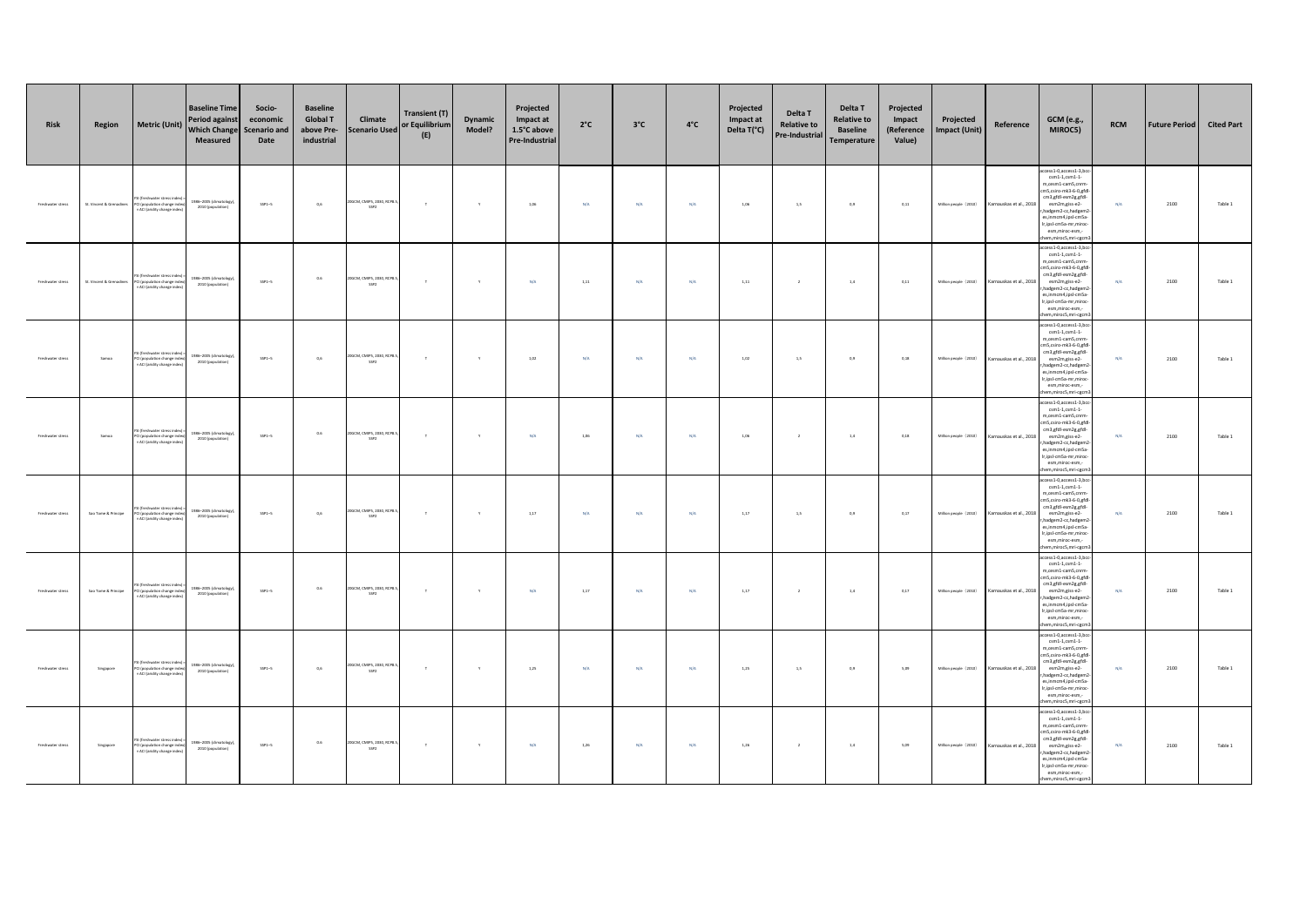| Risk              | Region          | <b>Metric (Unit)</b>                                                                     | <b>Baseline Time</b><br><b>Period against</b><br><b>Which Change</b><br>Measured | Socio-<br>economic<br><b>Scenario and</b><br>Date | <b>Baseline</b><br><b>Global T</b><br>above Pre-<br>industrial | Climate<br><b>Scenario Used</b>               | <b>Transient (T)</b><br>or Equilibrium<br>(E) | Dynamic<br>Model? | Projected<br>Impact at<br>1.5°C above<br>Pre-Industrial | $2^{\circ}C$ | $3^{\circ}$ C | $4^{\circ}$ C | Projected<br>Impact at<br>Delta T(°C) | Delta T<br><b>Relative to</b><br>Pre-Industrial | Delta T<br><b>Relative to</b><br><b>Baseline</b><br>Temperature | Projected<br>Impact<br>(Reference<br>Value) | Projected<br><b>Impact (Unit)</b> | Reference               | <b>GCM</b> (e.g.,<br>MIROC5)                                                                                                                                                                                                                                               | <b>RCM</b> | <b>Future Period</b> | <b>Cited Part</b> |
|-------------------|-----------------|------------------------------------------------------------------------------------------|----------------------------------------------------------------------------------|---------------------------------------------------|----------------------------------------------------------------|-----------------------------------------------|-----------------------------------------------|-------------------|---------------------------------------------------------|--------------|---------------|---------------|---------------------------------------|-------------------------------------------------|-----------------------------------------------------------------|---------------------------------------------|-----------------------------------|-------------------------|----------------------------------------------------------------------------------------------------------------------------------------------------------------------------------------------------------------------------------------------------------------------------|------------|----------------------|-------------------|
| Freshwater stress | Solomon Islands | (freshwater stress<br>PCI (population change inde<br>× ACI (aridity change index         | 1986-2005 (climatology<br>2010 (population)                                      | $SSP1-5$                                          | 0,6                                                            | OGCM, CMIPS, 2030, RCPS<br>SSP2               | $\tau$                                        | $\mathbf{Y}$      | 1,45                                                    | N/A          | N/A           | N/A           | 1,45                                  | 1,5                                             | 0,9                                                             | 0,54                                        | Million people (2010)             | Karnauskas et al., 2018 | ccess1-0,access1-3,bcc<br>$cm1-1, csm1-1$<br>m,cesm1-cam5,cnrm<br>cm5.csiro-mk3-6-0.gfd<br>cm3,gfdl-esm2g,gfdl-<br>esm2m.giss-e2-<br>r, hadgem2-cc, hadgem2<br>es,inmcm4,ipsl-cm5a-<br>Ir,ipsl-cm5a-mr,mirod<br>esm.miroc-esm.-<br>hem,miroc5,mri-cgcm                     | N/A        | 2100                 | Table 1           |
| Freshwater stress | Solomon Islands | (freshwater stress in<br>PCI (population change inde<br>× ACI (aridity change index      | 1986-2005 (climatology)<br>2010 (population)                                     | $SSP1-5$                                          | $0.6\,$                                                        | OGCM, CMIPS, 2030, RCPS<br>SSP2               | $\tau$                                        | $\mathbf{y}$      | N/A                                                     | 1,47         | N/A           | N/A           | 1,47                                  | $\,$ 2 $\,$                                     | $1.4\,$                                                         | 0,54                                        | Million people (2010)             | Karnauskas et al., 2018 | access1-0,access1-3,bc<br>$\texttt{csm1-1}, \texttt{csm1-1}$<br>m,cesm1-cam5,cnrm-<br>cm5,csiro-mk3-6-0,gfd<br>cm3,gfdl-esm2g,gfdl-<br>esm2m.giss-e2-<br>r, hadgem2-cc, hadgem2<br>es,inmcm4,ipsl-cm5a-<br>Ir,ipsl-cmSa-mr,miroc<br>esm.miroc-esm.-<br>hem.miroc5.mri-cecn | N/A        | 2100                 | Table 1           |
| Freshwater stress | Suriname        | SI (freshwater stress in<br>PCI (population change inde<br>× ACI (aridity change index   | 1986-2005 (climatology)<br>2010 (population)                                     | $SSP1-5$                                          | 0,6                                                            | OGCM, CMIPS, 2030, RCPB.<br>SSP2              | $\tau$                                        | $\mathbf{v}$      | 1,25                                                    | N/A          | N/A           | N/A           | 1,25                                  | 1,5                                             | 0,9                                                             | 0,52                                        | Million people (2010)             | Karnauskas et al., 2018 | cess1-0,access1-3,bcc<br>$\texttt{csm1-1}, \texttt{csm1-1}$<br>m,cesm1-cam5,cnrm<br>cm5.csiro-mk3-6-0.gfd<br>cm3,gfdl-esm2g,gfdl-<br>esm2m.giss-e2-<br>r, hadgem2-cc, hadgem2<br>es,inmcm4,ipsl-cm5a-<br>Ir,ipsl-cm5a-mr,mirod<br>esm,miroc-esm,-<br>hem,miroc5,mri-cgcm   | N/A        | 2100                 | Table 1           |
| Freshwater stress | Suriname        | SI (freshwater stress in<br>CI (population change ind<br>ACI (aridity change inde        | 1986-2005 (climatology)<br>2010 (population)                                     | $SSP1-5$                                          | 0.6                                                            | 20GCM, CMIPS, 2030, RCPB<br>SSP2              | $\tau$                                        | $\mathbf{Y}$      | N/A                                                     | 1,25         | N/A           | N/A           | 1,25                                  | $\overline{2}$                                  | $1.4\,$                                                         | 0,52                                        | Million people (2010)             | Karnauskas et al., 2018 | cess1-0,access1-3,bc<br>$\texttt{csm1-1,}\texttt{csm1-1}$<br>m,cesm1-cam5,cnrm<br>m5.csiro-mk3-6-0.efd<br>cm3,gfdl-esm2g,gfdl-<br>esm2m.giss-e2-<br>r, hadgem2-cc, hadgem<br>es,inmcm4,ipsl-cm5a<br>Ir,ipsl-cmSa-mr,miroc<br>esm,miroc-esm,-<br>em, miroc5, mri-cgcn       | N/A        | 2100                 | Table 1           |
| Freshwater stress | Timor-Leste     | (freshwater stress in<br>PCI (population change inde<br>× ACI (aridity change index      | 1986-2005 (climatology)<br>2010 (population)                                     | $SSP1-5$                                          | 0.6                                                            | OGCM, CMIPS, 2030, RCP8.<br>SSP2              | $\tau$                                        | $\mathbf{v}$      | 1.52                                                    | N/A          | N/A           | <b>N/A</b>    | 1.52                                  | 1.5                                             | 0.9                                                             | 1.12                                        | Million people (2010)             | Karnauskas et al., 2018 | cess1-0,access1-3,bcc<br>$\texttt{csm1-1,}\texttt{csm1-1}$<br>m,cesm1-cam5,cnrm<br>m5.csiro-mk3-6-0.efd<br>cm3,gfdl-esm2g,gfdl-<br>esm2m.giss-e2-<br>r, hadgem2-cc, hadgem<br>es,inmcm4,ipsl-cm5a-<br>Ir,ipsl-cm5a-mr,mirod<br>esm,miroc-esm,-<br>hem,miroc5,mri-cgcm      | N/A        | 2100                 | Table 1           |
| Freshwater stress | Timor-Leste     | (freshwater stress in<br>CI (population change inde<br>ACI (aridity change inder         | 1986-2005 (climatology)<br>2010 (population)                                     | $SSP1-5$                                          | 0.6                                                            | OGCM, CMIPS, 2030, RCP8<br>SSP2               | $\tau$                                        | $\mathbf{y}$      | N/A                                                     | 1,54         | N/A           | N/A           | 1,54                                  | $\overline{2}$                                  | $1.4$                                                           | 1.12                                        | Million people (2010)             | Karnauskas et al., 2018 | ccess1-0,access1-3,bcc<br>$\texttt{csm1-1,}\texttt{csm1-1}$<br>m,cesm1-cam5,cnrm<br>m5,csiro-mk3-6-0,gfd<br>cm3,gfdl-esm2g,gfdl-<br>esm2m.giss-e2-<br>r, hadgem2-cc, hadgem.<br>es,inmcm4,ipsl-cm5a-<br>Ir,ipsl-cm5a-mr,miroc<br>esm,miroc-esm,-<br>hem, miroc5, mri-cgcm  | N/A        | 2100                 | Table 1           |
| Freshwater stress | Tonga           | .<br>I (freshwater stress in<br>PCI (population change inde<br>ACI (aridity change inde  | 1986-2005 (climatology)<br>2010 (population)                                     | $SSP1-5$                                          | 0.6                                                            | OGCM, CMIPS, 2030, RCP8.<br>SSP <sub>2</sub>  | $\mathbf{r}$                                  | $\mathbf{y}$      | 1.07                                                    | N/A          | N/A           | N/A           | 1.07                                  | 1,5                                             | 0,9                                                             | 0.1                                         | Million people (2010)             | Karnauskas et al., 2018 | cess1-0,access1-3,bcc<br>$\texttt{csm1-1,}\texttt{csm1-1}$<br>m,cesm1-cam5,cnrm<br>m5.csiro-mk3-6-0.efd<br>cm3,gfdl-esm2g,gfdl-<br>esm2m.giss-e2-<br>r, hadgem2-cc, hadgem<br>es,inmcm4,ipsl-cm5a-<br>Ir,ipsl-cm5a-mr,miroc<br>esm,miroc-esm,-<br>hem, miroc5, mri-cgcm    | N/A        | 2100                 | Table 1           |
| Freshwater stress | Tonga           | SI (freshwater stress inc<br>PCI (population change inde<br>× ACI (aridity change index) | 1986-2005 (climatology)<br>2010 (population)                                     | $SSP1-5$                                          | 0.6                                                            | 20GCM, CMIPS, 2030, RCP8.<br>SSP <sub>2</sub> | $\top$                                        | Y                 | N/A                                                     | 1,07         | N/A           | N/A           | 1,07                                  | $\overline{2}$                                  | $1.4\,$                                                         | 0,1                                         | Million people (2010)             | Karnauskas et al., 2018 | cess1-0,access1-3,bc<br>$\texttt{csm1-1,}\texttt{csm1-1}$<br>m,cesm1-cam5,cnrm<br>cm5,csiro-mk3-6-0,gfdl<br>cm3,gfdl-esm2g,gfdl-<br>esm2m.giss-e2-<br>r, hadgem2-cc, hadgem.<br>es,inmcm4,ipsl-cm5a-<br>Ir,ipsl-cm5a-mr,miroc<br>esm,miroc-esm,-<br>em,miroc5,mri-cgcm     | N/A        | 2100                 | Table 1           |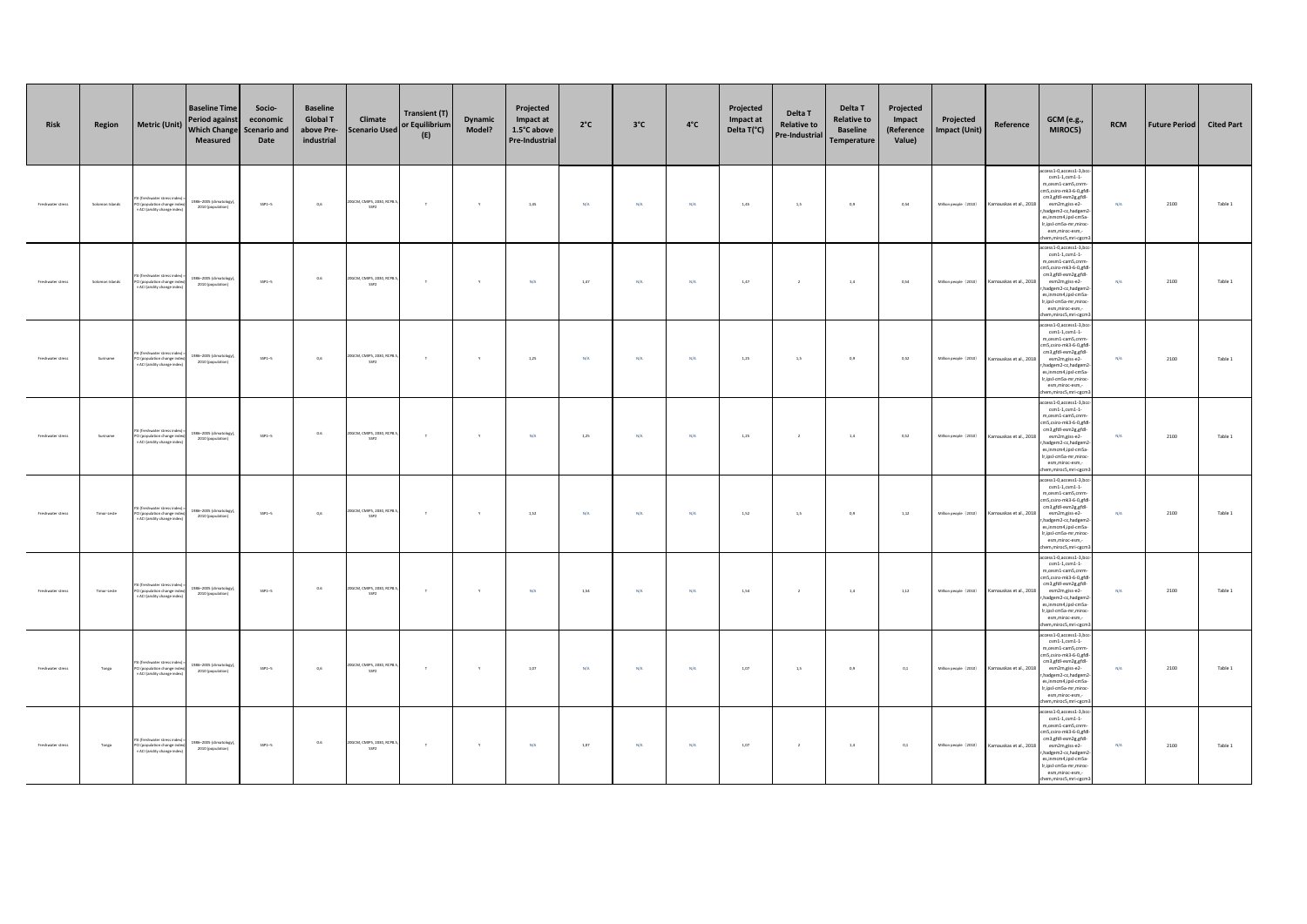| <b>Risk</b>                                            | Region                       | <b>Metric (Unit)</b>                                                      | <b>Baseline Time</b><br>Period against<br><b>Which Change</b><br>Measured | Socio-<br>economic<br><b>Scenario and</b><br>Date | <b>Baseline</b><br><b>Global T</b><br>above Pre-<br>industrial | Climate<br><b>Scenario Used</b>                                              | <b>Transient (T)</b><br>or Equilibrium<br>(E) | <b>Dynamic</b><br>Model?     | Projected<br>Impact at<br>1.5°C above<br>Pre-Industrial | $2^{\circ}C$                            | $3^{\circ}$ C          | $4^{\circ}$ C           | Projected<br>Impact at<br>Delta T(°C) | Delta T<br><b>Relative to</b><br>Pre-Industrial | Delta T<br><b>Relative to</b><br><b>Baseline</b><br>Temperature | Projected<br>Impact<br>(Reference<br>Value) | Projected<br>mpact (Unit)                                       | Reference                                   | GCM (e.g.,<br>MIROC5)                                                                                                                                                                                                                                            | <b>RCM</b>              | <b>Future Period</b>   | <b>Cited Part</b>                    |
|--------------------------------------------------------|------------------------------|---------------------------------------------------------------------------|---------------------------------------------------------------------------|---------------------------------------------------|----------------------------------------------------------------|------------------------------------------------------------------------------|-----------------------------------------------|------------------------------|---------------------------------------------------------|-----------------------------------------|------------------------|-------------------------|---------------------------------------|-------------------------------------------------|-----------------------------------------------------------------|---------------------------------------------|-----------------------------------------------------------------|---------------------------------------------|------------------------------------------------------------------------------------------------------------------------------------------------------------------------------------------------------------------------------------------------------------------|-------------------------|------------------------|--------------------------------------|
| reshwater stress                                       | <b>Trinidad &amp; Tobago</b> | (population change in<br>ACI (aridity change in                           | 986-2005 (climatology<br>2010 (population)                                | $SSP1-5$                                          | 0.6                                                            | OGCM, CMIPS, 2030, RCPE<br>SSP2                                              | $\top$                                        | Y                            | 1,1                                                     | N/A                                     | N/A                    | N/A                     | 1,1                                   | 1,5                                             | 0,9                                                             | 1,34                                        | Million people (2010)                                           | Karnauskas et al., 2018                     | cess1-0,access1-3,bo<br>$\texttt{csm1-1}, \texttt{csm1-1}$<br>m.cesm1-cam5.cnrm<br>n5,csiro-mk3-6-0,gfd<br>cm3,gfdl-esm2g,gfdl-<br>esm2m.giss-e2-<br>hadgem2-cc,hadgem<br>es,inmcm4,ipsl-cm5a<br>Ir,ipsl-cm5a-mr,miroc<br>esm,miroc-esm,-<br>n, miroc5, mri-eger | N/A                     | 2100                   | Table 1                              |
| reshwater stress                                       | <b>Trinidad &amp; Tobago</b> | reshwater stress in<br>population change in<br>ACI (aridity change ind    | 986-2005 (climatology<br>2010 (population)                                | $SSP1-5$                                          | 0.6                                                            | 20GCM, CMIPS, 2030, RCP8<br>SSP2                                             | $\tau$                                        | Y                            | N/A                                                     | 1,14                                    | N/A                    | N/A                     | 1,14                                  | $\,$ 2                                          | 1,4                                                             | 1,34                                        | Million people (2010)                                           | Karnauskas et al., 2018                     | cess1-0,access1-3,bc<br>$csm1-1, csm1-1$<br>m.cesm1-cam5.cnrn<br>n5,csiro-mk3-6-0,gfd<br>cm3,gfdl-esm2g,gfdl-<br>esm2m.giss-e2-<br>hadgem2-cc,hadgem<br>es,inmcm4,ipsl-cm5a<br>Ir.ipsl-cm5a-mr.miror<br>esm,miroc-esm,-<br>em, miroc5, mri-cgci                  | N/A                     | 2100                   | Table:                               |
| reshwater stress                                       | Vanuatu                      | I (population change in<br>ACI (aridity change ind                        | 986-2005 (climatology<br>2010 (population)                                | $SSP1-5$                                          | $_{0,6}$                                                       | GCM, CMIPS, 2030, RCPE<br>SSP2                                               | $\tau$                                        | $\gamma$                     | $1.5\,$                                                 | $\text{N/A}$                            | $\rm N/A$              | $\mathrm{N}/\mathrm{A}$ | $1.5\,$                               | $1.5\,$                                         | $_{0,9}$                                                        | 0,24                                        | Million people (2010)                                           | (arnauskas et al., 2018                     | cess1-0,access1-3,bc<br>$cm1-1.csm1-1$<br>m,cesm1-cam5,cnrn<br>m5,csiro-mk3-6-0,gfc<br>cm3,gfdl-esm2g,gfdl-<br>esm2m,giss-e2-<br>hadgem2-cc,hadgem<br>es.inmcm4.ipsl-cm5a<br>Ir,ipsl-cm5a-mr,miror<br>esm,miroc-esm,<br>em.miroc5.mri-cecn                       | $\rm N/A$               | 2100                   | Table                                |
| reshwater stress                                       | Vanuatu                      | freshwater stress in<br>l (population change in<br>ACI (aridity change in | 986-2005 (climat<br>2010 (population)                                     | $SSP1-5$                                          | $0.6\,$                                                        | GCM, CMIPS, 2030, RCP<br>SSP <sub>2</sub>                                    | T.                                            |                              | N/A                                                     | 1,52                                    | N/A                    | N/A                     | $1,52\,$                              | $\,$ 2 $\,$                                     | 1,4                                                             | 0,24                                        | Million people (2010)                                           | arnauskas et al., 201                       | cess1-0,access1-3,bc<br>csm1-1,csm1-1-<br>m,cesm1-cam5,cnm<br>m5,csiro-mk3-6-0,gfd<br>cm3,gfdl-esm2g,gfdl-<br>esm2m,giss-e2-<br>hadgem2-cc,hadgem2<br>es,inmcm4,ipsl-cm5a<br>r,ipsl-cmSa-mr,miror<br>esm.miroc-esm.-<br>em, miroc5, mri-cgcn                     | N/A                     | 2100                   | Table:                               |
| Water scarcity<br>water withdrawal                     | Global                       | $\sim$                                                                    | 1971-2000                                                                 | $SSP1-5$                                          | $0.4$                                                          | CP2.6, 2011-2040, MIRO<br>ESM-CHEM, HOS                                      | $\mathcal{R}$                                 | $\mathbf{v}$                 | N/A                                                     | 1,4                                     | N/A                    | N/A                     | 1.4                                   | 2,1                                             | 1,7                                                             | 3214                                        | $\rm km^3~yr^2$                                                 | lanasaki et al., 2013                       | MIROC-ESM-CHEM                                                                                                                                                                                                                                                   | N/A                     | $2011 - 2040$          | Table 6, Table 9                     |
| Water scarcity,<br>water withdrawa                     | Global                       | $\%$                                                                      | $1971 - 2000$                                                             | $SSP1-5$                                          | $0,4$                                                          | CP2.6, 2041-2070, MIRC<br>ESM-CHEM, HOB                                      | E                                             | $\mathbf{y}$                 | $N/A$                                                   | $\mathsf{N}/\mathsf{A}$                 | N/A                    | N/A                     | $_{0,8}$                              | $2,8$                                           | $2.4\,$                                                         | 3214                                        | $\mathrm{km}^3\cdot\mathrm{yr}^3$                               | lanasaki et al., 201                        | MIROC-ESM-CHEM                                                                                                                                                                                                                                                   | N/A                     | 2041-2070              | Table 6, Table 9                     |
| Water scarcity.<br>water withdrawal                    | Global                       | $-96$                                                                     | 1971-2000                                                                 | $SSP1-5$                                          | 0,4                                                            | CP2.6. 2071-2100. MIRC<br>ESM-CHEM, HOB                                      | E                                             | Y                            | N/A                                                     | N/A                                     | N/A                    | $N/A$                   | 1,6                                   | 2,8                                             | 2,4                                                             | 3214                                        | $km^2$ $\gamma r^2$                                             | lanasaki et al., 201                        | MIROC-ESM-CHEM                                                                                                                                                                                                                                                   | N/A                     | 2071-2100              | Table 6, Table 9                     |
| Water scarcity<br>water withdrawa                      | Global                       | $-96$                                                                     | 1971-2000                                                                 | $SSP1-5$                                          | 0,4                                                            | RCP2.6, 2011-2040<br>HadGEM2-ES, H08                                         | $\top$                                        | $\mathbf{Y}$                 | N/A                                                     | N/A                                     | N/A                    | N/A                     | 0,9                                   | 2,2                                             | 1,8                                                             | 3214                                        | $\rm km^3~yr^2$                                                 | lanasaki et al., 2013                       | HadGEM2-ES                                                                                                                                                                                                                                                       | N/A                     | $2011 - 2040$          | Table 6, Table 9                     |
| Water scarcity,<br>water withdrawal<br>Water scarcity. | Global                       | $\%$                                                                      | 1971-2000                                                                 | $SSP1-6$                                          | 0,4                                                            | RCP2.6, 2041-2070<br>HadGEM2-ES, H08<br>RCP2.6. 2071-2100.                   |                                               | Y                            | $N/A$                                                   | $\text{N/A}$                            | N/A                    | $N/A$                   | $-0.0$                                | $_{\rm 2,8}$                                    | 2,4                                                             | 3214                                        | $\text{km}^3 \cdot \text{yr}^3$                                 | anasaki et al., 2013                        | HadGEM2-ES                                                                                                                                                                                                                                                       | $\rm N/A$               | 2041-2070              | Table 6, Table 9                     |
| water withdrawal<br>Water scarcity,                    | Global                       | $\%$                                                                      | 1971-2000                                                                 | $SSP1-5$                                          | $0.4\,$                                                        | HadGEM2-ES, HO<br>RCP2.6, 2011-2040, GFD                                     | $\epsilon$                                    | $\mathbf{v}$                 | N/A                                                     | N/A                                     | N/A                    | N/A                     | $-0,2$                                | 2,7                                             | 2,3                                                             | 3214                                        | $\text{km}^3 \cdot \text{yr}^3$                                 | anasaki et al., 201                         | HadGEM2-ES                                                                                                                                                                                                                                                       | N/A                     | $2071 - 2100$          | Table 6, Table 9                     |
| water withdrawal                                       | Global                       | $\mathcal{H}$                                                             | 1971-2000                                                                 | $SSP1-5$                                          | 0.4                                                            | ESM2M, HOS                                                                   | $\tau$                                        | $\mathbf{v}$                 | 18                                                      | N/A                                     | N/A                    | <b>N/A</b>              | 1.8                                   | 1.5                                             | 1.1                                                             | 3214                                        | $\text{km}^3 \cdot \text{yr}^4$                                 | lanasaki et al., 201                        | GFDL-ESM2M                                                                                                                                                                                                                                                       | N/A                     | $2011 - 2040$          | Table 6, Table 9                     |
| Water scarcity,<br>water withdrawal<br>Water scarcity  | Global<br>Global             | $\mathbf{x}$<br>$\%$                                                      | $1971 - 2000$<br>1971-2000                                                | $SSP1-5$<br>$SSP1-5$                              | $0.4\,$<br>$0,4$                                               | RCP2.6, 2041-2070, GFD<br>ESM2M, H08<br>RCP2.6, 2071-2100, GFD<br>ESM2M, H08 | $\mathsf E$<br>$\epsilon$                     | $\mathbf{Y}$<br>$\mathsf{Y}$ | $N/A$<br>$1{,}1\,$                                      | $\text{N/A}$<br>$\mathsf{N}/\mathsf{A}$ | $\rm N/A$<br>$\rm N/A$ | $N/A$<br>$N/A$          | $\,$ $\,$<br>$1,\!1$                  | $1,7\,$<br>$1,\!6$                              | $1.3\,$<br>$1.2\,$                                              | 3214<br>3214                                | $\mathrm{km}^3\cdot\mathrm{yr}^3$<br>$\text{km}^3\ \text{yr}^3$ | lanasaki et al., 201                        | GFDL-ESM2M<br>GFDL-ESM2M                                                                                                                                                                                                                                         | $\rm N/A$<br>$\rm N/A$  | 2041-2070<br>2071-2100 | Table 6, Table 9                     |
| water withdrawa<br>Water scarcity,<br>water withdrawal | Global                       | $\frac{96}{25}$                                                           | 1971-2000                                                                 | $SSP1-5$                                          | 0,4                                                            | CP4.5. 2011-2040. MIRC                                                       | $\top$                                        | $\mathbf{Y}$                 | N/A                                                     | $1\!\!.4$                               | N/A                    | N/A                     | $1.4$                                 | 1,9                                             | $1,5$                                                           | 3214                                        | $km^3$ $\;\rm yr^3$                                             | anasaki et al., 2013<br>Hanasaki et al 2017 | MIROC-ESM-CHEM                                                                                                                                                                                                                                                   | N/A                     | 2011-2040              | Table 6, Table 9<br>Table 6, Table 9 |
| Water scarcity                                         | Global                       | $\%$                                                                      | 1971-2000                                                                 | $SSP1-5$                                          | $0.4$                                                          | ESM-CHEM, HOB<br>24.5, 2041-2070, MIR                                        | $\tau$                                        | $\mathbf{v}$                 | N/A                                                     | N/A                                     | N/A                    | N/A                     | 2,4                                   | 3,3                                             | 2,9                                                             | 3214                                        | $km^2$ $\gamma r^2$                                             | lanasaki et al., 2013                       | MIROC-ESM-CHEM                                                                                                                                                                                                                                                   | N/A                     | 2041-2070              | Table 6, Table 9                     |
| water withdrawal<br>Water scarcity,                    | Global                       | $\%$                                                                      | 1971-2000                                                                 | $SSP1-5$                                          | $_{0,4}$                                                       | ESM-CHEM, HOS<br>CP4.5, 2071-2100, MIR<br>ESM-CHEM, HOS                      | $\tau$                                        | $\mathbf{y}$                 | $N/A$                                                   | $\text{N/A}$                            | N/A                    | $_{\rm 2,8}$            | $_{\rm 2,8}$                          | $\,$ 4 $\,$                                     | $3,6$                                                           | 3214                                        | $\text{km}^3 \cdot \text{yr}^2$                                 | lanasaki et al., 2013                       | MIROC-ESM-CHEM                                                                                                                                                                                                                                                   | N/A                     | 2071-2100              | Table 6, Table 9                     |
| water withdrawal<br>Water scarcity,<br>water withdrawa | Global                       | $\mathcal{H}$                                                             | 1971-2000                                                                 | $SSP1-5$                                          | $_{\rm 0,4}$                                                   | RCP4.5, 2011-2040,<br>HadGEM2-ES, HO                                         | $\tau$                                        | $\mathbf{v}$                 | $N/A$                                                   | $_{0,6}$                                | $\rm N/A$              | $\mathrm{N}/\mathrm{A}$ | $0,6$                                 | $_{\rm 2,1}$                                    | $1,7\,$                                                         | 3214                                        | $\text{km}^3 \cdot \text{yr}^2$                                 | lanasaki et al., 201                        | HadGEM2-ES                                                                                                                                                                                                                                                       | N/A                     | 2011-2040              | Table 6, Table 9                     |
| Water scarcity<br>water withdrawal                     | Global                       | $\sim$                                                                    | 1971-2000                                                                 | $SSP1-5$                                          | 0,4                                                            | RCP4.5, 2041-2070<br>HadGEM2-ES, H08                                         | $\mathbf{r}$                                  | $\mathbf{Y}$                 | N/A                                                     | N/A                                     | N/A                    | N/A                     | 1,7                                   | 3,5                                             | 3,1                                                             | 3214                                        | $km^2 \cdot m^2$                                                | lanasaki et al., 201                        | HadGEM2-ES                                                                                                                                                                                                                                                       | N/A                     | 2041-2070              | Table 6, Table 9                     |
| Water scarcity,<br>water withdrawal                    | Global                       | $\mathbf{x}$                                                              | $1971 - 2000$                                                             | $SSP1-5$                                          | $0.4\,$                                                        | RCP4.5, 2071-2100<br>HadGEM2-ES, H08                                         | $\tau$                                        | $\gamma$                     | $N/A$                                                   | $\mathsf{N}/\mathsf{A}$                 | $\rm N/A$              | $N/A$                   | $1.9\,$                               | $4,3$                                           | $_{3,9}$                                                        | 3214                                        | $\text{km}^3 \cdot \text{yr}^2$                                 | lanasaki et al., 2013                       | HadGEM2-ES                                                                                                                                                                                                                                                       | $\mathrm{N}/\mathrm{A}$ | $2071 - 2100$          | Table 6, Table 9                     |
| Water scarcity,<br>water withdrawal                    | Global                       | $-96$                                                                     | 1971-2000                                                                 | $SSP1-5$                                          | 0,4                                                            | CP4.5, 2011--2040, G<br>ESM2M, H08                                           | $\top$                                        | $\mathsf{Y}$                 | 2,3                                                     | $\text{N}/\text{A}$                     | N/A                    | N/A                     | $_{\rm 2,3}$                          | 1,6                                             | $1.2\,$                                                         | 3214                                        | $km^3$ $\gamma r^2$                                             | lanasaki et al., 2013                       | GFDL-ESM2M                                                                                                                                                                                                                                                       | N/A                     | 2011-2040              | Table 6, Table 9                     |
| Water scarcity,<br>water withdrawal                    | Global                       | $-96$                                                                     | 1971-2000                                                                 | $SSP1-5$                                          | 0,4                                                            | RCP4.5, 2041-2070, GFD<br>ESM2M, HOS                                         | $\mathbf{r}$                                  | $\mathbf{Y}$                 | N/A                                                     | N/A                                     | N/A                    | N/A                     | 2,3                                   | 2,2                                             | 1,8                                                             | 3214                                        | $\text{km}^3 \cdot \text{yr}^2$                                 | lanasaki et al., 2013                       | GFDL-ESM2M                                                                                                                                                                                                                                                       | N/A                     | 2041-2070              | Table 6, Table 9                     |
| Water scarcity<br>water withdrawal                     | Global                       | $\mathbf{x}$                                                              | 1971-2000                                                                 | $SSP1-5$                                          | $0.4$                                                          | CP4.5, 2071-2100, GF<br>ESM2M, HOS                                           | $\tau$                                        | $\mathbf{y}$                 | N/A                                                     | N/A                                     | N/A                    | N/A                     | 2,4                                   | $2,4$                                           | $\overline{2}$                                                  | 3214                                        | $\text{km}^{\text{t}}$ $\text{yr}^{\text{t}}$                   | lanasaki et al., 2013                       | GFDL-ESM2M                                                                                                                                                                                                                                                       | N/A                     | 2071-2100              | Table 6, Table 9                     |
| Water scarcity,<br>water withdrawal                    | Global                       | $\mathbf{x}$                                                              | 1971-2000                                                                 | $SSP1-6$                                          | $0,4$                                                          | CP8.5, 2011-2040, MII<br>ESM-CHEM, HOB                                       | $\tau$                                        | $\mathsf{Y}$                 | $N/A$                                                   | $\,$ $\,$ $\,$                          | $\rm N/A$              | $\mathrm{N}/\mathrm{A}$ | $\,$ 2 $\,$                           | $_{\rm 2,1}$                                    | $1,7\,$                                                         | 3214                                        | $\text{km}^3 \cdot \text{yr}^2$                                 | anasaki et al., 201                         | MIROC-ESM-CHEM                                                                                                                                                                                                                                                   | $\rm N/A$               | 2011-2040              | Table 6, Table 9                     |
| Water scarcity.<br>water withdraw                      | Global                       | $\sim$                                                                    | 1971-2000                                                                 | $SSP1-5$                                          | $0,4$                                                          | RCP8.5. 2041-2070. MIRO<br>ESM-CHEM, HOB                                     | $\mathbf{r}$                                  | $\mathbf{v}$                 | N/A                                                     | $\mathsf{N}/\mathsf{A}$                 | $\rm N/A$              | N/A                     | $_{\rm 4,8}$                          | $4.2\,$                                         | $_{3,8}$                                                        | 3214                                        | $\mathrm{km}^3\cdot\mathrm{yr}^3$                               | anasaki et al., 20                          | MIROC-ESM-CHEM                                                                                                                                                                                                                                                   | N/A                     | $2041 - 2070$          | Table 6, Table 9                     |
| Water scarcity<br>water withdrawal                     | Global                       | $\frac{96}{25}$                                                           | 1971-2000                                                                 | $SSP1-5$                                          | 0.4                                                            | CP8.5, 2071-2100, MIR<br>ESM-CHEM, HOS                                       | $\mathbf{r}$                                  | Y                            | N/A                                                     | N/A                                     | N/A                    | N/A                     | 10                                    | 6.7                                             | 6.3                                                             | 3214                                        | $km^2$ $w^2$                                                    | lanasaki et al., 201                        | MIROC-ESM-CHEN                                                                                                                                                                                                                                                   | N/A                     | $2071 - 2100$          | Table 6, Table 9                     |
| Water scarcity,<br>water withdrawal                    | Global                       | $\%$                                                                      | $1971 - 2000$                                                             | $SSP1-5$                                          | $0.4\,$                                                        | RCP8.5, 2011-2040,<br>HadGEM2-ES, H08                                        | $\tau$                                        | $\mathbf{Y}$                 | $N/A$                                                   | $\mathsf{N}/\mathsf{A}$                 | $\rm N/A$              | $N/A$                   | $_{0,9}$                              | $2,3$                                           | $1.9\,$                                                         | 3214                                        | $\mathrm{km}^3\cdot\mathrm{yr}^3$                               | lanasaki et al., 2013                       | HadGEM2-ES                                                                                                                                                                                                                                                       | $\mathrm{N}/\mathrm{A}$ | $2011 - 2040$          | Table 6, Table 9                     |
| Water scarcity,<br>water withdrawa<br>Water scarcity   | Global                       | $\mathcal{H}$                                                             | 1971-2000                                                                 | $SSP1-5$                                          | $0,4$                                                          | RCP8.5, 2041-2070,<br>HadGEM2-ES, HD8<br>RCP8.5, 2071-2100                   | $\tau$                                        | $\mathbf{v}$                 | N/A                                                     | $\mathsf{N}/\mathsf{A}$                 | N/A                    | N/A                     | $_{\rm 2,9}$                          | 4,4                                             | $4 -$                                                           | 3214                                        | $\text{km}^3\ \text{yr}^3$                                      | anasaki et al., 20                          | HadGEM2-ES                                                                                                                                                                                                                                                       | N/A                     | 2041-2070              | Table 6, Table 9                     |
| water withdrawal                                       | Global                       | $\frac{96}{25}$                                                           | 1971-2000                                                                 | $SSP1-5$                                          | $0,4$                                                          | HadGEM2-ES, HOB                                                              | $\mathcal{R}$                                 | $\mathbf{Y}$                 | N/A                                                     | N/A                                     | N/A                    | N/A                     | 6,7                                   | 6,8                                             | 6,4                                                             | 3214                                        | $km^3$ $\gamma r^2$                                             | lanasaki et al., 2013                       | HadGEM2-ES                                                                                                                                                                                                                                                       | N/A                     | $2071 - 2100$          | Table 6, Table 9                     |
| Water scarcity,<br>water withdrawal                    | Global                       | $\%$                                                                      | $1971 - 2000$                                                             | $SSP1-6$                                          | $0.4\,$                                                        | RCP8.5, 2011-2040, GFD<br>ESM2M, H08                                         | $\tau$                                        | $\gamma$                     | $1.7\,$                                                 | $\mathrm{N}/\mathrm{A}$                 | $\rm N/A$              | N/A                     | $1.7\,$                               | $1,\!6$                                         | $1.2\,$                                                         | 3214                                        | $\rm km^3~yr^2$                                                 | Hanasaki et al., 2013                       | GFDL-ESM2M                                                                                                                                                                                                                                                       | $\mathrm{N}/\mathrm{A}$ | $2011 - 2040$          | Table 6, Table 9                     |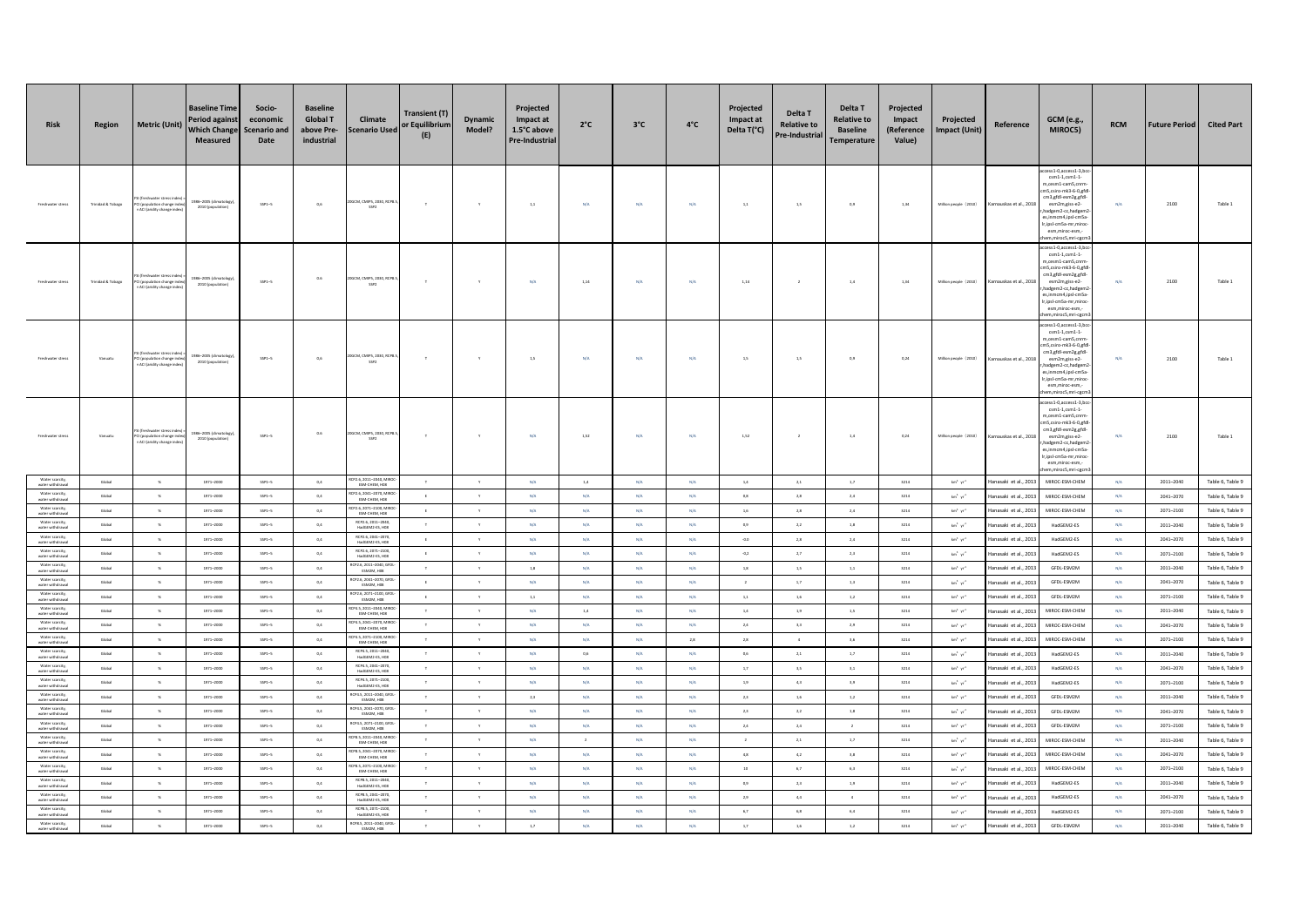| Risk                                                       | Region                  | <b>Metric (Unit)</b>                       | <b>Baseline Time</b><br><b>Period against</b><br><b>Which Change</b><br>Measured | Socio-<br>economic<br><b>Scenario and</b><br>Date | <b>Baseline</b><br><b>Global T</b><br>above Pre-<br>industrial | Climate<br><b>Scenario Used</b>                                  | <b>Transient (T)</b><br>or Equilibrium<br>(E) | <b>Dynamic</b><br>Model? | Projected<br>Impact at<br>1.5°C above<br>Pre-Industrial | $2^{\circ}C$   | $3^{\circ}$ C                                            | $4^{\circ}$ C           | Projected<br>Impact at<br>Delta T(°C)                      | Delta T<br><b>Relative to</b><br>Pre-Industrial | Delta T<br><b>Relative to</b><br><b>Baseline</b><br>Temperature | Projected<br>Impact<br>(Reference<br>Value) | Projected<br>Impact (Unit)                     | Reference             | GCM (e.g.,<br>MIROC5)                                                                                                                                                                                                                                     | <b>RCM</b>                                                                    | <b>Future Period</b> | <b>Cited Part</b>      |
|------------------------------------------------------------|-------------------------|--------------------------------------------|----------------------------------------------------------------------------------|---------------------------------------------------|----------------------------------------------------------------|------------------------------------------------------------------|-----------------------------------------------|--------------------------|---------------------------------------------------------|----------------|----------------------------------------------------------|-------------------------|------------------------------------------------------------|-------------------------------------------------|-----------------------------------------------------------------|---------------------------------------------|------------------------------------------------|-----------------------|-----------------------------------------------------------------------------------------------------------------------------------------------------------------------------------------------------------------------------------------------------------|-------------------------------------------------------------------------------|----------------------|------------------------|
| Water scarcity,<br>water withdrawal                        | Global                  | $\,$ $\,$                                  | 1971-2000                                                                        | $SSP1-5$                                          | $_{\rm 0,4}$                                                   | RCP8.5, 2041-2070, GF<br>ESM2M, H08                              |                                               | $\gamma$                 | $\textsf{N}/\textsf{A}$                                 | N/A            | N/A                                                      | $N/A$                   | $_{3,8}$                                                   | $_{\rm 2,8}$                                    | $2.4\,$                                                         | 3214                                        | $km^4$ $\,\rm{yr}^4$                           | lanasaki et al., 2013 | GFDL-ESM2M                                                                                                                                                                                                                                                | N/A                                                                           | 2041-2070            | Table 6, Table 9       |
| Water scarcity,<br>water withdrawa                         | Global                  | $-96$                                      | 1971-2000                                                                        | $SSP1-5$                                          | 0,4                                                            | RCP8.5, 2071-2100, GFDI<br>ESM2M, H08                            | $\top$                                        | $\mathbf{y}$             | N/A                                                     | N/A            | N/A                                                      | N/A                     | $7.1\,$                                                    | 4,2                                             | 3,8                                                             | 3214                                        | $\mathrm{km}^3\cdot\mathrm{yr}^2$              | lanasaki et al., 2013 | GFDL-ESM2M                                                                                                                                                                                                                                                | N/A                                                                           | 2071-2100            | Table 6, Table 9       |
| mpacts on hydropow<br>production                           | Greece, Portugal, Spain | % (power change)                           | 1971-2000                                                                        | N/A                                               | N/A                                                            | CMs and 3 RCMs, RCP4<br>8.5, 2004-2043                           | N/A                                           | N/A                      | rease 5% or less                                        | N/A            | N/A                                                      | N/A                     | rease 5% or less                                           | 1.5                                             | N/A                                                             | N/A                                         | N/A                                            | Tobin et al., 2018    | ESM-LP<br>HadGEM2-ES-r1.EC-<br>RTH(-r1,-r12)<br>-ESM-LR                                                                                                                                                                                                   | SC-REMO, SMHI-<br>A4.KNMI-RACMO22                                             | N/A                  | pS, Fig.1c             |
| mpacts on hydropow<br>productio                            | Greece, Portugal, Spain | % (power change)                           | 1971-2000                                                                        | N/A                                               | N/A                                                            | CMs and 3 RCMs, RCP4<br>8.5, 2016-2059                           | N/A                                           | N/A                      | N/A                                                     | ease below 10% | N/A                                                      | N/A                     | rease helow 10%                                            | $\overline{2}$                                  | N/A                                                             | N/A                                         | N/A                                            | Tobin et al., 2018    | HadGEM2-ES-r1.EC-<br>RTH(-r1,-r12)<br>-ESM-LR                                                                                                                                                                                                             | SC-REMO, SMHI-<br>CA4.KNMI-RACMO22                                            | N/A                  | pS, Fig.1c             |
| mpacts on hydropo<br>productio                             | Greece, Portugal, Spain | % (power change)                           | 1971-2000                                                                        | N/A                                               | N/A                                                            | CMs and 3 RCMs, RCP4<br>8.5.2037-2084<br>CMs and 3 RCMs, RCP     | N/A                                           | N/A                      | N/A                                                     | N/A            | crease between<br>$-20%$                                 | N/A                     | crease between<br>$-20%$                                   | $\overline{a}$                                  | N/A                                                             | N/A                                         | N/A                                            | Tobin et al., 2018    | HadGEM2-ES-r1.EC-<br>RTH(-r1,-r12)<br>1-ESM-LR                                                                                                                                                                                                            | SC-REMO, SMHI-<br>CA4, KNMI-RACMO22<br>SC-REMO, SMHI-                         | N/A                  | pS, Fig.1c             |
| pacts on thermoele<br>power production<br>acts on thermoel | Europe                  | % (power change)                           | 1971-2000                                                                        | N/A                                               | N/A                                                            | 8.5.2004-2043<br>CMs and 3 RCMs, RCP-                            | N/A                                           | N/A                      | ease about 5%                                           | N/A            | N/A                                                      | N/A                     | rease about 5%                                             | 1,5                                             | N/A                                                             | N/A                                         | N/A                                            | Tobin et al., 2018    | HadGEM2-ES-r1.EC-<br>RTH(-r1,-r12)<br>I-ESM-LR-                                                                                                                                                                                                           | CA4.KNMI-RACMO22<br>SC-REMO.SMHI-                                             | N/A                  | pS, Fig.1d             |
| power production                                           | Europe                  | % (power change)                           | 1971-2000                                                                        | N/A                                               | N/A                                                            | 8.5, 2016-205                                                    | N/A                                           | N/A                      | N/A                                                     | ase about 10%  | N/A                                                      | N/A                     | rease about 10%                                            | $\overline{2}$                                  | N/A                                                             | N/A                                         | N/A                                            | Tobin et al., 2018    | HadGEM2-ES-r1,EC-<br>RTH(-r1,-r12)                                                                                                                                                                                                                        | RCA4,KNMI-RACMO22                                                             | N/A                  | p5, Fig.1d             |
| power production                                           | Europe                  | % (power change)                           | 1971-2000                                                                        | N/A                                               | N/A                                                            | CMs and 3 RCMs. RCP-<br>8.5, 2037-2084                           | N/A                                           | N/A                      | N/A                                                     | $N/A$          | rease abut 15%<br>ulgaria, Greece, Spa<br>-20% decrease) | N/A                     | crease about 15%<br>ulgaria, Greece, Spa<br>-20% decrease) | $\overline{\mathbf{3}}$                         | N/A                                                             | N/A                                         | N/A                                            | Tobin et al., 2018    | IPI-ESM-LR-<br>HadGEM2-ES-r1,EC-<br>ARTH(-r1,-r12)                                                                                                                                                                                                        | SC-REMO SMHI-<br>CA4,KNMI-RACMO228                                            | N/A                  | pS, Fig.1d             |
| Increased flooding<br>population affectes                  | Global                  | $\sim$                                     | 1976-2005                                                                        | N/A                                               | N/A                                                            | ransition, 7 GCMs, EQ<br>EARTH3-HR v3.1, RCP8.                   | $\tau$                                        | N/A                      | 100                                                     | N/A            | N/A                                                      | N/A                     | 100                                                        | 1,5                                             | N/A                                                             | N/A                                         | N/A                                            | Alfieri et al., 2017  | PSL-CMSA-LR, GFD<br>SM2M, HadGEM2-E<br><b>FC-FARTH GISS-F2-H</b><br>IPSL-CMSA-MR.<br>HadCM3LC<br>SLCMSA-LR GED                                                                                                                                            | N/A                                                                           | 2100                 | p 176-179<br>Fig4-Fig6 |
| Increased flooding,<br>population affected                 | Global                  | $\,$ $\,$                                  | 1976-2005                                                                        | N/A                                               | $\mathrm{N}/\mathrm{A}$                                        | Transition, 7 GCMs, EC-<br>EARTH3-HR v3.1, RCPB.5                | $\tau$                                        | $\mathrm{N}/\mathrm{A}$  | $N/A$                                                   | 170            | $\rm N/A$                                                | $\mathrm{N}/\mathrm{A}$ | 170                                                        | $\,$ $\,$                                       | $\mathsf{N}/\mathsf{A}$                                         | $N/\bar{A}$                                 | $\mathsf{N}/\mathsf{A}$                        | Alfieri et al., 2017  | SM2M.HadGEM2-E9<br>C-EARTH, GISS-E2-H<br>IPSL-CMSA-MR.                                                                                                                                                                                                    | N/A                                                                           | 2100                 | p 176-179<br>Fig4-Fig6 |
| Increased flooding<br>population affectes                  | Global                  | $-96$                                      | 1976-2005                                                                        | N/A                                               | N/A                                                            | Transition, 7 GCMs, EQ<br>EARTH3-HR v3.1, RCP8.5                 | $\tau$                                        | N/A                      | N/A                                                     | N/A            | N/A                                                      | 580                     | 580                                                        | $\sim$                                          | N/A                                                             | N/A                                         | N/A                                            | Alfieri et al., 2017  | HadCM3LC<br>PSL-CMSA-LR, GFDI<br>SM2M, HadGEM2-ES<br>EC-EARTH, GISS-E2-H.<br>IPSL-CMSA-MR,<br>HadCM3LC                                                                                                                                                    | N/A                                                                           | 2100                 | p 176-179<br>Fig4-Fig6 |
| River flood risk                                           | 38 European countries   | Population affected<br>(1000pp/year)       | 1976-2005                                                                        | N/A                                               | N/A                                                            | JRC-EU, S ISIMIP, 7 J<br>GL, RCP8.5, SWLs<br>ecific warming le   | N/A                                           | $\mathsf{N}/\mathsf{A}$  | 650                                                     | $N/A$          | N/A                                                      | N/A                     | 650                                                        | $1,5$                                           | $\rm N/A$                                                       | 350                                         | Population affected<br>(1000pp/year)           | Alfieri et al., 2018  | 3 JRC-EUI EC-<br>EARTH.HadGEM2-<br>ES, MPI-ESM-LR), 5<br>ISIMIPIGEDI-FSM2M<br>HadGEM2-ES, IPSL-<br>MSA-LR, MIROC-ESM<br>CHEM.NorESM1-MI.7<br>JRC-GL(IPSL-CMSA-<br>LR, GFDL-<br>ESM2M.HadGEM2-ES.E<br>EARTH, GISS-E2-H, IPSL<br>CMSA-MR.HadCM3LC           | 4 JRC-<br>(RACMO22E.REMO2<br>09,CCLM4-8-<br>17.RCA4).JRC-GLIEC<br>EARTH3-HR)  | N/A                  | Table 3                |
| River flood risk                                           | 38 European countries   | Population affecte<br>(1000pp/year)        | 1976-2005                                                                        | N/A                                               | N/A                                                            | IRC-FU 5 KIMIP 7 I<br>GL. RCP8.5, SWLs<br>pecific warming le     | N/A                                           | N/A                      | N/A                                                     | 674            | N/A                                                      | N/A                     | 674                                                        | $\overline{2}$                                  | N/A                                                             | 350                                         | Population affected<br>$(1000 \text{pp/year})$ | Alfieri et al., 2018  | 3 JRC-EU(EC-<br>EARTH.HadGEM2-<br>ES, MPI-ESM-LR), 5<br>ISIMIPIGEDI - FSM2M<br>.HadGEM2-ES.IPSL-<br>MSA-LR, MIROC-ESM<br>CHEM.NorESM1-MI.7<br>JRC-GL(IPSL-CMSA-<br>LR, GFDL-<br>ESM2M.HadGEM2-ES.<br>EARTH, GISS-E2-H, IPSL<br>CMSA-MR, HadCM3LC          | 4 JRC<br>RACMO22F REMOZ<br>09.CCLM4-8-<br>17, RCA4), JRC-GL(EC<br>EARTH3-HR)  | N/A                  | Table 3                |
| River flood risk                                           | 38 European countrie    | Population affected<br>(1000pp/year)       | 1976-2005                                                                        | N/A                                               | N/A                                                            | JRC-EU, 5 ISIMIP, 7.<br>GL. RCP8.5, SWLs<br>pecific warming lev  | N/A                                           | N/A                      | N/A                                                     | N/A            | 781                                                      | N/A                     | 781                                                        | $\overline{\mathbf{3}}$                         | N/A                                                             | 350                                         | Population affected<br>(1000pp/year)           | Alfieri et al.,2018   | 3 JRC-EU(EC-<br><b>FARTH HadGEM2</b><br>ES, MPI-ESM-LR), 5<br>ISIMIP(GFDL-ESM2M<br>.HadGEM2-ES.IPSL-<br>CMSA-LR, MIROC-ESM<br>CHEM, NorESM1-M), 7<br>JRC-GL(IPSL-CMSA-<br>LR, GFDL-<br>SM2M, HadGEM2-ES, E<br>EARTH, GISS-E2-H, IPSI<br>MSA-MR, HadCM3LC) | 4 JRC<br>RACMO22E.REMO2<br>09 CCLM4-8-<br>17, RCA4), JRC-GL(EC-<br>EARTH3-HR) | N/A                  | Table 3                |
| River flood risk                                           | 38 European countries   | Population affected<br>relative change (%) | 1976-2005                                                                        | N/A                                               | N/L                                                            | JRC-EU, S ISIMIP, 7 J<br>GL. RCP8.5, SWLs<br>pecific warming lew | N/L                                           | N/A                      | 86                                                      | N/A            | N/A                                                      | N/A                     | 86                                                         | 1,5                                             | N/A                                                             | 350                                         | Population affected<br>$(1000 \text{pp/year})$ | Alfieri et al., 2018  | 3 JRC-EU(EC-<br>EARTH, HadGEM2<br>ES.MPI-ESM-LR).5<br>SIMIP(GFDL-ESM2M<br>.HadGEM2-ES.IPSL-<br>MSA-LR, MIROC-ESM<br>CHEM, NorESM1-M), 7<br>JRC-GL(IPSL-CMSA-<br>LR, GFDL-<br>SM2M, HadGEM2-ES, E<br>EARTH.GISS-E2-HJPSL<br>CMSA-MR, HadCM3LC              | 4 JRC-<br>RACMO22E,REMO2<br>09 CCI M4-8-<br>17.RCA4).JRC-GLIEC<br>EARTH3-HR)  | N/A                  | Table 3                |
| River flood risk                                           | 38 European countries   | Population affected<br>relative change (%) | 1976-2005                                                                        | N/A                                               | M/A                                                            | JRC-EU, 5 ISIMIP, 7 J<br>GL, RCP8.5, SWLs<br>pecific warming ley | <b>N/A</b>                                    | N/A                      | N/A                                                     | 93             | N/A                                                      | $N/A$                   | 93                                                         | $\overline{2}$                                  | $\rm N/A$                                                       | 350                                         | Population affected<br>$(1000 \text{pp/year})$ | Alfieri et al., 2018  | 3 JRC-EU(EC-<br>EARTH, HadGEM2<br>ES.MPI-ESM-LR).5<br>ISIMIP(GFDL-ESM2M<br>HadGEM2-ES, IPSL-<br>CMSA-LR.MIROC-ESM<br>CHEM, NorESM1-M), 7<br>JRC-GL(IPSL-CMSA-<br>LR, GFDL-<br>SM2M, HadGEM2-ES, E<br>EARTH, GISS-E2-H, IPSL<br>CMSA-MR, HadCM3LC          | 4 IRC-<br>RACMO22E, REMO2<br>09,CCLM4-8-<br>17.RCA4).JRC-GL(EC<br>EARTH3-HR)  | N/A                  | Table 3                |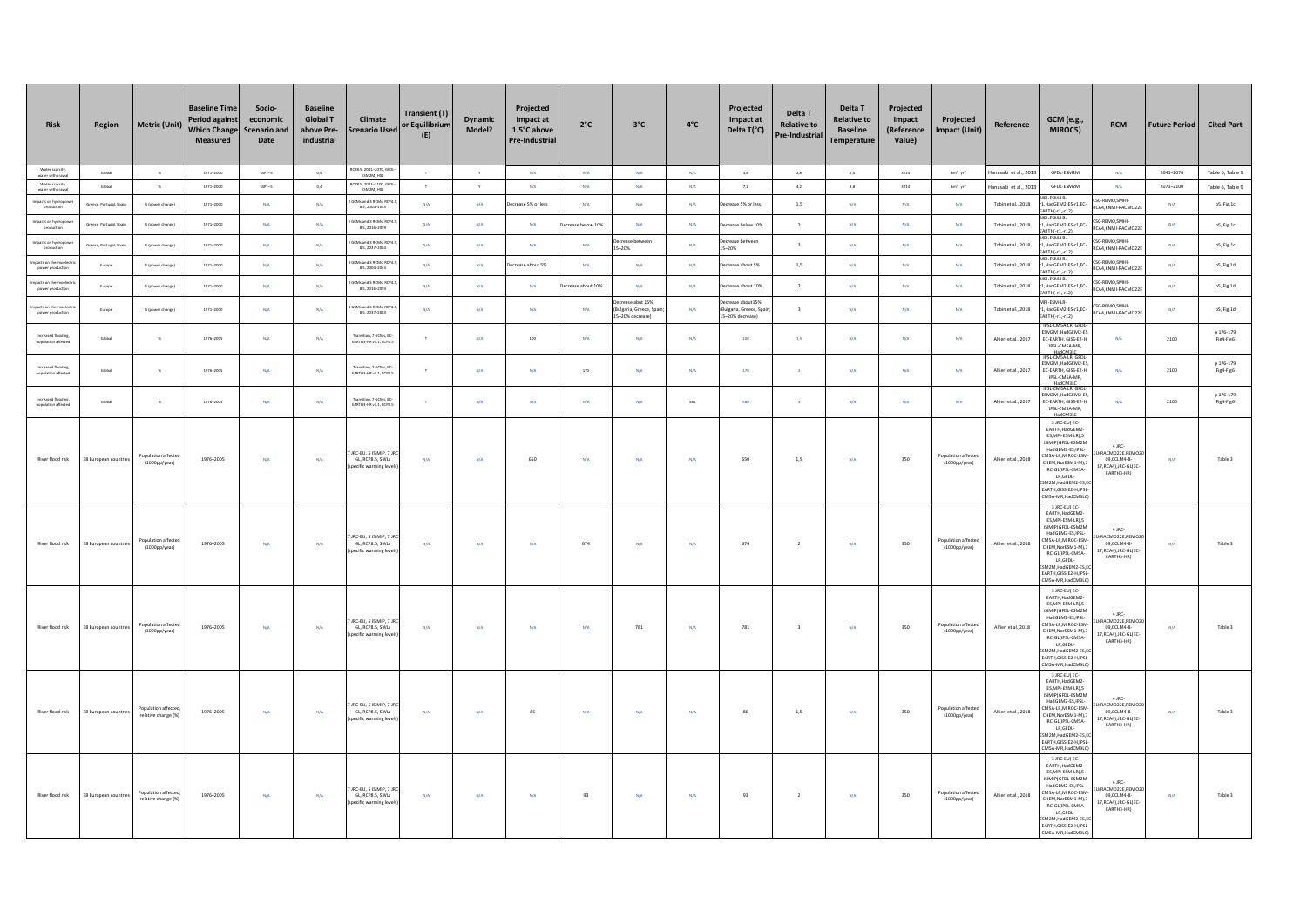| Risk                                                 | Region                | <b>Metric (Unit)</b>                              | <b>Baseline Time</b><br>Period against<br><b>Which Change</b><br><b>Measured</b> | Socio-<br>economic<br><b>Scenario and</b><br>Date | <b>Baseline</b><br><b>Global T</b><br>above Pre-<br>industrial | Climate<br><b>Scenario Used</b>                                    | Transient (T)<br>or Equilibrium<br>(E) | Dynamic<br>Model? | Projected<br>Impact at<br>1.5°C above<br><b>Pre-Industrial</b> | $2^{\circ}C$            | $3^{\circ}$ C | $4^{\circ}$ C           | Projected<br>Impact at<br>Delta T(°C) | Delta T<br><b>Relative to</b><br><b>Pre-Industrial</b> | Delta T<br><b>Relative to</b><br><b>Baseline</b><br><b>Temperature</b> | Projected<br>Impact<br>(Reference<br>Value)                                                       | Projected<br><b>Impact (Unit)</b>              | Reference                         | <b>GCM</b> (e.g.,<br>MIROC5)                                                                                                                                                                                                                                       | <b>RCM</b>                                                                      | <b>Future Period</b> | <b>Cited Part</b>                                                             |
|------------------------------------------------------|-----------------------|---------------------------------------------------|----------------------------------------------------------------------------------|---------------------------------------------------|----------------------------------------------------------------|--------------------------------------------------------------------|----------------------------------------|-------------------|----------------------------------------------------------------|-------------------------|---------------|-------------------------|---------------------------------------|--------------------------------------------------------|------------------------------------------------------------------------|---------------------------------------------------------------------------------------------------|------------------------------------------------|-----------------------------------|--------------------------------------------------------------------------------------------------------------------------------------------------------------------------------------------------------------------------------------------------------------------|---------------------------------------------------------------------------------|----------------------|-------------------------------------------------------------------------------|
| River flood risk                                     | 38 European countries | Population affected,<br>relative change (%)       | 1976-2005                                                                        | N/A                                               | N/A                                                            | JRC-EU, 5 ISIMIP, 7 J<br>GL, RCP8.5, SWLs<br>specific warming leve | N/A                                    | N/A               | N/A                                                            | N/A                     | 123           | N/A                     | 123                                   | $\overline{\mathbf{3}}$                                | N/A                                                                    | 350                                                                                               | Population affected<br>$(1000 \text{pp/year})$ | Alfieri et al., 2018              | 3 JRC-EU(EC-<br>EARTH.HadGEM2-<br>ES, MPI-ESM-LR), 5<br>ISIMIPIGFDL-ESM2M<br>,HadGEM2-ES,IPSL-<br>CMSA-LR.MIROC-ESM<br>CHEM.NorESM1-MI.7<br>JRC-GL(IPSL-CMSA-<br>LR, GFDL-<br>SM2M.HadGEM2-ES.E<br>EARTH.GISS-E2-H.IPSL<br>CMSA-MR.HadCM3LC                        | 4 JRC-<br>RACMO22E, REMO2<br>09,CCLM4-8-<br>17, RCA4), JRC-GL(EC-<br>EARTH3-HR) | N/A                  | Table 3                                                                       |
| Increased flooding, increas<br>river flood frequency | Global                | ilion people (>1000m3c<br>$1yr-1)$                | 1961-1990                                                                        | SSP1                                              | 0,3                                                            | Fransition of RCP2.6 i<br>2050s, 19 CMIPS GCM                      | $\tau$                                 | N/A               | 253                                                            | $\mathrm{N}/\mathrm{A}$ | $\rm N/A$     | N/A                     | 253<br>(83.473)                       | Around 1.6                                             | Around 1.3                                                             | Population in 2050,<br>total 8411,<br>flood prone 847                                             | Million people                                 | Arnell and Lloyd-<br>Hughes, 2014 | CSIRO-Mk3-6-0,FIO-<br>ESM, GFDL-CM3, GFDL-<br>ESM2G,GFDL-<br>SM2M, GISS-E2-H, GISS<br>E2-R.HadGEM2-<br>AO, HadGEM2-ES, IPSL<br>CMSA-LR, IPSL-CMSA-<br>1R, MIROC-ESM, MIRO<br>ESM-CEM, MIROCS, MR<br>CGCM3, NorESM1-<br>M, NorESM1-ME, bcc-<br>csm1-1,bcc-csm1-1-m  | $\rm N/A$                                                                       | 2070-2099            | Table 2<br>Table 3 c)<br>Fig.1                                                |
| Increased flooding, increa<br>river flood frequency  | Global                | ilion people (>1000m3c<br>$1yr-1$                 | 1961-1990                                                                        | SSP1                                              | 0,3                                                            | Fransition of RCP4.5<br>2050s, 19 CMIPS GCM                        | $\top$                                 | N/A               | N/A                                                            | 279                     | N/A           | N/A                     | $^{279}_{(77-478)}$                   | Around 2                                               | Around 1.7                                                             | Population in 2050,<br>total 8411,<br>flood prone 847                                             | Million people                                 | Arnell and Lloyd-<br>Hughes, 2014 | CSIRO-Mk3-6-0,FIO-<br>ESM, GFDL-CM3, GFDL<br>ESM2G,GFDL-<br>M2M,GISS-E2-H,GISS<br>E2-R, HadGEM2-<br>O, HadGEM2-ES, IPSL<br>CMSA-LR, IPSL-CMSA-<br>1R, MIROC-ESM, MIROC<br>ESM-CEM, MIROCS, MR<br>CGCM3, NorESM1-<br>M, NorESM1-ME, bcc<br>csm1-1,bcc-csm1-1-n      | N/A                                                                             | 2070-2099            | Table 2<br>$\begin{array}{c}\n\text{Table 3 c)} \\ \text{Fig.1}\n\end{array}$ |
| Increased flooding, increa<br>river flood frequency  | Global                | on people (>1000m3<br>$1yr-1$                     | 1961-1990                                                                        | $SSP2$                                            | 0,3                                                            | Transition of RCP2.6 in<br>2050s, 19 CMIP5 GCM                     | $\top$                                 | $N/A$             | 280                                                            | $\mathsf{N}/\mathsf{A}$ | $\rm N/A$     | $\mathsf{N}/\mathsf{A}$ | 280<br>$(93-525)$                     | Around 1.6                                             | Around 1.3                                                             | $\begin{array}{c} \text{Population in 2050,}\\ \text{total 9245,} \end{array}$<br>flood prone 931 | Million people                                 | Arnell and Lloyd-<br>Hughes, 2014 | CSIRO-Mk3-6-0,FIO-<br>ESM, GFDL-CM3, GFDL<br>ESM2G.GFDL-<br>SM2M, GISS-E2-H, GIS<br>F2-R HadGEM2-<br>AO.HadGEM2-ES.IPSL<br>CMSA-LR.IPSL-CMSA-<br><b>MR.MIROC-ESM.MIRO</b><br>ESM-CEM.MIROCS.MRI<br>CGCM3 NorESM1-<br>M.NorESM1-ME.bcc<br>csm1-1.bcc-csm1-1-n       | N/A                                                                             | 2070-2099            | Table 2<br>Table 3 c)<br>Fig.1                                                |
| Increased flooding, increa<br>river flood frequency  | Global                | filion people 0-1000m <sup>1</sup><br>$\{y^{2}\}$ | 1961-1990                                                                        | SSP <sub>2</sub>                                  | 0,3                                                            | Transition of RCP4.5<br>2050s, 19 CMIPS GCM                        | $\top$                                 | N/A               | N/A                                                            | 309                     | $\rm N/A$     | $\mathsf{N}/\mathsf{A}$ | 309<br>$(84-530)$                     | Around 2                                               | Around 1.7                                                             | Population in 2050,<br>total 9245,<br>flood prone 931                                             | Million people                                 | Arnell and Lloyd-<br>Hughes, 2014 | CSIRO-Mk3-6-0,FIO-<br>ESM, GFDL-CM3, GFDL<br>ESM2G, GFDL-<br>SM2M.GISS-E2-H.GISS<br>E2-R.HadGEM2-<br>AO.HadGEM2-ES.IPSL<br>CMSA-LR, IPSL-CMSA-<br>MR, MIROC-ESM, MIROC<br>SM-CEM, MIROCS, MRI<br>CGCM3, NorESM1-<br>M, NorESM1-ME, bcc-<br>csm1-1,bcc-csm1-1-m     | $\rm N/A$                                                                       | 2070-2099            | Table 2<br>Table 3 c)<br>Fig.1                                                |
| Increased flooding, increa<br>river flood frequency  | Global                | llion people (>1000m3c<br>$1yr-1$                 | 1961-1990                                                                        | SSP3                                              | 0,3                                                            | Transition of RCP2.6 i<br>2050s, 19 CMIPS GCM                      | $\top$                                 | N/A               | 317                                                            | N/A                     | N/A           | N/A                     | 317<br>$(105 - 596)$                  | Around 1.6                                             | Around 1.3                                                             | Population in 2050,<br>total 10233.<br>flood prone 1041                                           | Million people                                 | Arnell and Lloyd-<br>Hughes, 2014 | CSIRO-Mk3-6-0,FIO-<br>ESM, GFDL-CM3, GFDL<br>ESM2G,GFDL-<br>SM2M, GISS-E2-H, GISS<br>E2-R, HadGEM2-<br>AO, HadGEM2-ES, IPSL-<br>CMSA-LR, IPSL-CMSA-<br>1R, MIROC-ESM, MIROC<br>ESM-CEM, MIROCS, MR<br>CGCM3, NorESM1<br>M, NorESM1-ME, bcc-<br>csm1-1,bcc-csm1-1-m | N/A                                                                             | 2070-2099            | Table 2<br>Table 3 c)<br>Fig.1                                                |
| Increased flooding, increas<br>river flood frequency | Global                | tilion people (>1000m3<br>$1yr-1)$                | 1961-1990                                                                        | SSP3                                              | 0,3                                                            | Transition of RCP4.5<br>2050s, 19 CMIPS GCM                        | $\top$                                 | N/A               | N/A                                                            | 351                     | N/A           | $N/A$                   | 351<br>$(93 - 602)$                   | Around 2                                               | Around 1.7                                                             | Population in 2050,<br>total 10233,<br>flood prone 1041                                           | Million people                                 | Arnell and Lloyd-<br>Hughes, 2014 | CSIRO-Mk3-6-0,FIO-<br>ESM, GFDL-CM3, GFDL<br>ESM2G,GFDL-<br>SM2M, GISS-E2-H, GISS<br>E2-R, HadGEM2-<br>AO.HadGEM2-ES.IPSL<br>CMSA-LR, IPSL-CMSA-<br>MR.MIROC-ESM.MIROC-<br>ESM-CEM, MIROCS, MR<br>CGCM3.NorESM1<br>M,NorESM1-ME,bcc<br>csm1-1,bcc-csm1-1-m         | N/A                                                                             | 2070-2099            | Table 2<br>Table 3 c)<br>Fig.1                                                |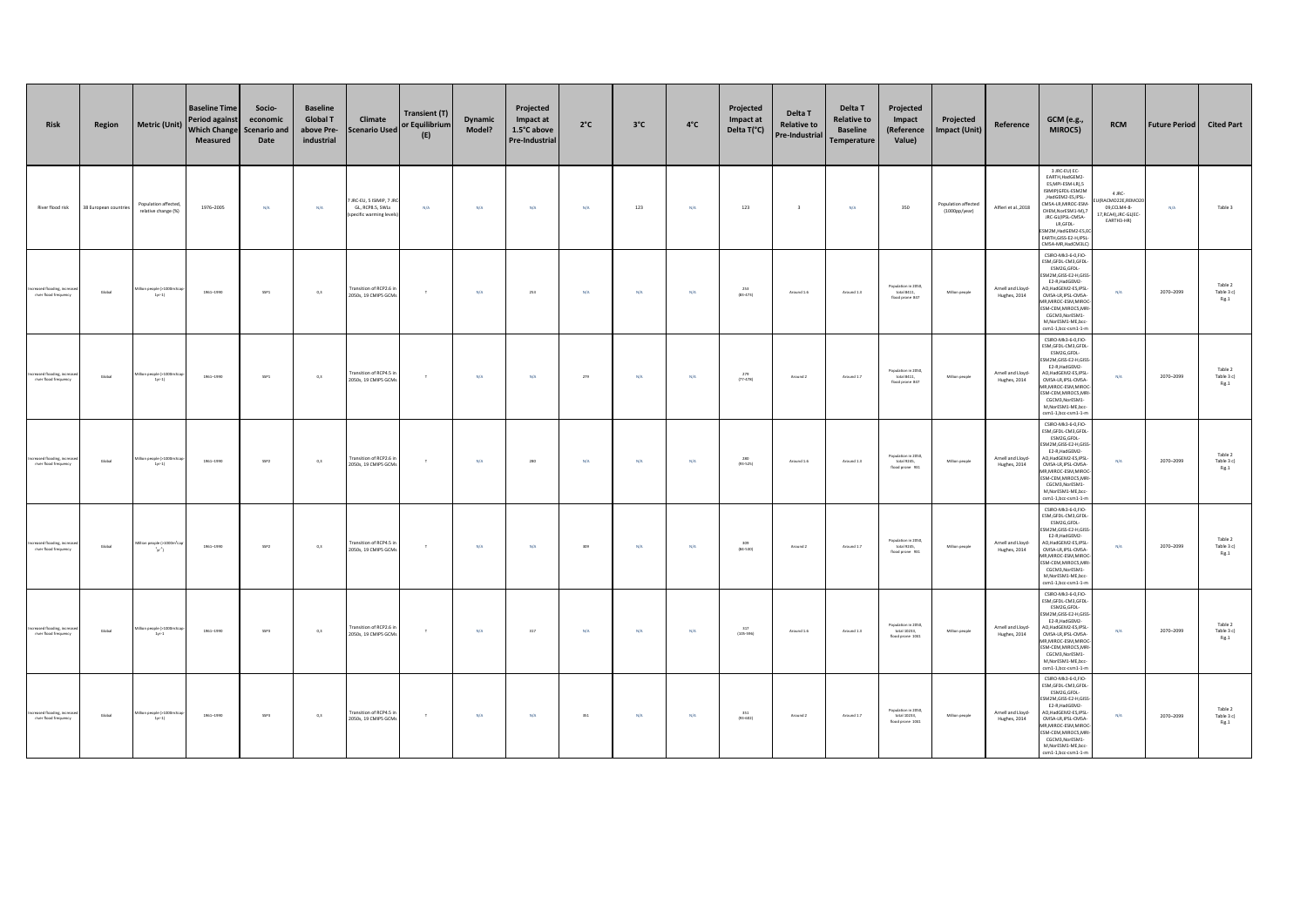| <b>Risk</b>                                            | Region   | <b>Metric (Unit)</b>                   | <b>Baseline Time</b><br>Period agains<br><b>Which Change</b><br>Measured | Socio-<br>economic<br><b>Scenario and</b><br>Date | <b>Baseline</b><br><b>Global T</b><br>above Pre-<br>industrial | Climate<br><b>Scenario Used</b>                             | Transient (T)<br>or Equilibrium<br>(E) | Dynamic<br>Model? | Projected<br>Impact at<br>1.5°C above<br><b>Pre-Industrial</b> | $2^{\circ}$ C           | $3^{\circ}$ C | $4^{\circ}$ C | Projected<br>Impact at<br>Delta T(°C) | Delta T<br><b>Relative to</b><br>Pre-Industrial | Delta T<br><b>Relative to</b><br><b>Baseline</b><br><b>Temperature</b> | Projected<br>Impact<br>(Reference<br>Value)           | Projected<br>Impact (Unit) | Reference                         | <b>GCM</b> (e.g.,<br>MIROC5)                                                                                                                                                                                                                                                 | <b>RCM</b>              | <b>Future Period</b> | <b>Cited Part</b>                      |
|--------------------------------------------------------|----------|----------------------------------------|--------------------------------------------------------------------------|---------------------------------------------------|----------------------------------------------------------------|-------------------------------------------------------------|----------------------------------------|-------------------|----------------------------------------------------------------|-------------------------|---------------|---------------|---------------------------------------|-------------------------------------------------|------------------------------------------------------------------------|-------------------------------------------------------|----------------------------|-----------------------------------|------------------------------------------------------------------------------------------------------------------------------------------------------------------------------------------------------------------------------------------------------------------------------|-------------------------|----------------------|----------------------------------------|
| Increased flooding, increased<br>river flood frequency | Global   | n people (>100<br>$1yr-1$              | 1961-1990                                                                | SSP4                                              | 0,3                                                            | Fransition of RCP2.6<br>2050s, 19 CMIPS GCM                 | $\tau$                                 | $N/A$             | 268                                                            | $\mathsf{N}/\mathsf{A}$ | $\rm N/A$     | $N/A$         | $268$<br>(90-503)                     | Around 1.6                                      | Around 1.3                                                             | Population in 2050,<br>total 9368,<br>flood prone 907 | Million people             | Arnell and Lloyd-<br>Hughes, 2014 | CSIRO-Mk3-6-0,FIO-<br>ESM, GFDL-CM3, GFDL<br>ESM2G,GFDL-<br>M2M,GISS-E2-H,GISS<br>E2-R, HadGEM2-<br>AO.HadGEM2-ES.IPSL<br>CMSA-LR.IPSL-CMSA-<br><b>MR.MIROC-ESM.MIRO</b><br>SM-CEM, MIROCS, MR<br>CGCM3, NorESM1<br>M, Nor ESM1-ME, bcc<br>csm1-1.bcc-csm1-1-n               | $\mathrm{N}/\mathrm{A}$ | 2070-2099            | Table 2<br>Table 3 c)<br>Fig.1         |
| Increased flooding, increa<br>river flood frequency    | Global   | on people 0-1000ml<br>$1yr-1$          | 1961-1990                                                                | SSP4                                              | 0,3                                                            | Fransition of RCP4.5<br>2050s, 19 CMIPS GCM                 | $\tau$                                 | N/A               | N/A                                                            | $297\,$                 | $\rm N/A$     | N/A           | 297<br>$(81 - 507)$                   | Around 2                                        | Around 1.7                                                             | Population in 2050,<br>total 9368,<br>flood prone 907 | Million people             | Arnell and Lloyd-<br>Hughes, 2014 | CSIRO-Mk3-6-0,FIO-<br>ESM, GFDL-CM3, GFDL-<br>ESM2G,GFDL-<br>SM2M, GISS-E2-H, GISS<br>E2-R.HadGEM2-<br>AO.HadGEM2-ES.IPSL<br>CMSA-LR, IPSL-CMSA-<br><b>IR, MIROC-ESM, MIRO</b><br>ESM-CEM, MIROCS, MR<br>CGCM3, NorESM1-<br>M.NorESM1-ME.bcc<br>csm1-1.bcc-csm1-1-n          | $\rm N/A$               | 2070-2099            | Table 2<br>Table 3 c)<br>Fig.1         |
| ncreased flooding, incre<br>river flood frequency      | Global   | ion people (>1000m3<br>$1yr-1)$        | 1961-1990                                                                | SSPS                                              | 0,3                                                            | Fransition of RCP2.6 in<br>2050s, 19 CMIPS GCM              | $\top$                                 | N/A               | 250                                                            | N/A                     | N/A           | N/A           | 250<br>(83.468)                       | Around 1.6                                      | Around 1.3                                                             | Population in 2050,<br>total 8508,<br>flood prone 846 | Million people             | Arnell and Lloyd-<br>Hughes, 2014 | CSIRO-Mk3-6-0,FIO-<br>ESM, GFDL-CM3, GFDL<br><b>ESM2G GEDL-</b><br>SM2M.GISS-E2-H.GISS<br>E2-R, HadGEM2-<br>40, HadGEM2-ES, IPSL<br>CMSA-LR, IPSL-CMSA-<br>1R, MIROC-ESM, MIROC-<br><b>ESM-CEM.MIROCS.MR</b><br>CGCM3.NorESM1-<br>M, NorESM1-ME, bcc-<br>csm1-1,bcc-csm1-1-m | N/A                     | 2070-2099            | Table 2<br>Table 3 c)<br>${\rm Fig.1}$ |
| Increased flooding, increa<br>river flood frequency    | Global   | on people (>1000m)<br>$1yr-1$          | 1961-1990                                                                | SSPS                                              | 0,3                                                            | Fransition of RCP4.5 i<br>2050s, 19 CMIP5 GCM               | $\top$                                 | N/A               | N/A                                                            | 276                     | N/A           | N/A           | $^{276}_{(77-473)}$                   | Around 2                                        | Around 1.7                                                             | Population in 2050,<br>total 8508,<br>flood prone 846 | Million people             | Arnell and Lloyd-<br>Hughes, 2014 | CSIRO-Mk3-6-0.FIO-<br>ESM.GFDL-CM3.GFDL<br>ESM2G.GFDL-<br>M2M,GISS-E2-H,GISS<br>E2-R, HadGEM2-<br>AO, HadGEM2-ES, IPSL<br>CMSA-LR.IPSL-CMSA-<br><b>MR.MIROC-ESM.MIROC</b><br>ESM-CEM, MIROCS, MR<br>CGCM3, NorESM1-<br>M,NorESM1-ME,bcc-<br>csm1-1,bcc-csm1-1-m              | N/A                     | 2070-2099            | Table 2<br>Table 3 c)<br>${\rm Fig.1}$ |
| Monthly populatio<br>exposed to extreme<br>drought     | Global   | Million people                         | 1955-2005                                                                | N/A                                               | N/A                                                            | SPEI, 16 CMIPS, RCP8.5<br>2021-2040                         | N/A                                    | Y                 | 114,3                                                          | N/A                     | N/A           | N/A           | 114,3                                 | Around 1.5                                      | N/A                                                                    | N/A                                                   | $\rm N/A$                  | Smirnov et al., 2016              | ACCESS1-0, BCC-<br>CSM1.1, BNU-ESM,<br>CCSM4, CESM1-CAMS<br>MCC-CM, CSIRO-Mk3-6<br>0. EC-EARTH, FGOALS<br>e2. GFDL-CM3. IPSL-<br>CMSA-MR, MIROCS.<br>MPI-ESM-MR, MRI-<br>CGCM3, NorESM1-M                                                                                    | N/A                     | 2018-2100            | Table 1                                |
| Monthly populatio<br>exposed to extreme<br>drought     | Global   | Million people                         | 1955-2005                                                                | N/A                                               | N/A                                                            | SPEI, 16 CMIPS, RCP8.5<br>2041-2060                         | N/A                                    | Y                 | N/A                                                            | 190,4                   | N/A           | N/A           | 190,4                                 | Around 2                                        | N/A                                                                    | N/A                                                   | N/A                        | Smirnov et al., 2016              | ACCESS1-0, BCC-<br>CSM1.1, BNU-ESM,<br>CCSM4, CESM1-CAM5<br>MCC-CM CSIRO-Mk3-<br>0, EC-EARTH, FGOALS-<br>g2, GFDL-CM3, IPSL-<br>CMSA-MR, MIROCS,<br>MPI-ESM-MR, MRI-<br>CGCM3, NorESM1-M                                                                                     | N/A                     | 2018-2100            | Table 1                                |
| Drought                                                | Globally | Affected total<br>population (million) | 986-2005 (GMT), 2000<br>(population)                                     | SSP1                                              | 0,6                                                            | 11CMIPS, RCP4.5<br>(2027-2038), RCP8.5<br>(2029-2047), SSP1 | $\mathbb T$                            | $\mathsf{Y}$      | $+132.5 \pm 216.2$                                             | $\mathsf{N}/\mathsf{A}$ | $\rm N/A$     | N/A           | $+132.5 \pm 216.2$                    | $1.3 - 1.7$                                     | $\rm N/A$                                                              | $\mathrm{N}/\mathrm{A}$                               | $\mathsf{N}/\mathsf{A}$    | Liu et al., 2018                  | CCESS1.0,BCC_CSM1.1<br>BNU-<br>SM,CanESM23,CNRM<br>CMS.CSIRO<br>Ak3.6.0.GFDL CM3.INN<br>CM4.0, IPSL-CM5B-<br>LR,MRI-CGCM3,MIROC<br>ESM                                                                                                                                       | $\mathrm{N}/\mathrm{A}$ | 2010-2100            | p274                                   |
| Drought                                                | Globally | Affected total<br>population (million) | 986-2005 (GMT), 2000<br>(population)                                     | SSP1                                              | 0,6                                                            | 11CMIPS, RCP4.5<br>(2053-2081), RCP8.5<br>(2042-2053), SSP1 | $\mathbb T$                            | $\mathsf{Y}$      | $N/A$                                                          | $+194.5 \pm 276.5$      | $\rm N/A$     | $N/A$         | $+194.5 \pm 276.5$                    | $1.8 - 2.2$                                     | $\rm N/A$                                                              | N/A                                                   | $\mathsf{N}/\mathsf{A}$    | Liu et al., 2018                  | CCESS1.0,BCC_CSM1.1<br>BNU-<br>SM, CanESM23, CNRN<br>CMS CSIRO<br>Ak3.6.0, GFDL CM3, IN<br>CM4.0, IPSL-CM5B-<br>LR,MRI-CGCM3,MIROC<br>ESM                                                                                                                                    | N/A                     | 2010-2100            | p274                                   |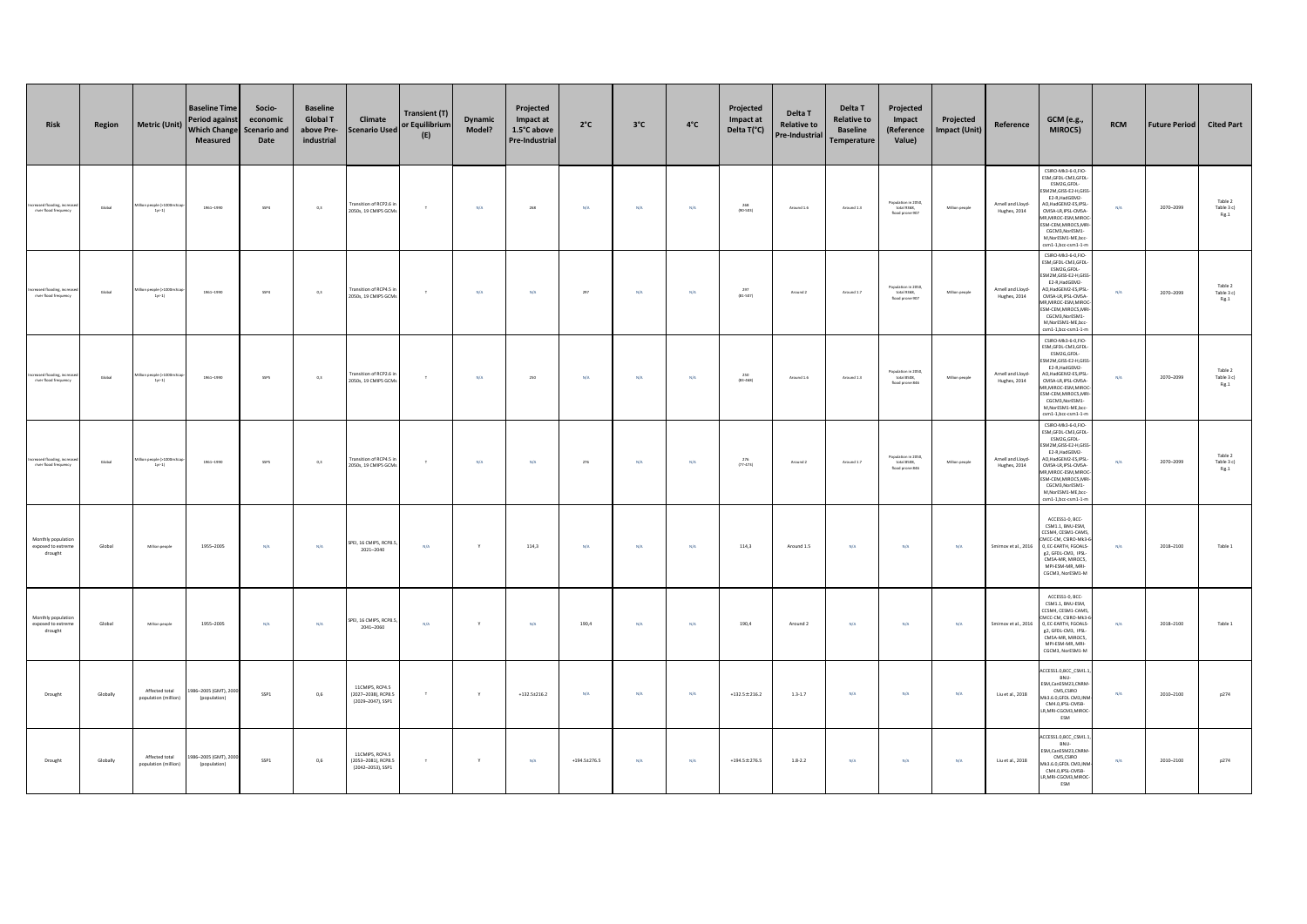| Risk                                                                            | Region                                                     | <b>Metric (Unit)</b>                    | <b>Baseline Time</b><br><b>Period against</b><br><b>Which Change</b><br><b>Measured</b>                 | Socio-<br>economic<br><b>Scenario and</b><br>Date | <b>Baseline</b><br><b>Global T</b><br>above Pre-<br>industrial | Climate<br><b>Scenario Used</b>                                       | <b>Transient (T)</b><br>or Equilibrium<br>(E) | <b>Dynamic</b><br>Model? | Projected<br>Impact at<br>1.5°C above<br><b>Pre-Industrial</b> | $2^{\circ}C$                            | $3^{\circ}$ C                  | $4^{\circ}$ C                                          | Projected<br>Impact at<br>Delta T(°C)           | Delta T<br><b>Relative to</b><br>Pre-Industrial | Delta T<br><b>Relative to</b><br><b>Baseline</b><br><b>Temperature</b> | Projected<br>Impact<br>(Reference<br>Value) | Projected<br>Impact (Unit)              | Reference                                     | <b>GCM</b> (e.g.,<br>MIROC5)                                                                                                                 | <b>RCM</b>                                      | <b>Future Period</b>            | <b>Cited Part</b>           |
|---------------------------------------------------------------------------------|------------------------------------------------------------|-----------------------------------------|---------------------------------------------------------------------------------------------------------|---------------------------------------------------|----------------------------------------------------------------|-----------------------------------------------------------------------|-----------------------------------------------|--------------------------|----------------------------------------------------------------|-----------------------------------------|--------------------------------|--------------------------------------------------------|-------------------------------------------------|-------------------------------------------------|------------------------------------------------------------------------|---------------------------------------------|-----------------------------------------|-----------------------------------------------|----------------------------------------------------------------------------------------------------------------------------------------------|-------------------------------------------------|---------------------------------|-----------------------------|
| Drought                                                                         | Globally                                                   | Affected urban<br>population (million)  | 86-2005 (GMT), 200<br>(population)                                                                      | SSP1                                              | 0,6                                                            | 11CMIPS, RCP4.5<br>(2027-2038), RCP8.<br>(2029-2047), SSP1            | $\tau$                                        | $\mathbf{v}$             | $+350.2 \pm 158.8$                                             | N/A                                     | N/A                            | N/A                                                    | $+350.2 \pm 158.8$                              | $1.3 - 1.7$                                     | N/A                                                                    | N/A                                         | N/A                                     | Liu et al., 2018                              | ACCESS1.0, BCC CSM1.<br>BNU-<br>SM,CanESM23,CNRM<br>CMS.CSIRO<br>k3.6.0, GFDL CM3, IN<br>CM4.0, IPSL-CM5B<br>R.MRI-CGCM3.MIROO<br>ESM        | N/A                                             | 2010-2100                       | p274                        |
| Drought                                                                         | Globally                                                   | Affected total<br>opulation (million)   | 86-2005 (GMT), 2000<br>(population)                                                                     | SSP1                                              | 0,6                                                            | 11CMIPS RCP4 S<br>(2053-2081), RCP8.<br>(2042-2053), SSP1             | T.                                            |                          | N/A                                                            | $+410.7 \pm 213.5$                      | N/A                            | N/A                                                    | $+410.7 \pm 213.5$                              | $1.8 - 2.2$                                     | N/A                                                                    | N/A                                         | N/A                                     | Liu et al., 2018                              | CESS1.0,BCC_CSM1.<br>BNU-<br>SM,CanESM23,CNRM<br>CMS,CSIRO<br><b>K3 6 0 GEDI CM3 INI</b><br>CM4.0.IPSL-CM5B<br>MRI-CGCM3,MIRO<br>ESM         | N/A                                             | 2010-2100                       | p274                        |
| Drought                                                                         | Globally                                                   | Affected rural<br>population (million   | 86-2005 (GMT), 200<br>(population)                                                                      | SSP1                                              | $_{\rm 0,6}$                                                   | 11CMIPS, RCP4.5<br>(2027-2038), RCP8.<br>(2029-2047), SSP1            | $\tau$                                        |                          | $-217.7{\pm}79.2$                                              | N/A                                     | N/A                            | N/A                                                    | $-217.7 \pm 79.2$                               | $1.3 - 1.7$                                     | N/A                                                                    | N/A                                         | N/A                                     | Liu et al., 2018                              | CESS1.0,BCC CSM1.<br>BNU-<br>SM.CanESM23.CNRM<br>CMS.CSIRO<br>3.6.0, GFDL CM3, IN<br>CM4.0, IPSL-CM5B<br>R.MRI-CGCM3.MIROO<br>ESM            | N/A                                             | 2100                            | p274                        |
| Drought                                                                         | Globally                                                   | Affected rural<br>population (million)  | 86-2005 (GMT), 2000<br>(population)                                                                     | SSP1                                              | 0,6                                                            | 1CMIPS, RCP4.5 (205)<br>2081), RCP8.5 (2042<br>2053), SSP1            | $\tau$                                        | $\mathbf{Y}$             | N/A                                                            | $-216.2 \pm 82.4$                       | N/A                            | N/A                                                    | $-216.2 \pm 82.4$                               | $1.8 - 2.2$                                     | N/A                                                                    | N/A                                         | N/A                                     | Liu et al., 2018                              | CCESS1.0,BCC_CSM1.1<br>BNU-<br>SM, CanESM23, CNRM<br>CMS,CSIRO<br><b>IK3 6 0 GEDI CM3 INI</b><br>CM4.0, IPSL-CM5B-<br>MRI-CGCM3,MIROC<br>ESM | N/A                                             | 2100                            | p274                        |
| Drought                                                                         | ina, the Haihe Rive<br>Basin (HRB)                         | ppulation exposed<br>drought (million)  | 86-2005 (GMT), 2010<br>(population)                                                                     | N/A                                               | 0,61                                                           | COSMO-CLM (CCLM<br>model, RCP2.6<br>$(2020 - 2039$<br>COSMO-CLM (CCLI | N/A                                           | N/A                      | 236.4                                                          | N/A                                     | N/A                            | N/A                                                    | 236.4                                           | 1,5                                             | N/A                                                                    | 339.65                                      | Population exposur<br>(million)         | Sun et al., 2017                              | N/A                                                                                                                                          | COSMO-<br><b>CLM(CCLM)mode</b>                  | N/A                             | p79                         |
| Drought                                                                         | ina, the Haihe Riv<br>Basin (HRB)                          | pulation exposed<br>drought (million)   | 6-2005 (GMT), 201<br>(population)                                                                       | N/A                                               | 0,61                                                           | model, RCP4.5<br>$(2040 - 2059)$                                      | N/A                                           | N/A                      | N/A                                                            | 593,6                                   | N/A                            | N/A                                                    | 593,6                                           | $\,$ 2 $\,$                                     | N/A                                                                    | 339.65                                      | opulation expos<br>(million)            | Sun et al., 2017                              | N/A                                                                                                                                          | COSMO-<br>CLM(CCLM)model                        | N/A                             | p79                         |
| River flood risk                                                                | 8 European countri                                         | Expected damage<br>(BE/year)            | 1976-2005                                                                                               | N/A                                               | N/A                                                            | JRC-EU, RCP8.5, SW<br>ecific warming lev                              | N/A                                           | N/A                      | 11                                                             | N/A                                     | N/A                            | N/A                                                    | $11\,$                                          | 1,5                                             | N/A                                                                    | $\overline{\phantom{a}}$                    | Expected damage<br>(B€/year)            | Alfieri et al., 2018                          | 3 JRC-EU(EC-<br>EARTH, HadGEM2-<br>ES, MPI-ESM-LR)                                                                                           | 4 JRC-<br>(RACMO22E, REMO2<br>.CCLM4-8-17,RCA4  | N/A                             | Table 2                     |
| River flood risk                                                                | 8 European countr                                          | Expected damage<br>(B€/year)            | 1976-2005                                                                                               | N/A                                               | N/A                                                            | JRC-EU, RCP8.5, SWI<br>pecific warming leve                           | N/A                                           | $N/A$                    | $N/A$                                                          | 13                                      | $\rm N/A$                      | $\mathsf{N}/\mathsf{A}$                                | $13\,$                                          | $\,$ 2 $\,$                                     | $\rm N/A$                                                              | $\mathsf S$                                 | <b>Expected damage</b><br>(B€/year)     | Alfieri et al., 2018                          | 3 JRC-EUI EC-<br>EARTH, HadGEM2-<br>ES, MPI-ESM-LR)                                                                                          | 4 JRC-<br>RACMO22E,REMO<br>19 CCI M4-8-17 RCA4  | $\mathsf{N}/\mathsf{A}$         | Table 2                     |
| River flood risk                                                                | 8 European count                                           | Expected damag<br>(B€/year)             | 1976-2005                                                                                               | N/A                                               | N/A                                                            | IRC-FU RCPR 5 SW<br>pecific warming lev                               | N/A                                           | $N/A$                    | $N/A$                                                          | $\mathsf{N}/\mathsf{A}$                 | 14                             | $\mathsf{N}/\mathsf{A}$                                | $14\,$                                          | $\,$ 3                                          | $\rm N/A$                                                              | $\mathsf S$                                 | Expected damage<br>(B€/year)            | Alfieri et al., 2018                          | 3 JRC-EU(EC-<br>EARTH, HadGEM2<br>ES.MPI-ESM-LRI                                                                                             | 4 JRC-<br>ACMO22E,REMO<br>09.CCLM4-8-17.RCA41   | N/A                             | Table 2                     |
| River flood risk                                                                | 8 European count                                           | Expected damage.<br>relative change (%) | 1976-2005                                                                                               | N/A                                               | N/A                                                            | JRC-EU, RCP8.5, SWI<br>pecific warming lev                            | N/A                                           | N/A                      | $116\,$                                                        | N/A                                     | N/A                            | N/A                                                    | $116\,$                                         | $1,5$                                           | N/A                                                                    | $\mathsf{s}$                                | <b>Expected damage</b><br>(B€/year)     | Alfieri et al., 2018                          | 3 JRC-EU(EC-<br>EARTH.HadGEM2-<br>ES, MPI-ESM-LR)                                                                                            | 4 JRC<br>RACMO22E.REMO<br>09,CCLM4-8-17,RCA4    | N/A                             | Table 2                     |
| River flood risk                                                                | 8 European coun                                            | Expected damage<br>relative change (%)  | 1976-2005                                                                                               | N/A                                               | N/A                                                            | JRC-EU, RCP8.5, SW<br>pecific warming lev                             | N/A                                           | N/A                      | N/A                                                            | 137                                     | N/A                            | N/A                                                    | 137                                             | $\overline{2}$                                  | N/A                                                                    | $\overline{\phantom{a}}$                    | Expected damage<br>(B€/year)            | Alfieri et al., 2018                          | 3 JRC-EU(EC-<br>EARTH.HadGEM2-<br>ES, MPI-ESM-LR)                                                                                            | 4 IRC-<br>RACMO22E.REMC<br>9,CCLM4-8-17,RCA4    | N/A                             | Table 2                     |
| River flood risk                                                                | 28 European countri                                        | Expected damage<br>relative change (%)  | 1976-2005                                                                                               | $N/A$                                             | $N/\ell$                                                       | JRC-EU, RCP8.5, SW<br>pecific warming lev                             | N/A                                           | N/A                      | N/A                                                            | N/A                                     | 173                            | $\mathsf{N}/\mathsf{A}$                                | 173                                             | $\overline{\mathbf{3}}$                         | $\rm N/A$                                                              | $\overline{\phantom{a}}$                    | Expected damage<br>(B€/year)            | Alfieri et al., 2018                          | 3 JRC-EUI EC-<br>EARTH, HadGEM2-<br>ES.MPI-ESM-LRI                                                                                           | 4 JRC-<br>(RACMO22E, REMO)<br>9.CCLM4-8-17.RCA4 | $\mathsf{N}/\mathsf{A}$         | Table 2                     |
| roundwater resourc                                                              | Global                                                     | $-26$                                   | 1971-2000                                                                                               | N/A                                               | 0,4                                                            | GCMs, RCP8.5, 2070-20                                                 | $\top$                                        | N/A                      | N/A                                                            | $(1.1 - 2.6)$                           | N/A                            | N/A                                                    | $(1.1 - 2.6)$                                   | $\,$ $\,$                                       | N/A                                                                    | N/A                                         | N/A                                     | ortmann et al., 2013                          | dGEM2-ES IPSL-CMS<br>LR.MIROC-ESM-<br>CHEM, GFDL-<br>ESM2M.NorESM1-M                                                                         | N/A                                             | 2070-2099                       | Fig.Sa, p7                  |
| oundwater resour                                                                | Global                                                     | $\mathcal{H}$                           | 1971-2000                                                                                               | N/A                                               | $_{\rm 0,4}$                                                   | GCMs, RCPB.5, 2070-20                                                 | $\tau$                                        | $\mathsf{N}/\mathsf{A}$  | $\textsf{N}/\textsf{A}$                                        | $\mathsf{N}/\mathsf{A}$                 | $(1.5 - 5.3)$                  | $\mathsf{N}/\mathsf{A}$                                | $(1.5-5.3)$                                     | $_{\rm 3}$                                      | $\mathsf{N}/\mathsf{A}$                                                | $\mathrm{N}/\mathrm{A}$                     | $\mathsf{N}/\mathsf{A}$                 | ortmann et al., 2013                          | dGEM2-ES, IPSL-CMS<br>LR MIROC-ESM-<br>CHEM, GFDL-<br>ESM2M, NorESM1-N                                                                       | N/A                                             | 2070-2099                       | Fig.Sa, p7                  |
| oundwater resourc                                                               | Global                                                     | $-96$                                   | 1971-2000                                                                                               | N/A                                               | 0,4                                                            | GCMs, RCPR.5, 2070-2                                                  | $\mathbf{r}$                                  | N/A                      | N/A                                                            | N/A                                     | N/A                            | $\begin{array}{c} 3.4 \\ \text{(1.9-4.8)} \end{array}$ | $\begin{array}{c} 3.4 \\ (1.9-4.8) \end{array}$ | 4                                               | N/A                                                                    | N/A                                         | N/A                                     | ortmann et al., 201                           | dGEM2-ES, IPSL-CMS<br>MIROC-ESM-CHEM                                                                                                         | N/A                                             | 2070-2099                       | Fig.Sa, p7                  |
| Groundwater level                                                               | jorthwest Banglade                                         | m                                       | 1991-2009                                                                                               | N/A                                               | N/A                                                            | <b>MLR</b>                                                            | N/A                                           |                          | N/A                                                            | N/A                                     | N/A                            | <b>N/A</b>                                             | $-0.15$                                         | N/A                                             | $\,$ 1 $\,$                                                            | <b>N/A</b>                                  | N/A                                     | Salem et al., 2017                            | N/A                                                                                                                                          | N/A                                             | N/A                             | Fig.5,p89                   |
| Groundwater level<br>Chloride concentratio                                      | Northwest Banglades<br>Lake Ijsselmeer, the<br>Netherlands | $\,$ m $\,$<br>$m g / \! L$             | 1991-2009<br>097-2007 (climate ch<br>scenarios),<br>2007–2008 (refe<br>scenarios).<br>1990 (temperature | $\text{N/A}$<br>N/A                               | N/A<br>N/A                                                     | $_{\rm MLR}$<br>KNMI scenario G, 2050                                 | $N/\mathbb{A}$<br>N/A                         | $\mathbf{Y}$             | $N/A$<br>N/A                                                   | $\textsf{N}/\textsf{A}$<br>$\text{N/A}$ | $\mathsf{N}/\mathsf{A}$<br>N/A | $N/A$<br>$N/A$                                         | $-2,01$<br>105 (79,177)                         | N/A<br>$\rm N/A$                                | $\mathsf{s}$<br>(since 1990)                                           | $\mathsf{N}/\mathsf{A}$<br>105 (81,158)     | $\mathsf{N}/\mathsf{A}$<br>$m g / \! L$ | Salem et al., 2017<br>onte and Zwolsm<br>2010 | $\mathsf{N}/\mathsf{A}$<br>N/A                                                                                                               | $N/A$<br>N/A                                    | $\mathsf{N}/\mathsf{A}$<br>2050 | Fig.5,p89<br>Table 4, p4416 |
| Chloride concentrati                                                            | Lake Ijsselmeer, the<br>Netherlands                        | $m g \Lambda$                           | 997-2007 (climate cha<br>scenarios),<br>2007–2008 (refere<br>scenarios),<br>1990 (temperature)          | $N/A$                                             | $\mathrm{N}/\mathrm{A}$                                        | NMI scenario W+, 2050                                                 | $N/\mathbb{A}$                                |                          | $\textsf{N}/\textsf{A}$                                        | $\mathsf{N}/\mathsf{A}$                 | N/A                            | $N/A$                                                  | 121 (77,267)                                    | $\mathrm{N}/\mathrm{A}$                         | $+2$<br>(since 1990)                                                   | 105 (81,158)                                | $m_{\rm E}/t$                           | sonte and Zwolsm<br>2010                      | $\mathsf{N}/\mathsf{A}$                                                                                                                      | $\rm N/A$                                       | 2050                            | Table 4, p4416              |
| The daily probability of<br>exceeding the chloride<br>tandard for drinking wate | Lake Ijsselmeer, the<br>Netherlands                        | $\%$                                    | 097-2007 (climate ch<br>scenarios),<br>2007--2008 (referen<br>scenarios),<br>1990 (temperature)         | N/A                                               | N/A                                                            | KNMI scenario G, 2050                                                 | N/A                                           | Y                        | N/A                                                            | $\mathrm{N}/\mathrm{A}$                 | N/A                            | $N/A$                                                  | $_{\rm 3,1}$                                    | $N/\bar{A}$                                     | $\begin{array}{c} +1 \\ \text{(since 1990)} \end{array}$               | $2.5\,$                                     | $\%$                                    | sonte and Zwolsm<br>2010                      | N/A                                                                                                                                          | N/A                                             | 2050                            | Table 5, p4422              |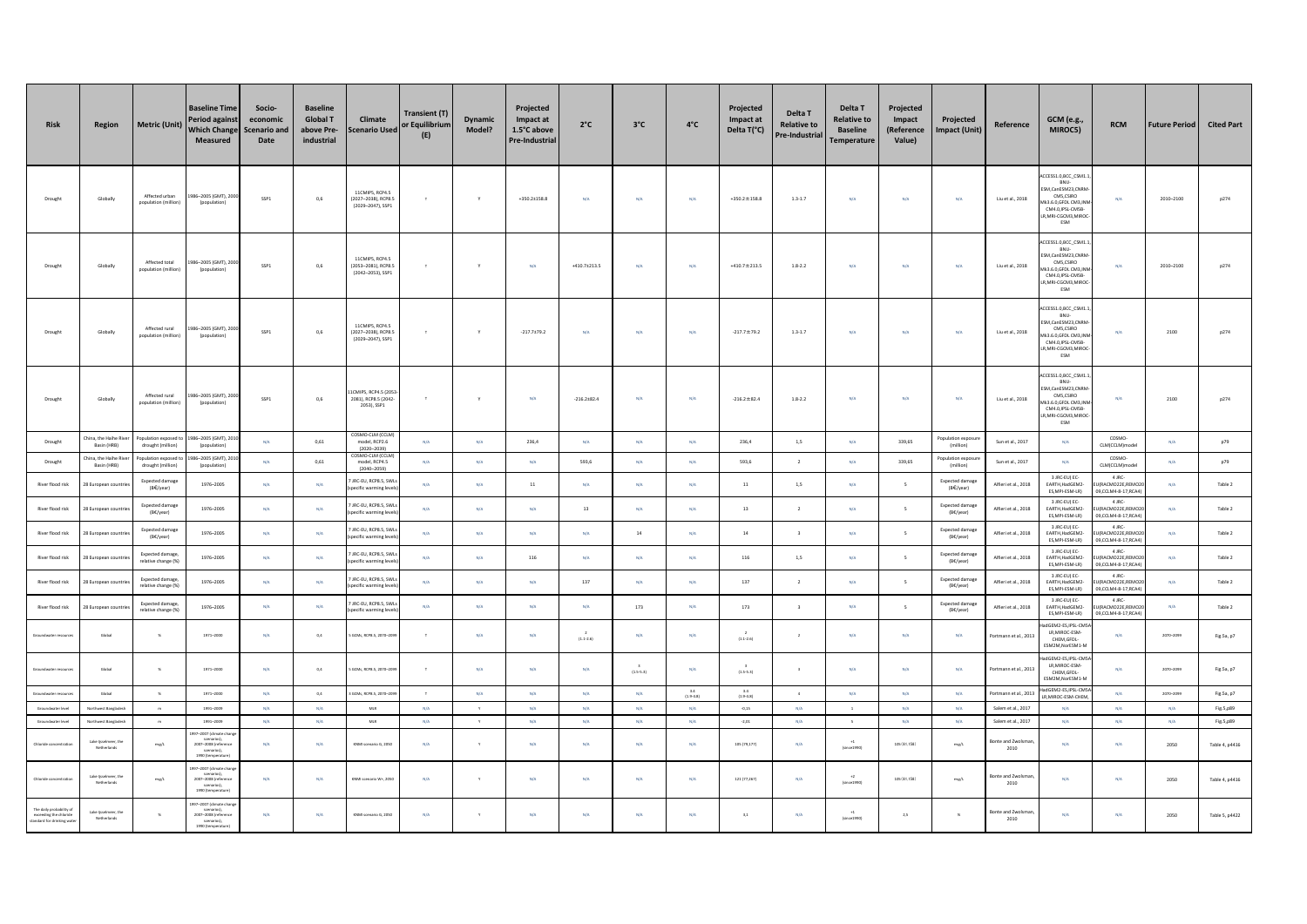| Risk                                                                          | Region                                                                                   | <b>Metric (Unit)</b>                        | <b>Baseline Time</b><br>Period against<br><b>Which Change</b><br>Measured                                         | Socio-<br>economic<br>Scenario and<br>Date | <b>Baseline</b><br><b>Global T</b><br>above Pre-<br>industrial | Climate<br><b>Scenario Used</b>                   | Transient (T)<br>or Equilibrium<br>(E) | <b>Dynamic</b><br>Model? | Projected<br>Impact at<br>1.5°C above<br>Pre-Industrial | $2^{\circ}$ C           | $3^{\circ}$ C | $4^{\circ}$ C | Projected<br>Impact at<br>Delta T(°C) | Delta T<br><b>Relative to</b><br>Pre-Industrial | Delta T<br><b>Relative to</b><br><b>Baseline</b><br><b>Temperature</b> | Projected<br>Impact<br>(Reference<br>Value) | Projected<br><b>Impact (Unit)</b> | Reference                 | <b>GCM</b> (e.g.,<br>MIROC5)                                        | <b>RCM</b> | <b>Future Period</b>                                         | <b>Cited Part</b> |
|-------------------------------------------------------------------------------|------------------------------------------------------------------------------------------|---------------------------------------------|-------------------------------------------------------------------------------------------------------------------|--------------------------------------------|----------------------------------------------------------------|---------------------------------------------------|----------------------------------------|--------------------------|---------------------------------------------------------|-------------------------|---------------|---------------|---------------------------------------|-------------------------------------------------|------------------------------------------------------------------------|---------------------------------------------|-----------------------------------|---------------------------|---------------------------------------------------------------------|------------|--------------------------------------------------------------|-------------------|
| The daily probability o<br>exceeding the chloride<br>tandard for drinking wat | Lake lisselmeer, the<br>Netherlands                                                      | $\mathbf{g}$                                | 997-2007 (climate chan)<br>scenarios),<br>2007-2008 (reference<br>scenarios),<br>1990 (temperature                | N/A                                        | N/A                                                            | KNMI scenario W+. 2050                            | N/A                                    | $\mathbf{v}$             | N/A                                                     | N/A                     | N/A           | <b>N/A</b>    | 14,3                                  | N/A                                             | $\rightarrow$<br>(since 1990)                                          | 2,5                                         | $\%$                              | Bonte and Zwolsma<br>2010 | N/A                                                                 | N/A        | 2050                                                         | Table 5, p4422    |
| aximum duration of<br>exceedance                                              | Lake Ijsselmeer, the<br>Netherlands                                                      | Days                                        | 097-2007 (climate chan)<br>scenarios),<br>2007-2008 (reference<br>scenarios),<br>1990 (temperature                | N/A                                        | N/A                                                            | KNMI scenario G. 2050                             | N/A                                    | $\mathbf{v}$             | N/A                                                     | N/A                     | N/A           | <b>N/A</b>    | 124                                   | N/A                                             | (Genet 990)                                                            | 103                                         | Days                              | Bonte and Zwolsma<br>2010 | N/A                                                                 | N/A        | 2050                                                         | Table 5, p4422    |
| maximum duration of<br>exceedance                                             | Lake lisselmeer, the<br>Netherlands                                                      | Days                                        | 097-2007 (climate char<br>scenarios).<br>2007-2008 (reference<br>scenarios),<br>scenarios),<br>1990 (temperature) | N/A                                        | N/A                                                            | KNMI scenario W+. 2050                            | N/A                                    | $\mathbf{v}$             | N/A                                                     | N/A                     | N/A           | N/A           | 178                                   | N/A                                             | (since 1990)                                                           | 103                                         | Days                              | onte and Zwolsma<br>2010  | N/A                                                                 | N/A        | 2050                                                         | Table 5, p4422    |
| ster quality (nut<br>yield)                                                   | Southeast Asia<br>(Cambodia, Laos,<br>Vietnam) 3S River Basin<br>Sekong, Srepok, Sesar   | hange in nitrogen (N<br>yield (%), annual   | 1981-2008 (air<br>temperatures)<br>2004-2008 (water<br>quality)                                                   | $\rm N/A$                                  | N/A                                                            | 5 GCM, RCP4.5.<br>2015-2039 (2030s),<br>SWAT      | N/A                                    | $\mathsf{N}/\mathsf{A}$  | 7,3                                                     | $\mathsf{N}/\mathsf{A}$ | N/A           | $N/A$         | 7,3                                   | Around 1.5                                      | 0,89                                                                   | 1 249 564                                   | Tons                              | Trang et al., 2017        | HadGEM2-AO,<br>anESM2, IPSL-CMSA<br>L. CNRM-CMS, and MI<br>ESM-MR   | N/A        | 2030s (2015-2039)<br>2060s (2045-2069)<br>2090s (2075-2099)  | Table 11          |
| Water quality (nutrie<br>yield)                                               | Southeast Asia<br>(Cambodia, Laos,<br>fietnam) 3S River Basi<br>Sekong, Srepok, Sesar    | hange in nitrogen (N<br>yield (%), annual   | 1981-2008 (air<br>temperatures),<br>2004-2008 (wate<br>quality)                                                   | N/A                                        | N/A                                                            | S GCM RCPR S<br>2015-2039 (2030s).<br>SWAT        | N/A                                    | N/A                      | N/A                                                     | $-6,6$                  | N/A           | N/A           | $-6,6$                                | Around 2                                        | 1,05                                                                   | 1 249 564                                   | Tons                              | Trang et al., 2017        | HadGEM2-AO,<br>CanESM2, IPSL-CMSA-<br>. CNRM-CMS, and MI<br>ESM-MR  | N/A        | 2030s (2015-2039)<br>2060s (2045-2069)<br>2090s (2075-2099)  | Table 11          |
| Water quality (nutr<br>yield)                                                 | Southeast Asia<br>(Cambodia, Laos,<br>fietnam) 3S River Basir<br>Sekong, Srepok, Sesan   | hange in nitrogen (N<br>yield (%), annual   | 1981-2008 (air<br>temperatures)<br>2004-2008 (water<br>quality)                                                   | N/A                                        | N/A                                                            | 5 GCM, RCP4.5,<br>2015-2039 (2030s)<br>SWAT, FG1  | N/A                                    | $\mathsf{N}/\mathsf{A}$  | 5,2                                                     | N/A                     | N/A           | N/A           | 5,2                                   | Around 1.5                                      | 0,89                                                                   | 1 2 4 9 5 6 4                               | Tons                              | Trang et al., 2017        | HadGEM2-AO.<br>anESM2. IPSL-CMSA<br>t, CNRM-CMS, and MP<br>ESM-MR   | N/A        | 2030s (2015-2039)<br>2060s (2045-2069),<br>2090s (2075-2099) | Table 11          |
| Vater quality (nutrie<br>yield)                                               | Southeast Asia<br>(Cambodia, Laos.<br>Vietnam) 3S River Basir<br>Sekong, Srepok, Sesar   | Change in nitrogen (M<br>yield (%), annual  | 1981-2008 (air<br>temperatures),<br>2004-2008 (water<br>quality)                                                  | $\rm N/A$                                  | N/A                                                            | 5 GCM, RCP8.5.<br>2015-2039 (2030s)<br>SWAT, FG1  | $\mathrm{N}/\mathrm{A}$                | $\mathsf{N}/\mathsf{A}$  | $N/\mathbb{A}$                                          | $_{\rm 8,8}$            | $\rm N/A$     | $N/A$         | 8,8                                   | Around 2                                        | 1,05                                                                   | 1 249 564                                   | Tons                              | Trang et al., 2017        | HadGEM2-AO,<br>CanESM2, IPSL-CMSA<br>R. CNRM-CMS, and MP<br>ESM-MR  | N/A        | 2030s (2015-2039)<br>2060s (2045-2069),<br>2090s (2075-2099) | Table 11          |
| Vater quality (nutrien<br>yield)                                              | Southeast Asia<br>(Cambodia, Laos.<br>fietnam) 3S River Basir<br>Sekong, Srepok, Sesan)  | hange in nitrogen (N<br>yield (%), annual   | 1981-2008 (air<br>temperatures).<br>2004-2008 (water<br>quality)                                                  | $\rm N/A$                                  | N/A                                                            | 5 GCM, RCP4.5.<br>2015-2039 (2030s),<br>SWAT, FA1 | $\mathrm{N}/\mathrm{A}$                | $\mathsf{N}/\mathsf{A}$  | 7,5                                                     | $\mathsf{N}/\mathsf{A}$ | $\rm N/A$     | $N/A$         | 7,5                                   | Around 1.5                                      | 0,89                                                                   | 1 2 4 9 5 6                                 | Tons                              | Trang et al., 2017        | HadGEM2-AO,<br>CanESM2, IPSL-CMSA<br>R. CNRM-CMS, and MP<br>ESM-MR  | $\rm N/A$  | 2030s (2015-2039)<br>2060s (2045-2069),<br>2090s (2075-2099) | Table 11          |
| Vater quality (nut<br>yield)                                                  | Southeast Asia<br>(Cambodia, Laos,<br>Vietnam) 3S River Basin<br>Sekong, Srepok, Sesar   | hange in nitrogen (N)<br>yield (%), annual  | 1981-2008 (air<br>temperatures),<br>2004-2008 (water<br>quality)                                                  | N/A                                        | N/A                                                            | 5 GCM, RCP8.5,<br>2015-2039 (2030s),<br>SWAT, FA1 | N/A                                    | $\mathrm{N}/\mathrm{A}$  | N/A                                                     | 3,7                     | N/A           | N/A           | 3,7                                   | Around 2                                        | 1,05                                                                   | 1 249 564                                   | Tons                              | Trang et al., 2017        | HadGEM2-AO,<br>CanESM2. IPSL-CMSA<br>R. CNRM-CMS, and MP<br>ESM-MR  | N/A        | 2030s (2015-2039)<br>2060s (2045-2069),<br>2090s (2075-2099) | Table 11          |
| Water quality (nutries<br>yield)                                              | Southeast Asia<br>(Cambodia, Laos,<br>ietnam) 3S River Bas<br>Sekong, Srepok, Sesar      | hange in phosphort<br>(P) yield (%), annual | 1981-2008 (air<br>temperatures),<br>2004-2008 (wate<br>quality)                                                   | N/A                                        | N/A                                                            | S GCM RCP4 S<br>2015-2039 (2030s),<br>SWAT        | N/A                                    | N/A                      | 5,1                                                     | N/A                     | N/A           | N/A           | 5,1                                   | Around 1.5                                      | 0,89                                                                   | 459 134                                     | Tons                              | Trang et al., 2017        | HadGEM2-AO,<br>CanESM2, IPSL-CMSA-<br>R, CNRM-CMS, and MI<br>ESM-MR | N/A        | 2030s (2015-2039)<br>2060s (2045-2069)<br>2090s (2075-2099)  | Table 12          |
| Water quality (nutrie<br>yield)                                               | Southeast Asia<br>(Cambodia, Laos,<br>Vietnam) 3S River Basin<br>Sekong, Srepok, Sesan   | hange in phosphoru<br>(P) vield (%), annual | 1981-2008 (air<br>temperatures)<br>2004-2008 (water<br>quality)                                                   | N/A                                        | N/A                                                            | 5 GCM, RCP8.5,<br>2015-2039 (2030s),<br>SWAT      | N/A                                    | $\mathrm{N}/\mathrm{A}$  | $\textsf{N}/\textsf{A}$                                 | $-3,6$                  | N/A           | $N/A$         | $-3,6$                                | Around 2                                        | 1,05                                                                   | 459 134                                     | Tons                              | Trang et al., 2017        | HadGEM2-AO.<br>anESM2. IPSL-CMSA<br>R. CNRM-CMS, and MP<br>ESM-MR   | N/A        | 2030s (2015-2039)<br>2060s (2045-2069),<br>2090s (2075-2099) | Table 12          |
| Water quality (nutries<br>yield)                                              | Southeast Asia<br>(Cambodia, Laos,<br>Vietnam) 3S River Basin<br>(Sekong, Srepok, Sesan) | hange in phosphoru<br>(P) yield (%), annual | 1981-2008 (air<br>temperatures),<br>2004-2008 (water<br>quality)                                                  | N/A                                        | N/A                                                            | 5 GCM, RCP4.5,<br>2015-2039 (2030s).<br>SWAT, FG1 | N/A                                    | $\text{N/A}$             | 12,6                                                    | $\mathsf{N}/\mathsf{A}$ | N/A           | N/A           | 12,6                                  | Around 1.5                                      | 0,89                                                                   | 459 134                                     | Tons                              | Trang et al., 2017        | HadGEM2-AO.<br>CanESM2, IPSL-CMSA-<br>R, CNRM-CMS, and MP<br>ESM-MR | N/A        | 2030s (2015-2039)<br>2060s (2045-2069).<br>2090s (2075-2099) | Table 12          |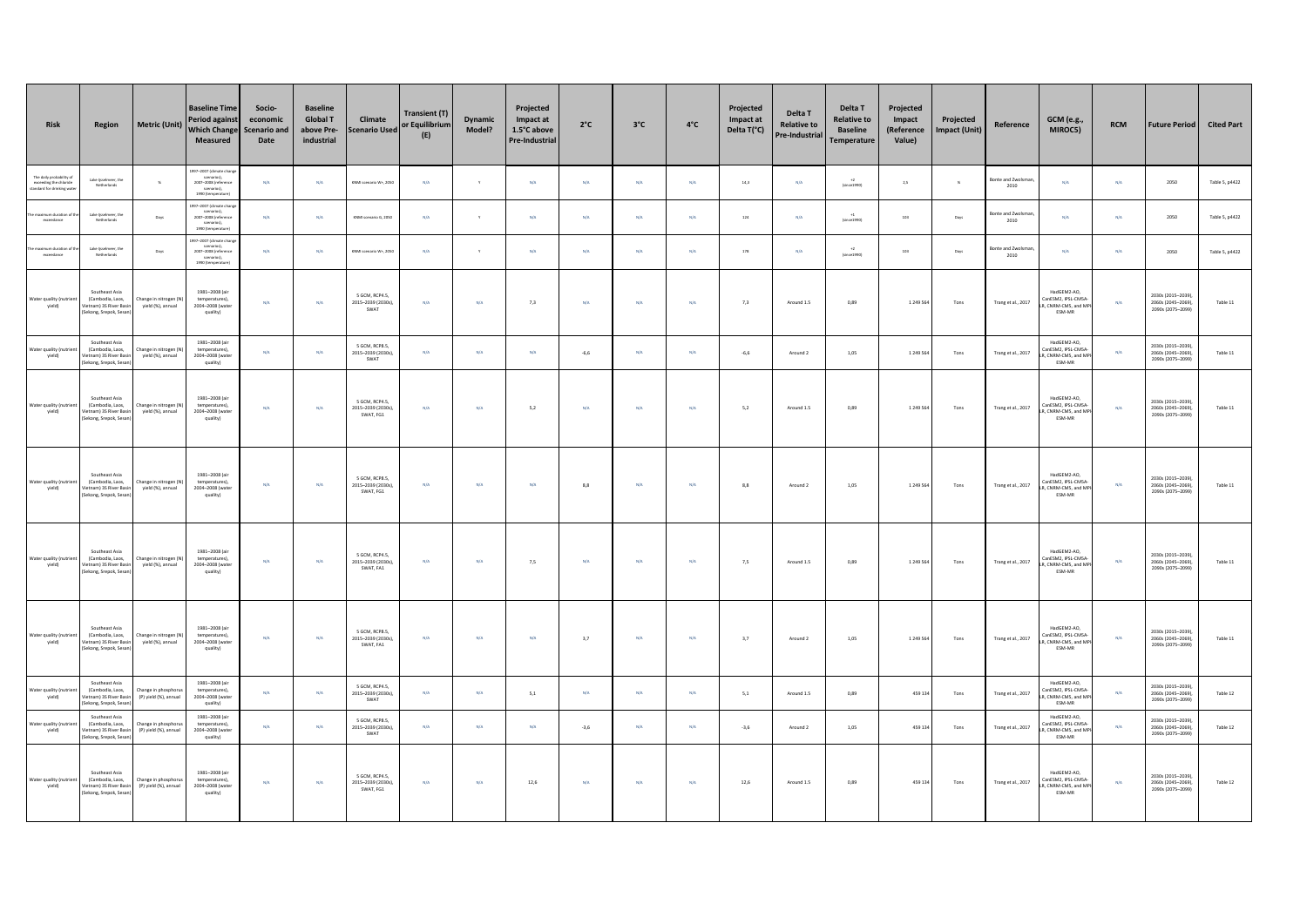| Risk                             | Region                                                                                  | Metric (Unit)                                 | <b>Baseline Time</b><br><b>Period against</b><br>Which Change Scenario and<br><b>Measured</b> | Socio-<br>economic<br>Date | <b>Baseline</b><br><b>Global T</b><br>above Pre-<br>industrial | Climate<br><b>Scenario Used</b>                   | Transient (T)<br>or Equilibrium<br>(E) | <b>Dynamic</b><br>Model? | Projected<br>Impact at<br>1.5°C above<br><b>Pre-Industrial</b> | $2^{\circ}C$ | $3^{\circ}$ C | $4^{\circ}$ C | Projected<br>Impact at<br>Delta T(°C) | Delta T<br><b>Relative to</b><br>Pre-Industrial | Delta T<br><b>Relative to</b><br><b>Baseline</b><br>Temperature | Projected<br>Impact<br>(Reference<br>Value) | Projected<br><b>Impact (Unit)</b> | Reference          | GCM (e.g.,<br>MIROC5)                                               | <b>RCM</b> | <b>Future Period</b>                                          | <b>Cited Part</b> |
|----------------------------------|-----------------------------------------------------------------------------------------|-----------------------------------------------|-----------------------------------------------------------------------------------------------|----------------------------|----------------------------------------------------------------|---------------------------------------------------|----------------------------------------|--------------------------|----------------------------------------------------------------|--------------|---------------|---------------|---------------------------------------|-------------------------------------------------|-----------------------------------------------------------------|---------------------------------------------|-----------------------------------|--------------------|---------------------------------------------------------------------|------------|---------------------------------------------------------------|-------------------|
| Water quality (nutrier<br>yield) | Southeast Asia<br>(Cambodia, Laos,<br>Vietnam) 3S River Basir<br>(Sekong, Srepok, Sesan | Change in phosphorus<br>(P) yield (%), annual | 1981-2008 (air<br>temperatures),<br>2004-2008 (water<br>quality)                              | N/A                        | N/A                                                            | 5 GCM, RCP8.5,<br>2015-2039 (2030s),<br>SWAT, FG1 | N/A                                    | N/A                      | N/A                                                            | 11,7         | N/A           | N/A           | 11,7                                  | Around 2                                        | 1,05                                                            | 459 134                                     | Tons                              | Trang et al., 2017 | HadGEM2-AO.<br>CanESM2, IPSL-CMSA<br>LR, CNRM-CMS, and MF<br>ESM-MR | N/A        | 2030s (2015-2039),<br>2060s (2045-2069),<br>2090s (2075-2099) | Table 12          |
| Water quality (nutrien<br>yield) | Southeast Asia<br>(Cambodia, Laos,<br>Vietnam) 3S River Basi<br>(Sekong, Srepok, Sesan  | Change in phosphorus<br>(P) yield (%), annual | 1981-2008 (air<br>temperatures),<br>2004-2008 (water<br>quality)                              | N/A                        | N/A                                                            | 5 GCM, RCP4.5,<br>2015-2039 (2030s),<br>SWAT, FA1 | N/A                                    | N/A                      | 14,9                                                           | N/A          | N/A           | N/A           | 14,9                                  | Around 1.5                                      | 0,89                                                            | 459 134                                     | Tons                              | Trang et al., 2017 | HadGEM2-AO,<br>CanESM2, IPSL-CM5A<br>R, CNRM-CMS, and MP<br>ESM-MR  | N/A        | 2030s (2015-2039),<br>2060s (2045-2069)<br>2090s (2075-2099)  | Table 12          |
| Water quality (nutrien<br>yield) | Southeast Asia<br>(Cambodia, Laos,<br>Vietnam) 3S River Basir<br>(Sekong, Srepok, Sesan | Change in phosphorus<br>(P) yield (%), annual | 1981-2008 (air<br>temperatures),<br>2004-2008 (water<br>quality)                              | N/A                        | N/A                                                            | 5 GCM, RCP8.5,<br>2015-2039 (2030s),<br>SWAT, FA1 | N/A                                    | N/A                      | N/A                                                            | 8,8          | N/A           | N/A           | 8,8                                   | Around 2                                        | 1,05                                                            | 459 134                                     | Tons                              | Trang et al., 2017 | HadGEM2-AO.<br>CanESM2, IPSL-CMSA-<br>R, CNRM-CMS, and MP<br>ESM-MR | N/A        | 2030s (2015-2039),<br>2060s (2045-2069),<br>2090s (2075-2099) | Table 12          |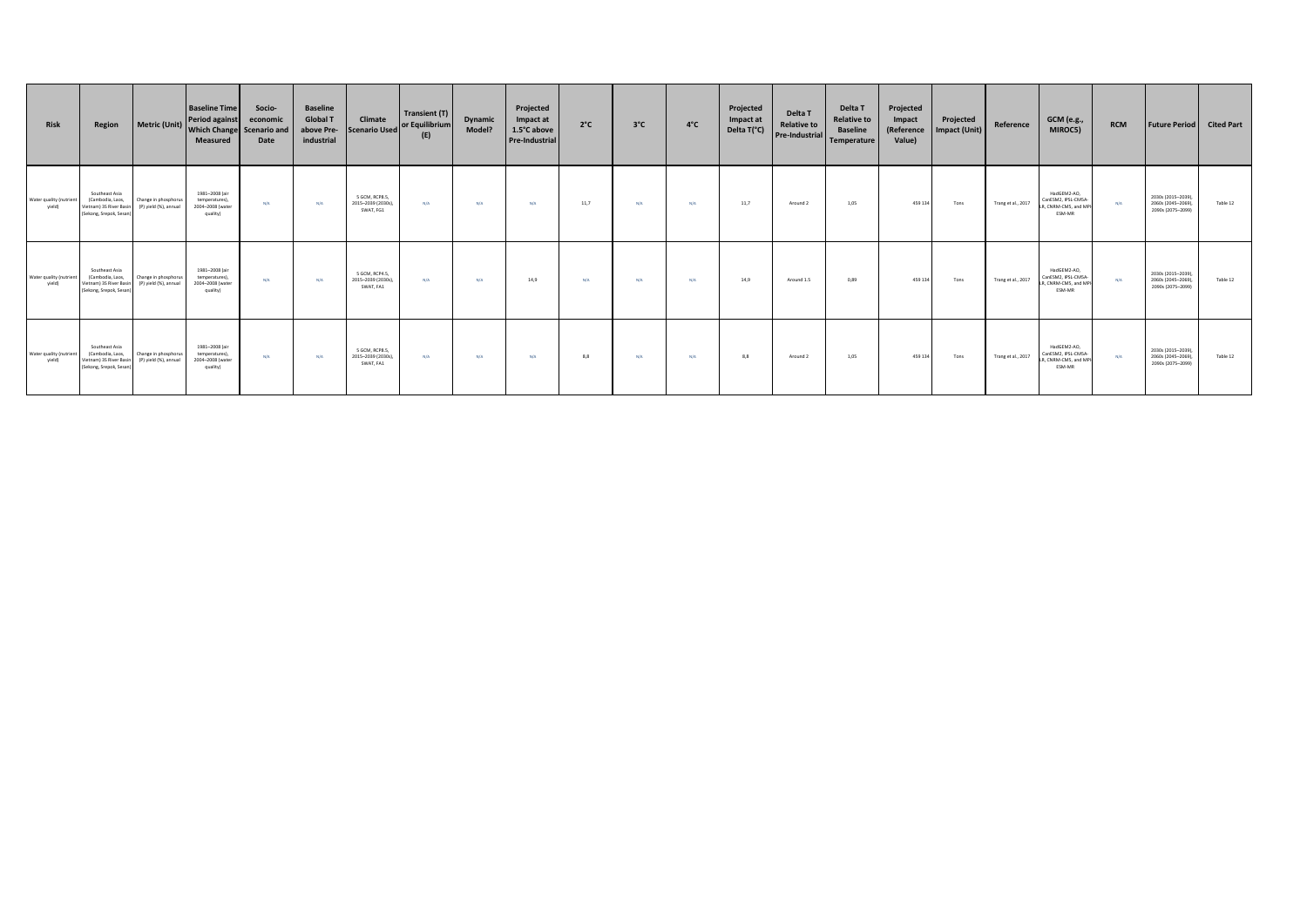| <b>Risk</b>                                                                                              | <b>Region</b>   | <b>Metric</b><br>(Unit) | <b>Baseline Time</b><br><b>Period against</b><br><b>Which Change</b><br><b>Measured</b> | <b>Socio-Economic Scenario</b><br>and Date | <b>Baseline Global T</b>   | <b>Climate Scenario</b>                                          | Transient (T) or<br>Equilibrium (E) | Overshoot<br>Scenario? | <b>Dynamic</b><br>Model? | Projected<br>Impact at<br>$1.5^{\circ}$ C<br>above Pre<br>Industrial                    | Projected<br>Impact at<br>2°C above<br>Pre-<br><b>Industrial</b>                        | Projected<br><b>Impact at</b><br>Delta T(°C)                               | <b>Level of Risk</b><br>after<br><b>Adaptation at</b><br>$1.5^{\circ}$ C | <b>Level of Risk</b><br>after<br><b>Adaptation a</b><br>$2^{\circ}$ C | Type of<br><b>Adaptation</b><br>Modelled | Reference                             |
|----------------------------------------------------------------------------------------------------------|-----------------|-------------------------|-----------------------------------------------------------------------------------------|--------------------------------------------|----------------------------|------------------------------------------------------------------|-------------------------------------|------------------------|--------------------------|-----------------------------------------------------------------------------------------|-----------------------------------------------------------------------------------------|----------------------------------------------------------------------------|--------------------------------------------------------------------------|-----------------------------------------------------------------------|------------------------------------------|---------------------------------------|
| iome shift to north and to<br>higher elevation                                                           | Global          | %                       | 1980-2010                                                                               | Present day population                     | $0.7^{\circ}$ C            | 4 RCP                                                            | T                                   | No                     | $\mathsf{Y}$             | 1°C above<br>aseline: 3 to 8<br>%                                                       | 2°C above<br>baseline: 5 to<br>19%                                                      | 4°C above<br>baseline: 35%                                                 | N/A                                                                      | N/A                                                                   | N/A                                      | Warszawski et al. (2013)              |
| iomass loss (tropical forest<br>to savanna/grassland)                                                    | Central America | $kg m-2$                | 1961-1990                                                                               | $0.5^{\circ}$ C                            | $1^{\circ}$ C              | HadGEM2-ES, RCP4.5, 2071-2100                                    | $\top$                              | No                     | Y                        | For 2050,<br>biomass<br>decrease to<br>6.5 kg/m2                                        | N/A                                                                                     | Local warming<br>of 2 to 4°C<br>NDC): -4 kg m<br>from 7 to 3 kg<br>$m^2$ ) | N/A                                                                      | N/A                                                                   | N/A                                      | Lyra et al. (2017)                    |
| Phenological shifts for<br>primary producers (PP)<br>primary consumers (PC),<br>secondary consumers (SC) | UK              | Days                    | 1961-1990                                                                               | N/A                                        |                            | UKCP09 projections in 2050                                       | T                                   |                        | $\mathsf{Y}$             | ow emiss<br>scenario) PP:<br>2.2 (-1 to -3) /<br>PC: -5 (-2.5 to -<br>7.5) / SC: -2 (-1 | emission<br>scenario) PP:<br>$2.3(-1.2 \text{ to } -4)$<br>PC: -6 (-3.5 to<br>151/50.21 |                                                                            | N/A                                                                      | N/A                                                                   | N/A                                      | Thackeray et al. (2016)               |
| Loss of 50% or more of their<br>climate range                                                            | Globe           | $\%$                    | 2100 (A1B), no<br>mitigation                                                            |                                            | Pre-industrial             | SRES all scenarioos are +2°C or more                             | T                                   |                        | Y                        |                                                                                         | -60% losses if<br>missions peal<br>n 2016, -40% i<br>peak in 2030                       |                                                                            | N/A                                                                      | N/A                                                                   | N/A                                      | Warren et al. (2013)                  |
| Loss of 50% or more of<br>their climate range for<br>insects                                             | Globe           | %                       | Not provided                                                                            | N/A                                        | Pre-industrial             | 21 CMIP5 models                                                  | $\mathsf{T}$                        | No                     | N                        | 9% (4–24%)                                                                              | 25%<br>$(10 - 44%)$                                                                     | $\sim$                                                                     | 6% (1-18%)                                                               | 18% (6-35%)                                                           | Dispersal                                | Warren et al. 2018a                   |
| Loss of 50% or more of<br>their climate range for<br>vertebrates                                         | Globe           | $\%$                    | Not provided                                                                            | N/A                                        | Pre-industrial             | 21 CMIP5 models                                                  | $\mathsf{T}$                        | No                     | ${\sf N}$                | 5% (3-11%)                                                                              | 10% (6-24%)                                                                             |                                                                            | 4% (2-9%)                                                                | 8% (4-16%)                                                            | Dispersal                                | Warren et al. 2018a                   |
| Loss of 50% or more of<br>their climate range for<br>plants                                              | Globe           | %                       | Not provided                                                                            | N/A                                        | Pre-industrial             | 21 CMIP5 models                                                  | T.                                  | No                     | N                        | 8% (4-15%)                                                                              | 16% (9-28%)                                                                             | $\sim$                                                                     | 8% (4-15%)                                                               | 16% (9-28%)                                                           | Dispersal                                | Warren et al. 2018a                   |
| % of globe identified as<br>climatic refugia for the<br>different taxa<br>(plants/animals)               | Global          | %                       |                                                                                         |                                            |                            | 7 CMIP5 models, AVOID2 scenario                                  | $\mathsf{T}$                        | Y                      | Y                        | An<br>additional<br>4-15% acts<br>as a<br>refugium                                      |                                                                                         |                                                                            | N/A                                                                      | N/A                                                                   | N/A                                      | Smith et al. (2018)                   |
| Loss of 50% or more of<br>their climate range for<br>plants                                              | Global          | $\%$                    |                                                                                         |                                            |                            | 21 CMIP5 models                                                  |                                     |                        | $\sim$                   | Significant<br>reduction                                                                |                                                                                         |                                                                            | N/A                                                                      | N/A                                                                   | N/A                                      | Smith et al. (2018)                   |
| Increase of potental habita<br>of bamboo                                                                 | Japan           | %                       | pre-industrial                                                                          | N/A                                        | Pre-industrial             | MRI AGCM CMIP5RCP8.5 at 2027 and<br>2041                         | T                                   | No                     | Y                        | $+11 - 13%$                                                                             | $+16 - 19%$                                                                             | $2^{\circ}$ C-1.5 $^{\circ}$ C = 6%                                        | N/A                                                                      | N/A                                                                   | N/A                                      | Takano et al. (2017)                  |
| Carbon storage in vegetation<br>(GPP) and soil                                                           | Europe          | %                       | pre-industrial                                                                          |                                            | 1881-1910                  | Euro-Cordex with RCP4.5, 2034-2063                               | T                                   | $\mathsf{No}$          | Y                        | N/A                                                                                     | 5% in soil and<br>+20% in GPP                                                           |                                                                            | N/A                                                                      | N/A                                                                   | N/A                                      | Sakalli et al. (2017)                 |
| Area of cryogenic land surface<br>processes (nivation,<br>cryoturbation, gelifluction,<br>permafrost)    | Northern Europe | %                       | 1981-2010                                                                               |                                            |                            | CMIP5 ensemble RCP2.6, RCP4.5,<br>RCP8.5                         | $\mathsf{T}$                        |                        | Y                        | 040-69: -19%<br>(maximum of<br>the 4                                                    | <b>RCP2.6</b><br>070-99: -19%<br>(max)                                                  | 0%                                                                         |                                                                          |                                                                       | $\epsilon$                               | Aalto et al. (2017)                   |
| Spring events in temperate<br>forests (oak)                                                              | UK              | Days                    | 1961-1990                                                                               |                                            | $0.5^{\circ}$ C            | SRES (A1F1) near term (2010-2039)<br>and medium term (2040-2069) | T                                   |                        | $\mathsf{Y}$             | $-14.3$ days                                                                            | $-24.6$ days                                                                            | $2^{\circ}$ C-1.5 $^{\circ}$ C =<br>10.3 days                              |                                                                          |                                                                       |                                          | Roberts et al. (2015)                 |
| Starting date of growing<br>season                                                                       | Northern China  | Days                    | 1961-1990                                                                               | $\sim$                                     | $0.5^{\circ}$ C            | HadGEM3- RA: RCP4.5 and 8.5 (2050)                               |                                     |                        | $\sim$                   | $-6.5$ days<br>.d.=4.8 days                                                             | $-7.4$ days<br>s.d.=4.8 day                                                             | $^{\circ}$ C-1.5 $^{\circ}$ C = 0.9<br>davs                                |                                                                          |                                                                       | $\sim$                                   | Luo et al. (2014)                     |
| Ecosystem NPP and GPP                                                                                    | Europe          | $\%$                    | 1971-2000                                                                               | N/A                                        | $0.46^{\circ}$ C           | Euro-Cordex / IMPACT2C / 3 RCP                                   | $\top$                              | No                     | Y                        | N/A                                                                                     | N/A                                                                                     | °C-1.5°C: -6 t<br>10% according<br>to regions                              | N/A                                                                      | N/A                                                                   | N/A                                      | Jacob et al. (2018)                   |
| Permafrost area                                                                                          | Globe           | km <sup>2</sup>         | 1960-1990                                                                               |                                            | $0.5^{\circ}$ C            | CMIP5                                                            | $\top$                              | No                     | Y                        | I millions km <sup>2</sup><br>$present = 15$                                            | millions km2<br>$Inresent = 15$                                                         | 2 millions km<br>1.55 to 2.51                                              | N/A                                                                      | N/A                                                                   | N/A                                      | Chadburn et al. (2017)                |
|                                                                                                          |                 |                         |                                                                                         |                                            |                            | CMIP3 SRES A2                                                    |                                     |                        |                          |                                                                                         |                                                                                         |                                                                            |                                                                          |                                                                       |                                          | Meehl et al. (2007)                   |
| Forest biomass                                                                                           | Central America | %                       | 1961-1990                                                                               |                                            |                            | Eta-HadGEM2                                                      | $\top$                              |                        | Y                        | $-20%$                                                                                  | $-30%$                                                                                  | 10%                                                                        |                                                                          |                                                                       |                                          | Lyra et al. (2017)                    |
| Fynbos biome area                                                                                        | South Africa    | %                       | 1961-1990                                                                               |                                            | 0.5°C above pre-industrial | Regional CCAM os 6 GCM, SRES A2                                  | $\mathsf{T}$                        |                        | $\mathsf{Y}$             | $-20%$                                                                                  | 32% (average<br>between 1°C<br>and 2°C)                                                 | 12%                                                                        |                                                                          |                                                                       |                                          | Engelbrecht and<br>Engelbrecht (2016) |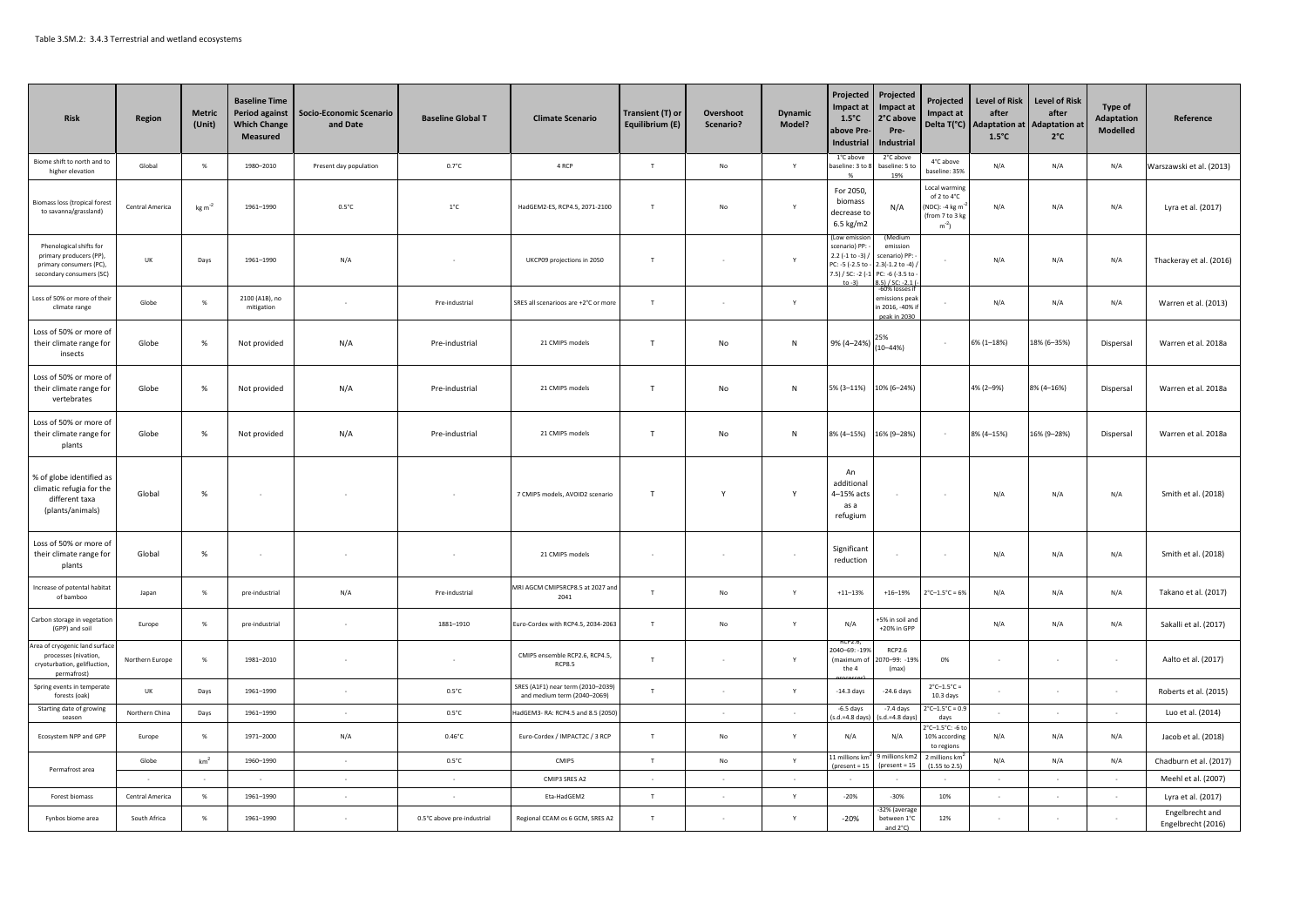| <b>Risk</b>                                                                           | Region                          | <b>Metric (Unit)</b>                                                               | <b>Baseline Time</b><br><b>Period against</b><br><b>Which Change</b><br><b>Measured</b>                                                                                                                                   | <b>Baseline Global T</b>                                       | <b>Climate Scenario</b>                                 | Transient (T) or<br>Equilibrium (E) | <b>Overshoot Scenario?</b> | <b>Dynamic Model?</b>    | <b>Projected Impac</b><br>at 1.5°C above<br>Pre-Industrial                     | Projected Impact at 2°C<br>above Pre-Industrial                                                                                                                                                                                                               | <b>Projected Impac</b><br>at Delta T(°C) | Level of Risk after<br>Adaptation at 1.5°C                                                           | Level of Risk after<br>Adaptation at 2°C | Reference                                     |
|---------------------------------------------------------------------------------------|---------------------------------|------------------------------------------------------------------------------------|---------------------------------------------------------------------------------------------------------------------------------------------------------------------------------------------------------------------------|----------------------------------------------------------------|---------------------------------------------------------|-------------------------------------|----------------------------|--------------------------|--------------------------------------------------------------------------------|---------------------------------------------------------------------------------------------------------------------------------------------------------------------------------------------------------------------------------------------------------------|------------------------------------------|------------------------------------------------------------------------------------------------------|------------------------------------------|-----------------------------------------------|
| SST/distributions of<br>pelagic fish species                                          | Northeast Pacific shelf<br>seas | km/decade migrated                                                                 | 2000-2050                                                                                                                                                                                                                 | $0.5^{\circ}$ C                                                | (SRES) A2                                               | T                                   | ${\sf N}$                  | Y                        | 30.1 ± 2.34 (SRES A2 i<br>around 1.5°C at 2050<br>average across 28<br>species | Likely to increase further                                                                                                                                                                                                                                    |                                          |                                                                                                      |                                          | Cheung et al.<br>(2015) (NW Pacific<br>paper) |
| SST/distributions of<br>pelagic fish species                                          | West coast USA                  | Local exitinction rate                                                             | 2000-2050                                                                                                                                                                                                                 | $0.5^{\circ}$ C                                                | (SRES) A2                                               | T                                   | N                          | Y                        | Increased                                                                      | Likely to increase further                                                                                                                                                                                                                                    |                                          |                                                                                                      |                                          | Cheung et al.<br>(2015) (NW Pacific<br>paper) |
| SST/distributions of<br>pelagic fish species                                          | Northeast Pacific shelf<br>seas | pecies invasion rate                                                               | 2000-2050                                                                                                                                                                                                                 | $0.5^{\circ}$ C                                                | (SRES) A2                                               | T                                   | $\mathbb{N}$               | Y                        | Increased                                                                      | Likely to increase further                                                                                                                                                                                                                                    |                                          |                                                                                                      |                                          | Cheung et al.<br>(2015) (NW Pacific<br>paper) |
| Increased SST (surface)<br>reduced O2, decreased<br>NPP                               | Global                          | Species turnover                                                                   | 1950-1969                                                                                                                                                                                                                 | Pre-industrial                                                 | 19 CMIP5 models: RCP8.5<br>(3.5°C at end of century)    | $\mathbf{r}$                        | ${\sf N}$                  | Y                        |                                                                                |                                                                                                                                                                                                                                                               | $21.6\pm0.33\%$                          |                                                                                                      |                                          | Cheung et al.<br>(2016)                       |
| Increased SST (surface)<br>reduced O2, decreased<br><b>NPP</b>                        | Global                          | Species turnover                                                                   | 1950-1969                                                                                                                                                                                                                 | Pre-industrial                                                 | 19 CMIP5 models: RCP2.6                                 | E                                   | ${\sf N}$                  | Υ                        | $8.3 \pm 0.05\%$                                                               | Likely to increase further                                                                                                                                                                                                                                    |                                          |                                                                                                      |                                          | Cheung et al.<br>(2016)                       |
| Increased SST (surface)<br>reduced O2, decreased<br><b>NPP</b>                        | Indo-Pacific                    | Species turnover                                                                   | 1950-2100                                                                                                                                                                                                                 | 1950 and 1969                                                  | 19 CMIP5 models: RCP8.5                                 | F.                                  | N                          | Y                        |                                                                                |                                                                                                                                                                                                                                                               | $36.4 \pm 2.1\%$                         |                                                                                                      |                                          | Cheung et al.<br>(2016)                       |
| Increased SST (surface)<br>reduced O2, decreased<br>NPP (species turnover)            | Indo-Pacific                    | Species turnover                                                                   | 1950-2100                                                                                                                                                                                                                 | 1950 and 1969                                                  | 19 CMIP5 models: RCP2.6                                 | F.                                  | ${\sf N}$                  | Y                        | $9.2 \pm 0.8\%$                                                                | $12.1\pm0.8\%$                                                                                                                                                                                                                                                |                                          |                                                                                                      |                                          | Cheung et al.<br>(2016)                       |
| Increased SST (surface),<br>reduced O2, decreased<br>NPP (maximum catch<br>potential) | Indo-Pacific                    | $106$ metric tons                                                                  | 1950-2100                                                                                                                                                                                                                 | Average of the top 10-year global annual<br>catches since 1950 | 19 CMIP5 models: RCP8.5                                 | E                                   | $\mathbb{N}$               | Y                        | $\sim$                                                                         | inear with change in increase<br>SST, O2, NPP decrease, etc.)                                                                                                                                                                                                 | $-46.8 \pm 1.2\%$                        |                                                                                                      |                                          | Cheung et al.<br>(2016)                       |
| Increased SST (surface),<br>reduced O2, decreased<br>NPP (maximum catch<br>potential) | Indo-Pacific                    | $10^6$ metric tons                                                                 | 1950-2100                                                                                                                                                                                                                 | Average of the top 10-year global annual<br>catches since 1950 | 19 CMIP5 models: RCP8.5                                 |                                     | $\mathsf{N}$               | Ÿ                        | ×,                                                                             |                                                                                                                                                                                                                                                               | $-46.8 \pm 1.2\%$                        |                                                                                                      |                                          | Cheung et al.<br>(2016)                       |
| Increased SST (surface)<br>reduced O2, decreased<br>NPP (maximum catch<br>potential)  | Global                          | $10^6$ metric tons                                                                 | 1950-2100                                                                                                                                                                                                                 | Average of the top 10-year global annual<br>catches since 1950 | 19 CMIP5 models: RCP2.6                                 |                                     | $\mathsf{N}$               | Y                        | $\textbf{-11.5} \pm 0.6\%$                                                     | $-20.2 \pm 0.6\%$                                                                                                                                                                                                                                             |                                          |                                                                                                      |                                          | Cheung et al.<br>(2016)                       |
| Increased SST (surface)<br>reduced O2, decreased<br>NPP (maximum catch<br>potential)  | rctic/temperate regions         | %                                                                                  | 1950-2100                                                                                                                                                                                                                 | Pre-industrial                                                 | 19 CMIP5 models: RCP8.5                                 |                                     | $\mathsf{N}$               | Y                        | 50                                                                             | Likely to increase further                                                                                                                                                                                                                                    | 400                                      |                                                                                                      |                                          | Cheung et al.<br>(2016)                       |
| Increased SST (surface)<br>reduced O2, decreased<br>NPP (maximum catch<br>potential)  | Equator                         | %                                                                                  | 1950-2100                                                                                                                                                                                                                 | Pre-industrial                                                 | 19 CMIP5 models: RCP8.5                                 | Ė                                   | $\mathsf{N}$               | Ÿ                        | $-70$                                                                          | Likely to increase further                                                                                                                                                                                                                                    | $-30$                                    |                                                                                                      |                                          | Cheung et al.<br>(2016)                       |
| Increased SST (surface),<br>reduced O2, decreased<br>NPP (species turnover)           | Arctic/temperate region         | %                                                                                  | 1950-2100                                                                                                                                                                                                                 | Prei-ndustrial                                                 | 19 CMIP5 models: RCP8.5                                 | E                                   | $\mathbb{N}$               | Y                        | $\overline{\mathbf{3}}$                                                        | Likely to increase further                                                                                                                                                                                                                                    | 20                                       |                                                                                                      |                                          | Cheung et al.<br>(2016)                       |
| Increased SST (surface)<br>reduced O2, decreased<br>NPP (species turnover)            | Equator                         | $\%$                                                                               | 1950-2100                                                                                                                                                                                                                 | Pre-industrial                                                 | 19 CMIP5 models: RCP2.6                                 | E                                   | ${\sf N}$                  | Υ                        | $\overline{\phantom{a}}$                                                       | Likely to increase further                                                                                                                                                                                                                                    | 35                                       |                                                                                                      |                                          | Cheung et al.<br>(2016)                       |
| Increased SST/coral<br>bleaching and mortality                                        | Tropics/subtropics              | % loss of today's<br>corals.                                                       | 2000                                                                                                                                                                                                                      | $0.5^{\circ}$ C                                                | "Commit", A1b, A1F1, B1,<br>A2 (B1 is closest to 1.5°C) | $\top$                              | ${\sf N}$                  | $\mathsf{N}$             | 80                                                                             | 95                                                                                                                                                                                                                                                            | 100                                      | Close to zero if cora<br>can increase their<br>tolerance by +1.5°C<br>(no evidence but<br>discussed) | No change                                | Donner et al.<br>(2009)                       |
| Increased SST/coral<br>bleaching and mortality                                        | Tropics/subtropics              | % loss of today's<br>corals                                                        | 1982-2005                                                                                                                                                                                                                 |                                                                | RCP2.6                                                  | E                                   | ${\sf N}$                  | $\mathsf{N}$             | 95                                                                             | Even in the pathway with mos<br>onounced emission reduction<br>(RCP2.6), where CO2 equivalent<br>oncentrations peak at 455 ppn<br>(Supplementary Fig. S1), 95%<br>of reef locations experience<br>innual bleaching conditions by<br>the<br>end of the century | 100                                      | No change                                                                                            | No change                                | Hooidonk et al.<br>(2013)                     |
| Increased SST/coral<br>bleaching and mortality                                        | Tropics/subtropics              | edian year at wh<br>annual bleaching                                               | 1983-2005                                                                                                                                                                                                                 | Pre-industrial                                                 | <b>RCP8.5</b>                                           | $\top$                              | ${\sf N}$                  | $\mathsf N$              | 2045                                                                           |                                                                                                                                                                                                                                                               | 2055                                     | No change                                                                                            | No change                                | Hooidonk et al.<br>(2016)                     |
| Increased SST/coral<br>bleaching and mortality                                        | Australia                       | kelihood of extrer<br>ents like 2015-201<br>ccurring, that caus<br>coral bleaching | 1861-2005 under both<br>natural and<br>anthropogenic forcings<br>(historical), 1861-2005<br>nder natural forcings only<br>and<br>2006-2100 under 4 RCP<br>cenarios (RCP2.6, RCP4.5<br>RCP6.0 and RCP8.5) were<br>analysed | 1901-2005                                                      | 16 models CMIP5                                         | T,E                                 | ${\sf N}$                  | $\overline{\phantom{a}}$ | 64%<br>$(53 - 76%)$                                                            | 87%<br>$(79 - 93%)$                                                                                                                                                                                                                                           | Even more likely                         | No change                                                                                            | No change                                | King et al. (2017)                            |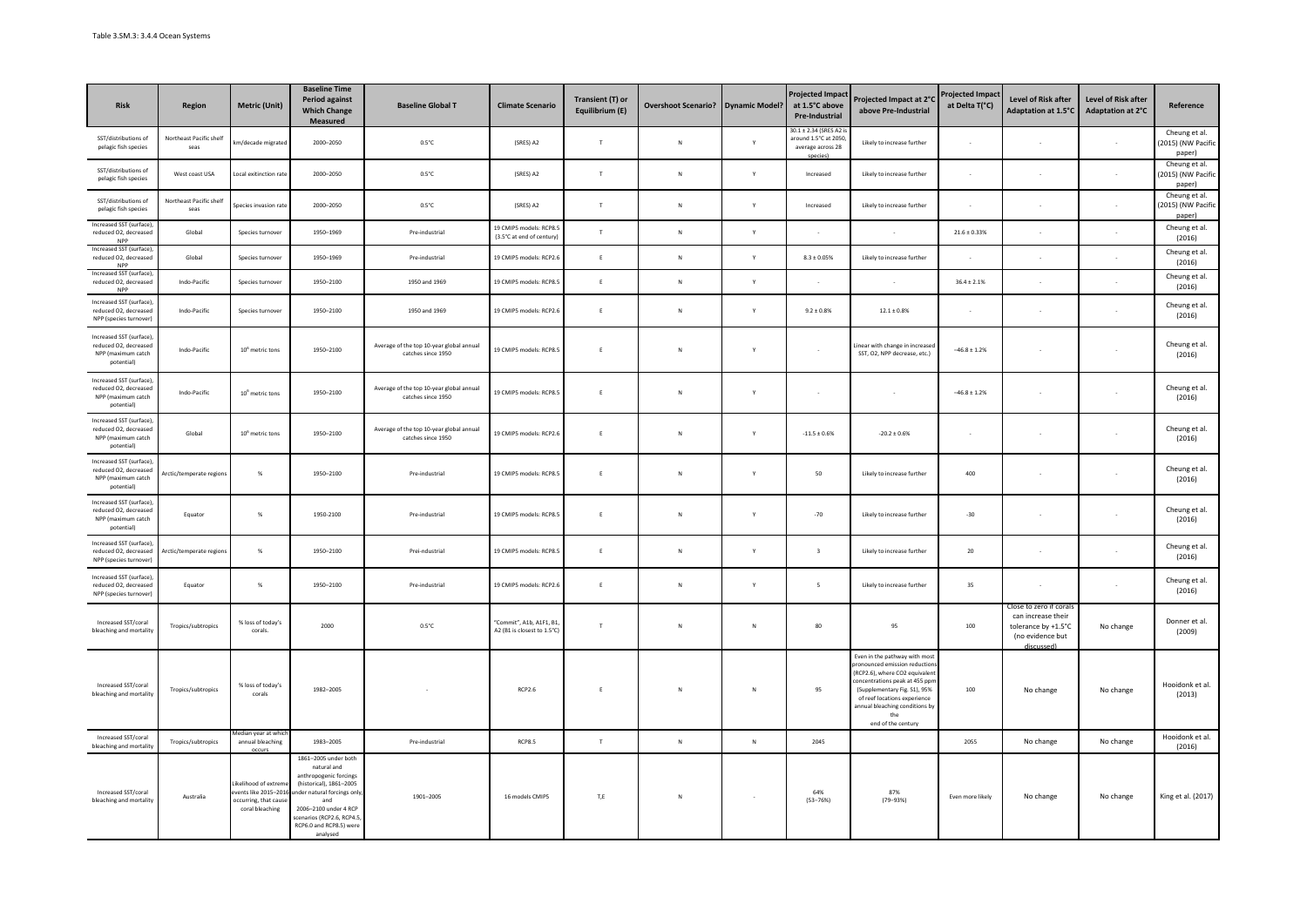| <b>Risk</b>                                               | <b>Region</b> | <b>Metric (Unit)</b>  | <b>Baseline Time</b><br>Period against<br><b>Which Change</b><br><b>Measured</b> | <b>Socio-Economic Scenario</b><br>and Date | <b>Baseline Global T</b> | <b>Climate Scenario</b>                                     | Transient (T) or<br>Equilibrium (E) | Is it an Overshoot<br><b>Scenario? How Long is it</b><br>above 1.5°C and What is<br>the Maximun<br><b>Temperature and When?</b> | <b>Dynamic</b><br>Model? | Projected<br>mpact at<br>$1.5^{\circ}$ C<br>bove Pre<br>Industrial | Projected<br>mpact at 2°<br>above Pre-<br>Industrial | Projected<br>Impact at<br>Delta T for<br><b>Defined</b><br>Year (°C) | <b>Delta T Relative to</b><br>Pre-Industrial ir<br><b>Defined Year:</b><br>Delta T(°C) | Level of Risk<br>after<br><b>Adaptation at</b><br>$1.5^{\circ}$ C | <b>Level of Risk</b><br>after<br><b>Adaptation at</b><br>$2^{\circ}$ C | Type of<br>Adaptation<br>Modeled | Reference            |
|-----------------------------------------------------------|---------------|-----------------------|----------------------------------------------------------------------------------|--------------------------------------------|--------------------------|-------------------------------------------------------------|-------------------------------------|---------------------------------------------------------------------------------------------------------------------------------|--------------------------|--------------------------------------------------------------------|------------------------------------------------------|----------------------------------------------------------------------|----------------------------------------------------------------------------------------|-------------------------------------------------------------------|------------------------------------------------------------------------|----------------------------------|----------------------|
| rea situated below the 1-i<br>100-year flood plain        | Global        | (th km <sup>2</sup> ) | 1995                                                                             | N/A                                        | 1850-1900                | AMP1.5 (50th percentile).<br>Stabilization at approx. 1.5°C | N/A                                 | es. Overshoots after 2035 to 215                                                                                                | No                       | 562                                                                | N/A                                                  | N/A                                                                  | N/A                                                                                    | <b>Increasing</b> (no<br>adaptation<br>assumed!                   | N/A                                                                    | None                             | own et al. (2018a)   |
| Area situated below the 1-in<br>100-year flood plain      | Global        | (th km <sup>2</sup> ) | 1995                                                                             | N/A                                        | 1850-1900                | AMP1.5 (95th percentile).<br>Stabilization at approx. 1.5°C | N/A                                 | Yes. Overshoots after 2045. Does<br>not return to 1.5°C                                                                         | No                       | 575                                                                | 590                                                  | N/A                                                                  | N/A                                                                                    | Increasing (no<br>adaptation<br>assumed)                          | Increasing (no<br>adaptation<br>assumedì                               | None                             | rown et al. (2018a)  |
| nulation situated below th<br>1-in-100-year flood plair   | Global        | (millions)            | 1995                                                                             | $SSP1-5$                                   | 1850-1900                | AMP1.5 (50th percentile)<br>Stabilization at approx. 1.5°C  | N/A                                 | es. Overshoots after 2035 to 2150                                                                                               | No                       | 128-137                                                            | N/A                                                  | N/A                                                                  | N/A                                                                                    | Increasing (no<br>adaptation<br>assumed)                          | N/A                                                                    | None                             | rown et al. (2018a)  |
| opulation situated below th<br>1-in-100-year flood plain  | Global        | (millions)            | 1995                                                                             | $SSP1-5$                                   | 1850-1900                | AMP1.5 (95th percentile).<br>Stabilization at approx. 1.5°C | N/A                                 | Yes, Overshoots after 2045, Doe<br>not return to 1.5°C                                                                          | No                       | 134-143                                                            | 136-144                                              | N/A                                                                  | N/A                                                                                    | Increasing (no<br>adaptation<br>assumed)                          | Increasing (no<br>adaptation<br>assumed)                               | None                             | rown et al. (2018a)  |
| trea situated below the 1-in<br>100-year flood plain      | Global        | (th km <sup>2</sup> ) | 1995                                                                             | N/A                                        | 1850-1900                | AMP2.0 (50th percentile).<br>Stabilization at approx. 2.0°C | N/A                                 | Yes. Overshoots after 2035. Doe:<br>not return to 1.5°C                                                                         | No                       | 561                                                                | 613                                                  | N/A                                                                  | N/A                                                                                    | Increasing (no<br>adaptation<br>assumed)                          | Increasing (no<br>adaptation<br>assumed)                               | None                             | Brown et al. (2018a) |
| Grea situated below the 1-in<br>100-year flood plain      | Global        | (th km <sup>2</sup> ) | 1995                                                                             | N/A                                        | 1850-1900                | AMP2.0 (95th percentile).<br>Stabilization at approx. 2.0°C | N/A                                 | Yes. Overshoots after 2025. Doe<br>not return to 1.5°C                                                                          | No                       | 562                                                                | 590                                                  | N/A                                                                  | N/A                                                                                    | Increasing (no<br>adaptation<br>assumed)                          | Increasing (no<br>adaptation<br>assumed)                               | None                             | own et al. (2018a)   |
| Area situated below the 1-ir<br>100-year flood plain      | Global        | (th km <sup>2</sup> ) | 1995                                                                             | N/A                                        | 1850-1900                | AMP2.0 (5th percentile). Stabilizati<br>at approx. 2.0°C    | N/A                                 | Yes. Overshoots after 2050. Doe:<br>not return to 1.5°C                                                                         | No                       | 557                                                                | N/A                                                  | N/A                                                                  | N/A                                                                                    | Increasing (no<br>adaptation<br>assumed)                          | N/A                                                                    | None                             | rown et al. (2018a)  |
| opulation situated below th<br>1-in-100-year flood plain  | Global        | (millions)            | 1995                                                                             | $SSP1-5$                                   | 1850-1900                | AMP2.0 (50th percentile)<br>Stabilization at approx. 2.0°C  | N/A                                 | Yes. Overshoots after 2035. Doe<br>not return to 1.5°C                                                                          | No                       | $127 - 132$                                                        | 114-151                                              | N/A                                                                  | N/A                                                                                    | Increasing (no<br>adaptation<br>hemuzza                           | Increasing (no<br>adaptation<br>assumed <sup>'</sup>                   | None                             | rown et al. (2018a)  |
| pulation situated below t<br>1-in-100-year flood plain    | Global        | (millions)            | 1995                                                                             | $SSP1 - 5$                                 | 1850-1900                | AMP2.0 (95th percentile)<br>Stabilization at approx. 2.0°C  | N/A                                 | Yes. Overshoots after 2025. Doe<br>not return to 1.5°C                                                                          | No                       | 126-129                                                            | 134-143                                              | N/A                                                                  | N/A                                                                                    | Increasing (no<br>adantation<br>assumed)                          | Increasing (no<br>adaptation<br>assumed)                               | None                             | rown et al. (2018a)  |
| opulation situated below the<br>1-in-100-year flood plain | Global        | (millions)            | 1995                                                                             | $SSP1-5$                                   | 1850-1900                | AMP2.0 (5th percentile). Stabilizatio<br>at approx. 2.0°C   | N/A                                 | Yes. Overshoots after 2050. Does<br>not return to 1.5°C                                                                         | $\mathsf{No}$            | 124-134                                                            | N/A                                                  | N/A                                                                  | N/A                                                                                    | Increasing (no<br>adaptation<br>assumed)                          | N/A                                                                    | None                             | rown et al. (2018a)  |
| Area situated below the 1-in<br>100-year flood plain      | Global        | (th km <sup>2</sup> ) | 1995                                                                             | N/A                                        | 1850-1900                | AMP2.5 (50th percentile).<br>Stabilization at approx. 2.5°C | N/A                                 | Yes. Overshoots after 2035. Doe:<br>not return to 1.5°C                                                                         | No                       | 561                                                                | 598                                                  | N/A                                                                  | N/A                                                                                    | Increasing (no<br>adaptation<br>assumed)                          | Increasing (no<br>adaptation<br>assumedì                               | None                             | rown et al. (2018a)  |
| <b>Sea situated below the 1-i</b><br>100-year flood plain | Global        | (th km <sup>2</sup> ) | 1995                                                                             | N/A                                        | 1850-1900                | AMP2.5 (95th percentile)<br>Stabilization at approx. 2.5°C  | N/A                                 | Yes. Overshoots after 2030. Doe<br>not return to 1.5°C                                                                          | No                       | 569                                                                | 591                                                  | N/A                                                                  | N/A                                                                                    | Increasing (no<br>adaptation<br>assumed)                          | Increasing (no<br>adaptation<br>assumed)                               | None                             | rown et al. (2018a)  |
| Grea situated below the 1-i<br>100-year flood plain       | Global        | (th km <sup>2</sup> ) | 1995                                                                             | N/A                                        | 1850-1900                | MP2.5 (5th percentile). Stabilizatio<br>at approx. 2.5°C    | N/A                                 | Yes. Overshoots after 2050. Doe<br>not return to 1.5°C                                                                          | No                       | 561                                                                | N/A                                                  | N/A                                                                  | N/A                                                                                    | Increasing (no<br>adaptation<br>(hemuzza                          | N/A                                                                    | None                             | rown et al. (2018a)  |
| pulation situated below th<br>1-in-100-year flood plain   | Global        | (millions)            | 1995                                                                             | $SSP1-5$                                   | 1850-1900                | AMP2.5 (50th percentile).<br>Stabilization at approx. 2.5°C | N/A                                 | Yes. Overshoots after 2035. Doe<br>not return to 1.5°C                                                                          | No                       | 127-132                                                            | $122 - 146$                                          | N/A                                                                  | N/A                                                                                    | Increasing (no<br>adaptation<br>assumed)                          | Increasing (no<br>adaptation<br>assumed)                               | None                             | rown et al. (2018a)  |
| Population situated below th<br>1-in-100-year flood plain | Global        | (millions)            | 1995                                                                             | $SSP1-5$                                   | 1850-1900                | AMP2.5 (95th percentile)<br>Stabilization at approx. 2.5°C  | N/A                                 | Yes, Overshoots after 2030, Doe<br>not return to 1.5°C                                                                          | $\mathsf{No}$            | 128-132                                                            | 134-143                                              | N/A                                                                  | N/A                                                                                    | Increasing (no<br>adaptation<br>assumed)                          | Increasing (no<br>adaptation<br>assumed)                               | None                             | rown et al. (2018a)  |
| opulation situated below th<br>1-in-100-year flood plain  | Global        | (millions)            | 1995                                                                             | $SSP1-5$                                   | 1850-1900                | MP2.5 (5th percentile). Stabilizatio<br>at approx. 2.5°C    | N/A                                 | Yes, Overshoots after 2050, Doe:<br>not return to 1.5°C                                                                         | No                       | 124-134                                                            | N/A                                                  | N/A                                                                  | N/A                                                                                    | Increasing (no<br>adaptation<br>assumed)                          | N/A                                                                    | None                             | rown et al. (2018a)  |
| Grea situated below the 1-in<br>100-year flood plain      | Global        | (th km <sup>2</sup> ) | 1995                                                                             | N/A                                        | 1850-1900                | AMP3.0 (50th percentile)<br>Stabilization at approx. 3.0°C  | N/A                                 | Yes. Overshoots after 2035. Doe:<br>not return to 1.5°C                                                                         | No                       | 561                                                                | 598                                                  | N/A                                                                  | N/A                                                                                    | Increasing (no<br>adantation<br>assumed)                          | Increasing (no<br>adaptation<br>assumed)                               | None                             | rown et al. (2018a)  |
| \rea situated below the 1-ir<br>100-year flood plain      | Global        | (th km <sup>2</sup> ) | 1995                                                                             | N/A                                        | 1850-1900                | AMP3.0 (95th percentile).<br>Stabilization at approx. 3.0°C | N/A                                 | Yes. Overshoots after 2025. Doe:<br>not return to 1.5°C                                                                         | No                       | 562                                                                | 591                                                  | N/A                                                                  | N/A                                                                                    | Increasing (no<br>adaptation<br>assumed                           | Increasing (no<br>adaptation<br>assumed)                               | None                             | rown et al. (2018a)  |
| Grea situated below the 1-in<br>100-year flood plain      | Global        | (th km <sup>2</sup> ) | 1995                                                                             | N/A                                        | 1850-1900                | MP3.0 (5th percentile). Stabilizatio<br>at approx. 3.0°C    | N/A                                 | Yes. Overshoots after 2050. Doe:<br>not return to 1.5°C                                                                         | No                       | 599                                                                | N/A                                                  | N/A                                                                  | N/A                                                                                    | Increasing (no<br>adaptation<br>assumed)                          | N/A                                                                    | None                             | rown et al. (2018a)  |
| noulation situated below th<br>1-in-100-year flood plain  | Global        | (millions)            | 1995                                                                             | $SSP1-5$                                   | 1850-1900                | AMP3.0 (50th percentile)<br>Stabilization at approx. 3.0°C  | N/A                                 | Yes, Overshoots after 2035, Doe<br>not return to 1.5°C                                                                          | No                       | $127 - 132$                                                        | $122 - 136$                                          | N/A                                                                  | N/A                                                                                    | Increasing (no<br>adaptation<br>assumed)                          | Increasing (no<br>adaptation<br>assumed)                               | None                             | Brown et al. (2018a) |
| poulation situated below th<br>1-in-100-year flood plain  | Global        | (millions)            | 1995                                                                             | $SSP1-5$                                   | 1850-1900                | AMP3.0 (95th percentile).<br>Stabilization at approx. 3.0°C | N/A                                 | Yes. Overshoots after 2025. Doe<br>not return to 1.5°C                                                                          | No                       | 126-128                                                            | 134-143                                              | N/A                                                                  | N/A                                                                                    | Increasing (no<br>adaptation<br>(hemuzza                          | Increasing (no<br>adaptation<br>assumed)                               | None                             | rown et al. (2018a)  |
| pulation situated below th<br>1-in-100-year flood plain   | Global        | (millions)            | 1995                                                                             | $SSP1-5$                                   | 1850-1900                | MP3.0 (5th percentile). Stabilizatio<br>at approx. 3.0°C    | N/A                                 | Yes. Overshoots after 2050. Doe:<br>not return to 1.5°C                                                                         | No                       | 124-134                                                            | N/A                                                  | N/A                                                                  | N/A                                                                                    | Increasing (no<br>adaptation<br>assumed)                          | N/A                                                                    | None                             | rown et al. (2018a)  |
| Area situated below the 1-ir<br>100-year flood plain      | Global        | (th km <sup>2</sup> ) | 1995                                                                             | N/A                                        | 1850-1900                | AMP4.5 (50th percentile).<br>Stabilization at approx. 4.5°C | N/A                                 | Yes. Overshoots after 2035. Doe<br>not return to 1.5°C                                                                          | No                       | 561                                                                | 593                                                  | N/A                                                                  | N/A                                                                                    | Increasing (no<br>adaptation<br>assumed)                          | Increasing (no<br>adaptation<br>assumed)                               | None                             | rown et al. (2018a)  |
| Area situated below the 1-in<br>100-year flood plain      | Global        | (th km <sup>2</sup> ) | 1995                                                                             | N/A                                        | 1850-1900                | AMP4.5 (95th percentile).<br>Stabilization at approx. 4.5°C | N/A                                 | Yes, Overshoots after 2030, Doe:<br>not return to 1.5°C                                                                         | No                       | 568                                                                | 591                                                  | N/A                                                                  | N/A                                                                                    | Increasing (no<br>adaptation<br>(hemuzza                          | Increasing (no<br>adaptation<br>assumedì                               | None                             | rown et al. (2018a)  |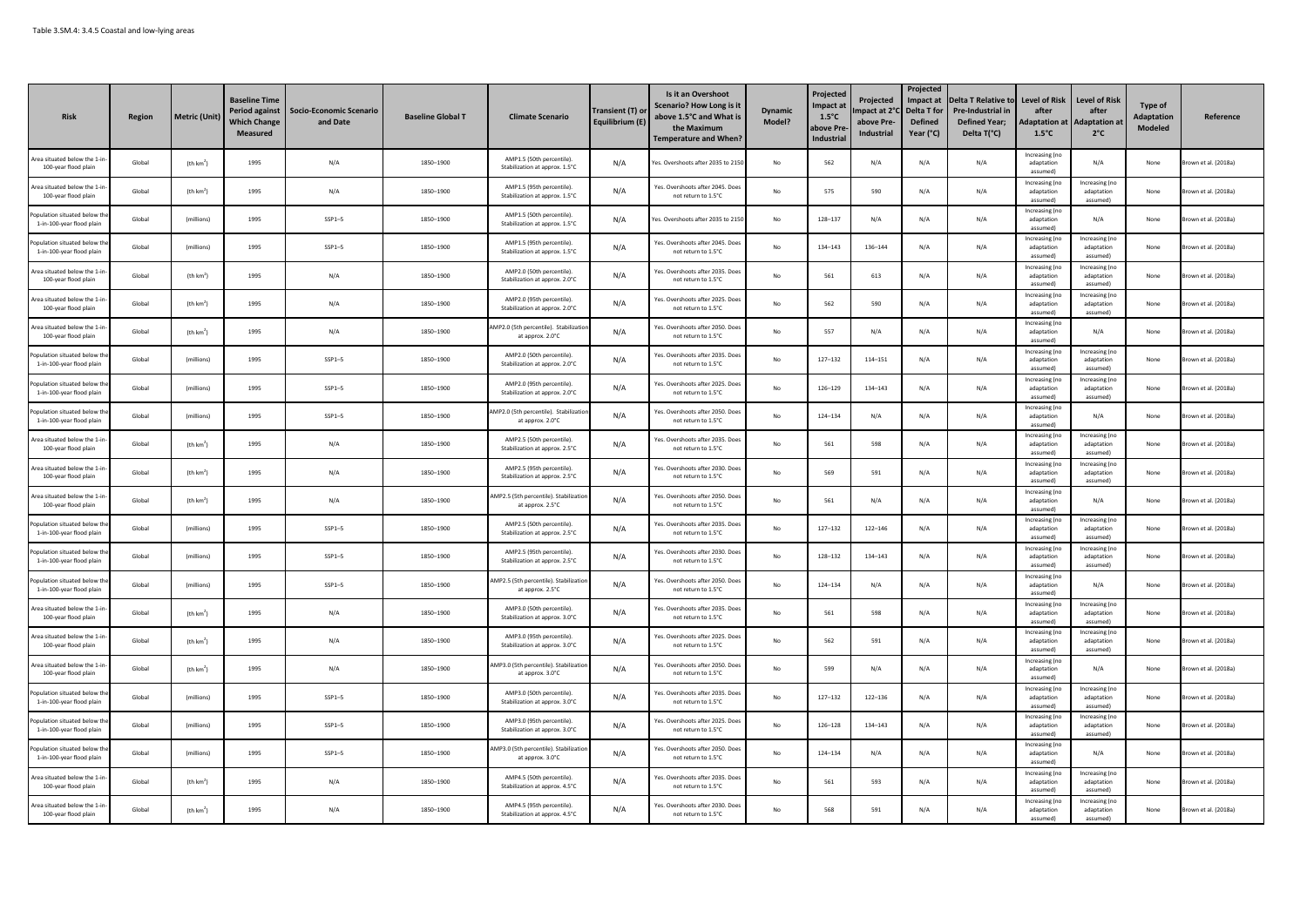| <b>Risk</b>                                               | Region | Metric (Unit)         | <b>Baseline Time</b><br><b>Period against</b><br><b>Which Change</b><br><b>Measured</b> | <b>Socio-Economic Scenario</b><br>and Date | <b>Baseline Global T</b> | <b>Climate Scenario</b>                                     | Transient (T) oı<br>Equilibrium (E) | Is it an Overshoot<br>Scenario? How Long is it<br>above 1.5°C and What is<br>the Maximum<br><b>Temperature and When?</b> | <b>Dynamic</b><br>Model? | Projected<br>Impact at<br>$1.5^{\circ}$ C<br>above Pre<br><b>Industrial</b> | Projected<br>mpact at 2°<br>above Pre-<br>Industrial | Projected<br>Impact at<br>Delta T for<br><b>Defined</b><br>Year (°C) | <b>Delta T Relative to</b><br>Pre-Industrial in<br><b>Defined Year;</b><br>Delta T(°C) | <b>Level of Risk</b><br>after<br>daptation at<br>$1.5^{\circ}$ C | <b>Level of Risk</b><br>after<br><b>Adaptation at</b><br>$2^{\circ}$ C | Type of<br><b>Adaptation</b><br>Modeled | Reference          |
|-----------------------------------------------------------|--------|-----------------------|-----------------------------------------------------------------------------------------|--------------------------------------------|--------------------------|-------------------------------------------------------------|-------------------------------------|--------------------------------------------------------------------------------------------------------------------------|--------------------------|-----------------------------------------------------------------------------|------------------------------------------------------|----------------------------------------------------------------------|----------------------------------------------------------------------------------------|------------------------------------------------------------------|------------------------------------------------------------------------|-----------------------------------------|--------------------|
| Area situated below the 1-<br>100-year flood plain        | Global | (th $km2$ )           | 1995                                                                                    | N/A                                        | 1850-1900                | AMP4.5 (5th percentile). Stabilizatio<br>at approx. 4.5°C   | N/A                                 | Yes. Overshoots after 2050. Does<br>not return to 1.5°C                                                                  | No                       | 560                                                                         | 590                                                  | N/A                                                                  | N/A                                                                                    | Increasing (no<br>adaptation<br>assumed)                         | Increasing (no<br>adaptation<br>assumed)                               | None                                    | own et al. (2018a) |
| pulation situated below th<br>1-in-100-year flood plain   | Global | (millions)            | 1995                                                                                    | $SSP1-5$                                   | 1850-1900                | AMP4.5 (50th percentile).<br>Stabilization at approx. 4.5°C | N/A                                 | Yes. Overshoots after 2035. Doe<br>not return to 1.5°C                                                                   | No                       | 127-131                                                                     | $125 - 137$                                          | N/A                                                                  | N/A                                                                                    | Increasing (no<br>adaptation<br>accumpd)                         | Increasing (no<br>adaptation<br>assumed)                               | None                                    | own et al. (2018a) |
| pulation situated below tl<br>1-in-100-year flood plain   | Global | (millions)            | 1995                                                                                    | $SSP1-5$                                   | 1850-1900                | AMP4.5 (95th percentile).<br>Stabilization at approx. 4.5°C | N/A                                 | Yes. Overshoots after 2030. Doe<br>not return to 1.5°C                                                                   | No                       | 128-133                                                                     | 134-143                                              | N/A                                                                  | N/A                                                                                    | Increasing (no<br>adaptation<br>assumed)                         | Increasing (no<br>adaptation<br>assumed)                               | None                                    | own et al. (2018a) |
| opulation situated below the<br>1-in-100-year flood plain | Global | (millions)            | 1995                                                                                    | $SSP1-5$                                   | 1850-1900                | AMP4.5 (5th percentile). Stabilizatio<br>at approx. 4.5°C   | N/A                                 | Yes. Overshoots after 2050. Does<br>not return to 1.5°C                                                                  | $\mathsf{No}$            | 124-134                                                                     | $101 - 144$                                          | N/A                                                                  | N/A                                                                                    | Increasing (no<br>adaptation<br>assumed)                         | Increasing (no<br>adaptation<br>assumed)                               | None                                    | own et al. (2018a) |
| Area situated helow the 1-in<br>100-year flood plain      | Global | (th km <sup>2</sup> ) | 1995                                                                                    | N/A                                        | 1850-1900                | RCP8.5 (50th percentile)                                    | N/A                                 | Yes. Overshoots after 2035. Doe<br>not return to 1.5°C                                                                   | No                       | 563                                                                         | 576                                                  | N/A                                                                  | N/A                                                                                    | Increasing (no<br>adaptation<br>accumpd)                         | Increasing (no<br>adaptation<br>assumedì                               | None                                    | own et al. (2018a) |
| Area situated below the 1-<br>100-year flood plain        | Global | (th km <sup>2</sup> ) | 1995                                                                                    | N/A                                        | 1850-1900                | RCP8.5 (95th percentile)                                    | N/A                                 | Yes. Overshoots after 2030. Doe<br>not return to 1.5°C                                                                   | No                       | 569                                                                         | 585                                                  | N/A                                                                  | N/A                                                                                    | Increasing (no<br>adaptation<br>assumed)                         | Increasing (no<br>adaptation<br>assumed)                               | None                                    | own et al. (2018a) |
| Area situated below the 1-i<br>100-year flood plain       | Global | (th km <sup>2</sup> ) | 1995                                                                                    | N/A                                        | 1850-1900                | RCP8.5 (5th percentile)                                     | N/A                                 | Yes. Overshoots after 2040. Does<br>not return to 1.5°C                                                                  | No                       | 557                                                                         | 567                                                  | N/A                                                                  | N/A                                                                                    | Increasing (no<br>adaptation<br>assumed)                         | Increasing (no<br>adaptation<br>assumed)                               | None                                    | own et al. (2018a) |
| mulation situated below th<br>1-in-100-year flood plain   | Global | (millions)            | 1995                                                                                    | $SSP1-5$                                   | 1850-1900                | RCP8.5 (50th percentile)                                    | N/A                                 | Yes. Overshoots after 2045. Doe<br>not return to 1.5°C                                                                   | No                       | 127-133                                                                     | 130-139                                              | N/A                                                                  | N/A                                                                                    | Increasing (no<br>adaptation<br>assumed)                         | Increasing (no<br>adaptation<br>assumed)                               | None                                    | own et al. (2018a) |
| pulation situated below tl<br>1-in-100-year flood plain   | Global | (millions)            | 1995                                                                                    | $SSP1-5$                                   | 1850-1900                | RCP8.5 (95th percentile)                                    | N/A                                 | Yes. Overshoots after 2040. Doe<br>not return to 1.5°C                                                                   | No                       | 128-132                                                                     | 133-141                                              | N/A                                                                  | N/A                                                                                    | Increasing (no<br>adaptation<br>assumed)                         | Increasing (no<br>adaptation<br>assumed)                               | None                                    | own et al. (2018a) |
| opulation situated below the<br>1-in-100-year flood plain | Global | (millions)            | 1995                                                                                    | $SSP1-5$                                   | 1850-1900                | RCP8.5 (5th percentile)                                     | N/A                                 | Yes. Overshoots after 2050. Does<br>not return to 1.5°C                                                                  | No                       | 125-132                                                                     | 125-136                                              | N/A                                                                  | N/A                                                                                    | Increasing (no<br>adaptation<br>assumed)                         | Increasing (no<br>adaptation<br>assumed)                               | None                                    | own et al. (2018a) |
| rea situated helow the 1-in<br>100-year flood plain       | Global | (th km <sup>2</sup> ) | 1995                                                                                    | N/A                                        | 1850-1900                | AMP1.5 (5th percentile). Stabilizatio<br>at approx. 1.5°C   | N/A                                 | N/A                                                                                                                      | No                       | N/A                                                                         | N/A                                                  | 575                                                                  | 1.26°C in 2100                                                                         | N/A                                                              | N/A                                                                    | N/A                                     | own et al. (2018a) |
| Area situated below the 1-i<br>100-year flood plain       | Global | (th km <sup>2</sup> ) | 1995                                                                                    | N/A                                        | 1850-1900                | AMP1.5 (5th percentile). Stabilizati<br>at approx. 1.5°C    | N/A                                 | N/A                                                                                                                      | No                       | N/A                                                                         | N/A                                                  | 592                                                                  | 1.15°C in 2200                                                                         | N/A                                                              | N/A                                                                    | N/A                                     | own et al. (2018a) |
| Area situated below the 1-i<br>100-year flood plain       | Global | (th km <sup>2</sup> ) | 1995                                                                                    | N/A                                        | 1850-1900                | AMP1.5 (5th percentile). Stabilizatio<br>at approx. 1.5°C   | N/A                                 | N/A                                                                                                                      | No                       | N/f                                                                         | N/A                                                  | 606                                                                  | 1.12°C in 2300                                                                         | N/A                                                              | N/f                                                                    | N/A                                     | own et al. (2018a) |
| area situated helow the 1-ir<br>100-year flood plain      | Global | (th km <sup>2</sup> ) | 1995                                                                                    | N/A                                        | 1850-1900                | AMP1.5 (95th nercentile).<br>Stabilization at approx. 1.5°C | N/A                                 | Yes, Overshoots after 2045. Doe<br>not return to 1.5°C                                                                   | No                       | 575                                                                         | 590                                                  | 669                                                                  | 2.33°C in 2100                                                                         | Increasing (no<br>adaptation<br>assumed)                         | Increasing (no<br>adaptation<br>assumedì                               | None                                    | own et al. (2018a) |
| Area situated below the 1-<br>100-year flood plain        | Global | (th km <sup>2</sup> ) | 1995                                                                                    | N/A                                        | 1850-1900                | AMP1.5 (95th percentile).<br>Stabilization at approx. 1.5°C | N/A                                 | Yes. Overshoots after 2045. Doe<br>not return to 1.5°C                                                                   | No                       | 575                                                                         | 590                                                  | 827                                                                  | 2.18°C in 2200                                                                         | Increasing (no<br>adaptation<br>assumed)                         | Increasing (no<br>adaptation<br>assumed)                               | None                                    | own et al. (2018a) |
| Area situated below the 1-ir<br>100-year flood plain      | Global | (th $km2$ )           | 1995                                                                                    | N/A                                        | 1850-1900                | AMP1.5 (95th percentile).<br>Stabilization at approx. 1.5°C | N/A                                 | Yes. Overshoots after 2045. Does<br>not return to 1.5°C                                                                  | No                       | 575                                                                         | 590                                                  | 843                                                                  | 1.82°C in 2300                                                                         | Increasing (no<br>adaptation<br>assumed)                         | Increasing (no<br>adaptation<br>assumed)                               | None                                    | own et al. (2018a) |
| Area situated helow the 1-ir<br>100-year flood plain      | Global | (th km <sup>2</sup> ) | 1995                                                                                    | N/A                                        | 1850-1900                | AMP1.5 (50th percentile).<br>Stabilization at approx. 1.5°C | N/A                                 | es. Overshoots after 2035 to 2150                                                                                        | No                       | 562                                                                         | N/A                                                  | 620                                                                  | 1.58°C in 2100                                                                         | Increasing (no<br>adaptation<br>assumed)                         | N/A                                                                    | None                                    | own et al. (2018a) |
| rea situated below the 1-i<br>100-year flood plain        | Global | (th km <sup>2</sup> ) | 1995                                                                                    | N/A                                        | 1850-1900                | AMP1.5 (50th percentile).<br>Stabilization at approx. 1.5°C | N/A                                 | es. Overshoots after 2035 to 215                                                                                         | No                       | 562                                                                         | N/A                                                  | 666                                                                  | 1.41°C in 2200                                                                         | Increasing (no<br>adaptation<br>assumed)                         | N/A                                                                    | None                                    | own et al. (2018a) |
| Area situated below the 1-<br>100-year flood plain        | Global | (th km <sup>2</sup> ) | 1995                                                                                    | N/A                                        | 1850-1900                | AMP1.5 (50th percentile).<br>Stabilization at approx. 1.5°C | N/A                                 | es. Overshoots after 2035 to 2150                                                                                        | $\mathsf{No}$            | 562                                                                         | N/A                                                  | 702                                                                  | 1.33°C in 2300                                                                         | Increasing (no<br>adaptation<br>assumed)                         | N/A                                                                    | None                                    | own et al. (2018a) |
| Area situated helow the 1-i<br>100-year flood plain       | Global | (th km <sup>2</sup> ) | 1995                                                                                    | N/A                                        | 1850-1900                | MP2.0 (5th nercentile). Stabilizati<br>at approx. 2.0°C     | N/A                                 | Yes, Overshoots after 2050, Doe<br>not return to 1.5°C                                                                   | No                       | 557                                                                         | N/A                                                  | 585                                                                  | 1.72°C in 2100                                                                         | Increasing (no<br>adaptation<br>assumed)                         | N/A                                                                    | None                                    | own et al. (2018a) |
| rea situated below the 1-<br>100-year flood plain         | Global | (th km <sup>2</sup> ) | 1995                                                                                    | N/A                                        | 1850-1900                | AMP2.0 (5th percentile). Stabilizatio<br>at approx, 2.0°C   | N/A                                 | Yes. Overshoots after 2050. Doe<br>not return to 1.5°C                                                                   | No                       | 557                                                                         | N/A                                                  | 618                                                                  | 1.66°C in 2200                                                                         | Increasing (no<br>adaptation<br>assumed)                         | N/A                                                                    | None                                    | own et al. (2018a) |
| Area situated below the 1-i<br>100-year flood plain       | Global | (th $km2$ )           | 1995                                                                                    | N/A                                        | 1850-1900                | AMP2.0 (5th percentile). Stabilizatio<br>at approx. 2.0°C   | N/A                                 | Yes. Overshoots after 2050. Does<br>not return to 1.5°C                                                                  | No                       | 557                                                                         | N/A                                                  | 642                                                                  | 1.60°C in 2300                                                                         | Increasing (no<br>adaptation<br>assumed)                         | N/A                                                                    | None                                    | own et al. (2018a) |
| rea situated below the 1-in<br>100-year flood plain       | Global | (th km <sup>2</sup> ) | 1995                                                                                    | N/A                                        | 1850-1900                | AMP2.0 (95th percentile).<br>Stabilization at approx. 2.0°C | N/A                                 | Yes. Overshoots after 2025. Doe<br>not return to 1.5°C                                                                   | No                       | 562                                                                         | 590                                                  | 686                                                                  | 2.64°C in 2100                                                                         | Increasing (no<br>adaptation<br>assumed)                         | Increasing (no<br>adaptation<br>assumed)                               | None                                    | own et al. (2018a) |
| Area situated below the 1-i<br>100-year flood plain       | Global | (th km <sup>2</sup> ) | 1995                                                                                    | N/A                                        | 1850-1900                | AMP2.0 (95th percentile).<br>Stabilization at approx. 2.0°C | N/A                                 | Yes. Overshoots after 2025. Doe<br>not return to 1.5°C                                                                   | No                       | 562                                                                         | 590                                                  | 827                                                                  | 2.57°C in 2200                                                                         | Increasing (no<br>adaptation<br>assumed)                         | Increasing (no<br>adaptation<br>assumed)                               | None                                    | own et al. (2018a) |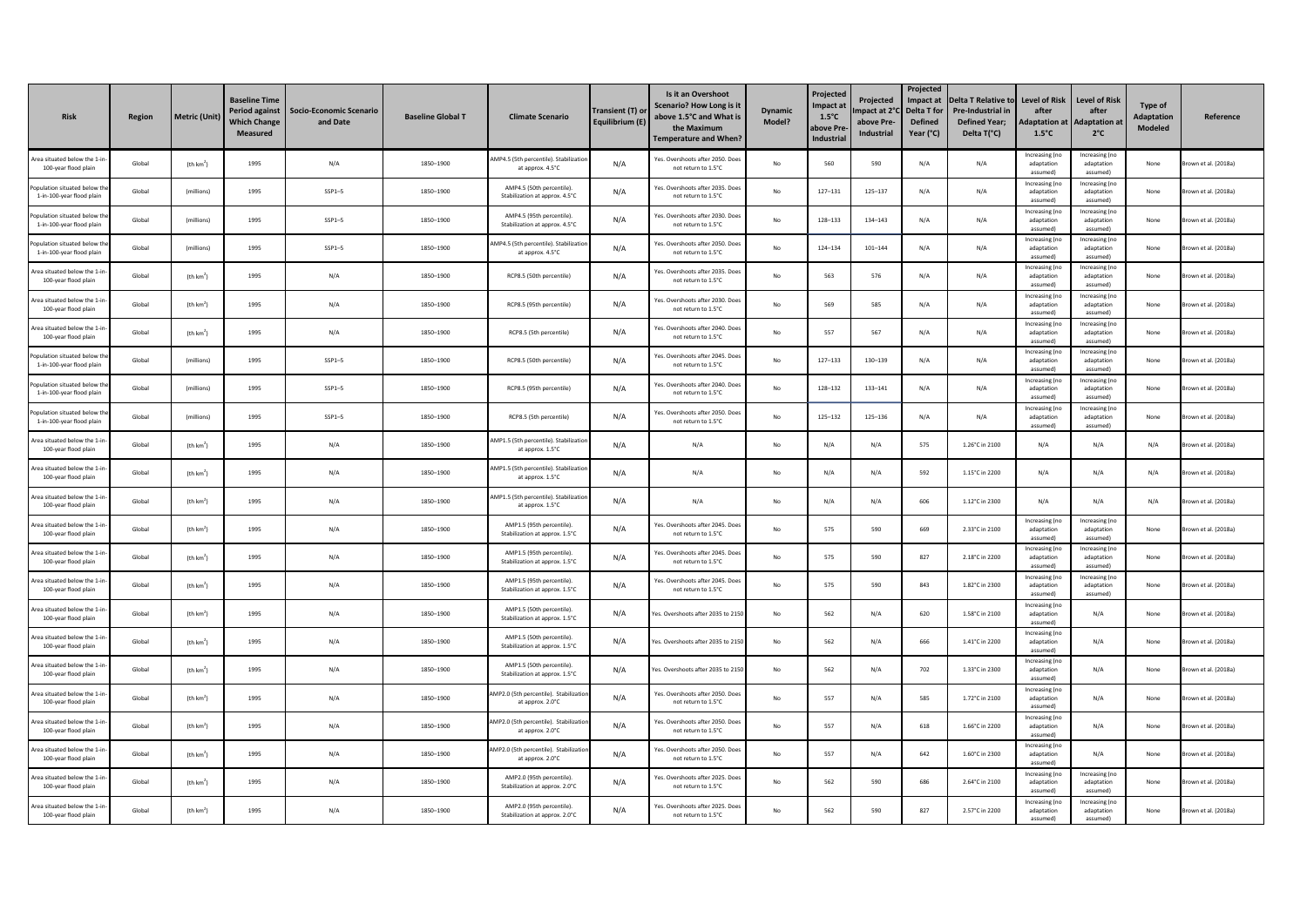| <b>Risk</b>                                          | Region | Metric (Unit)         | <b>Baseline Time</b><br>Period against<br><b>Which Change</b><br><b>Measured</b> | <b>Socio-Economic Scenario</b><br>and Date | <b>Baseline Global T</b> | <b>Climate Scenario</b>                                     | Transient (T) or<br>Equilibrium (E) | Is it an Overshoot<br>Scenario? How Long is it<br>above 1.5°C and What is<br>the Maximum<br><b>Temperature and When?</b> | <b>Dynamic</b><br>Model? | Projected<br>mpact at<br>$1.5^{\circ}$ C<br>ıbove Prı<br><b>Industrial</b> | Projected<br>mpact at 2°<br>above Pre-<br>Industrial | Projected<br>Impact at<br>Delta T for<br><b>Defined</b><br>Year (°C) | <b>Delta T Relative to</b><br><b>Pre-Industrial in</b><br><b>Defined Year;</b><br>Delta T(°C) | <b>Level of Risk</b><br>after<br><b>Adaptation at</b><br>$1.5^{\circ}$ C | <b>Level of Risk</b><br>after<br><b>Adaptation at</b><br>$2^{\circ}$ C | Type of<br><b>Adaptation</b><br>Modeled | Reference            |
|------------------------------------------------------|--------|-----------------------|----------------------------------------------------------------------------------|--------------------------------------------|--------------------------|-------------------------------------------------------------|-------------------------------------|--------------------------------------------------------------------------------------------------------------------------|--------------------------|----------------------------------------------------------------------------|------------------------------------------------------|----------------------------------------------------------------------|-----------------------------------------------------------------------------------------------|--------------------------------------------------------------------------|------------------------------------------------------------------------|-----------------------------------------|----------------------|
| Area situated below the 1-<br>100-year flood plain   | Global | (th km <sup>2</sup> ) | 1995                                                                             | N/A                                        | 1850-1900                | AMP2.0 (95th percentile).<br>Stabilization at approx. 2.0°C | N/A                                 | Yes. Overshoots after 2025. Does<br>not return to 1.5°C                                                                  | No                       | 562                                                                        | 590                                                  | 937                                                                  | 2.23°C in 2300                                                                                | Increasing (n<br>adaptation<br>assumed)                                  | Increasing (no<br>adaptation<br>assumedì                               | None                                    | rown et al. (2018a)  |
| Area situated helow the 1-ir<br>100-year flood plain | Global | (th km <sup>2</sup> ] | 1995                                                                             | N/A                                        | 1850-1900                | AMP2.0 (50th percentile)<br>Stabilization at approx. 2.0°C  | N/A                                 | Yes, Overshoots after 2035, Doe<br>not return to 1.5°C                                                                   | No                       | 561                                                                        | 613                                                  | 637                                                                  | 1.90°C in 2100                                                                                | Increasing (no<br>adaptation<br>accumodi                                 | Increasing (no<br>adaptation<br>assumedì                               | None                                    | rown et al. (2018a)  |
| Area situated below the 1-<br>100-year flood plain   | Global | (th $km2$ )           | 1995                                                                             | N/A                                        | 1850-1900                | AMP2.0 (50th percentile)<br>Stabilization at approx. 2.0°C  | N/A                                 | Yes. Overshoots after 2035. Doe<br>not return to 1.5°C                                                                   | No                       | 561                                                                        | 613                                                  | 705                                                                  | 2.03°C in 2200                                                                                | Increasing (no<br>adaptation<br>assumed)                                 | Increasing (no<br>adaptation<br>assumed)                               | None                                    | rown et al. (2018a)  |
| Area situated below the 1-ir<br>100-year flood plain | Global | (th km2)              | 1995                                                                             | N/A                                        | 1850-1900                | AMP2.0 (50th percentile).<br>Stabilization at approx. 2.0°C | N/A                                 | Yes. Overshoots after 2035. Does<br>not return to 1.5°C                                                                  | $\mathsf{No}$            | 561                                                                        | 613                                                  | 767                                                                  | 1.81°C in 2300                                                                                | Increasing (no<br>adaptation<br>assumed)                                 | Increasing (no<br>adaptation<br>assumed)                               | None                                    | rown et al. (2018a)  |
| rea situated helow the 1-ir<br>100-year flood plain  | Global | (th km <sup>2</sup> ) | 1995                                                                             | N/A                                        | 1850-1900                | AMP2.5 (5th percentile). Stabilizatio<br>at approx. 2.5°C   | N/A                                 | Yes, Overshoots after 2050, Doe<br>not return to 1.5°C                                                                   | $\mathsf{No}$            | 561                                                                        | N/A                                                  | 589                                                                  | 1.89°C in 2100                                                                                | Increasing (no<br>adaptation<br>accumodi                                 | N/A                                                                    | None                                    | rown et al. (2018a)  |
| rea situated below the 1-<br>100-year flood plain    | Global | (th $km2$ )           | 1995                                                                             | N/A                                        | 1850-1900                | MP2.5 (5th percentile). Stabilizat<br>at approx. 2.5°C      | N/A                                 | Yes. Overshoots after 2050. Doe<br>not return to 1.5°C                                                                   | No                       | 561                                                                        | N/A                                                  | 639                                                                  | 2.12°C in 2200                                                                                | Increasing (no<br>adaptation<br>assumed)                                 | N/A                                                                    | None                                    | own et al. (2018a)   |
| Area situated below the 1-i<br>100-year flood plain  | Global | (th km <sup>2</sup> ) | 1995                                                                             | N/A                                        | 1850-1900                | AMP2.5 (5th percentile). Stabilizati<br>at approx. 2.5°C    | N/A                                 | Yes. Overshoots after 2050. Does<br>not return to 1.5°C                                                                  | No                       | 561                                                                        | N/A                                                  | 677                                                                  | 2.05°C in 2300                                                                                | Increasing (no<br>adaptation<br>assumed)                                 | N/A                                                                    | None                                    | rown et al. (2018a)  |
| Area situated helow the 1-i<br>100-year flood plain  | Global | (th km <sup>2</sup> ) | 1995                                                                             | N/A                                        | 1850-1900                | AMP2.5 (95th percentile)<br>Stabilization at approx. 2.5°C  | N/A                                 | Yes, Overshoots after 2030. Doe<br>not return to 1.5°C                                                                   | No                       | 569                                                                        | 591                                                  | 693                                                                  | 2.95°C in 2100                                                                                | Increasing (no<br>adaptation<br>assumed)                                 | Increasing (no<br>adaptation<br>assumed)                               | None                                    | rown et al. (2018a)  |
| Area situated below the 1-<br>100-year flood plain   | Global | (th $km2$ )           | 1995                                                                             | N/A                                        | 1850-1900                | AMP2.5 (95th percentile)<br>Stabilization at approx. 2.5°C  | N/A                                 | Yes. Overshoots after 2030. Doe<br>not return to 1.5°C                                                                   | No                       | 569                                                                        | 591                                                  | 875                                                                  | 3.02°C in 2200                                                                                | Increasing (no<br>adaptation<br>assumed)                                 | Increasing (no<br>adaptation<br>assumed)                               | None                                    | rown et al. (2018a)  |
| Area situated below the 1-ir<br>100-year flood plain | Global | (th $km2$ )           | 1995                                                                             | N/A                                        | 1850-1900                | AMP2.5 (95th percentile).<br>Stabilization at approx. 2.5°C | N/A                                 | Yes. Overshoots after 2030. Does<br>not return to 1.5°C                                                                  | $\mathsf{No}$            | 569                                                                        | 591                                                  | 1030                                                                 | 3.71°C in 2300                                                                                | Increasing (no<br>adaptation<br>assumed)                                 | Increasing (no<br>adaptation<br>assumed)                               | None                                    | rown et al. (2018a)  |
| rea situated helow the 1-in<br>100-year flood plain  | Global | (th km <sup>2</sup> ) | 1995                                                                             | N/A                                        | 1850-1900                | AMP2.5 (50th nercentile)<br>Stabilization at approx. 2.5°C  | N/A                                 | Yes, Overshoots after 2035. Doe<br>not return to 1.5°C                                                                   | $\mathsf{No}$            | 561                                                                        | 598                                                  | 633                                                                  | 2.30°C in 2100                                                                                | Increasing (no<br>adaptation<br>assumed)                                 | Increasing (no<br>adaptation<br>assumedì                               | None                                    | rown et al. (2018a)  |
| rea situated below the 1-i<br>100-year flood plain   | Global | (th $km2$ )           | 1995                                                                             | N/A                                        | 1850-1900                | AMP2.5 (50th percentile).<br>Stabilization at approx. 2.5°C | N/A                                 | Yes. Overshoots after 2035. Doe<br>not return to 1.5°C                                                                   | No                       | 561                                                                        | 598                                                  | 737                                                                  | 2.40°C in 2200                                                                                | Increasing (no<br>adaptation<br>assumed)                                 | Increasing (no<br>adaptation<br>assumed)                               | None                                    | rown et al. (2018a)  |
| Area situated below the 1-<br>100-year flood plain   | Global | (th km <sup>2</sup> ) | 1995                                                                             | N/A                                        | 1850-1900                | AMP2.5 (50th percentile).<br>Stabilization at approx. 2.5°C | N/A                                 | Yes. Overshoots after 2035. Does<br>not return to 1.5°C                                                                  | No                       | 561                                                                        | 598                                                  | 825                                                                  | 2.29°C in 2300                                                                                | Increasing (no<br>adaptation<br>assumed)                                 | Increasing (no<br>adaptation<br>assumed)                               | None                                    | rown et al. (2018a)  |
| rea situated helow the 1-ir<br>100-year flood plain  | Global | (th km <sup>2</sup> ] | 1995                                                                             | N/A                                        | 1850-1900                | MP3.0 (5th percentile). Stabilizatio<br>at approx. 3.0°C    | N/A                                 | Yes, Overshoots after 2050, Doe<br>not return to 1.5°C                                                                   | No                       | 599                                                                        | N/A                                                  | 592                                                                  | 1.97°C in 2100                                                                                | Increasing (no<br>adaptation<br>assumed)                                 | N/A                                                                    | None                                    | rown et al. (2018a)  |
| Area situated below the 1-i<br>100-year flood plain  | Global | (th km <sup>2</sup> ] | 1995                                                                             | N/A                                        | 1850-1900                | AMP3.0 (5th percentile). Stabilizati<br>at approx, 3.0°C    | N/A                                 | Yes. Overshoots after 2050. Doe<br>not return to 1.5°C                                                                   | No                       | 599                                                                        | N/A                                                  | 654                                                                  | 2.41°C in 2200                                                                                | Increasing (no<br>adaptation<br>assumed)                                 | N/A                                                                    | None                                    | rown et al. (2018a)  |
| Area situated below the 1-i<br>100-year flood plain  | Global | (th $km2$ )           | 1995                                                                             | N/A                                        | 1850-1900                | AMP3.0 (5th percentile). Stabilizatio<br>at approx. 3.0°C   | N/A                                 | Yes. Overshoots after 2050. Does<br>not return to 1.5°C                                                                  | $\mathsf{No}$            | 599                                                                        | N/A                                                  | 707                                                                  | 2.45°C in 2300                                                                                | Increasing (no<br>adaptation<br>assumed)                                 | N/A                                                                    | None                                    | rown et al. (2018a)  |
| Area situated helow the 1-in<br>100-year flood plain | Global | (th km <sup>2</sup> ) | 1995                                                                             | N/A                                        | 1850-1900                | AMP3.0 (95th percentile)<br>Stabilization at approx. 3.0°C  | N/A                                 | Yes, Overshoots after 2025. Doe<br>not return to 1.5°C                                                                   | No                       | 562                                                                        | 591                                                  | 696                                                                  | 3.21°C in 2100                                                                                | Increasing (no<br>adaptation<br>assumed)                                 | Increasing (no<br>adaptation<br>assumedì                               | None                                    | rown et al. (2018a)  |
| rea situated below the 1-i<br>100-year flood plain   | Global | (th $km2$ )           | 1995                                                                             | N/A                                        | 1850-1900                | AMP3.0 (95th percentile).<br>Stabilization at approx. 3.0°C | N/A                                 | Yes. Overshoots after 2025. Doe<br>not return to 1.5°C                                                                   | No                       | 562                                                                        | 591                                                  | 911                                                                  | 3.49°C in 2200                                                                                | Increasing (no<br>adaptation<br>assumed)                                 | Increasing (no<br>adaptation<br>assumed)                               | None                                    | rown et al. (2018a)  |
| Area situated below the 1-<br>100-year flood plain   | Global | (th km <sup>2</sup> ) | 1995                                                                             | N/A                                        | 1850-1900                | AMP3.0 (95th percentile).<br>Stabilization at approx. 3.0°C | N/A                                 | Yes. Overshoots after 2025. Doe<br>not return to 1.5°C                                                                   | No                       | 562                                                                        | 591                                                  | 1130                                                                 | 3.15°C in 2300                                                                                | Increasing (no<br>adaptation<br>assumed)                                 | Increasing (no<br>adaptation<br>assumed)                               | None                                    | rown et al. (2018a)  |
| Area situated helow the 1-ir<br>100-year flood plain | Global | (th km <sup>2</sup> ] | 1995                                                                             | N/A                                        | 1850-1900                | AMP3.0 (50th nercentile)<br>Stabilization at approx. 3.0°C  | N/A                                 | Yes, Overshoots after 2035. Doe<br>not return to 1.5°C                                                                   | No                       | 561                                                                        | 598                                                  | 635                                                                  | 2.40°C in 2100                                                                                | Increasing (no<br>adaptation<br>assumed)                                 | Increasing (no<br>adaptation<br>assumed)                               | None                                    | rown et al. (2018a)  |
| Area situated below the 1-<br>100-year flood plain   | Global | (th $km2$ )           | 1995                                                                             | N/A                                        | 1850-1900                | AMP3.0 (50th percentile).<br>Stabilization at approx. 3.0°C | N/A                                 | Yes. Overshoots after 2035. Do<br>not return to 1.5°C                                                                    | No                       | 561                                                                        | 598                                                  | 759                                                                  | 2.85°C in 2200                                                                                | Increasing (no<br>adaptation<br>assumed)                                 | Increasing (no<br>adaptation<br>assumed)                               | None                                    | rown et al. (2018a)  |
| Area situated below the 1-ir<br>100-year flood plain | Global | (th $km2$ )           | 1995                                                                             | N/A                                        | 1850-1900                | AMP3.0 (50th percentile).<br>Stabilization at approx. 3.0°C | N/A                                 | Yes. Overshoots after 2035. Does<br>not return to 1.5°C                                                                  | $\mathsf{No}$            | 561                                                                        | 598                                                  | 872                                                                  | 2.76°C in 2300                                                                                | Increasing (no<br>adaptation<br>assumed)                                 | Increasing (no<br>adaptation<br>assumed)                               | None                                    | Brown et al. (2018a) |
| rea situated below the 1-in<br>100-year flood plain  | Global | (th km <sup>2</sup> ) | 1995                                                                             | N/A                                        | 1850-1900                | AMP4.5 (5th percentile), Stabilizatio<br>at approx. 4.5°C   | N/A                                 | Yes, Overshoots after 2050, Doe<br>not return to 1.5°C                                                                   | No                       | 560                                                                        | 590                                                  | 593                                                                  | 2.05°C in 2100                                                                                | Increasing (no<br>adaptation<br>assumed)                                 | Increasing (no<br>adaptation<br>assumed)                               | None                                    | rown et al. (2018a)  |
| Area situated below the 1-i<br>100-year flood plain  | Global | (th km <sup>2</sup> ] | 1995                                                                             | N/A                                        | 1850-1900                | AMP4.5 (5th percentile). Stabilizati<br>at approx. 4.5°C    | N/A                                 | Yes. Overshoots after 2050. Doe<br>not return to 1.5°C                                                                   | No                       | 560                                                                        | 590                                                  | 672                                                                  | 2.75°C in 2200                                                                                | Increasing (no<br>adaptation<br>assumed)                                 | Increasing (no<br>adaptation<br>assumed)                               | None                                    | rown et al. (2018a)  |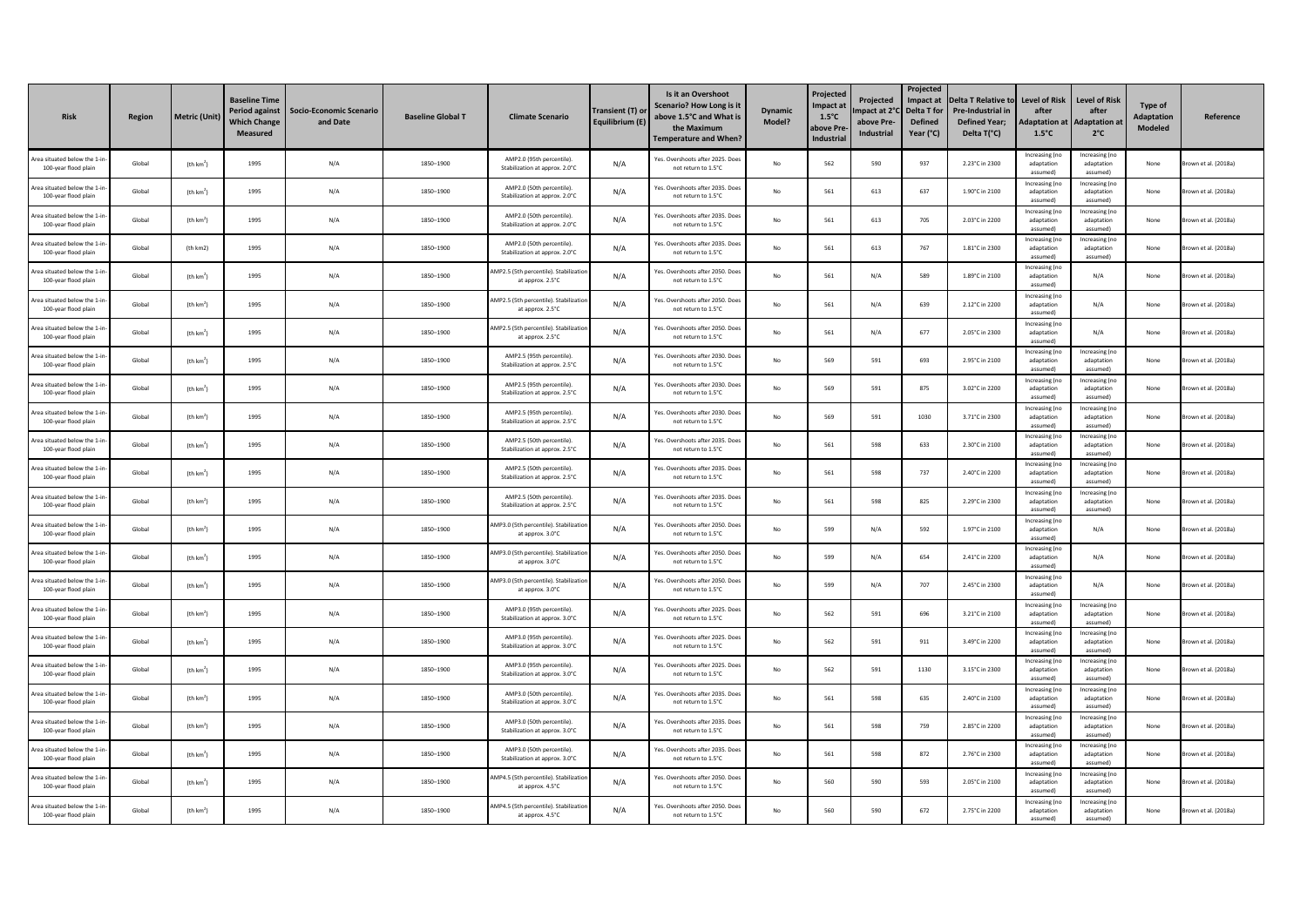| <b>Risk</b>                                               | Region | Metric (Unit)         | <b>Baseline Time</b><br>Period against<br><b>Which Change</b><br>Measured | <b>Socio-Economic Scenario</b><br>and Date   | <b>Baseline Global T</b> | <b>Climate Scenario</b>                                     | Transient (T) or<br>Equilibrium (E) | Is it an Overshoot<br>Scenario? How Long is it<br>above 1.5°C and What is<br>the Maximum<br><b>Temperature and When?</b> | <b>Dynamic</b><br>Model? | Projected<br>mpact at<br>$1.5^{\circ}$ C<br>ıbove Pre<br><b>Industrial</b> | Projected<br>mpact at 2°<br>above Pre-<br>Industrial | Projected<br>Impact at<br>Delta T for<br><b>Defined</b><br>Year (°C) | <b>Delta T Relative to</b><br><b>Pre-Industrial in</b><br><b>Defined Year;</b><br>Delta T(°C) | <b>Level of Risk</b><br>after<br><b>Adaptation at</b><br>$1.5^{\circ}$ C | <b>Level of Risk</b><br>after<br><b>Adaptation at</b><br>$2^{\circ}$ C | Type of<br><b>Adaptation</b><br>Modeled | Reference            |
|-----------------------------------------------------------|--------|-----------------------|---------------------------------------------------------------------------|----------------------------------------------|--------------------------|-------------------------------------------------------------|-------------------------------------|--------------------------------------------------------------------------------------------------------------------------|--------------------------|----------------------------------------------------------------------------|------------------------------------------------------|----------------------------------------------------------------------|-----------------------------------------------------------------------------------------------|--------------------------------------------------------------------------|------------------------------------------------------------------------|-----------------------------------------|----------------------|
| Area situated below the 1-<br>100-year flood plain        | Global | (th km <sup>2</sup> ) | 1995                                                                      | N/A                                          | 1850-1900                | AMP4.5 (5th percentile). Stabilization<br>at approx. 4.5°C  | N/A                                 | Yes. Overshoots after 2050. Does<br>not return to 1.5°C                                                                  | $\mathsf{No}$            | 560                                                                        | 590                                                  | 760                                                                  | 3.17°C in 2300                                                                                | Increasing (no<br>adaptation<br>assumed)                                 | Increasing (no<br>adaptation<br>assumedì                               | None                                    | rown et al. (2018a)  |
| Area situated helow the 1-ir<br>100-year flood plain      | Global | (th km <sup>2</sup> ] | 1995                                                                      | N/A                                          | 1850-1900                | AMP4.5 (95th percentile)<br>Stabilization at approx. 4.5°C  | N/A                                 | Yes, Overshoots after 2030. Doe<br>not return to 1.5°C                                                                   | No                       | 568                                                                        | 591                                                  | 700                                                                  | 3.28°C in 2100                                                                                | Increasing (no<br>adaptation<br>assumed)                                 | Increasing (no<br>adaptation<br>assumed)                               | None                                    | rown et al. (2018a)  |
| Area situated below the 1-<br>100-year flood plain        | Global | (th $km2$ )           | 1995                                                                      | N/A                                          | 1850-1900                | AMP4.5 (95th percentile).<br>Stabilization at approx. 4.5°C | N/A                                 | Yes. Overshoots after 2030. Doe<br>not return to 1.5°C                                                                   | No                       | 568                                                                        | 591                                                  | 961                                                                  | 4.66°C in 2200                                                                                | Increasing (no<br>adaptation<br>assumed)                                 | Increasing (no<br>adaptation<br>assumed)                               | None                                    | rown et al. (2018a)  |
| Area situated below the 1-i<br>100-year flood plain       | Global | (th $km2$ )           | 1995                                                                      | N/A                                          | 1850-1900                | AMP4.5 (95th percentile).<br>Stabilization at approx. 4.5°C | N/A                                 | Yes. Overshoots after 2030. Does<br>not return to 1.5°C                                                                  | $\mathsf{No}$            | 568                                                                        | 591                                                  | 1290                                                                 | 4.75°C in 2300                                                                                | Increasing (no<br>adaptation<br>assumed)                                 | Increasing (no<br>adaptation<br>assumed)                               | None                                    | rown et al. (2018a)  |
| rea situated helow the 1-in<br>100-year flood plain       | Global | (th km <sup>2</sup> ) | 1995                                                                      | N/A                                          | 1850-1900                | AMP4.5 (50th percentile).<br>Stabilization at approx. 4.5°C | N/A                                 | Yes. Overshoots after 2035. Doe<br>not return to 1.5°C                                                                   | No                       | 561                                                                        | 593                                                  | 638                                                                  | 2.50°C in 2100                                                                                | Increasing (no<br>adaptation<br>assumed)                                 | Increasing (no<br>adaptation<br>assumed)                               | None                                    | rown et al. (2018a)  |
| rea situated below the 1-i<br>100-year flood plain        | Global | (th $km2$ )           | 1995                                                                      | N/A                                          | 1850-1900                | AMP4.5 (50th percentile).<br>Stabilization at approx. 4.5°C | N/A                                 | Yes. Overshoots after 2035. Doe<br>not return to 1.5°C                                                                   | No                       | 561                                                                        | 593                                                  | 786                                                                  | 3.4°C in 2200                                                                                 | Increasing (no<br>adaptation<br>assumed)                                 | Increasing (no<br>adaptation<br>assumed)                               | None                                    | rown et al. (2018a)  |
| Area situated below the 1-<br>100-year flood plain        | Global | (th km <sup>2</sup> ) | 1995                                                                      | N/A                                          | 1850-1900                | AMP4.5 (50th percentile).<br>Stabilization at approx. 4.5°C | N/A                                 | Yes. Overshoots after 2035. Does<br>not return to 1.5°C                                                                  | No                       | 561                                                                        | 593                                                  | 960                                                                  | 3.85°C in 2300                                                                                | Increasing (no<br>adaptation<br>assumed)                                 | Increasing (no<br>adaptation<br>assumed)                               | None                                    | rown et al. (2018a)  |
| Area situated below the 1-ir<br>100-year flood plain      | Global | (th km <sup>4</sup>   | 1995                                                                      | N/A                                          | 1850-1900                | RCP8.5 (5th percentile)                                     | N/A                                 | Yes, Overshoots after 2040, Doe<br>not return to 1.5°C                                                                   | No                       | 557                                                                        | 567                                                  | 646                                                                  | 4.35°C in 2100                                                                                | Increasing (no<br>adaptation<br>assumed)                                 | Increasing (no<br>adaptation<br>assumed)                               | None                                    | rown et al. (2018a)  |
| Area situated below the 1-i<br>100-year flood plain       | Global | (th km <sup>2</sup> ] | 1995                                                                      | N/A                                          | 1850-1900                | RCP8.5 (5th percentile)                                     | N/A                                 | Yes. Overshoots after 2040. Do<br>not return to 1.5°C                                                                    | No                       | 557                                                                        | 567                                                  | 887                                                                  | 7.02°C in 2200                                                                                | Increasing (no<br>adaptation<br>assumed)                                 | Increasing (no<br>adaptation<br>assumed)                               | None                                    | rown et al. (2018a)  |
| Area situated below the 1-i<br>100-year flood plain       | Global | (th km <sup>2</sup> ) | 1995                                                                      | N/A                                          | 1850-1900                | RCP8.5 (5th percentile)                                     | N/A                                 | Yes. Overshoots after 2040. Doe<br>not return to 1.5°C                                                                   | No                       | 557                                                                        | 567                                                  | 1190                                                                 | 7.52°C in 2300                                                                                | Increasing (no<br>adaptation<br>assumed)                                 | Increasing (no<br>adaptation<br>assumed)                               | None                                    | Brown et al. (2018a) |
| rea situated below the 1-in<br>100-year flood plain       | Global | (th km <sup>2</sup> ) | 1995                                                                      | N/A                                          | 1850-1900                | RCP8.5 (95th percentile)                                    | N/A                                 | Yes. Overshoots after 2030. Doe<br>not return to 1.5°C                                                                   | No                       | 569                                                                        | 585                                                  | 792                                                                  | 5.83°C in 2100                                                                                | Increasing (no<br>adaptation<br>assumed)                                 | Increasing (no<br>adaptation<br>assumedì                               | None                                    | rown et al. (2018a)  |
| Area situated below the 1-i<br>100-year flood plain       | Global | (th km <sup>2</sup> ] | 1995                                                                      | N/A                                          | 1850-1900                | RCP8.5 (95th percentile)                                    | N/A                                 | Yes. Overshoots after 2030. Doe<br>not return to 1.5°C                                                                   | No                       | 569                                                                        | 585                                                  | 1490                                                                 | 11.23°C in 2200                                                                               | Increasing (no<br>adaptation<br>assumed)                                 | Increasing (no<br>adaptation<br>assumedì                               | None                                    | rown et al. (2018a)  |
| Area situated below the 1-<br>100-year flood plain        | Global | (th km <sup>2</sup> ) | 1995                                                                      | N/A                                          | 1850-1900                | RCP8.5 (95th percentile)                                    | N/A                                 | Yes. Overshoots after 2030. Does<br>not return to 1.5°C                                                                  | No                       | 569                                                                        | 585                                                  | 2220                                                                 | 13.14°C in 2300                                                                               | Increasing (no<br>adaptation<br>assumed)                                 | Increasing (no<br>adaptation<br>assumed)<br>Increasing (no             | None                                    | rown et al. (2018a)  |
| Area situated below the 1-ir<br>100-year flood plain      | Global | (th km <sup>2</sup> ] | 1995                                                                      | N/A                                          | 1850-1900                | RCP8.5 (50th percentile)                                    | N/A                                 | Yes, Overshoots after 2035, Doe<br>not return to 1.5°C                                                                   | No                       | 563                                                                        | 576                                                  | 708                                                                  | 4.93°C in 2100                                                                                | Increasing (no<br>adaptation<br>assumed)                                 | adaptation<br>assumedì                                                 | None                                    | own et al. (2018a)   |
| Area situated below the 1-i<br>100-year flood plain       | Global | (th km <sup>2</sup> ) | 1995                                                                      | N/A                                          | 1850-1900                | RCP8.5 (50th percentile)                                    | N/A                                 | Yes, Overshoots after 2035, Doe<br>not return to 1.5°C                                                                   | No                       | 563                                                                        | 576                                                  | 1140                                                                 | 8.55°C in 2200                                                                                | Increasing (no<br>adaptation<br>assumed)                                 | Increasing (no<br>adaptation<br>assumed)                               | None                                    | rown et al. (2018a)  |
| rea situated below the 1-in<br>100-year flood plain       | Global | (th km <sup>2</sup> ) | 1995                                                                      | N/A                                          | 1850-1900                | RCP8.5 (50th percentile)                                    | N/A                                 | Yes. Overshoots after 2035. Doe<br>not return to 1.5°C                                                                   | No                       | 563                                                                        | 576                                                  | 1630                                                                 | 9.54°C in 2300                                                                                | Increasing (no<br>adaptation<br>assumed)                                 | Increasing (no<br>adaptation<br>assumed)                               | None                                    | rown et al. (2018a)  |
| oulation situated below the<br>1-in-100-year flood plain  | Global | (millions)            | 1995                                                                      | SSP1-5 until 2100, then no chang<br>to 2300  | 1850-1900                | AMP1.5 (5th percentile). Stabilizatio<br>at approx. 1.5°C   | N/A                                 | N/A                                                                                                                      | $\mathsf{No}$            | N/A                                                                        | N/A                                                  | $95 - 141$                                                           | 1.26°C in 2100                                                                                | N/A                                                                      | N/A                                                                    | None                                    | rown et al. (2018a)  |
| opulation situated below th<br>1-in-100-year flood plain  | Global | (millions)            | 1995                                                                      | SSP1-5 until 2100, then no chang<br>to 2300  | 1850-1900                | AMP1.5 (5th percentile). Stabilizati<br>at approx. 1.5°C    | N/A                                 | N/A                                                                                                                      | No                       | N/A                                                                        | N/A                                                  | $112 - 170$                                                          | 1.12°C in 2300                                                                                | N/A                                                                      | N/A                                                                    | None                                    | rown et al. (2018a)  |
| opulation situated below th<br>1-in-100-year flood plain  | Global | (millions)            | 1995                                                                      | SSP1-5 until 2100, then no change<br>to 2300 | 1850-1900                | AMP1.5 (95th percentile).<br>Stabilization at approx. 1.5°C | N/A                                 | Yes. Overshoots after 2045. Doe<br>not return to 1.5°C                                                                   | No                       | 134-143                                                                    | 136-144                                              | $114 - 173$                                                          | 2.33°C in 2100                                                                                | Increasing (no<br>adaptation<br>assumed)                                 | Increasing (no<br>adaptation<br>assumed)                               | None                                    | Brown et al. (2018a) |
| opulation situated below th<br>1-in-100-year flood plain  | Global | (millions)            | 1995                                                                      | SSP1-5 until 2100, then no chang<br>to 2300  | 1850-1900                | AMP1.5 (95th percentile).<br>Stabilization at approx. 1.5°C | N/A                                 | Yes. Overshoots after 2045. Doe<br>not return to 1.5°C                                                                   | No                       | 134-143                                                                    | 136-144                                              | $165 - 263$                                                          | 1.82°C in 2300                                                                                | Increasing (no<br>adaptation<br>assumed)                                 | Increasing (no<br>adaptation<br>assumed)                               | None                                    | own et al. (2018a)   |
| conulation situated below th<br>1-in-100-year flood plain | Global | (millions)            | 1995                                                                      | SSP1-5 until 2100, then no chang<br>to 2300  | 1850-1900                | AMP1.5 (50th percentile)<br>Stabilization at approx. 1.5°C  | N/A                                 | Yes. Overshoots after 2035 to 2150                                                                                       | No                       | 128-137                                                                    | N/A                                                  | $103 - 154$                                                          | 1.58°C in 2100                                                                                | Increasing (no<br>adaptation<br>assumed)                                 | N/A                                                                    | None                                    | rown et al. (2018a)  |
| oulation situated below th<br>1-in-100-year flood plain   | Global | (millions)            | 1995                                                                      | SSP1-5 until 2100, then no change<br>to 2300 | 1850-1900                | AMP1.5 (50th percentile).<br>Stabilization at approx. 1.5°C | N/A                                 | Yes. Overshoots after 2035 to 215                                                                                        | No                       | 128-137                                                                    | N/A                                                  | 133-207                                                              | 1.33°C in 2300                                                                                | Increasing (no<br>adaptation<br>assumed)                                 | N/A                                                                    | None                                    | Brown et al. (2018a) |
| opulation situated below the<br>1-in-100-year flood plain | Global | (millions)            | 1995                                                                      | SSP1-5 until 2100, then no chang<br>to 2300  | 1850-1900                | MP2.0 (5th percentile). Stabilizatio<br>at approx. 2.0°C    | N/A                                 | Yes. Overshoots after 2050. Doe<br>not return to 1.5°C                                                                   | $\mathsf{No}$            | 124-133                                                                    | N/A                                                  | $97 - 144$                                                           | 1.72°C in 2100                                                                                | Increasing (no<br>adaptation<br>assumed)                                 | N/A                                                                    | None                                    | own et al. (2018a)   |
| Population situated below th<br>1-in-100-year flood plain | Global | (millions)            | 1995                                                                      | SSP1-5 until 2100, then no chang<br>to 2300  | 1850-1900                | AMP2.0 (5th percentile). Stabilizati<br>at approx. 2.0°C    | N/A                                 | Yes, Overshoots after 2050, Doe<br>not return to 1.5°C                                                                   | No                       | $124 - 133$                                                                | N/A                                                  | 120-183                                                              | 1.60°C in 2300                                                                                | Increasing (no<br>adaptation<br>assumed)                                 | N/A                                                                    | None                                    | rown et al. (2018a)  |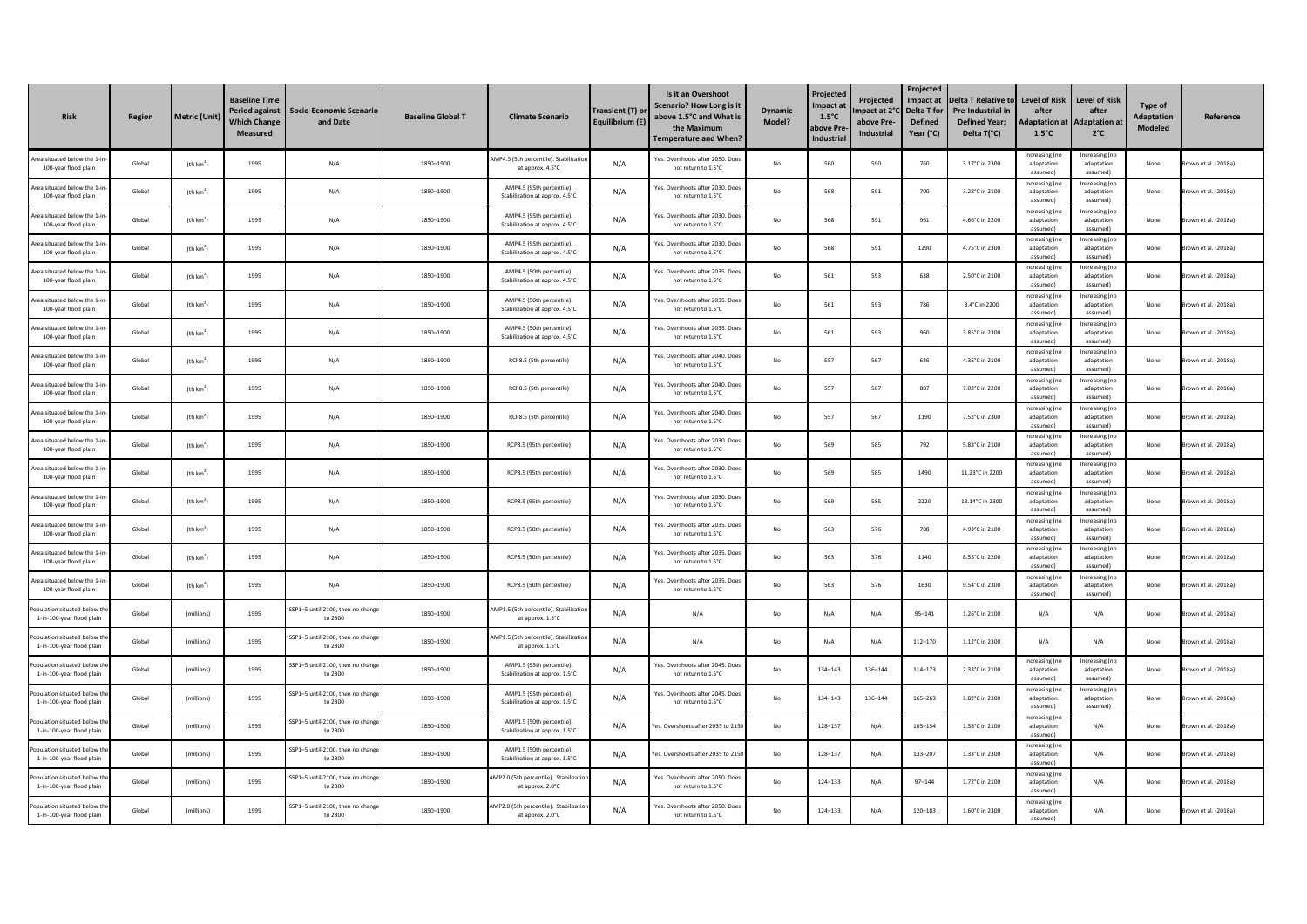| <b>Risk</b>                                               | <b>Region</b> | Metric (Unit) | <b>Baseline Time</b><br>Period against<br><b>Nhich Change</b><br>Measured | Socio-Economic Scenario<br>and Date          | <b>Baseline Global T</b> | <b>Climate Scenario</b>                                     | Transient (T) or<br>Equilibrium (E) | Is it an Overshoot<br>Scenario? How Long is it<br>above 1.5°C and What is<br>the Maximum<br><b>Temperature and When?</b> | <b>Dynamic</b><br>Model? | Projected<br>Impact at<br>$1.5^{\circ}$ C<br>above Pre<br><b>Industrial</b> | <b>Projected</b><br>mpact at 2°<br>above Pre-<br>Industrial | Projected<br>Impact at<br><b>Delta T for</b><br><b>Defined</b><br>Year (°C) | <b>Delta T Relative to</b><br><b>Pre-Industrial in</b><br><b>Defined Year;</b><br>Delta T(°C) | <b>Level of Risk</b><br>after<br><b>Adaptation at</b><br>$1.5^{\circ}$ C | <b>Level of Risk</b><br>Adaptation a<br>$2^{\circ}$ C | Type of<br><b>Adaptation</b><br>Modeled | Reference           |
|-----------------------------------------------------------|---------------|---------------|---------------------------------------------------------------------------|----------------------------------------------|--------------------------|-------------------------------------------------------------|-------------------------------------|--------------------------------------------------------------------------------------------------------------------------|--------------------------|-----------------------------------------------------------------------------|-------------------------------------------------------------|-----------------------------------------------------------------------------|-----------------------------------------------------------------------------------------------|--------------------------------------------------------------------------|-------------------------------------------------------|-----------------------------------------|---------------------|
| opulation situated below<br>1-in-100-year flood plain     | Global        | (millions)    | 1995                                                                      | SSP1-5 until 2100, then no change<br>to 2300 | 1850-1900                | AMP2.0 (95th percentile)<br>Stabilization at approx. 2.0°C  | N/A                                 | Yes. Overshoots after 2025. Does<br>not return to 1.5°C                                                                  | No                       | 126-127                                                                     | 134-143                                                     | 118-179                                                                     | 2.64°C in 2100                                                                                | Increasing (no<br>adaptation<br>assumed)                                 | Increasing (no<br>adaptation<br>assumed)              | None                                    | rown et al. (2018a) |
| mulation situated below th<br>1-in-100-year flood plair   | Global        | (millions)    | 1995                                                                      | SSP1-5 until 2100, then no chang<br>to 2300  | 1850-1900                | AMP2.0 (95th percentile)<br>Stabilization at approx. 2.0°C  | N/A                                 | Yes, Overshoots after 2025, Doe<br>not return to 1.5°C                                                                   | No                       | 126-127                                                                     | 134-143                                                     | 192.9-301.8                                                                 | 2.23°C in 2300                                                                                | Increasing (no<br>adaptation<br>assumed)                                 | Increasing (no<br>adaptation<br>assumed)              | None                                    | rown et al. (2018a) |
| poulation situated below t<br>1-in-100-year flood plair   | Global        | (millions)    | 1995                                                                      | SSP1-5 until 2100, then no change<br>to 2300 | 1850-1900                | AMP2.0 (50th percentile).<br>Stabilization at approx. 2.0°C | N/A                                 | Yes, Overshoots after 2035, Do<br>not return to 1.5°C                                                                    | No                       | $127 - 132$                                                                 | $114 - 151$                                                 | 106-158                                                                     | 2.03°C in 2100                                                                                | Increasing (no<br>adaptation<br>assumed)                                 | Increasing (no<br>adaptation<br>assumed)              | None                                    | rown et al. (2018a) |
| pulation situated below th<br>1-in-100-year flood plain   | Global        | (millions)    | 1995                                                                      | SSP1-5 until 2100, then no change<br>to 2300 | 1850-1900                | AMP2.0 (50th percentile).<br>Stabilization at approx. 2.0°C | N/A                                 | Yes. Overshoots after 2035. Doe<br>not return to 1.5°C                                                                   | $\mathsf{No}$            | $127 - 132$                                                                 | 114-151                                                     | 147-232                                                                     | 1.81°C in 2300                                                                                | Increasing (no<br>adaptation<br>assumed)                                 | Increasing (no<br>adaptation<br>assumed)              | None                                    | rown et al. (2018a) |
| poulation situated below the<br>1-in-100-year flood plain | Global        | (millions)    | 1995                                                                      | SSP1-5 until 2100, then no chang<br>to 2300  | 1850-1900                | AMP2.5 (5th percentile). Stabilizatio<br>at approx. 2.5°C   | N/A                                 | Yes. Overshoots after 2050. Doe:<br>not return to 1.5°C                                                                  | No                       | 124-134                                                                     | N/A                                                         | 98-146                                                                      | 1.89°C in 2100                                                                                | Increasing (no<br>adaptation<br>assumed)                                 | N/A                                                   | None                                    | rown et al. (2018a) |
| opulation situated below th<br>1-in-100-year flood plain  | Global        | (millions)    | 1995                                                                      | SSP1-5 until 2100, then no chang<br>to 2300  | 1850-1900                | MP2.5 (5th percentile). Stabilizatio<br>at approx. 2.5°C    | N/A                                 | Yes. Overshoots after 2050. Doe<br>not return to 1.5°C                                                                   | No                       | 124-134                                                                     | N/A                                                         | 128-197                                                                     | 2.05°C in 2300                                                                                | Increasing (no<br>adaptation<br>assumed)                                 | N/A                                                   | None                                    | rown et al. (2018a) |
| opulation situated below th<br>1-in-100-year flood plain  | Global        | (millions)    | 1995                                                                      | SSP1-5 until 2100, then no change<br>to 2300 | 1850-1900                | AMP2.5 (95th percentile).<br>Stabilization at approx. 2.5°C | N/A                                 | Yes. Overshoots after 2030. Doe:<br>not return to 1.5°C                                                                  | No                       | 128-132                                                                     | 134-143                                                     | 119-182                                                                     | 2.95°C in 2100                                                                                | Increasing (no<br>adaptation<br>assumed)                                 | N/A                                                   | None                                    | rown et al. (2018a) |
| poulation situated below th<br>1-in-100-year flood plain  | Global        | (millions)    | 1995                                                                      | SSP1-5 until 2100, then no chang-<br>to 2300 | 1850-1900                | AMP2.5 (95th percentile).<br>Stabilization at approx. 2.5°C | N/A                                 | Yes, Overshoots after 2030, Doe<br>not return to 1.5°C                                                                   | No                       | 128-132                                                                     | 134-143                                                     | 208-342                                                                     | 2.71°C in 2300                                                                                | Increasing (no<br>adaptation<br>assumed)                                 | N/A                                                   | None                                    | rown et al. (2018a) |
| mulation situated below th<br>1-in-100-year flood plain   | Global        | (millions)    | 1995                                                                      | SSP1-5 until 2100, then no chang<br>to 2300  | 1850-1900                | AMP2.5 (50th percentile)<br>Stabilization at approx. 2.5°C  | N/A                                 | Yes, Overshoots after 2035, Doe<br>not return to 1.5°C                                                                   | No                       | 127-132                                                                     | $122 - 146$                                                 | $107 - 160$                                                                 | 2.30°C in 2100                                                                                | Increasing (no<br>adaptation<br>assumed)                                 | Increasing (no<br>adaptation<br>assumed)              | None                                    | rown et al. (2018a) |
| pulation situated below th<br>1-in-100-year flood plain   | Global        | (millions)    | 1995                                                                      | SSP1-5 until 2100, then no change<br>to 2300 | 1850-1900                | AMP2.5 (50th percentile).<br>Stabilization at approx. 2.5°C | N/A                                 | Yes. Overshoots after 2035. Doe:<br>not return to 1.5°C                                                                  | No                       | 127-132                                                                     | $122 - 146$                                                 | $162 - 257$                                                                 | 2.29°C in 2300                                                                                | Increasing (no<br>adaptation<br>assumed)                                 | Increasing (no<br>adaptation<br>assumed)              | None                                    | rown et al. (2018a) |
| opulation situated below the<br>1-in-100-year flood plain | Global        | (millions)    | 1995                                                                      | SSP1-5 until 2100, then no chang<br>to 2300  | 1850-1900                | MP3.0 (5th percentile). Stabilizatio<br>at approx. 3.0°C    | N/A                                 | Yes. Overshoots after 2050. Doe<br>not return to 1.5°C                                                                   | No                       | 134-146                                                                     | N/A                                                         | 98-146                                                                      | 1.97°C in 2100                                                                                | Increasing (no<br>adaptation<br>assumed)                                 | Increasing (no<br>adaptation<br>assumedì              | None                                    | own et al. (2018a)  |
| opulation situated below th<br>1-in-100-year flood plain  | Global        | (millions)    | 1995                                                                      | SSP1-5 until 2100, then no chang<br>to 2300  | 1850-1900                | MP3.0 (5th percentile), Stabilizatio<br>at approx. 3.0°C    | N/A                                 | Yes. Overshoots after 2050. Doe<br>not return to 1.5°C                                                                   | No                       | 134-146                                                                     | N/A                                                         | 134-207                                                                     | 2.45°C in 2300                                                                                | Increasing (no<br>adaptation<br>assumed)                                 | Increasing (no<br>adaptation<br>assumed)              | None                                    | rown et al. (2018a) |
| opulation situated below th<br>1-in-100-year flood plain  | Global        | (millions)    | 1995                                                                      | SSP1-5 until 2100, then no change<br>to 2300 | 1850-1900                | AMP3.0 (95th percentile).<br>Stabilization at approx. 3.0°C | N/A                                 | Yes. Overshoots after 2025. Doe<br>not return to 1.5°C                                                                   | No                       | 125-128                                                                     | 134-143                                                     | 120-183                                                                     | 3.21°C in 2100                                                                                | Increasing (no<br>adaptation<br>assumed!                                 | Increasing (no<br>adaptation<br>assumed)              | None                                    | rown et al. (2018a) |
| opulation situated below th<br>1-in-100-year flood plain  | Global        | (millions)    | 1995                                                                      | SSP1-5 until 2100, then no chang-<br>to 2300 | 1850-1900                | AMP3.0 (95th percentile).<br>Stabilization at approx. 3.0°C | N/A                                 | Yes, Overshoots after 2025, Doe<br>not return to 1.5°C                                                                   | $\mathsf{No}$            | 125-128                                                                     | 134-143                                                     | $227 - 376$                                                                 | 3.15°C in 2300                                                                                | Increasing (no<br>adaptation<br>assumed)                                 | Increasing (no<br>adaptation<br>assumed)              | None                                    | own et al. (2018a)  |
| opulation situated below th<br>1-in-100-year flood plair  | Global        | (millions)    | 1995                                                                      | SSP1-5 until 2100, then no chang<br>to 2300  | 1850-1900                | AMP3.0 (50th percentile)<br>Stabilization at approx. 3.0°C  | N/A                                 | Yes. Overshoots after 2035. Doe<br>not return to 1.5°C                                                                   | No                       | $127 - 132$                                                                 | $122 - 136$                                                 | $107 - 161$                                                                 | 2.40°C in 2100                                                                                | Increasing (no<br>adaptation<br>assumed)                                 | Increasing (no<br>adaptation<br>assumed)              | None                                    | rown et al. (2018a) |
| pulation situated below th<br>1-in-100-year flood plain   | Global        | (millions)    | 1995                                                                      | SSP1-5 until 2100, then no change<br>to 2300 | 1850-1900                | AMP3.0 (50th percentile).<br>Stabilization at approx. 3.0°C | N/A                                 | Yes. Overshoots after 2035. Doe<br>not return to 1.5°C                                                                   | No                       | 127-132                                                                     | $122 - 136$                                                 | $172 - 276$                                                                 | 2.76°C in 2300                                                                                | Increasing (no<br>adaptation<br>assumed)                                 | Increasing (no<br>adaptation<br>assumed)              | None                                    | rown et al. (2018a) |
| pulation situated below the<br>1-in-100-year flood plain  | Global        | (millions)    | 1995                                                                      | SSP1-5 until 2100, then no change<br>to 2300 | 1850-1900                | AMP4.5 (5th percentile). Stabilizatio<br>at approx. 4.5°C   | N/A                                 | Yes. Overshoots after 2050. Doe:<br>not return to 1.5°C                                                                  | No                       | 124-134                                                                     | $101 - 144$                                                 | 99-147                                                                      | 2.05°C in 2100                                                                                | Increasing (no<br>adaptation<br>assumed)                                 | Increasing (no<br>adaptation<br>assumedì              | None                                    | own et al. (2018a)  |
| opulation situated below th<br>1-in-100-year flood plain  | Global        | (millions)    | 1995                                                                      | SSP1-5 until 2100, then no chang<br>to 2300  | 1850-1900                | AMP4.5 (5th percentile). Stabilizatio<br>at approx. 4.5°C   | N/A                                 | Yes, Overshoots after 2050, Doe<br>not return to 1.5°C                                                                   | No                       | 124-134                                                                     | $101 - 144$                                                 | 146-228                                                                     | 3.17°C in 2300                                                                                | Increasing (no<br>adaptation<br>assumed)                                 | Increasing (no<br>adaptation<br>assumed)              | None                                    | rown et al. (2018a) |
| opulation situated below th<br>1-in-100-year flood plain  | Global        | (millions)    | 1995                                                                      | SSP1-5 until 2100, then no chang<br>to 2300  | 1850-1900                | AMP4.5 (95th percentile)<br>Stabilization at approx. 4.5°C  | N/A                                 | Yes. Overshoots after 2030. Doe<br>not return to 1.5°C                                                                   | No                       | 128-133                                                                     | 134-143                                                     | 120-184                                                                     | 3.28°C in 2100                                                                                | Increasing (no<br>adaptation<br>assumed)                                 | Increasing (no<br>adantation<br>assumedì              | None                                    | rown et al. (2018a) |
| opulation situated below th<br>1-in-100-year flood plain  | Global        | (millions)    | 1995                                                                      | SSP1-5 until 2100, then no change<br>to 2300 | 1850-1900                | AMP4.5 (95th percentile).<br>Stabilization at approx. 4.5°C | N/A                                 | Yes. Overshoots after 2030. Doe<br>not return to 1.5°C                                                                   | No                       | 128-133                                                                     | 134-143                                                     | $262 - 441$                                                                 | 4.75°C in 2300                                                                                | Increasing (no<br>adaptation<br>assumed)                                 | Increasing (no<br>adaptation<br>assumed)              | None                                    | own et al. (2018a)  |
| opulation situated below th<br>1-in-100-year flood plain  | Global        | (millions)    | 1995                                                                      | SSP1-5 until 2100, then no chang<br>to 2300  | 1850-1900                | AMP4.5 (50th percentile)<br>Stabilization at approx. 4.5°C  | N/A                                 | Yes, Overshoots after 2035, Doe<br>not return to 1.5°C                                                                   | $\mathsf{No}$            | 127-131                                                                     | 125-137                                                     | $108 - 162$                                                                 | 2.50°C in 2100                                                                                | Increasing (no<br>adaptation<br>assumed)                                 | Increasing (no<br>adaptation<br>assumed)              | None                                    | rown et al. (2018a) |
| opulation situated below th<br>1-in-100-year flood plain  | Global        | (millions)    | 1995                                                                      | SSP1-5 until 2100, then no chang<br>to 2300  | 1850-1900                | AMP4.5 (50th percentile)<br>Stabilization at approx. 4.5°C  | N/A                                 | Yes, Overshoots after 2035. Doe:<br>not return to 1.5°C                                                                  | No                       | 127-131                                                                     | 125-137                                                     | 193-313                                                                     | 3.85°C in 2300                                                                                | Increasing (no<br>adaptation<br>assumed)                                 | Increasing (no<br>adaptation<br>assumedì              | None                                    | rown et al. (2018a) |
| opulation situated below the<br>1-in-100-year flood plain | Global        | (millions)    | 1995                                                                      | SSP1-5 until 2100, then no change<br>to 2300 | 1850-1900                | RCP8.5 (5th percentile)                                     | N/A                                 | Yes. Overshoots after 2050. Doe:<br>not return to 1.5°C                                                                  | No                       | 125-132                                                                     | 125-136                                                     | 110-166                                                                     | 4.35°C in 2100                                                                                | Increasing (no<br>adaptation<br>assumed)                                 | Increasing (no<br>adaptation<br>assumed               | None                                    | own et al. (2018a)  |
| opulation situated below th<br>1-in-100-year flood plain  | Global        | (millions)    | 1995                                                                      | SSP1-5 until 2100, then no chang-<br>to 2300 | 1850-1900                | RCP8.5 (5th percentile)                                     | N/A                                 | Yes, Overshoots after 2050, Doe:<br>not return to 1.5°C                                                                  | No                       | 125-132                                                                     | 125-136                                                     | 243-407                                                                     | 7.52°C in 2300                                                                                | Increasing (no<br>adaptation<br>assumed)                                 | increasing (no<br>adaptation<br>assumed)              | None                                    | rown et al. (2018a) |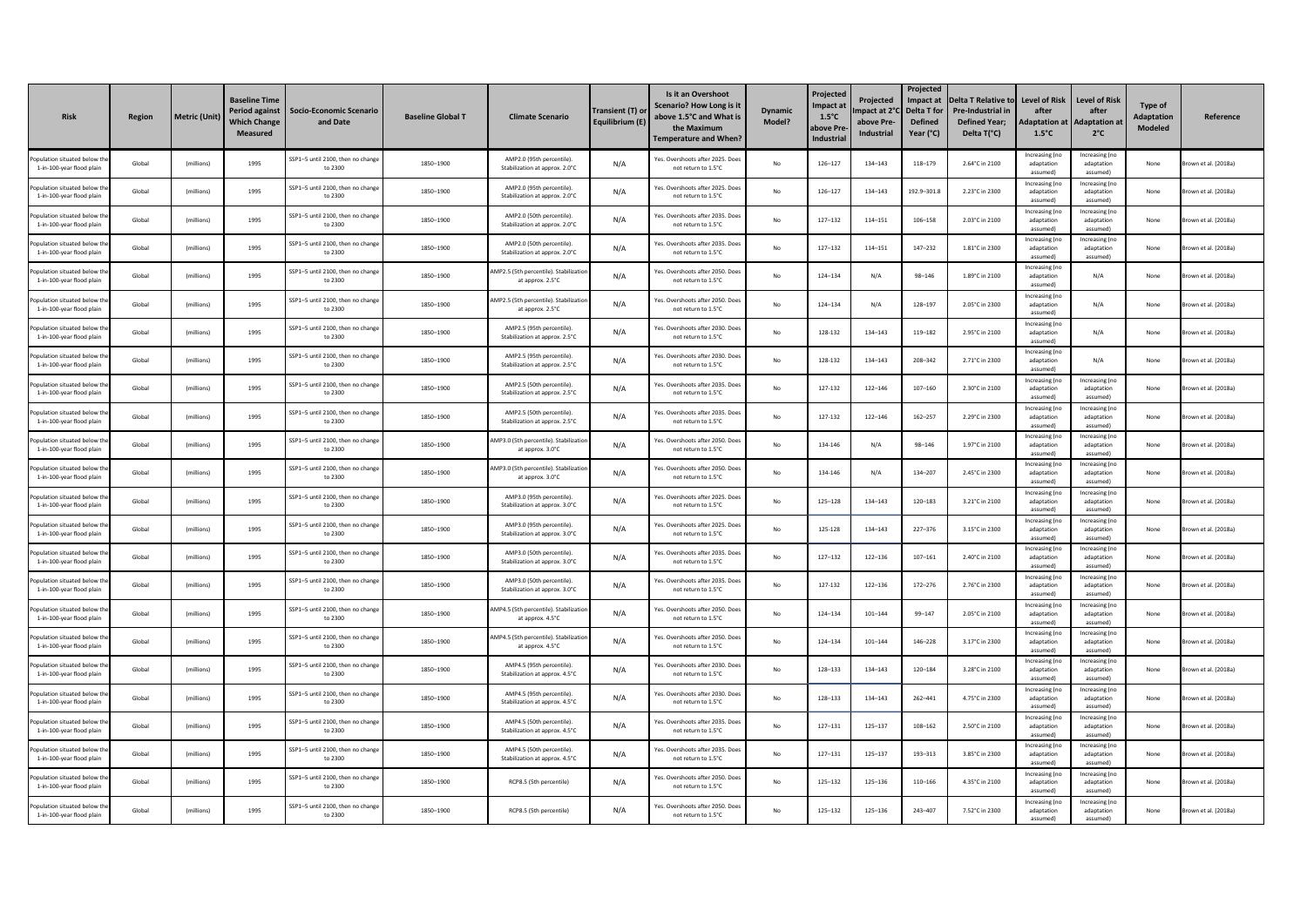| <b>Risk</b>                                               | Region | Metric (Unit)                | <b>Baseline Time</b><br><b>Period against</b><br><b>Which Change</b><br><b>Measured</b> | <b>Socio-Economic Scenario</b><br>and Date   | <b>Baseline Global T</b> | <b>Climate Scenario</b>          | Transient (T) or<br>Equilibrium (E) | Is it an Overshoot<br>Scenario? How Long is it<br>above 1.5°C and What is<br>the Maximum<br><b>Temperature and When?</b> | <b>Dynamic</b><br>Model? | Projected<br>Impact at<br>$1.5^{\circ}$ C<br>ıbove Pre<br><b>Industrial</b> | Projected<br>mpact at 2°<br>above Pre-<br>Industrial | Projected<br>Impact at<br>Delta T for<br><b>Defined</b><br>Year (°C) | <b>Delta T Relative to</b><br>Pre-Industrial in<br><b>Defined Year:</b><br>Delta T(°C) | <b>Level of Risk</b><br>after<br><b>Adaptation at</b><br>$1.5^{\circ}$ C | <b>Level of Risk</b><br>after<br><b>Adaptation at</b><br>$2^{\circ}$ C | Type of<br><b>Adaptation</b><br>Modeled | Reference                                 |
|-----------------------------------------------------------|--------|------------------------------|-----------------------------------------------------------------------------------------|----------------------------------------------|--------------------------|----------------------------------|-------------------------------------|--------------------------------------------------------------------------------------------------------------------------|--------------------------|-----------------------------------------------------------------------------|------------------------------------------------------|----------------------------------------------------------------------|----------------------------------------------------------------------------------------|--------------------------------------------------------------------------|------------------------------------------------------------------------|-----------------------------------------|-------------------------------------------|
| opulation situated below t<br>1-in-100-year flood plain   | Global | (millions)                   | 1995                                                                                    | SSP1-5 until 2100, then no change<br>to 2300 | 1850-1900                | RCP8.5 (95th percentile)         | N/A                                 | Yes, Overshoots after 2040, Doe<br>not return to 1.5°C                                                                   | No                       | 128-132                                                                     | 133-141                                              | $142 - 221$                                                          | 5.83°C in 2100                                                                         | Increasing (no<br>adaptation<br>assumed)                                 | Increasing (no<br>adaptation<br>assumed)                               | None                                    | Brown et al. (2018a)                      |
| opulation situated below t<br>1-in-100-year flood plain   | Global | (millions)                   | 1995                                                                                    | SSP1-5 until 2100, then no change<br>to 2300 | 1850-1900                | RCP8.5 (95th percentile)         | N/A                                 | Yes. Overshoots after 2040. Does<br>not return to 1.5°C                                                                  | No                       | 128-132                                                                     | 133-141                                              | 504-879                                                              | 13.14°C in 2300                                                                        | Increasing (no<br>adaptation<br>assumed)                                 | Increasing (no<br>adaptation<br>assumed)                               | None                                    | Brown et al. (2018a)                      |
| Population situated below th<br>1-in-100-year flood plain | Global | (millions)                   | 1995                                                                                    | SSP1-5 until 2100, then no change<br>to 2300 | 1850-1900                | RCP8.5 (50th percentile)         | N/A                                 | Yes, Overshoots after 2045, Doe<br>not return to 1.5°C                                                                   | $\mathsf{No}$            | $127 - 133$                                                                 | 130-139                                              | 123-189                                                              | 4.93°C in 2100                                                                         | Increasing (no<br>adaptation<br>assumed)                                 | Increasing (no<br>adaptation<br>assumed)                               | None                                    | rown et al. (2018a)                       |
| Population situated below t<br>1-in-100-year flood plain  | Global | (millions)                   | 1995                                                                                    | SSP1-5 until 2100, then no chang<br>to 2300  | 1850-1900                | RCP8.5 (50th percentile)         | N/A                                 | Yes, Overshoots after 2045, Do<br>not return to 1.5°C                                                                    | No                       | $127 - 133$                                                                 | 130-139                                              | 361-620                                                              | 9.54°C in 2300                                                                         | Increasing (no<br>adaptation<br>assumed)                                 | Increasing (no<br>adaptation<br>assumed)                               | None                                    | Brown et al. (2018a)                      |
| People at risk from flooding                              | Global | (millions yr "               | 1995                                                                                    | Average of SSP1-5                            | 1850-1900                | 1.5°C scenario (50th percentile) | N/A                                 | No                                                                                                                       | Yes                      | 27.8                                                                        | N/A                                                  | N/A                                                                  | N/A                                                                                    | Increasing<br>(assuming no<br>upgrade to<br>dantation                    | Increasing<br>(assuming no<br>upgrade to<br>adantation)                | Dikes in base year<br>adaptation        | hen no uperade to Nicholls et al. (2018)  |
| People at risk from flooding                              | Global | $(millions yr-1)$            | 1995                                                                                    | Average of SSP1-5                            | 1850-1900                | 1.5°C scenario (95th percentile) | N/A                                 | No                                                                                                                       | Yes                      | 2,3                                                                         | N/A                                                  | N/A                                                                  | N/A                                                                                    | Increasing<br>(assuming no<br>upgrade to<br>dantation                    | Increasing<br>(assuming no<br>upgrade to<br>adantation)                | Dikes in base year<br>adaptation        | then no upgrade to Nicholls et al. (2018) |
| People at risk from flooding                              | Global | (millions yr $^4$            | 1995                                                                                    | Average of SSP1-5                            | 1850-1900                | 2.0°C scenario (50th percentile) | N/A                                 | Yes. Overshoots in 2040. Does no<br>return to 1.5°C                                                                      | Yes                      | 19.5                                                                        | 52.3                                                 | N/A                                                                  | N/A                                                                                    | Increasing<br>(assuming no<br>upgrade to<br>adantation                   | Increasing<br>(assuming no<br>uperade to<br>adantation)                | Dikes in base year,<br>adaptation       | hen no upgrade to Nicholls et al. (2018)  |
| People at risk from flooding                              | Global | (millions yr $^4$ )          | 1995                                                                                    | Average of SSP1-5                            | 1850-1900                | 2.0°C scenario (95th percentile) | N/A                                 | Yes. Overshoots in 2005. Does no<br>return to 1.5°C                                                                      | Yes                      | 2,3                                                                         | 14,9                                                 | N/A                                                                  | N/A                                                                                    | Increasing<br>(assuming no<br>upgrade to<br>adantation                   | Increasing<br>(assuming no<br>upgrade to<br>adantation)                | Dikes in base vear.<br>adaptation       | hen no upgrade to Nicholls et al. (2018)  |
| People at risk from floodin                               | Global | (millions yr $^4$ )          | 1995                                                                                    | Average of SSP1-5                            | 1850-1900                | 2.0°C scenario (5th percentile)  | N/A                                 | Yes. Overshoots in 2060. Does no<br>return to 1.5°C                                                                      | Yes                      | 25,8                                                                        | N/A                                                  | N/A                                                                  | N/A                                                                                    | Increasing<br>(assuming no<br>upgrade to<br>daptation                    | Increasing<br>(assuming no<br>upgrade to<br>adaptation                 | Dikes in base vear<br>adaptation        | hen no upgrade to Nicholls et al. (2018)  |
| People at risk from flooding                              | Global | $(millions yr-1)$            | 1995                                                                                    | Average of SSP1-5                            | 1850-1900                | RCP8.5 (50th percentile)         | N/A                                 | Yes, Overshoots in 2035. Does no<br>return to 1.5°C                                                                      | Yes                      | 30                                                                          | 36,4                                                 | N/A                                                                  | N/A                                                                                    | Increasing<br>(assuming no<br>upgrade to<br>adaptation                   | Increasing<br>(assuming no<br>upgrade to<br>adaptation)                | Dikes in base vear<br>adaptation        | hen no upgrade to Nicholls et al. (2018)  |
| People at risk from flooding                              | Global | (millions yr <sup>1</sup>    | 1995                                                                                    | Average of SSP1-5                            | 1850-1900                | RCP8.5 (95th percemtile)         | N/A                                 | Yes. Overshoots in 2005. Does no<br>return to 1.5°C                                                                      | Yes                      | 2,3                                                                         | 14,8                                                 | N/A                                                                  | N/A                                                                                    | Increasing<br>(assuming no<br>upgrade to<br>adaptation                   | Increasing<br>(assuming no<br>upgrade to<br>adaptation)                | Dikes in base year<br>adaptation        | hen no upgrade to Nicholls et al. (2018)  |
| People at risk from flooding                              | Global | (millions yr <sup>2</sup> )  | 1995                                                                                    | Average of SSP1-5                            | 1850-1900                | RCP8.5 (5th percentile)          | N/A                                 | Yes, Overshoots in 2045. Does no<br>return to 1.5°C                                                                      | Yes                      | 21.2                                                                        | 25                                                   | N/A                                                                  | N/A                                                                                    | Increasing<br>(assuming no<br>upgrade to<br>adaptation                   | Increasing<br>(assuming no<br>upgrade to<br>adantation)                | ikes in base year<br>adaptation         | hen no upgrade to Nicholls et al. (2018)  |
| People at risk from flooding                              | Global | $(millions yr-1)$            | 1995                                                                                    | Average of SSP1-5                            | 1850-1900                | 1.5°C scenario (50th percentile) | N/A                                 | No                                                                                                                       | Yes                      | N/A                                                                         | N/A                                                  | 62,7                                                                 | 1.48°C in 2100                                                                         | Increasing<br>fassuming no<br>upgrade to<br>adaptation                   | Increasing<br>(assuming no<br>upgrade to<br>adantation)                | ikes in base year<br>adaptation         | hen no upgrade to Nicholls et al. (2018)  |
| People at risk from flooding                              | Global | (millions yr $^4$            | 1995                                                                                    | Average of SSP1-5                            | 1850-1900                | 1.5°C scenario (95th percentile) | N/A                                 | No                                                                                                                       | Yes                      | N/A                                                                         | N/A                                                  | 116,8                                                                | 1.55°C in 2100                                                                         | Increasing<br>(assuming no<br>upgrade to<br>adaptation                   | Increasing<br>(assuming no<br>uperade to<br>adaptation)                | Dikes in base year<br>adaptation        | en no upgrade to Nicholls et al. (2018)   |
| People at risk from flooding                              | Global | $(millions yr-1)$            | 1995                                                                                    | Average of SSP1-5                            | 1850-1900                | 1.5°C scenario (5th percentile)  | N/A                                 | No                                                                                                                       | Yes                      | N/A                                                                         | N/A                                                  | 33,4                                                                 | 1.25°C in 2100                                                                         | Increasing<br>(assuming no<br>upgrade to<br>adaptation)                  | Increasing<br>(assuming no<br>upgrade to<br>adaptation)                | )ikes in base vear<br>adaptation        | hen no upgrade to Nicholls et al. (2018)  |
| People at risk from flooding                              | Global | (millions yr <sup>-1</sup> ) | 1995                                                                                    | Average of SSP1-5                            | 1850-1900                | 2.0°C scenario (50th percentile) | N/A                                 | Yes. Overshoots in 2040. Does no<br>return to 1.5°C                                                                      | Yes                      | N/A                                                                         | N/A                                                  | 75                                                                   | 2.03°C in 2100                                                                         | Increasing<br>(assuming no<br>upgrade to<br>adaptation]                  | Increasing<br>(assuming no<br>upgrade to<br>adaptation)                | likes in base vear<br>adaptation        | en no upgrade to Nicholls et al. (2018)   |
| People at risk from flooding                              | Global | $(millions$ vr <sup>-1</sup> | 1995                                                                                    | Average of SSP1-5                            | 1850-1900                | 2.0°C scenario (95th percentile) | N/A                                 | Yes, Overshoots in 2005, Does no<br>return to 1.5°C                                                                      | Yes                      | N/A                                                                         | N/A                                                  | 131.9                                                                | 2.32°C in 2100                                                                         | Increasing<br>(assuming no<br>upgrade to<br>adaptation)                  | Increasing<br>(assuming no<br>upgrade to<br>adaptation)                | likes in base vear<br>adaptation        | hen no upgrade to Nicholls et al. (2018)  |
| People at risk from floodin                               | Global | (millions yr <sup>-1</sup>   | 1995                                                                                    | Average of SSP1-5                            | 1850-1900                | 2.0°C scenario (5th percentile)  | N/A                                 | Yes, Overshoots in 2060, Does no<br>return to 1.5°C                                                                      | Yes                      | N/A                                                                         | N/A                                                  | 41,7                                                                 | 1.77°C in 2100                                                                         | Increasing<br>(assuming no<br>upgrade to<br>adaptation                   | Increasing<br>(assuming no<br>upgrade to<br>adaptation)                | Dikes in base year<br>adaptation        | hen no upgrade to Nicholls et al. (2018)  |
| People at risk from flooding                              | Global | $(millions yr-1)$            | 1995                                                                                    | Average of SSP1-5                            | 1850-1900                | RCP8.5 (50th percentile)         | N/A                                 | Yes. Overshoots in 2035. Does no<br>return to 1.5°C                                                                      | Yes                      | N/A                                                                         | N/A                                                  | 103                                                                  | 3.81°C in 2100                                                                         | Increasing<br>(assuming no<br>upgrade to<br>adantation                   | Increasing<br>(assuming no<br>upgrade to<br>adantation)                | Dikes in base year,<br>adaptation       | then no upgrade to Nicholls et al. (2018) |
| People at risk from flooding                              | Global | (millions yr <sup>-1</sup> ) | 1995                                                                                    | Average of SSP1-5                            | 1850-1900                | RCP8.5 (95th percemtile)         | N/A                                 | Yes. Overshoots in 2005. Does no<br>return to 1.5°C                                                                      | Yes                      | N/A                                                                         | N/A                                                  | 166.3                                                                | 6.29°C in 2100                                                                         | Increasing<br>(assuming no<br>upgrade to<br>dantation                    | Increasing<br>(assuming no<br>uperade to<br>adantation)                | likes in base vear.<br>adaptation       | then no upgrade to Nicholls et al. (2018) |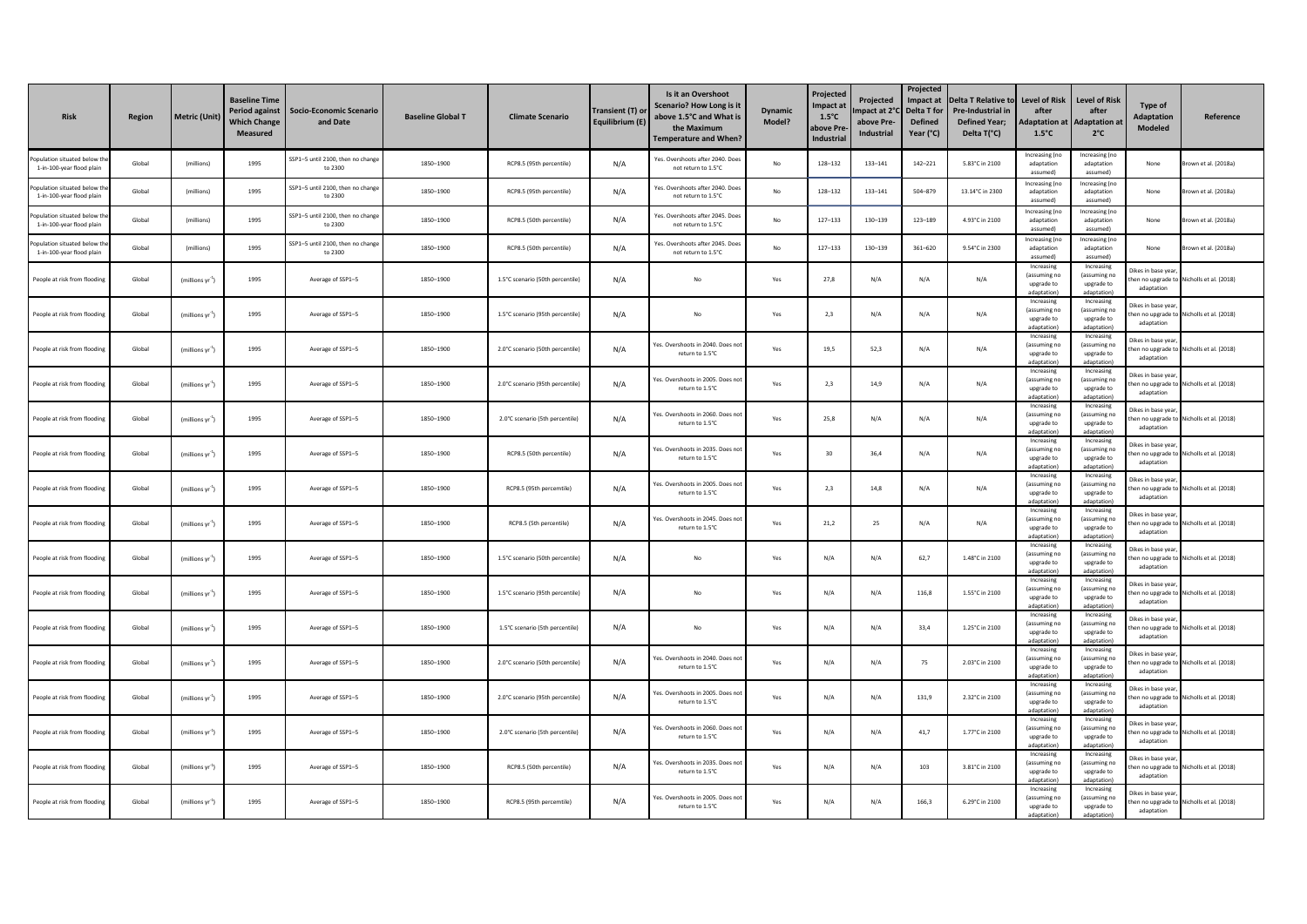| <b>Risk</b>                  | Region | <b>Metric (Unit)</b>         | <b>Baseline Time</b><br><b>Period against</b><br><b>Which Change</b><br>Measured | Socio-Economic Scenario<br>and Date | <b>Baseline Global T</b> | <b>Climate Scenario</b>          | Transient (T) or<br>Equilibrium (E) | Is it an Overshoot<br><b>Scenario? How Long is it</b><br>above 1.5°C and What is<br>the Maximum<br>Temperature and When? | <b>Dynamic</b><br>Model? | Projected<br>Impact at<br>$1.5^{\circ}$ C<br><b>ibove Pr</b><br><b>Industrial</b> | Projected<br>npact at 2°<br>above Pre-<br>Industrial | Projected<br>Impact at<br>Delta T for<br><b>Defined</b><br>Year (°C) | <b>Delta T Relative to</b><br>Pre-Industrial in<br><b>Defined Year;</b><br>Delta T(°C) | Level of Risk<br>after<br>daptation at<br>$1.5^{\circ}$ C | <b>Level of Risk</b><br>after<br><b>Adaptation at</b><br>$2^{\circ}$ C | Type of<br><b>Adaptation</b><br>Modeled | Reference                                |
|------------------------------|--------|------------------------------|----------------------------------------------------------------------------------|-------------------------------------|--------------------------|----------------------------------|-------------------------------------|--------------------------------------------------------------------------------------------------------------------------|--------------------------|-----------------------------------------------------------------------------------|------------------------------------------------------|----------------------------------------------------------------------|----------------------------------------------------------------------------------------|-----------------------------------------------------------|------------------------------------------------------------------------|-----------------------------------------|------------------------------------------|
| People at risk from flooding | Global | (millions yr $^1$ )          | 1995                                                                             | Average of SSP1-5                   | 1850-1900                | RCP8.5 (5th percentile)          | N/A                                 | Yes. Overshoots in 2045. Does no<br>return to 1.5°C                                                                      | Yes                      | N/A                                                                               | N/A                                                  | 69                                                                   | 3.04°C in 2100                                                                         | Increasing<br>(assuming no<br>upgrade to<br>adaptation    | Increasing<br>(assuming no<br>upgrade to<br>adaptation                 | Dikes in base vea<br>adaptation         | hen no upgrade to Nicholls et al. (2018) |
| People at risk from flooding | Global | (millions $\mathsf{vr}^1$ )  | 1995                                                                             | Average of SSP1-5                   | 1850-1900                | 1.5°C scenario (50th percentile) | N/A                                 | No                                                                                                                       | Yes                      | N/A                                                                               | N/A                                                  | 103,5                                                                | 1.46°C in 2200                                                                         | Increasing<br>(assuming no<br>upgrade to<br>adaptation)   | Increasing<br>(assuming no<br>upgrade to<br>adaptation)                | Dikes in base vear<br>adaptation        | hen no upgrade to Nicholls et al. (2018) |
| People at risk from flooding | Global | $(millions yr-1)$            | 1995                                                                             | Average of SSP1-5                   | 1850-1900                | 1.5°C scenario (95th percentile) | N/A                                 | No                                                                                                                       | Yes                      | N/A                                                                               | N/A                                                  | 180.4                                                                | 1.55°C in 2200                                                                         | Increasing<br>(assuming no<br>upgrade to<br>adaptation    | Increasing<br>(assuming no<br>upgrade to<br>adantation)                | vikes in base year<br>adaptation        | hen no upgrade to Nicholls et al. (2018) |
| People at risk from flooding | Global | (millions yr 1)              | 1995                                                                             | Average of SSP1-5                   | 1850-1900                | 1.5°C scenario (5th percentile)  | N/A                                 | No                                                                                                                       | Yes                      | N/A                                                                               | N/A                                                  | 60                                                                   | 1.45°C in 2200                                                                         | Increasing<br>(assuming no<br>uperade to<br>adaptation)   | Increasing<br>assuming no<br>uperade to<br>adantation)                 | Jikes in base year<br>adaptation        | hen no upgrade to Nicholls et al. (2018) |
| People at risk from flooding | Global | (millions yr $^4$ )          | 1995                                                                             | Average of SSP1-5                   | 1850-1900                | 2.0°C scenario (50th percentile) | N/A                                 | Yes. Overshoots in 2040. Does n<br>return to 1.5°C                                                                       | Yes                      | N/A                                                                               | N/A                                                  | 124                                                                  | 1.98°C in 2200                                                                         | Increasing<br>(assuming no<br>upgrade to<br>adaptation)   | Increasing<br>(assuming no<br>upgrade to<br>adaptation                 | Dikes in base vear<br>adaptation        | en no upgrade to Nicholls et al. (2018)  |
| People at risk from flooding | Global | (millions yr <sup>1</sup> )  | 1995                                                                             | Average of SSP1-5                   | 1850-1900                | 2.0°C scenario (95th percentile) | N/A                                 | Yes, Overshoots in 2005, Does n<br>return to 1.5°C                                                                       | Yes                      | N/A                                                                               | N/A                                                  | 210,5                                                                | 2.05C in 2200                                                                          | Increasing<br>(assuming no<br>upgrade to<br>adaptation)   | Increasing<br>(assuming no<br>upgrade to<br>adaptation)                | likes in base year<br>adaptation        | hen no upgrade to Nicholls et al. (2018) |
| People at risk from floodin  | Global | (millions yr <sup>-1</sup>   | 1995                                                                             | Average of SSP1-5                   | 1850-1900                | 2.0°C scenario (5th percentile)  | N/A                                 | Yes. Overshoots in 2060. Does no<br>return to 1.5°C                                                                      | Yes                      | N/A                                                                               | N/A                                                  | 75                                                                   | 1.94°C in 2200                                                                         | Increasing<br>(assuming no<br>upgrade to<br>adantation    | Increasing<br>(assuming no<br>upgrade to<br>adantation)                | likes in base year<br>adaptation        | hen no uperade to Nicholls et al. (2018) |
| People at risk from flooding | Global | (millions yr <sup>-1</sup> ) | 1995                                                                             | Average of SSP1-5                   | 1850-1900                | RCP8.5 (50th percentile)         | N/A                                 | Yes. Overshoots in 2035. Does no<br>return to 1.5°C.                                                                     | Yes                      | N/A                                                                               | N/A                                                  | 238.3                                                                | 6.87°C in 2200                                                                         | Increasing<br>(assuming no<br>upgrade to<br>dantation     | Increasing<br>(assuming no<br>upgrade to<br>adaptation                 | Dikes in base year<br>adaptation        | hen no upgrade to Nicholls et al. (2018) |
| People at risk from flooding | Global | (millions yr $^{\text{-}1})$ | 1995                                                                             | Average of SSP1-5                   | 1850-1900                | RCP8.5 (95th percemtile)         | N/A                                 | Yes. Overshoots in 2005. Does no<br>return to 1.5°C                                                                      | Yes                      | N/A                                                                               | N/A                                                  | 402,4                                                                | 12.01°C in 2200                                                                        | Increasing<br>(assuming no<br>upgrade to<br>adaptation)   | Increasing<br>(assuming no<br>upgrade to<br>adaptation)                | Dikes in base vear<br>adaptation        | hen no upgrade to Nicholls et al. (2018) |
| People at risk from flooding | Global | (millions yr <sup>-1</sup> ) | 1995                                                                             | Average of SSP1-5                   | 1850-1900                | RCP8.5 (5th percentile)          | N/A                                 | Yes, Overshoots in 2045. Does n<br>return to 1.5°C                                                                       | Yes                      | N/A                                                                               | N/A                                                  | 152,3                                                                | 4.97°C in 2200                                                                         | Increasing<br>(assuming no<br>upgrade to<br>adaptation)   | Increasing<br>(assuming no<br>upgrade to<br>adaptation)                | likes in base year<br>adaptation        | hen no upgrade to Nicholls et al. (2018) |
| People at risk from flooding | Global | (millions yr $^{\text{-}1})$ | 1995                                                                             | Average of SSP1-5                   | 1850-1900                | 1.5°C scenario (50th percentile) | N/A                                 | No                                                                                                                       | Yes                      | N/A                                                                               | N/A                                                  | 137.6                                                                | 1.46°C in 2300                                                                         | Increasing<br>(assuming no<br>upgrade to<br>adaptation)   | Increasing<br>(assuming no<br>upgrade to<br>adantation)                | likes in base yea<br>adaptation         | hen no upgrade to Nicholls et al. (2018) |
| People at risk from flooding | Global | (millions yr <sup>-1</sup>   | 1995                                                                             | Average of SSP1-5                   | 1850-1900                | 1.5°C scenario (95th percentile) | N/A                                 | No                                                                                                                       | Yes                      | N/A                                                                               | N/A                                                  | 233,2                                                                | 1.54°C in 2300                                                                         | Increasing<br>(assuming no<br>upgrade to<br>adaptation)   | Increasing<br>(assuming no<br>upgrade to<br>adantation)                | Dikes in base year<br>adaptation        | en no upgrade to Nicholls et al. (2018)  |
| People at risk from flooding | Global | (millions vr <sup>-1</sup> ) | 1995                                                                             | Average of SSP1-5                   | 1850-1900                | 1.5°C scenario (5th percentile)  | N/A                                 | No                                                                                                                       | Yes                      | N/A                                                                               | N/A                                                  | 83,6                                                                 | 1.45°C in 2300                                                                         | Increasing<br>(assuming no<br>upgrade to<br>adaptation)   | Increasing<br>(assuming no<br>upgrade to<br>adaptation)                | likes in hase vear<br>adaptation        | hen no upgrade to Nicholls et al. (2018) |
| People at risk from flooding | Global | (millions yr <sup>1</sup>    | 1995                                                                             | Average of SSP1-5                   | 1850-1900                | 2.0°C scenario (50th percentile) | N/A                                 | Yes, Overshoots in 2040, Does no<br>return to 1.5°C                                                                      | Yes                      | N/A                                                                               | N/A                                                  | 164                                                                  | 1.96°C in 2300                                                                         | Increasing<br>(assuming no<br>upgrade to<br>adantation    | Increasing<br>(assuming no<br>upgrade to<br>adantation)                | Dikes in base year<br>adaptation        | hen no upgrade to Nicholls et al. (2018) |
| People at risk from flooding | Global | (millions yr <sup>-1</sup> ) | 1995                                                                             | Average of SSP1-5                   | 1850-1900                | 2.0°C scenario (95th percentile) | N/A                                 | Yes. Overshoots in 2005. Does n<br>return to 1.5°C                                                                       | Yes                      | N/A                                                                               | N/A                                                  | 276.5                                                                | 2.04°C in 2300                                                                         | Increasing<br>(assuming no<br>uperade to<br>adaptation    | Increasing<br>(assuming no<br>uperade to<br>adaptation                 | Dikes in base year<br>adaptation        | hen no upgrade to Nicholls et al. (2018) |
| People at risk from floodin  | Global | (millions yr                 | 1995                                                                             | Average of SSP1-5                   | 1850-1900                | 2.0°C scenario (5th percentile)  | N/A                                 | Yes. Overshoots in 2060. Does no<br>return to 1.5°C                                                                      | Yes                      | N/A                                                                               | N/A                                                  | 100,1                                                                | 1.95°C in 2300                                                                         | Increasing<br>(assuming no<br>upgrade to<br>adaptation)   | Increasing<br>(assuming no<br>upgrade to<br>adaptation                 | Dikes in base vear<br>adaptation        | hen no upgrade to Nicholls et al. (2018) |
| People at risk from flooding | Global | $(millions$ $\text{vr}^1$    | 1995                                                                             | Average of SSP1-5                   | 1850-1900                | RCP8.5 (50th percentile)         | N/A                                 | Yes, Overshoots in 2035, Does no<br>return to 1.5°C                                                                      | Yes                      | N/A                                                                               | N/A                                                  | 385,7                                                                | 7.95°C in 2300                                                                         | Increasing<br>(assuming no<br>upgrade to<br>adaptation)   | Increasing<br>(assuming no<br>upgrade to<br>adaptation)                | Dikes in base vear<br>adaptation        | en no upgrade to Nicholls et al. (2018)  |
| People at risk from flooding | Global | $(millions yr-1)$            | 1995                                                                             | Average of SSP1-5                   | 1850-1900                | RCP8.5 (95th percemtile)         | N/A                                 | Yes. Overshoots in 2005. Does no<br>return to 1.5°C                                                                      | Yes                      | N/A                                                                               | N/A                                                  | 703,3                                                                | 14.77°C in 2300                                                                        | Increasing<br>(assuming no<br>upgrade to<br>adaptation    | Increasing<br>(assuming no<br>upgrade to<br>adantation)                | likes in base yea<br>adaptation         | hen no upgrade to Nicholls et al. (2018) |
| People at risk from flooding | Global | (millions yr <sup>-1</sup> ) | 1995                                                                             | Average of SSP1-5                   | 1850-1900                | RCP8.5 (5th percentile)          | N/A                                 | Yes. Overshoots in 2045. Does no<br>return to 1.5°C                                                                      | Yes                      | N/A                                                                               | N/A                                                  | 228.4                                                                | 5.46°C in 2300                                                                         | Increasing<br>(assuming no<br>uperade to<br>adaptation)   | Increasing<br>assuming no<br>uperade to<br>adaptation)                 | likes in base year,<br>adaptation       | hen no upgrade to Nicholls et al. (2018) |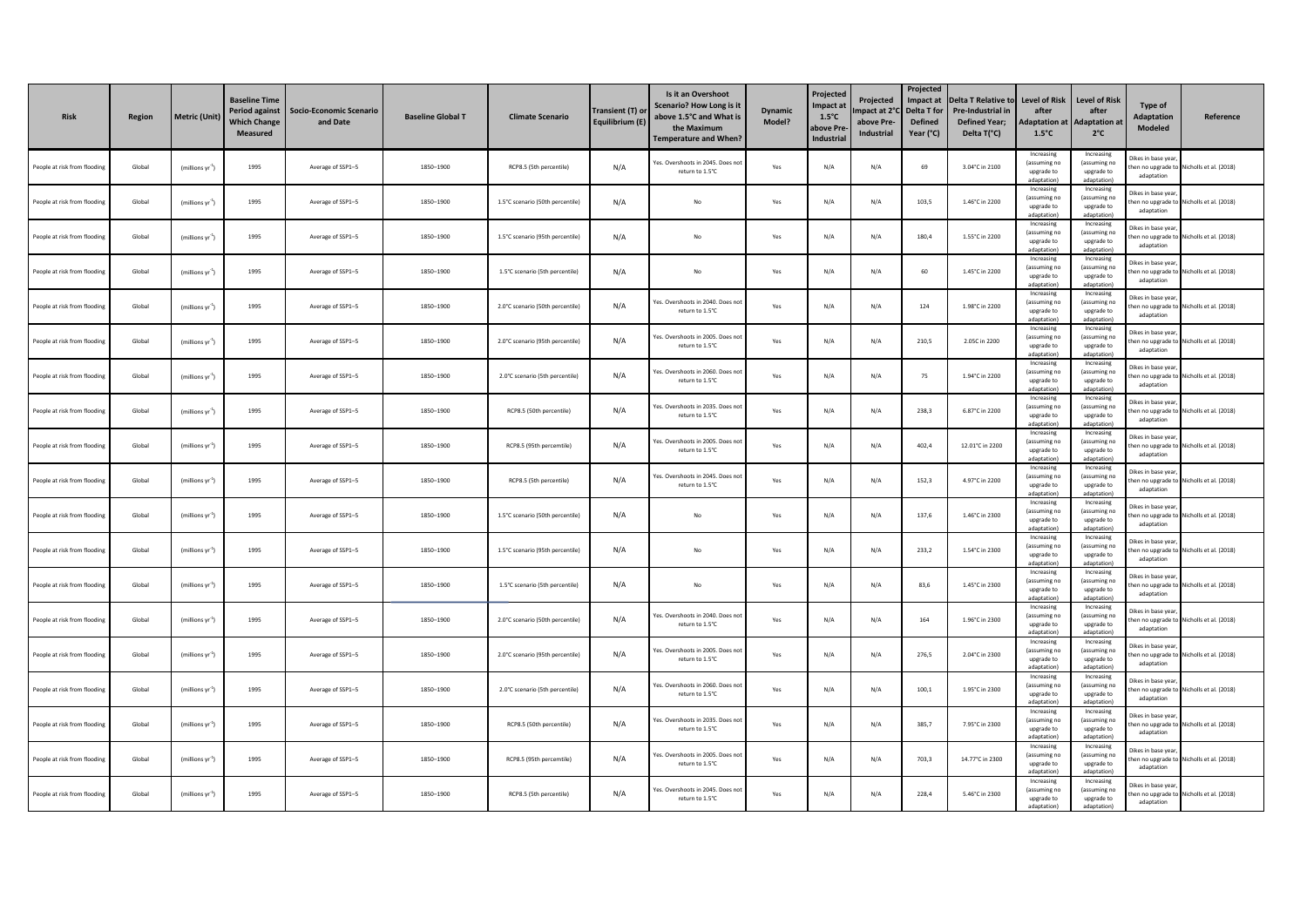| <b>Risk</b>                  | Region | <b>Metric (Unit)</b>           | <b>Baseline Time</b><br><b>Period against</b><br><b>Which Change</b><br><b>Measured</b> | Socio-Economic Scenario<br>and Date | <b>Baseline Global T</b> | <b>Climate Scenario</b>    | Transient (T) or<br>Equilibrium (E) | Is it an Overshoot<br>Scenario? How Long is it<br>above 1.5°C and What is<br>the Maximum<br><b>Temperature and When?</b> | <b>Dynamic</b><br>Model? | Projected<br>Impact at<br>$1.5^{\circ}$ C<br><b>ibove Pr</b><br>Industria | <b>Projected</b><br>npact at 2°<br>above Pre-<br><b>Industrial</b> | Projected<br>Impact at<br>Delta T for<br><b>Defined</b><br>Year (°C) | <b>Delta T Relative to</b><br>Pre-Industrial in<br><b>Defined Year;</b><br>Delta T(°C) | <b>Level of Risk</b><br>after<br><b>Adaptation at</b><br>$1.5^{\circ}$ C | <b>Level of Risk</b><br>after<br><b>Adaptation at</b><br>$2^{\circ}$ C | Type of<br>Adaptation<br>Modeled                                              | Reference                              |
|------------------------------|--------|--------------------------------|-----------------------------------------------------------------------------------------|-------------------------------------|--------------------------|----------------------------|-------------------------------------|--------------------------------------------------------------------------------------------------------------------------|--------------------------|---------------------------------------------------------------------------|--------------------------------------------------------------------|----------------------------------------------------------------------|----------------------------------------------------------------------------------------|--------------------------------------------------------------------------|------------------------------------------------------------------------|-------------------------------------------------------------------------------|----------------------------------------|
| People at risk from flooding | Global | $(millions yr-1)$              | 1995                                                                                    | $SSP1-5$                            | Not defined              | RCP2.6. HadGEM2-ES. Medium | N/A                                 | Yes. Overshoots in 2020. Does no<br>return to 1.5°C by 2100                                                              | Yes                      | $1.3 - 1.4$                                                               | $0.6 - 1.0$                                                        | N/A                                                                  | N/A                                                                                    | Risk increases, bu<br>decreases with<br>adaptation                       | isk increases, b<br>decreases with<br>adaptation                       | likes are upgrade<br>as sea levels and<br>socio-economic<br>onditions change  | Hinkel et al. (2014)                   |
| People at risk from floodin  | Global | (millions vr <sup>-1</sup> )   | 1995                                                                                    | $SSP1-5$                            | Not defined              | RCP2.6. HadGEM2-ES. High   | N/A                                 | Yes. Overshoots in 2020. Does no<br>return to 1.5°C by 2100                                                              | Yes                      | $1.4 - 1.5$                                                               | $0.6 - 1.1$                                                        | N/A                                                                  | N/A                                                                                    | Risk increases, but<br>decreases with<br>adaptation                      | tisk increases, b<br>decreases with<br>adaptation                      | Dikes are upgrade<br>as sea levels and<br>socio-economic<br>onditions chang   | linkel et al. (2014)                   |
| People at risk from flooding | Global | (millions yr <sup>-1</sup> )   | 1995                                                                                    | $SSP1-5$                            | Not defined              | RCP2.6. HadGEM2-ES. Low    | N/A                                 | Yes. Overshoots in 2020. Does no<br>return to 1.5°C by 2100                                                              | Yes                      | $1.3 - 1.4$                                                               | $0.6 - 1.0$                                                        | N/A                                                                  | N/A                                                                                    | Risk increases, bu<br>decreases with<br>adaptation                       | isk increases, b<br>decreases with<br>adaptation                       | likes are upgrade<br>as sea levels and<br>socio-economic<br>onditions chang   | Hinkel et al. (2014)                   |
| People at risk from flooding | Global | (millions yr <sup>-1</sup> )   | 1995                                                                                    | $SSP1-5$                            | Not defined              | RCP2.6. HadGEM2-ES. Medium | N/A                                 | Yes. Overshoots in 2020. Does no<br>return to 1.5°C by 2100                                                              | Yes                      | $0.6 - 0.7$                                                               | $11.9 - 13.5$                                                      | N/A                                                                  | N/A                                                                                    | Increasing<br>(assuming no<br>upgrade to<br>adaptation                   | Increasing<br>(assuming no<br>upgrade to<br>adantation)                | Dikes in base year<br>adaptation                                              | hen no upgrade to Hinkel et al. (2014) |
| People at risk from flooding | Global | (millions yr 1)                | 1995                                                                                    | $SSP1 - 5$                          | Not defined              | RCP2.6. HadGEM2-ES. High   | N/A                                 | Yes. Overshoots in 2020. Does no<br>return to 1.5°C by 2100                                                              | Yes                      | $0.8 - 0.8$                                                               | $19.0 - 21.6$                                                      | N/A                                                                  | N/A                                                                                    | Increasing<br>(assuming no<br>upgrade to<br>adantation                   | Increasing<br>(assuming no<br>upgrade to<br>adantation)                | Dikes in base year,<br>adaptation                                             | hen no uperade to Hinkel et al. (2014) |
| People at risk from floodin  | Global | (millions yr <sup>-1</sup>     | 1995                                                                                    | $SSP1 - 5$                          | Not defined              | RCP2.6. HadGEM2-ES. Low    | N/A                                 | Yes. Overshoots in 2020. Does no<br>return to 1.5°C by 2100                                                              | Yes                      | $0.6 - 0.7$                                                               | $10.4 - 11.1$                                                      | N/A                                                                  | N/A                                                                                    | Increasing<br>(assuming no<br>uperade to<br>adantation                   | Increasing<br>(assuming no<br>uperade to<br>adaptation)                | Dikes in base year<br>adaptation                                              | hen no upgrade to Hinkel et al. (2014) |
| People at risk from flooding | Global | (millions yr <sup>-1</sup> )   | 1995                                                                                    | $SSP1-5$                            | Not defined              | RCP4.5. HadGEM2-ES. Medium | N/A                                 | Yes. Overshoots in 2020. Does no<br>return to 1.5°C by 2100                                                              | Yes                      | $1.4 - 1.5$                                                               | $0.5 - 1.0$                                                        | N/A                                                                  | N/A                                                                                    | Risk increases, bu<br>decreases with<br>adaptation                       | isk increases, b<br>decreases with<br>adaptation                       | Dikes are upgrade<br>as sea levels and<br>socio-economic<br>nnditions chang   | Hinkel et al. (2014)                   |
| People at risk from flooding | Global | (millions yr <sup>-1</sup> )   | 1995                                                                                    | $SSP1 - 5$                          | Not defined              | RCP4.5, HadGEM2-ES, High   | N/A                                 | Yes. Overshoots in 2020. Does no<br>return to 1.5°C by 2100                                                              | Yes                      | $1.5 - 1.6$                                                               | $0.5 - 1.1$                                                        | N/A                                                                  | N/A                                                                                    | Risk increases, bu<br>decreases with<br>adaptation                       | isk increases, b<br>decreases with<br>adaptation                       | Dikes are upgrade<br>as sea levels and<br>socio-economic<br>anditions char    | Hinkel et al. (2014)                   |
| People at risk from flooding | Global | (millions $yr^{-1}$ )          | 1995                                                                                    | $SSP1-5$                            | Not defined              | RCP4.5. HadGEM2-ES. Low    | N/A                                 | Yes. Overshoots in 2020. Does no<br>return to 1.5°C by 2100                                                              | Yes                      | $1.4 - 1.5$                                                               | $0.5 - 1.0$                                                        | N/A                                                                  | N/A                                                                                    | Risk increases, bu<br>decreases with<br>adaptation                       | tisk increases. b<br>decreases with<br>adaptation                      | likes are upgrade<br>as sea levels and<br>socio-economic<br>onditions chang   | Hinkel et al. (2014)                   |
| People at risk from floodin  | Global | (millions yr <sup>-1</sup>     | 1995                                                                                    | $SSP1-5$                            | Not defined              | RCP4.5. HadGEM2-ES. Medium | N/A                                 | Yes. Overshoots in 2020. Does no<br>return to 1.5°C by 2100                                                              | Yes                      | $0.7 - 0.7$                                                               | $15.9 - 18.6$                                                      | N/A                                                                  | N/A                                                                                    | Increasing<br>(assuming no<br>upgrade to<br>adaptation                   | Increasing<br>(assuming no<br>upgrade to<br>adaptation)                | Dikes in base year<br>adaptation                                              | hen no upgrade to Hinkel et al. (2014) |
| People at risk from flooding | Global | (millions yr <sup>-1</sup> )   | 1995                                                                                    | $SSP1-5$                            | Not defined              | RCP4.5. HadGEM2-ES. High   | N/A                                 | Yes. Overshoots in 2020. Does no<br>return to 1.5°C by 2100                                                              | Yes                      | $0.8 - 0.8$                                                               | $27.1 - 31.8$                                                      | N/A                                                                  | N/A                                                                                    | Increasing<br>(assuming no<br>upgrade to<br>adantation                   | Increasing<br>(assuming no<br>upgrade to<br>adantation                 | Dikes in base vear<br>adaptation                                              | hen no upgrade to Hinkel et al. (2014) |
| People at risk from flooding | Global | (millions yr <sup>-1</sup> )   | 1995                                                                                    | $SSP1-5$                            | Not defined              | RCP4.5. HadGEM2-ES. Low    | N/A                                 | Yes. Overshoots in 2020. Does no<br>return to 1.5°C by 2100                                                              | Yes                      | $6.3 - 6.6$                                                               | $13.6 - 15.9$                                                      | N/A                                                                  | N/A                                                                                    | Increasing<br>(assuming no<br>upgrade to                                 | Increasing<br>(assuming no<br>upgrade to<br>adaptation                 | Dikes in base vear<br>adaptation                                              | hen no upgrade to Hinkel et al. (2014) |
| People at risk from flooding | Global | (millions yr $^{\text{-}1})$   | 1995                                                                                    | $SSP1-5$                            | Not defined              | RCP8.5. HadGEM2-ES. Medium | N/A                                 | es. Overshoots in 2020. Does no<br>return to 1.5°C by 2100                                                               | Yes                      | $1.4 - 1.5$                                                               | $0.7 - 1.2$                                                        | N/A                                                                  | N/A                                                                                    | isk increases, but<br>decreases with<br>adaptation<br>lisk increases, bu | isk increases, bu<br>decreases with<br>adaptation<br>isk increases, b  | as sea levels and<br>socio-economic                                           | Hinkel et al. (2014)                   |
| People at risk from floodin  | Global | (millions yr $^{\text{-}1})$   | 1995                                                                                    | $SSP1-5$                            | Not defined              | RCP8.5. HadGEM2-ES. High   | N/A                                 | Yes. Overshoots in 2020. Does no<br>return to 1.5°C by 2100                                                              | Yes                      | $1.5 - 1.6$                                                               | $0.7 - 1.3$                                                        | N/A                                                                  | N/A                                                                                    | decreases with<br>adaptation<br>Risk increases, bu                       | decreases with<br>adaptation<br>isk increases, bu                      | as sea levels and<br>socio-economic                                           | Hinkel et al. (2014)                   |
| People at risk from flooding | Global | (millions yr <sup>1</sup>      | 1995                                                                                    | $SSP1-5$                            | Not defined              | RCP8.5. HadGEM2-ES. Low    | N/A                                 | Yes. Overshoots in 2020. Does no<br>return to 1.5°C by 2100                                                              | Yes                      | $1.3 - 1.4$                                                               | $0.7 - 1.2$                                                        | N/A                                                                  | N/A                                                                                    | decreases with<br>adantation<br>Increasing                               | decreases with<br>adaptation<br>Increasing                             | as sea levels and<br>socio-economic                                           | Hinkel et al. (2014)                   |
| People at risk from flooding | Global | (millions yr $^{\text{-}1})$   | 1995                                                                                    | $SSP1-5$                            | Not defined              | RCP8.5. HadGEM2-ES. Medium | N/A                                 | Yes. Overshoots in 2020. Does no<br>return to 1.5°C by 2100                                                              | Yes                      | $6.9 - 7.2$                                                               | $14.4 - 16.5$                                                      | N/A                                                                  | N/A                                                                                    | (assuming no<br>upgrade to<br>adaptation                                 | (assuming no<br>upgrade to<br>adaptation)                              | likes in hase vea<br>adaptation                                               | hen no upgrade to Hinkel et al. (2014) |
| People at risk from flooding | Global | (millions $yr^{-1}$ )          | 1995                                                                                    | $SSP1-5$                            | Not defined              | RCP8.5. HadGEM2-ES. High   | N/A                                 | es. Overshoots in 2020. Does no<br>return to 1.5°C by 2100                                                               | Yes                      | $8.4 - 8.6$                                                               | $23.7 - 27.0$                                                      | N/A                                                                  | N/A                                                                                    | Increasing<br>(assuming no<br>uperade to<br>adantation                   | Increasing<br>(assuming no<br>uperade to<br>adantation)                | Dikes in base year<br>adaptation                                              | hen no upgrade to Hinkel et al. (2014) |
| People at risk from floodin  | Global | (millions yr $^{\text{-}1})$   | 1995                                                                                    | $SSP1 - 5$                          | Not defined              | RCP8.5. HadGEM2-ES. Low    | N/A                                 | Yes. Overshoots in 2020. Does no<br>return to 1.5°C by 2100                                                              | Yes                      | $6.6 - 6.9$                                                               | $12.6 - 14.3$                                                      | N/A                                                                  | N/A                                                                                    | Increasing<br>(assuming no<br>upgrade to<br>adantation                   | Increasing<br>(assuming no<br>upgrade to<br>adantation                 | likes in base year<br>adaptation                                              | hen no upgrade to Hinkel et al. (2014) |
| Annual sea flood costs       | Global | (billions USD yr <sup>-1</sup> | 1995                                                                                    | $SSP1-5$                            | Not defined              | RCP2.6. HadGEM2-ES. Medium | N/A                                 | Yes. Overshoots in 2020. Does no<br>return to 1.5°C by 2100                                                              | Yes                      | $9.8 - 10.3$                                                              | $10.4 - 11.3$                                                      | N/A                                                                  | N/A                                                                                    | Risk increases, bu<br>decreases with<br>adaptation                       | isk increases, bu<br>decreases with<br>adaptation                      | likes are upgrade<br>as sea levels and<br>socio-economic<br>onditions chang   | Hinkel et al. (2014)                   |
| Annual sea flood costs       | Global | (billions USD yr <sup>3</sup>  | 1995                                                                                    | $SSP1-5$                            | Not defined              | RCP2.6. HadGEM2-ES. High   | N/A                                 | Yes, Overshoots in 2020. Does no<br>return to 1.5°C by 2100                                                              | Yes                      | $10.4 - 11.4$                                                             | $11.5 - 12.4$                                                      | N/A                                                                  | N/A                                                                                    | Risk increases, bu<br>decreases with<br>adaptation                       | isk increases, h<br>decreases with<br>adaptation                       | Jikes are upgraded<br>as sea levels and<br>socio-economic<br>onditions change | Hinkel et al. (2014)                   |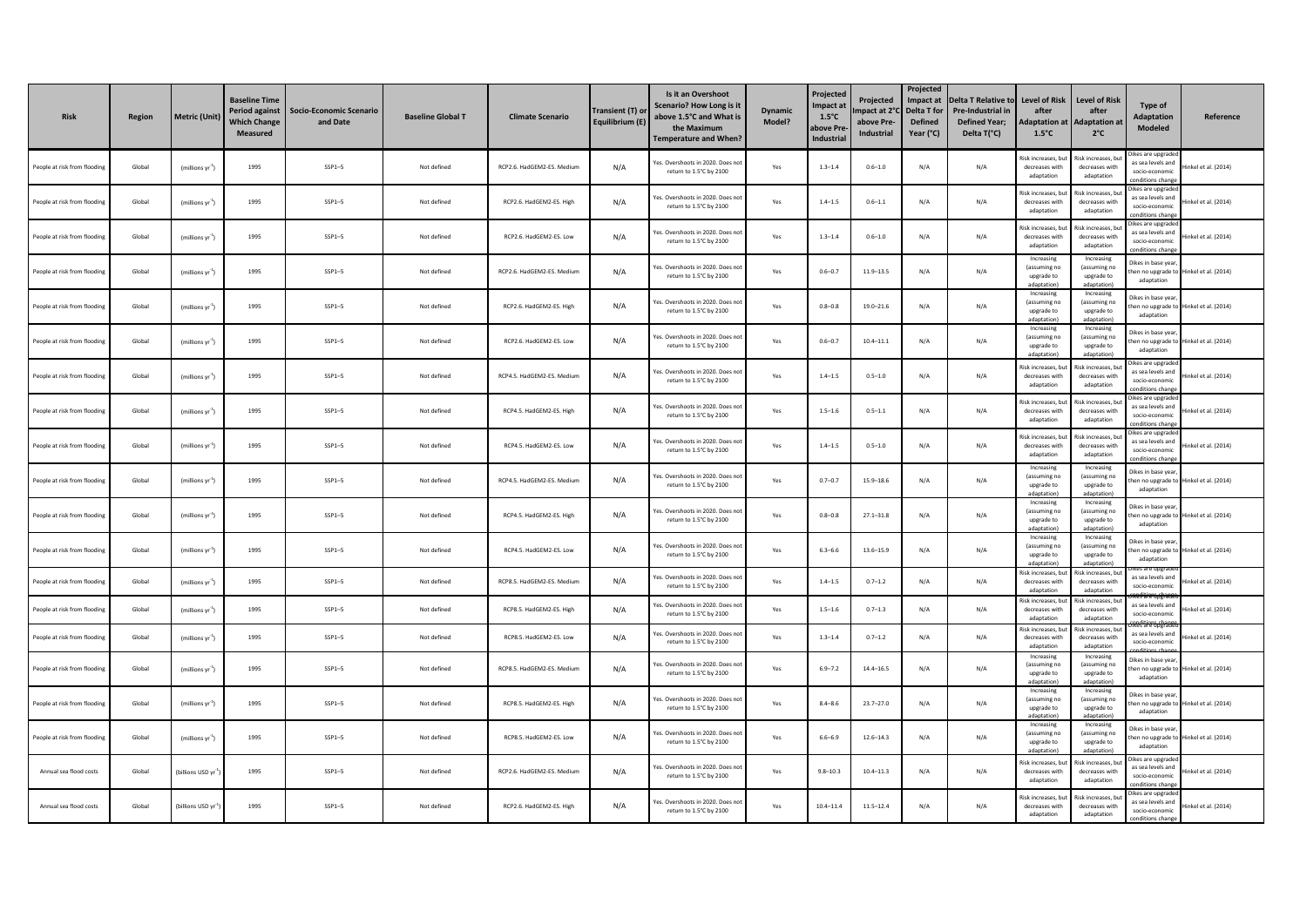| <b>Risk</b>                             | Region | <b>Metric (Unit)</b>           | <b>Baseline Time</b><br>Period against<br><b>Which Change</b><br><b>Measured</b> | Socio-Economic Scenario<br>and Date | <b>Baseline Global T</b> | <b>Climate Scenario</b>                    | Transient (T) or<br>Equilibrium (E) | Is it an Overshoot<br><b>Scenario? How Long is it</b><br>above 1.5°C and What is<br>the Maximum<br><b>Temperature and When?</b>                          | <b>Dynamic</b><br>Model? | Projected<br>Impact at<br>$1.5^{\circ}$ C<br>above Pre<br>Industrial                                                                                                                               | Projected<br>mpact at 2°C Delta T for<br>above Pre-<br>Industrial                                                                                                                           | Projected<br>Impact at<br><b>Defined</b><br>Year (°C) | <b>Delta T Relative to</b><br>Pre-Industrial in<br><b>Defined Year;</b><br>Delta T(°C) | <b>Level of Risk</b><br>after<br><b>Adaptation at</b><br>$1.5^{\circ}$ C | <b>Level of Risk</b><br>after<br><b>Adaptation at</b><br>$2^{\circ}$ C | Type of<br><b>Adaptation</b><br>Modeled                                      | Reference                              |
|-----------------------------------------|--------|--------------------------------|----------------------------------------------------------------------------------|-------------------------------------|--------------------------|--------------------------------------------|-------------------------------------|----------------------------------------------------------------------------------------------------------------------------------------------------------|--------------------------|----------------------------------------------------------------------------------------------------------------------------------------------------------------------------------------------------|---------------------------------------------------------------------------------------------------------------------------------------------------------------------------------------------|-------------------------------------------------------|----------------------------------------------------------------------------------------|--------------------------------------------------------------------------|------------------------------------------------------------------------|------------------------------------------------------------------------------|----------------------------------------|
| Annual sea flood costs                  | Global | billions USD yr                | 1995                                                                             | $SSP1-5$                            | Not defined              | RCP2.6. HadGEM2-ES. Low                    | N/A                                 | res. Overshoots in 2020. Does not<br>return to 1.5°C by 2100                                                                                             | Yes                      | $9.6 - 10.6$                                                                                                                                                                                       | $10.1 - 11.0$                                                                                                                                                                               | N/A                                                   | N/A                                                                                    | tisk increases, bu<br>decreases with<br>adaptation                       | kisk increases, bu<br>decreases with<br>adaptation                     | Dikes are upgrade<br>as sea levels and<br>socio-economic<br>onditions change | Hinkel et al. (2014)                   |
| Annual sea flood costs                  | Global | (billions USD yr               | 1995                                                                             | $SSP1-5$                            | Not defined              | RCP2.6. HadGEM2-ES. Medium                 | N/A                                 | Yes, Overshoots in 2020, Does not<br>return to 1.5°C by 2100                                                                                             | Yes                      | $47.4 - 53.6$                                                                                                                                                                                      | 152.7-2678.5                                                                                                                                                                                | N/A                                                   | N/A                                                                                    | Increasing<br>(assuming no<br>upgrade to<br>adaptation                   | Increasing<br>(assuming no<br>upgrade to<br>adaptation)                | likes in base year<br>adaptation                                             | hen no upgrade to Hinkel et al. (2014) |
| Annual sea flood costs                  | Global | (billions USD yr <sup>-1</sup> | 1995                                                                             | $SSP1-5$                            | Not defined              | RCP2.6. HadGEM2-ES. High                   | N/A                                 | Yes. Overshoots in 2020. Does not<br>return to 1.5°C by 2100                                                                                             | Yes                      | $57.6 - 65.0$                                                                                                                                                                                      | 259.2-452.8                                                                                                                                                                                 | N/A                                                   | N/A                                                                                    | Increasing<br>(assuming no<br>upgrade to<br>adaptation)                  | Increasing<br>(assuming no<br>upgrade to<br>adaptation)                | Dikes in base vear<br>adaptation                                             | hen no upgrade to Hinkel et al. (2014) |
| Annual sea flood costs                  | Global | billions USD yr                | 1995                                                                             | $SSP1-5$                            | Not defined              | RCP2.6. HadGEM2-ES. Low                    | N/A                                 | Yes. Overshoots in 2020. Does not<br>return to 1.5°C by 2100                                                                                             | Yes                      | 543.3-51.1                                                                                                                                                                                         | 132.8-23.6                                                                                                                                                                                  | N/A                                                   | N/A                                                                                    | Increasing<br>(assuming no<br>uperade to<br>Innitation                   | Increasing<br>(assuming no<br>uperade to<br>adantation                 | Dikes in base year<br>adaptation                                             | hen no upgrade to Hinkel et al. (2014) |
| Annual sea flood costs                  | Global | (billions USD yr <sup>-1</sup> | 1995                                                                             | $SSP1-5$                            | Not defined              | RCP4.5. HadGEM2-ES. Medium                 | N/A                                 | Yes. Overshoots in 2020. Does no<br>return to 1.5°C by 2100                                                                                              | Yes                      | $10.8 - 11.9$                                                                                                                                                                                      | $10.8 - 11.5$                                                                                                                                                                               | N/A                                                   | N/A                                                                                    | kisk increases, bu<br>decreases with<br>adaptation                       | Risk increases, bi<br>decreases with<br>adaptation                     | as sea levels and<br>socio-economic                                          | Hinkel et al. (2014)                   |
| Annual sea flood costs                  | Global | billions USD yr                | 1995                                                                             | $SSP1-5$                            | Not defined              | RCP4.5. HadGEM2-ES. High                   | N/A                                 | Yes, Overshoots in 2020, Does not<br>return to 1.5°C by 2100                                                                                             | Yes                      | $11.6 - 12.7$                                                                                                                                                                                      | $12.2 - 12.9$                                                                                                                                                                               | N/A                                                   | N/A                                                                                    | Risk increases, bu<br>decreases with<br>adantation                       | Risk increases, bi<br>decreases with<br>adaptation                     | as sea levels and<br>socio-economic                                          | Hinkel et al. (2014)                   |
| Annual sea flood costs                  | Global | billions USD yr                | 1995                                                                             | $SSP1-5$                            | Not defined              | RCP4.5. HadGEM2-ES. Low                    | N/A                                 | Yes. Overshoots in 2020. Does no<br>return to 1.5°C by 2100                                                                                              | Yes                      | $10.7 - 11.7$                                                                                                                                                                                      | $10.4 - 11.1$                                                                                                                                                                               | N/A                                                   | N/A                                                                                    | Risk increases, but<br>decreases with<br>adaptation<br>Increasing        | tisk increases, bu<br>decreases with<br>adaptation<br>Increasing       | as sea levels and<br>socio-economic                                          | Hinkel et al. (2014)                   |
| Annual sea flood costs                  | Global | billions USD yr                | 1995                                                                             | $SSP1-5$                            | Not defined              | RCP4.5. HadGEM2-ES. Medium                 | N/A                                 | res. Overshoots in 2020. Does not<br>return to 1.5°C by 2100                                                                                             | Yes                      | $52.2 - 59.3$                                                                                                                                                                                      | 214.2-410.5                                                                                                                                                                                 | N/A                                                   | N/A                                                                                    | (assuming no<br>upgrade to<br>adaptation)                                | (assuming no<br>uperade to<br>adantation)                              | Dikes in base year<br>adaptation                                             | hen no upgrade to Hinkel et al. (2014) |
| Annual sea flood costs                  | Global | (billions USD yr <sup>-1</sup> | 1995                                                                             | $SSP1-5$                            | Not defined              | RCP4.5. HadGEM2-ES. High                   | N/A                                 | Yes, Overshoots in 2020. Does not<br>return to 1.5°C by 2100                                                                                             | Yes                      | $64.8 - 73.6$                                                                                                                                                                                      | 396.1-752.3                                                                                                                                                                                 | N/A                                                   | N/A                                                                                    | Increasing<br>(assuming no<br>upgrade to<br>adaptation                   | Increasing<br>(assuming no<br>upgrade to<br>adaptation)                | Dikes in base year<br>adaptation                                             | en no upgrade to Hinkel et al. (2014)  |
| Annual sea flood costs                  | Global | (billions USD yr <sup>:</sup>  | 1995                                                                             | $SSP1-5$                            | Not defined              | RCP4.5. HadGEM2-ES. Low                    | N/A                                 | res. Overshoots in 2020. Does not<br>return to 1.5°C by 2100                                                                                             | Yes                      | $49.4 - 56.0$                                                                                                                                                                                      | 180.0-345.2                                                                                                                                                                                 | N/A                                                   | N/A                                                                                    | Increasing<br>(assuming no<br>upgrade to<br>dantation                    | Increasing<br>(assuming no<br>upgrade to<br>adantation)                | Dikes in base vear<br>adaptation                                             | hen no upgrade to Hinkel et al. (2014) |
| Annual sea flood costs                  | Global | (billions USD yr <sup>-1</sup> | 1995                                                                             | $SSP1-5$                            | Not defined              | RCP8.5. HadGEM2-ES. Medium                 | N/A                                 | Yes. Overshoots in 2020. Does not<br>return to 1.5°C by 2100                                                                                             | Yes                      | $10.1 - 11.1$                                                                                                                                                                                      | $10.9 - 11.8$                                                                                                                                                                               | N/A                                                   | N/A                                                                                    | Risk increases, by<br>decreases with<br>adaptation                       | Risk increases, br<br>decreases with<br>adaptation                     | as sea levels and<br>socio-economic                                          | linkel et al. (2014)                   |
| Annual sea flood costs                  | Global | (billions USD vr               | 1995                                                                             | $SSP1-5$                            | Not defined              | RCP8.5. HadGEM2-ES. High                   | N/A                                 | Yes, Overshoots in 2020. Does not<br>return to 1.5°C by 2100                                                                                             | Yes                      | $10.8 - 11.9$                                                                                                                                                                                      | $12.2 - 13.1$                                                                                                                                                                               | N/A                                                   | N/A                                                                                    | Risk increases, bu<br>decreases with<br>adantation                       | Risk increases, bu<br>decreases with<br>adaptation                     | as sea levels and<br>socio-economic                                          | linkel et al. (2014)                   |
| Annual sea flood costs                  | Global | (billions USD yr               | 1995                                                                             | $SSP1-5$                            | Not defined              | RCP8.5. HadGEM2-ES. Low                    | N/A                                 | Yes. Overshoots in 2020. Does no<br>return to 1.5°C by 2100                                                                                              | Yes                      | $9.9 - 10.8$                                                                                                                                                                                       | $10.6 - 11.5$                                                                                                                                                                               | N/A                                                   | N/A                                                                                    | Risk increases, but<br>decreases with<br>adaptation                      | Risk increases, bu<br>decreases with<br>adantation                     | as sea levels and<br>socio-economic                                          | linkel et al. (2014)                   |
| Annual sea flood costs                  | Global | billions USD yr                | 1995                                                                             | $SSP1-5$                            | Not defined              | RCP8.5, HadGEM2-ES, Medium                 | N/A                                 | Yes. Overshoots in 2020. Does not<br>return to 1.5°C by 2100                                                                                             | Yes                      | $50.6 - 57.2$                                                                                                                                                                                      | 170.0-594.8                                                                                                                                                                                 | N/A                                                   | N/A                                                                                    | Increasing<br>(assuming no<br>upgrade to<br>adaptation)                  | Increasing<br>(assuming no<br>upgrade to<br>adantation)                | Dikes in base year<br>adaptation                                             | hen no upgrade to Hinkel et al. (2014) |
| Annual sea flood costs                  | Global | (billions USD yr <sup>:</sup>  | 1995                                                                             | $SSP1-5$                            | Not defined              | RCP8.5. HadGEM2-ES. High                   | N/A                                 | res. Overshoots in 2020. Does not<br>return to 1.5°C by 2100                                                                                             | Yes                      | $62.5 - 70.6$                                                                                                                                                                                      | 296.5-512.0                                                                                                                                                                                 | N/A                                                   | N/A                                                                                    | Increasing<br>(assuming no<br>upgrade to<br>adaptation)                  | Increasing<br>(assuming no<br>upgrade to<br>adantation)                | likes in base year,<br>adaptation                                            | en no upgrade to Hinkel et al. (2014)  |
| Annual sea flood costs                  | Global | (billions USD yr <sup>:</sup>  | 1995                                                                             | $SSP1-5$                            | Not defined              | RCP8.5. HadGEM2-ES. Low                    | N/A                                 | Yes. Overshoots in 2020. Does not<br>return to 1.5°C by 2100                                                                                             | Yes                      | $48.0 - 54.2$                                                                                                                                                                                      | 145.7-252.9                                                                                                                                                                                 | N/A                                                   | N/A                                                                                    | Increasing<br>(assuming no<br>upgrade to<br>adaptation                   | Increasing<br>(assuming no<br>uperade to<br>adantation)                | likes in base year,<br>adaptation                                            | hen no upgrade to Hinkel et al. (2014) |
| Long-term degradation<br>of coral reefs | Global | N/A                            | 1850-1900                                                                        | N/A                                 | N/A                      | Emulates the sea-level response of<br>GCMs | N/A                                 | The illustrative 1.5°C scenari<br>used here does<br>not allow for a GMT<br>overshoot, but stays below<br>1.5°C over<br>the course of the 21st<br>century | N/A                      | 89% [48%<br>and 99%<br>indicating<br>the 66%<br>range] and<br>more of all<br>global reef<br>grid cells<br>will be at<br>risk of long-<br>term<br>degradation<br>for a 1.5°C<br>scenario ir<br>2050 | 98% [86% and<br>100%<br>indicating the<br>66% range]<br>and more of al<br>global reef gri<br>cells will be at<br>risk of long-<br>term<br>degradation<br>for a 2.0°C<br>scenario in<br>2050 | N/A                                                   | N/A                                                                                    | N/A                                                                      | N/A                                                                    | Constant<br>adaptive<br>capacity                                             | Schleussner et al. (2016)              |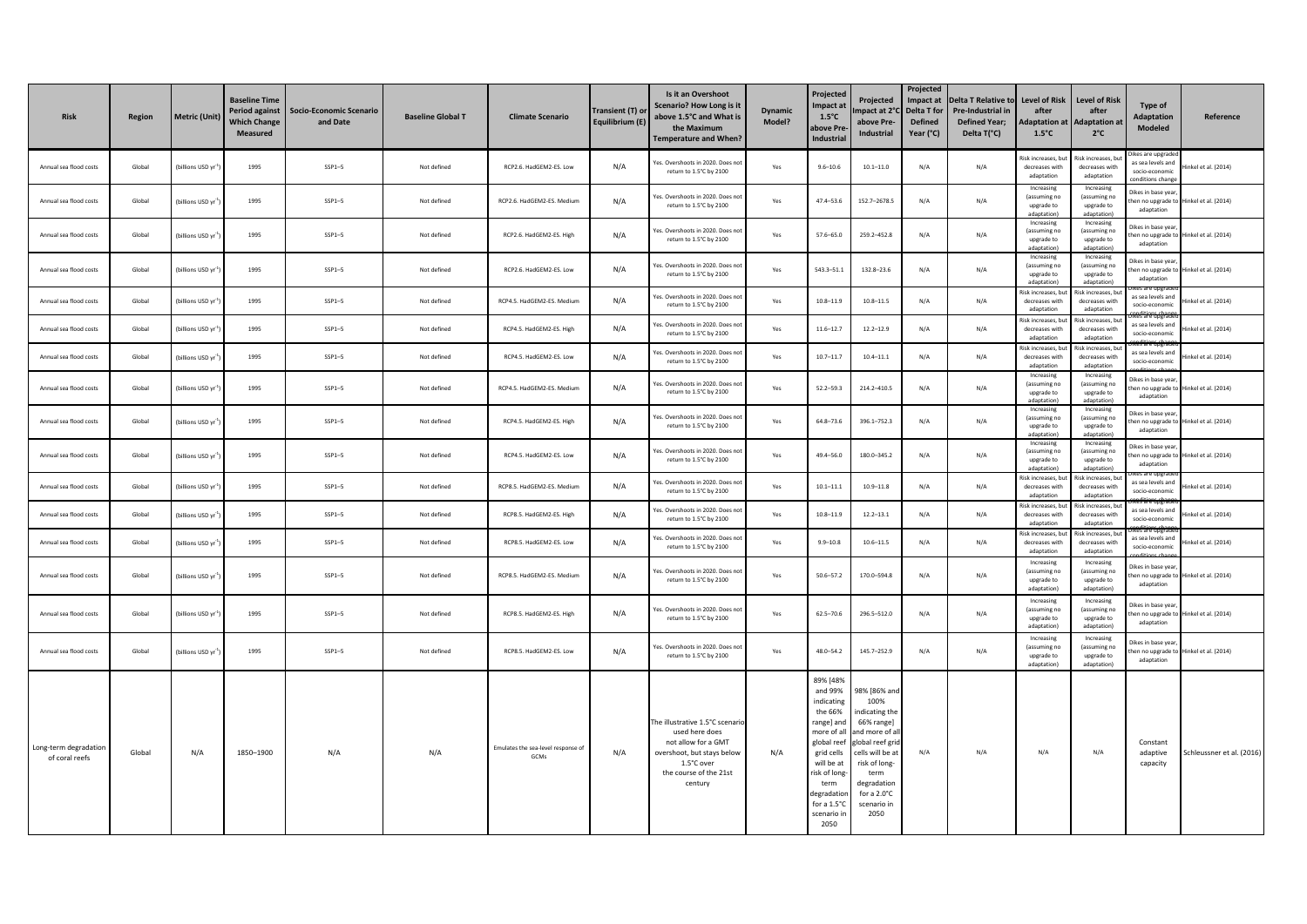| Risk                                    | Region | <b>Metric (Unit)</b> | <b>Baseline Time</b><br>Period against<br><b>Which Change</b><br>Measured | <b>Socio-Economic Scenario</b><br>and Date | <b>Baseline Global T</b> | <b>Climate Scenario</b>                    | Transient (T) or<br>Equilibrium (E) | Is it an Overshoot<br>Scenario? How Long is it<br>above 1.5°C and What is<br>the Maximum<br><b>Temperature and When?</b>                                  | <b>Dynamic</b><br>Model? | Projected<br>Impact at<br>$1.5^{\circ}$ C<br>above Pre<br>Industrial                                                                                                                                | Projected<br>mpact at 2°C Delta T for<br>above Pre-<br>Industrial                                                                                                                                     | Projected<br><b>Defined</b><br>Year (°C) | Impact at Delta T Relative to<br>Pre-Industrial in<br><b>Defined Year;</b><br>Delta T(°C) | <b>Level of Risk</b><br>after<br><b>Adaptation at</b><br>$1.5^{\circ}$ C | <b>Level of Risk</b><br>after<br><b>Adaptation at</b><br>$2^{\circ}$ C | Type of<br>Adaptation<br>Modeled   | Reference                 |
|-----------------------------------------|--------|----------------------|---------------------------------------------------------------------------|--------------------------------------------|--------------------------|--------------------------------------------|-------------------------------------|-----------------------------------------------------------------------------------------------------------------------------------------------------------|--------------------------|-----------------------------------------------------------------------------------------------------------------------------------------------------------------------------------------------------|-------------------------------------------------------------------------------------------------------------------------------------------------------------------------------------------------------|------------------------------------------|-------------------------------------------------------------------------------------------|--------------------------------------------------------------------------|------------------------------------------------------------------------|------------------------------------|---------------------------|
| Long-term degradation<br>of coral reefs | Global | N/A                  | 1850-1900                                                                 | N/A                                        | N/A                      | Emulates the sea-level response of<br>GCMs | N/A                                 | The illustrative 1.5°C scenario<br>used here does<br>not allow for a GMT<br>overshoot, but stays below<br>1.5°C over<br>the course of the 21st<br>century | N/A                      | 69% [14%<br>and 98%<br>indicating<br>the 66%<br>range] and<br>more of all<br>global reet<br>cells will be<br>at risk of<br>long-term<br>degradatior<br>for a 1.5°C<br>scenario in<br>2100           | 99% [85% and<br>100%<br>indicating the<br>66% range]<br>and more of al<br>dobal reef grid<br>cells will be at<br>risk of long-<br>term<br>degradation<br>for a $2.0^{\circ}$ C<br>scenario in<br>2050 | N/A                                      | N/A                                                                                       | N/A                                                                      | N/A                                                                    | Constant<br>adaptive<br>capacity   | Schleussner et al. (2016) |
| Long-term degradation<br>of coral reefs | Global | N/A                  | 1850-1900                                                                 | N/A                                        | N/A                      | Emulates the sea-level response of<br>GCMs | N/A                                 | The illustrative 1.5°C scenario<br>used here does<br>not allow for a GMT<br>overshoot, but stays below<br>1.5°C over<br>the course of the 21st<br>century | N/A                      | 94% [60%<br>and 100%<br>indicating<br>the 66%<br>range] and<br>more of all<br>global reef<br>grid cells<br>will be at<br>risk of long-<br>term<br>degradatior<br>for a 1.5°C<br>scenario in<br>2050 | 100% [95%<br>and 100%<br>indicating the<br>66% range]<br>and more of al<br>global reef grid<br>cells will be at<br>risk of long-<br>term<br>degradation<br>for a 2.0°C<br>scenario in<br>2050         | N/A                                      | N/A                                                                                       | N/A                                                                      | N/A                                                                    | Saturation<br>adaptive<br>capacity | Schleussner et al. (2016) |
| Long-term degradation<br>of coral reefs | Global | N/A                  | 1850-1900                                                                 | N/A                                        | N/A                      | Emulates the sea-level response of<br>GCMs | N/A                                 | The illustrative 1.5°C scenario<br>used here does<br>not allow for a GMT<br>overshoot, but stays below<br>1.5°C over<br>the course of the 21st<br>century | N/A                      | 69% [14%<br>and 98%<br>indicating<br>the 66%<br>range] and<br>more of all<br>global reef<br>cells will be<br>at risk of<br>long-term<br>degradation<br>for a 1.5°C<br>scenario in<br>2100           | 6% [1% and<br>50% indicating<br>the 66% range<br>and more of all<br>global reef<br>cells will be at<br>risk of long-<br>term<br>degradation<br>for a 2.0°C<br>scenario in<br>2100                     | N/A                                      | N/A                                                                                       | N/A                                                                      | N/A                                                                    | Saturation<br>adaptive<br>capacity | Schleussner et al. (2016) |
| Long-term degradation<br>of coral reefs | Global | N/A                  | 1850-1900                                                                 | N/A                                        | N/A                      | Emulates the sea-level response of<br>GCMs | N/A                                 | The illustrative 1.5°C scenario<br>used here does<br>not allow for a GMT<br>overshoot, but stays below<br>1.5°C over<br>the course of the 21st<br>century | N/A                      | 9% [2% and<br>49%<br>indicating<br>the 66%<br>range] and<br>more of all<br>global reef<br>grid cells<br>will be at<br>risk of long-<br>term<br>degradatior<br>for a 1.5°C<br>scenario in<br>2050    | 39% [8% and<br>81% indicating<br>the 66% range<br>and more of all<br>global reef gric<br>cells will be at<br>risk of long-<br>term<br>degradation<br>for a 2.0°C<br>scenario in<br>2050               | N/A                                      | N/A                                                                                       | N/A                                                                      | N/A                                                                    | Adaptation<br>adaptive<br>capacity | Schleussner et al. (2016) |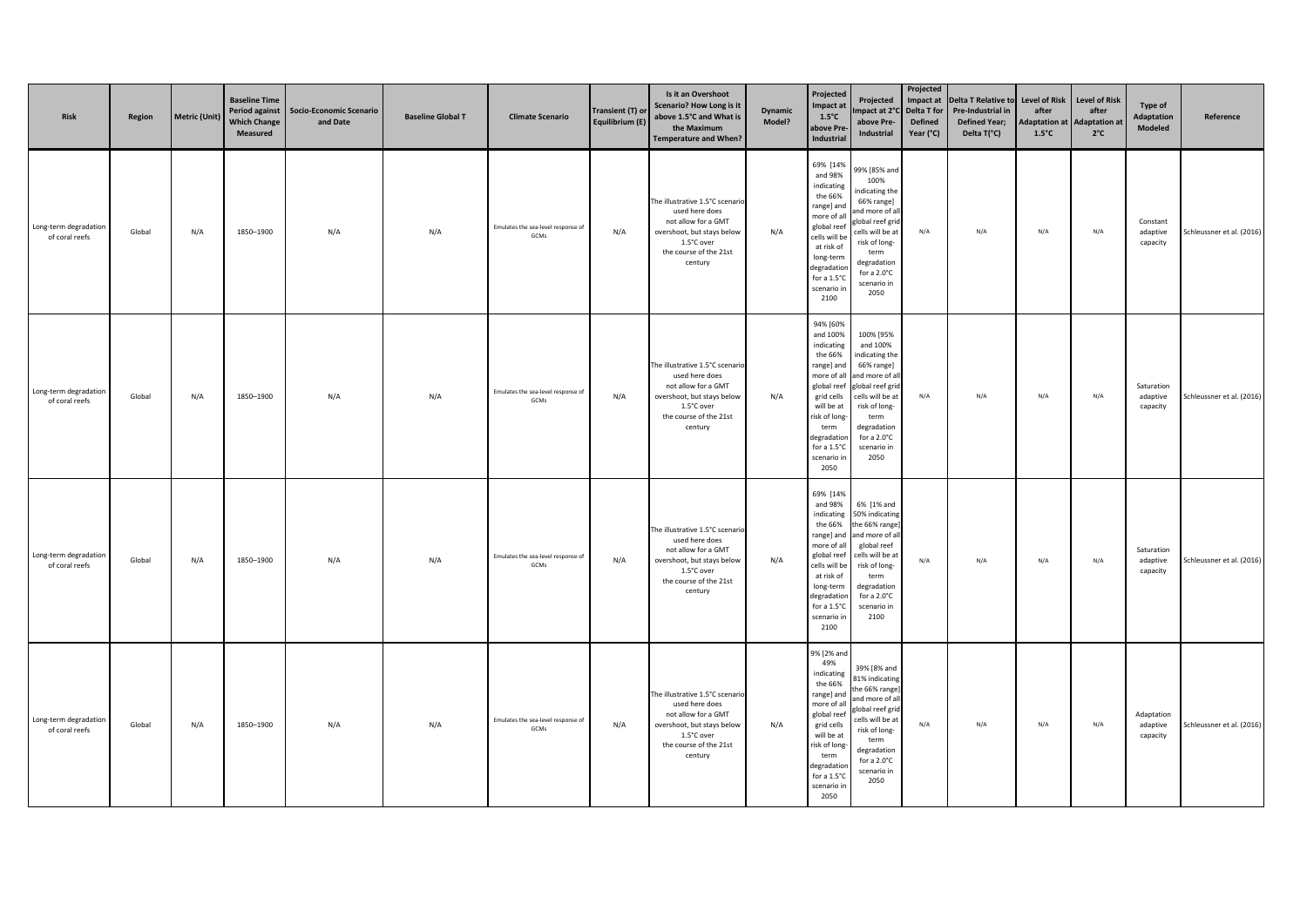| <b>Risk</b>                             | Region | <b>Metric (Unit)</b> | <b>Baseline Time</b><br><b>Period against</b><br><b>Which Change</b><br>Measured | Socio-Economic Scenario<br>and Date | <b>Baseline Global T</b> | <b>Climate Scenario</b>                   | Transient (T) or<br>Equilibrium (E)              | Is it an Overshoot<br><b>Scenario? How Long is it</b><br>above 1.5°C and What is<br>the Maximum<br><b>Temperature and When?</b>                           | <b>Dynamic</b><br>Model? | Projected<br>mpact at<br>$1.5^{\circ}$ C<br><b>bove Pre</b><br><b>Industrial</b>                                                                                                            | Projected<br>mpact at 2°<br>above Pre-<br>Industrial                                                                                                                           | Projected<br>Impact at<br>Delta T for<br><b>Defined</b><br>Year (°C) | <b>Delta T Relative to</b><br>Pre-Industrial in<br><b>Defined Year;</b><br>Delta T(°C) | <b>Level of Risk</b><br>after<br><b>Adaptation at</b><br>$1.5^{\circ}$ C | <b>Level of Risk</b><br>after<br><b>Adaptation a</b><br>$2^{\circ}C$ | <b>Type of</b><br><b>Adaptation</b><br>Modeled | Reference                 |
|-----------------------------------------|--------|----------------------|----------------------------------------------------------------------------------|-------------------------------------|--------------------------|-------------------------------------------|--------------------------------------------------|-----------------------------------------------------------------------------------------------------------------------------------------------------------|--------------------------|---------------------------------------------------------------------------------------------------------------------------------------------------------------------------------------------|--------------------------------------------------------------------------------------------------------------------------------------------------------------------------------|----------------------------------------------------------------------|----------------------------------------------------------------------------------------|--------------------------------------------------------------------------|----------------------------------------------------------------------|------------------------------------------------|---------------------------|
| Long-term degradation<br>of coral reefs | Global | N/A                  | 1850-1900                                                                        | N/A                                 | N/A                      | Emulates the sea-level response o<br>GCMs | N/A                                              | The illustrative 1.5°C scenario<br>used here does<br>not allow for a GMT<br>overshoot, but stays below<br>1.5°C over<br>the course of the 21st<br>century | N/A                      | 1% [0% and<br>2%<br>indicating<br>the 66%<br>range] and<br>more of al<br>global ree<br>ells will be:<br>at risk of<br>long-tern<br>legradatio<br>for a $1.5^{\circ}$ C<br>cenario i<br>2100 | 1% [0% and<br>2% indicating<br>the 66% range<br>and more of al<br>global reef<br>ells will be a:<br>risk of long-<br>term<br>degradation<br>for a 2.0°C<br>scenario in<br>2100 | N/A                                                                  | N/A                                                                                    | N/A                                                                      | N/A                                                                  | Adaptation<br>adaptive<br>capacity             | Schleussner et al. (2016) |
| Human population<br>exposure            | Global | millions people      | 1875-1900                                                                        | 2010 population levels              | N/A                      | Not available                             | T - 19-yr runnin<br>average relative<br>to 2000  | 1.5°C ± 0.25°C in 2100 (50th                                                                                                                              | N/A                      | 46.12 in<br>2100                                                                                                                                                                            | N/A                                                                                                                                                                            | N/A                                                                  | N/A                                                                                    | N/A                                                                      | N/A                                                                  | None                                           | Rasmussen et al. (2018)   |
| Human population<br>exposure            | Global | millions people      | 1875-1900                                                                        | 2010 population levels              | N/A                      | Not available                             | F - 19-yr running<br>average relative<br>to 2000 | 1.5°C ± 0.25°C in 2100 (95th                                                                                                                              | N/A                      | 69.23 in<br>2100                                                                                                                                                                            | N/A                                                                                                                                                                            | N/A                                                                  | N/A                                                                                    | N/A                                                                      | N/A                                                                  | None                                           | Rasmussen et al. (2018)   |
| Human population<br>exposure            | Global | nillions peopl       | 1875-1900                                                                        | 2010 population levels              | N/A                      | Not available                             | F - 19-yr runnir<br>average relative<br>to 2000  | 1.5°C ± 0.25°C in 2100 (5th                                                                                                                               | N/A                      | 31.92 in<br>2100                                                                                                                                                                            | N/A                                                                                                                                                                            | N/A                                                                  | N/A                                                                                    | N/A                                                                      | N/A                                                                  | None                                           | Rasmussen et al. (2018)   |
| Human population<br>exposure            | Global | millions people      | 1875-1900                                                                        | 2010 population levels              | N/A                      | Not available                             | F - 19-yr runnin<br>average relative<br>to 2000  | 2.0°C ± 0.25°C in 2100 (50th                                                                                                                              | N/A                      | N/A                                                                                                                                                                                         | 48.76 in 2100                                                                                                                                                                  | N/A                                                                  | N/A                                                                                    | N/A                                                                      | N/A                                                                  | None                                           | Rasmussen et al. (2018)   |
| Human population<br>exposure            | Global | millions people      | 1875-1900                                                                        | 2010 population levels              | N/A                      | Not available                             | - 19-yr runnin<br>average relative<br>to 2000    | 2.0°C ± 0.25°C in 2100 (95th                                                                                                                              | N/A                      | N/A                                                                                                                                                                                         | 79.65 in 2100                                                                                                                                                                  | N/A                                                                  | N/A                                                                                    | N/A                                                                      | N/A                                                                  | None                                           | Rasmussen et al. (2018)   |
| Human population<br>exposure            | Global | millions people      | 1875-1900                                                                        | 2010 population levels              | N/A                      | Not available                             | - 19-yr running<br>average relative<br>to 2000   | 2.0°C ± 0.25°C in 2100 (5th)                                                                                                                              | N/A                      | N/A                                                                                                                                                                                         | 32.01 in 2100                                                                                                                                                                  | N/A                                                                  | N/A                                                                                    | N/A                                                                      | N/A                                                                  | None                                           | Rasmussen et al. (2018)   |
| Human population<br>exposure            | Global | millions people      | 1875-1900                                                                        | 2010 population levels              | N/A                      | Not available                             | - 19-yr runnin<br>average relative<br>to 2000    | 2.5°C ± 0.25°C in 2100 (50th                                                                                                                              | N/A                      | N/A                                                                                                                                                                                         | N/A                                                                                                                                                                            | 50.35 in<br>2100                                                     | N/A                                                                                    | N/A                                                                      | N/A                                                                  | None                                           | Rasmussen et al. (2018)   |
| Human population<br>exposure            | Global | millions people      | 1875-1900                                                                        | 2010 population levels              | N/A                      | Not available                             | - 19-yr running<br>average relative<br>to 2000   | 2.5°C ± 0.25°C in 2100 (95th)                                                                                                                             | N/A                      | N/A                                                                                                                                                                                         | N/A                                                                                                                                                                            | 77.38 in<br>2100                                                     | N/A                                                                                    | N/A                                                                      | N/A                                                                  | None                                           | Rasmussen et al. (2018)   |
| Human population<br>exposure            | Global | millions people      | 1875-1900                                                                        | 2010 population levels              | N/A                      | Not available                             | - 19-yr running<br>average relative<br>to 2000   | 2.5°C ± 0.25°C in 2100 (5th)                                                                                                                              | N/A                      | N/A                                                                                                                                                                                         | N/A                                                                                                                                                                            | 33.33 in<br>2100                                                     | N/A                                                                                    | N/A                                                                      | N/A                                                                  | None                                           | Rasmussen et al. (2018)   |
| Human population<br>exposure            | Global | millions people      | 1875-1900                                                                        | 2010 population levels              | N/A                      | Not available                             | - 19-yr running<br>average relative<br>to 2000   | 1.5°C ± 0.25°C in 2150 (50th                                                                                                                              | N/A                      | 56.05 in<br>2150                                                                                                                                                                            | N/A                                                                                                                                                                            | N/A                                                                  | N/A                                                                                    | N/A                                                                      | N/A                                                                  | None                                           | Rasmussen et al. (2018)   |
| Human population<br>exposure            | Global | millions people      | 1875-1900                                                                        | 2010 population levels              | N/A                      | Not available                             | - 19-yr running<br>average relative<br>to 2000   | 1.5°C ± 0.25°C in 2150 (95th                                                                                                                              | N/A                      | 112.97 ir<br>2150                                                                                                                                                                           | N/A                                                                                                                                                                            | N/A                                                                  | N/A                                                                                    | N/A                                                                      | N/A                                                                  | None                                           | Rasmussen et al. (2018)   |
| Human population<br>exposure            | Global | millions people      | 1875-1900                                                                        | 2010 population levels              | N/A                      | Not available                             | - 19-yr runnin<br>average relative<br>to 2000    | 1.5°C ± 0.25°C in 2150 (5th)                                                                                                                              | N/A                      | 32.54 in<br>2150                                                                                                                                                                            | N/A                                                                                                                                                                            | N/A                                                                  | N/A                                                                                    | N/A                                                                      | N/A                                                                  | None                                           | Rasmussen et al. (2018)   |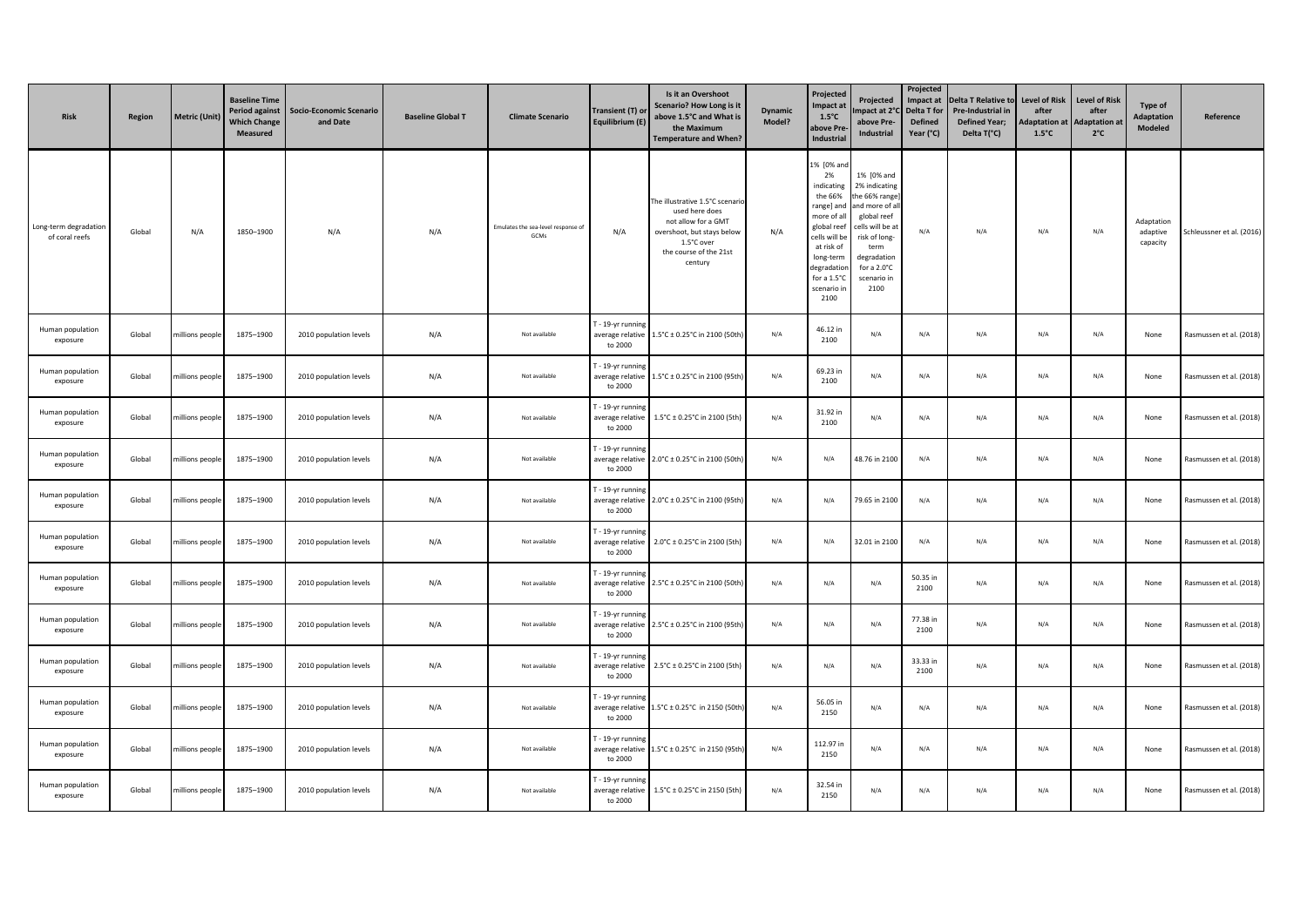| <b>Risk</b>                                                                            | Region | <b>Metric (Unit)</b>   | <b>Baseline Time</b><br><b>Period against</b><br><b>Which Change</b><br>Measured | <b>Socio-Economic Scenario</b><br>and Date | <b>Baseline Global T</b> | <b>Climate Scenario</b> | Transient (T) or<br>Equilibrium (E)              | Is it an Overshoot<br><b>Scenario? How Long is it</b><br>above 1.5°C and What is<br>the Maximum<br><b>Temperature and When?</b> | <b>Dynamic</b><br>Model? | Projected<br><b>Impact at</b><br>$1.5^{\circ}$ C<br>bove Pre<br>Industrial | Projected<br>mpact at 2°<br>above Pre-<br>Industrial | Projected<br>Impact at<br>Delta T for<br><b>Defined</b><br>Year (°C) | <b>Delta T Relative to</b><br>Pre-Industrial in<br><b>Defined Year;</b><br>Delta T(°C) | <b>Level of Risk</b><br>after<br>daptation at<br>$1.5^{\circ}$ C | <b>Level of Risk</b><br>after<br><b>Adaptation a</b><br>$2^{\circ}C$ | Type of<br><b>Adaptation</b><br>Modeled | Reference                                |
|----------------------------------------------------------------------------------------|--------|------------------------|----------------------------------------------------------------------------------|--------------------------------------------|--------------------------|-------------------------|--------------------------------------------------|---------------------------------------------------------------------------------------------------------------------------------|--------------------------|----------------------------------------------------------------------------|------------------------------------------------------|----------------------------------------------------------------------|----------------------------------------------------------------------------------------|------------------------------------------------------------------|----------------------------------------------------------------------|-----------------------------------------|------------------------------------------|
| Human population<br>exposure                                                           | Global | millions peopl         | 1875-1900                                                                        | 2010 population levels                     | N/A                      | Not available           | T - 19-yr running<br>average relative<br>to 2000 | 2.0°C ± 0.25°C in 2150 (50th                                                                                                    | N/A                      | N/A                                                                        | 61.84 in 2150                                        | N/A                                                                  | N/A                                                                                    | N/A                                                              | N/A                                                                  | None                                    | Rasmussen et al. (2018)                  |
| Human population<br>exposure                                                           | Global | millions peopl         | 1875-1900                                                                        | 2010 population levels                     | N/A                      | Not available           | - 19-yr running<br>average relative<br>to 2000   | 2.0°C ± 0.25°C in 2150 (95th)                                                                                                   | N/A                      | N/A                                                                        | 38.63 in 2150                                        | N/A                                                                  | N/A                                                                                    | N/A                                                              | N/A                                                                  | None                                    | Rasmussen et al. (2018)                  |
| Human population<br>exposure                                                           | Global | millions people        | 1875-1900                                                                        | 2010 population levels                     | N/A                      | Not available           | - 19-yr running<br>average relative<br>to 2000   | 2.0°C ± 0.25°C in 2150 (5th)                                                                                                    | N/A                      | N/A                                                                        | 32.89 in 2150                                        | N/A                                                                  | N/A                                                                                    | N/A                                                              | N/A                                                                  | None                                    | Rasmussen et al. (2018)                  |
| Human population<br>exposure                                                           | Global | nillions people        | 1875-1900                                                                        | 2010 population levels                     | N/A                      | Not available           | - 19-yr runnin<br>average relative<br>to 2000    | 2.5°C ± 0.25°C in 2150 (50th                                                                                                    | N/A                      | N/A                                                                        | N/A                                                  | 62.27 in<br>2150                                                     | N/A                                                                                    | N/A                                                              | N/A                                                                  | None                                    | Rasmussen et al. (2018)                  |
| Human population<br>exposure                                                           | Global | millions people        | 1875-1900                                                                        | 2010 population levels                     | N/A                      | Not available           | - 19-yr runnin<br>average relative<br>to 2000    | 2.5°C ± 0.25°C in 2150 (95th)                                                                                                   | N/A                      | N/A                                                                        | N/A                                                  | 126.9 in<br>2150                                                     | N/A                                                                                    | N/A                                                              | N/A                                                                  | None                                    | Rasmussen et al. (2018)                  |
| Human population<br>exposure                                                           | Global | nillions peopl         | 1875-1900                                                                        | 2010 population levels                     | N/A                      | Not available           | - 19-yr running<br>average relative<br>to 2000   | 2.5°C ± 0.25°C in 2150 (5th)                                                                                                    | N/A                      | N/A                                                                        | N/A                                                  | 34.08 in<br>2150                                                     | N/A                                                                                    | N/A                                                              | $\mathsf{N}/\mathsf{A}$                                              | None                                    | Rasmussen et al. (2018)                  |
| Potentially inundated<br>areas from SLR<br>(exposure)                                  | Global | th $km2$               | 2006                                                                             | N/A                                        | 1850-1990                | MIROC-ESM RCP2.6        | $\mathsf{T}$                                     | 1.5°C occurs between 2010<br>and 2020 and temperature<br>continues to increase                                                  | N/A                      | $67.7 - 74.2$                                                              | $80.4 - 83.4$                                        | N/A                                                                  | N/A                                                                                    | Increasing (no<br>adaptation<br>assumed)                         | Increasing (no<br>adaptation<br>assumed)                             | None                                    | Yotsukuri et al. (2017) (in<br>Japanese) |
| Potentially inundated<br>areas from SLR<br>(exposure)                                  | Global | th $km2$               | 2006                                                                             | N/A                                        | 1850-1990                | MIROC-ESM RCP4.5        | $\mathsf{T}$                                     | 1.5°C occurs between 2010<br>and 2020 and temperature<br>continues to increase                                                  | N/A                      | 69.9-74.0                                                                  | $81.4 - 84.7$                                        | N/A                                                                  | N/A                                                                                    | Increasing (no<br>adaptation<br>assumed)                         | Increasing (no<br>adaptation<br>assumed)                             | None                                    | Yotsukuri et al. (2017) (ir<br>Japanese) |
| Potentially inundated<br>areas from SLR<br>(exposure)                                  | Global | th $km2$               | 2006                                                                             | N/A                                        | 1850-1990                | MIROC-ESM RCP8.5        | T                                                | 1.5°C occurs between 2010<br>and 2020 and temperature<br>continues to increase                                                  | N/A                      | 69.3-73.9                                                                  | 73.9-81.9                                            | N/A                                                                  | N/A                                                                                    | Increasing (no<br>adaptation<br>assumed)                         | Increasing (no<br>adaptation<br>assumed)                             | None                                    | Yotsukuri et al. (2017) (in<br>Japanese) |
| Potentially inundated<br>areas from SLR and<br>astronomical high tides<br>(exposure)   | Global | th $km2$               | 2006                                                                             | N/A                                        | 1850-1990                | MIROC-ESM RCP2.6        | $\mathsf{T}$                                     | 1.5°C occurs between 2010<br>and 2020 and temperature<br>continues to increase                                                  | N/A                      | 283.0-291.                                                                 | 308.2-313.3                                          | N/A                                                                  | N/A                                                                                    | Increasing (no<br>adaptation<br>assumed!                         | Increasing (no<br>adaptation<br>assumed)                             | None                                    | Yotsukuri et al. (2017) (in<br>Japanese) |
| Potentially inundated<br>areas from SLR and<br>astronomical high tides<br>(exposure)   | Global | th $km2$               | 2006                                                                             | N/A                                        | 1850-1990                | MIROC-ESM RCP4.5        | $\mathsf{T}$                                     | 1.5°C occurs between 2010<br>and 2020 and temperature<br>continues to increase                                                  | N/A                      | 283.9-291.                                                                 | 303.2-314.5                                          | N/A                                                                  | N/A                                                                                    | Increasing (n<br>adaptation<br>assumed)                          | Increasing (no<br>adaptation<br>assumed)                             | None                                    | /otsukuri et al. (2017) (in<br>Japanese) |
| Potentially inundated<br>areas from SLR and<br>astronomical high tides<br>(exposure)   | Global | th $km2$               | 2006                                                                             | N/A                                        | 1850-1990                | MIROC-ESM RCP8.5        | $\mathsf{T}$                                     | 1.5°C occurs between 2010<br>and 2020 and temperature<br>continues to increase                                                  | N/A                      | 285.0-291.                                                                 | 303.2-322.2                                          | N/A                                                                  | N/A                                                                                    | ncreasing (n<br>adaptation<br>assumed)                           | Increasing (no<br>adaptation<br>assumed)                             | None                                    | Yotsukuri et al. (2017) (in<br>Japanese) |
| <b>Exposed population</b><br>from SLR and<br>astronomical high tides                   | Global | nillions people        | 2006                                                                             | SSP1,2,3                                   | 1850-1990                | MIROC-ESM RCP2.6        | $\mathsf{T}$                                     | 1.5°C occurs between 2010<br>and 2020 and temperature<br>continues to increase                                                  | N/A                      | 48.6-65.9                                                                  | 72.8-77.9                                            | N/A                                                                  | N/A                                                                                    | ncreasing (n<br>adaptation<br>assumed)                           | Increasing (no<br>adaptation<br>assumed)                             | None                                    | Yotsukuri et al. (2017) (in<br>Japanese) |
| <b>Exposed population</b><br>from SLR and<br>astronomical high tides                   | Global | hillions people        | 2006                                                                             | SSP1,2,3                                   | 1850-1990                | MIROC-ESM RCP4.5        | $\mathsf{T}$                                     | 1.5°C occurs between 2010<br>and 2020 and temperature<br>continues to increase                                                  | N/A                      | 48.9-65.4                                                                  | $72.7 - 77.7$                                        | N/A                                                                  | N/A                                                                                    | Increasing (no<br>adaptation<br>assumed)                         | Increasing (no<br>adaptation<br>assumed)                             | None                                    | Yotsukuri et al. (2017) (in<br>Japanese) |
| Exposed population<br>from SLR and<br>astronomical high tides                          | Global | nillions people        | 2006                                                                             | SSP1,2,3                                   | 1850-1990                | MIROC-ESM RCP8.5        | $\mathsf{T}$                                     | 1.5°C occurs between 2010<br>and 2020 and temperature<br>continues to increase                                                  | N/A                      | 58.9-65.8                                                                  | 65.3-73.6                                            | N/A                                                                  | N/A                                                                                    | Increasing (no<br>adaptation<br>assumed!                         | Increasing (no<br>adaptation<br>assumed)                             | None                                    | Yotsukuri et al. (2017) (in<br>Japanese) |
| Economic damage due<br>to SLR and astronomica<br>high tides (Three<br>damage function) | Global | billions USD<br>(2005) | 2006                                                                             | SSP1,2,3                                   | 1850-1990                | MIROC-ESM RCP2.6        | T                                                | 1.5°C occurs between 2010<br>and 2020 and temperature<br>continues to increase                                                  | N/A                      | $32 - 54$                                                                  | $75 - 133$                                           | N/A                                                                  | N/A                                                                                    | Increasing (no<br>adaptation<br>assumed)                         | Increasing (no<br>adaptation<br>assumed)                             | None                                    | /otsukuri et al. (2017) (in<br>Japanese) |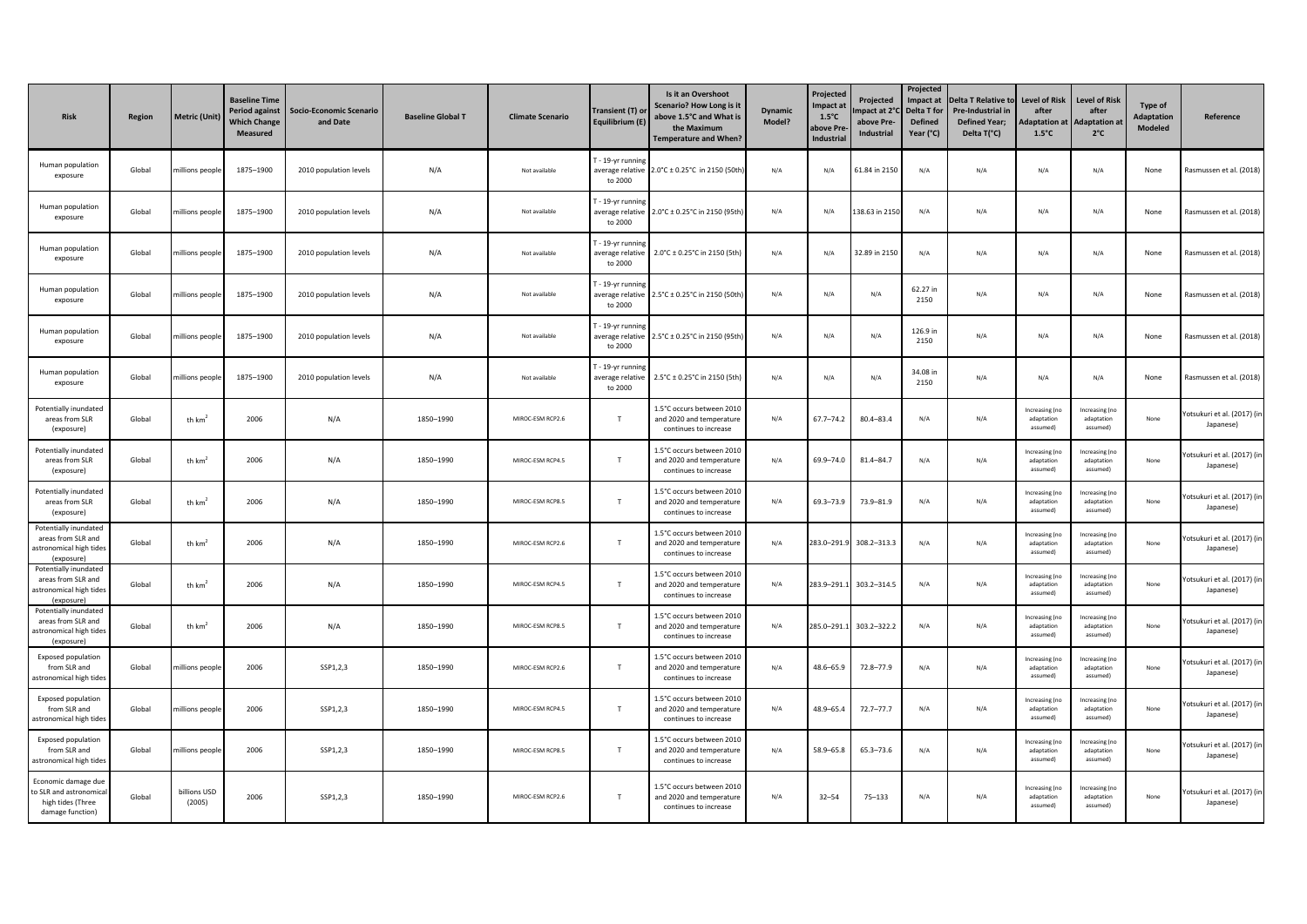| <b>Risk</b>                                                                             | Region | Metric (Unit)          | <b>Baseline Time</b><br><b>Which Change</b><br>Measured | Period against Socio-Economic Scenario<br>and Date | <b>Baseline Global T</b> | <b>Climate Scenario</b> | Transient (T) or<br>Equilibrium (E) | Is it an Overshoot<br>Scenario? How Long is it<br>above 1.5°C and What is<br>the Maximum<br><b>Temperature and When?</b> | Dynamic<br>Model? | Projected<br>Impact at<br>$1.5^{\circ}$ C<br>above Pre-<br>Industrial | above Pre-<br>Industrial | Projected<br><b>Defined</b><br>Year (°C) | Projected Impact at Delta T Relative to Level of Risk Level of Risk<br>Impact at 2°C Delta T for Pre-Industrial in<br><b>Defined Year;</b><br>Delta T(°C) | after<br>Adaptation at Adaptation at<br>$1.5^{\circ}$ C | after<br>$2^{\circ}$ C                   | Type of<br>Adaptation<br>Modeled | Reference                                |
|-----------------------------------------------------------------------------------------|--------|------------------------|---------------------------------------------------------|----------------------------------------------------|--------------------------|-------------------------|-------------------------------------|--------------------------------------------------------------------------------------------------------------------------|-------------------|-----------------------------------------------------------------------|--------------------------|------------------------------------------|-----------------------------------------------------------------------------------------------------------------------------------------------------------|---------------------------------------------------------|------------------------------------------|----------------------------------|------------------------------------------|
| Economic damage due<br>to SLR and astronomical<br>high tides (Three<br>damage function) | Global | billions USD<br>(2005) | 2006                                                    | SSP1,2,3                                           | 1850-1990                | MIROC-ESM RCP4.5        |                                     | 1.5°C occurs between 2010<br>and 2020 and temperature<br>continues to increase                                           | N/A               | $32 - 53$                                                             | $75 - 134$               | N/A                                      | N/A                                                                                                                                                       | Increasing (no<br>adaptation<br>assumed                 | Increasing (no<br>adaptation<br>assumed) | None                             | Yotsukuri et al. (2017) (in<br>Japanese) |
| Economic damage due<br>to SLR and astronomical<br>high tides (Three<br>damage function) | Global | billions USD<br>(2005) | 2006                                                    | SSP1,2,3                                           | 1850-1990                | MIROC-ESM RCP8.5        |                                     | 1.5°C occurs between 2010<br>and 2020 and temperature<br>continues to increase                                           | N/A               | $33 - 54$                                                             | $53 - 91$                | N/A                                      | N/A                                                                                                                                                       | Increasing (no<br>adaptation<br>assumed                 | Increasing (no<br>adaptation<br>assumed) | None                             | Yotsukuri et al. (2017) (in<br>Japanese) |